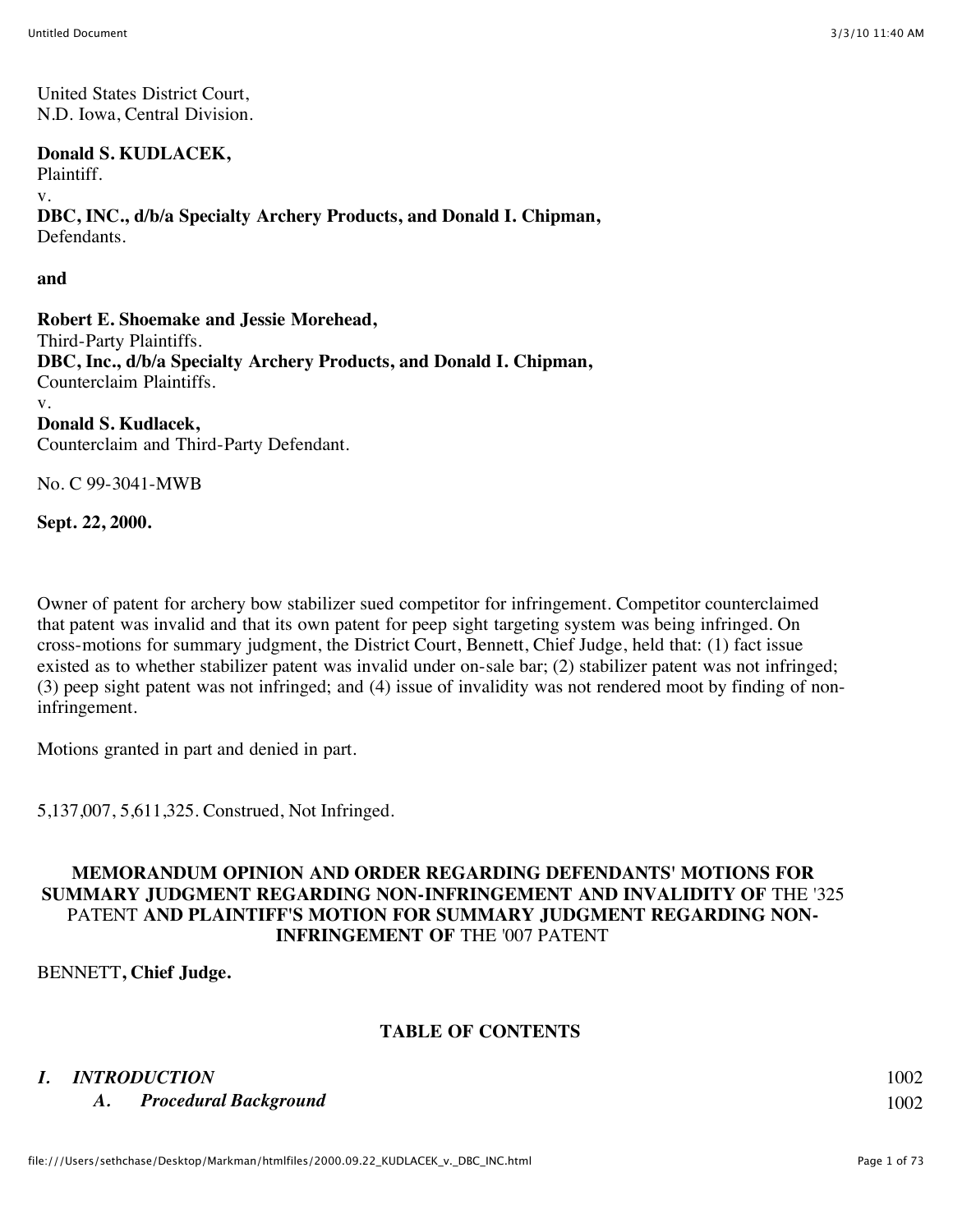|    | $\boldsymbol{B}$ .    | <b>Factual Background</b> |                    |                                                                                  |      |  |
|----|-----------------------|---------------------------|--------------------|----------------------------------------------------------------------------------|------|--|
|    |                       | 1.                        |                    | The '325 patent                                                                  | 1003 |  |
|    |                       |                           | $\boldsymbol{a}$ . | The background and claims of the patent                                          | 1003 |  |
|    |                       |                           | $\boldsymbol{b}$ . | Undisputed and disputed facts relating to the invalidity of the '325 patent      | 1006 |  |
|    |                       |                           | $\mathfrak{c}.$    | Undisputed and disputed facts relating to non-infringement of the '325           |      |  |
|    |                       |                           |                    | patent                                                                           | 1009 |  |
|    |                       | 2.                        |                    | The '007 patent                                                                  | 1011 |  |
|    |                       |                           | $\boldsymbol{a}$ . | The background and claims of the patent                                          | 1011 |  |
|    |                       |                           | $\boldsymbol{b}$ . | Undisputed and disputed facts relating to non-infringement of the '007<br>patent | 1016 |  |
| П. | <b>LEGAL ANALYSIS</b> |                           |                    |                                                                                  | 1019 |  |
|    | $\boldsymbol{A}$ .    |                           |                    | <b>Standards For Summary Judgment In Patent Cases</b>                            | 1019 |  |
|    | $\boldsymbol{B}$ .    |                           |                    | <b>Specialty's Motions For Summary Judgment</b>                                  | 1020 |  |
|    |                       | 1.                        |                    | Construction of claim 1 of the '325 patent                                       | 1021 |  |
|    |                       |                           | $\boldsymbol{a}$ . | <b>Rules of construction</b>                                                     | 1021 |  |
|    |                       |                           | $\boldsymbol{b}$ . | Disputed language of the claim                                                   | 1022 |  |
|    |                       |                           | $\mathfrak{c}.$    | Construction of claim $1(d)$                                                     | 1022 |  |
|    |                       |                           | $\boldsymbol{d}$ . | Construction of claim 1(e)                                                       | 1024 |  |
|    |                       |                           |                    | Rules of construction for a means-plus-function element<br>i.                    | 1024 |  |
|    |                       |                           |                    | <b>Application of the rules</b><br><i>ii.</i>                                    | 1026 |  |
|    |                       | 2.                        |                    | Invalidity of the '325 patent                                                    | 1032 |  |
|    |                       |                           | $\mathfrak{a}.$    | The "on-sale" bar                                                                | 1032 |  |
|    |                       |                           | $\boldsymbol{b}$ . | Applicability of the on-sale bar here                                            | 1034 |  |
|    |                       |                           |                    | Sufficiency of Kudlacek's evidence of the date of invention<br>i.                | 1035 |  |
|    |                       |                           |                    | ii.<br>The "Bottjer/Moore" sales                                                 | 1036 |  |
|    |                       |                           |                    | iii.<br>The "Kivett" sale                                                        | 1037 |  |
|    |                       |                           |                    | The "Mannos" sales<br>iv.                                                        | 1038 |  |
|    |                       |                           |                    | The "Bickel Flitemate" sales<br>ν.                                               | 1038 |  |
|    |                       | 3.                        |                    | Non-infringement of the '325 patent                                              | 1039 |  |
|    |                       |                           | $\boldsymbol{a}$ . | Literal infringement                                                             | 1039 |  |
|    |                       |                           |                    | The literal infringement analysis<br>i.                                          | 1039 |  |
|    |                       |                           |                    | ii.<br>Literal infringement of claim $1(d)$                                      | 1040 |  |
|    |                       |                           |                    | iii.<br>Literal infringement of claim 1(e)                                       | 1042 |  |
|    |                       |                           | $\boldsymbol{b}$ . | Infringement under the doctrine of equivalents                                   | 1047 |  |
|    |                       |                           |                    | The infringement analysis under the doctrine of equivalents<br>i.                | 1047 |  |
|    |                       |                           |                    | Equivalents infringement of claim $1(d)$<br>ii.                                  | 1050 |  |
|    |                       |                           |                    | Equivalents infringement of claim $I(e)$<br><i>iii.</i>                          | 1051 |  |
|    | $\mathcal{C}$ .       |                           |                    | <b>Kudlacek's Motion For Summary Judgment</b>                                    | 1053 |  |
|    |                       | 1.                        |                    | Construction of claim 1 of the '007 patent                                       | 1054 |  |
|    |                       |                           | $\boldsymbol{a}$ . | Language of the claim                                                            | 1054 |  |
|    |                       |                           | $\bm{b}$ .         | Prosecution history and the Shores '786 patent                                   | 1055 |  |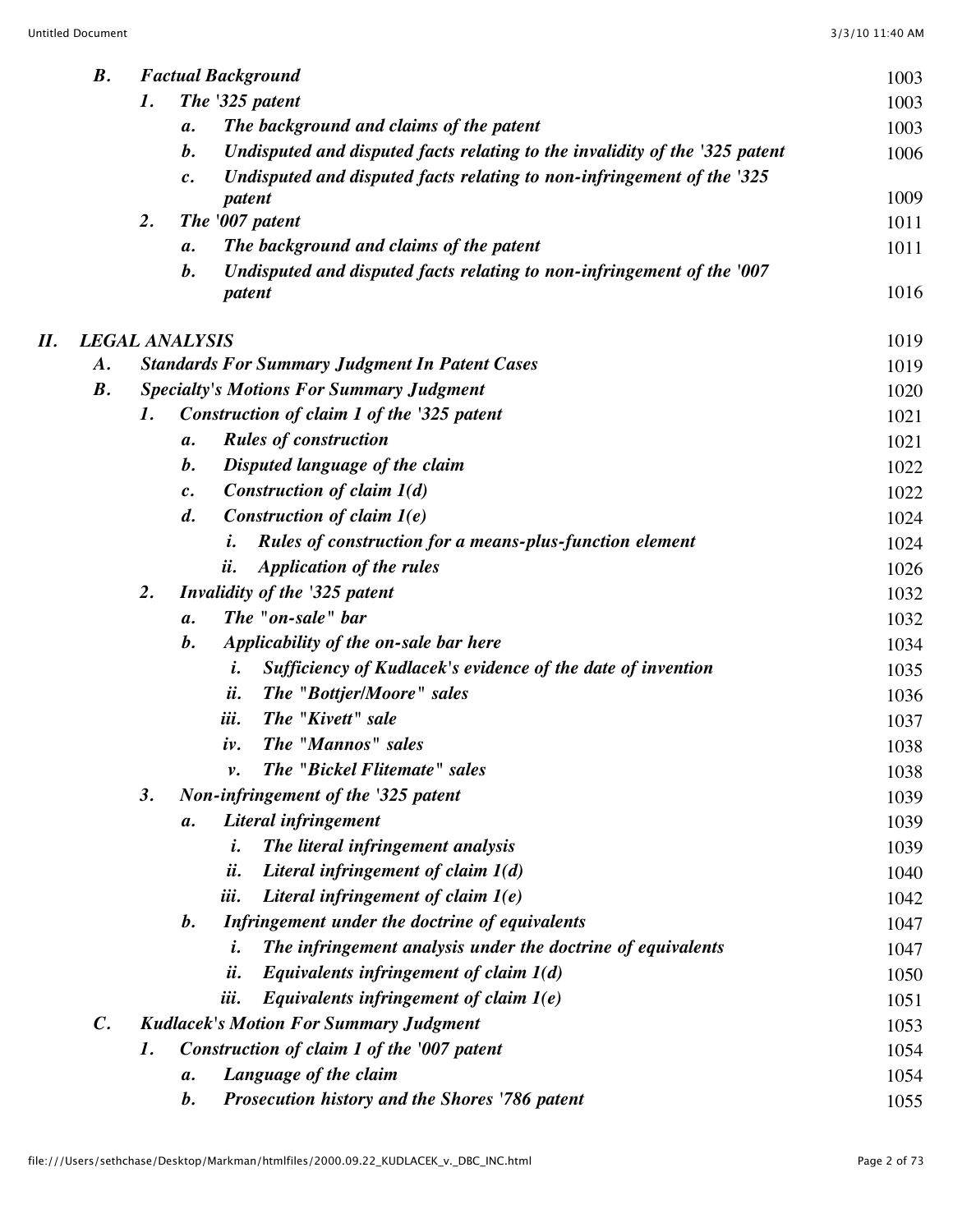|    |                                   | i.<br><b>Application claim 1</b>                                                  | 1056 |  |  |
|----|-----------------------------------|-----------------------------------------------------------------------------------|------|--|--|
|    |                                   | ii.<br>The Shores '786 patent                                                     | 1056 |  |  |
|    |                                   | iii.<br><b>Rejection and amendment</b>                                            | 1058 |  |  |
|    |                                   | The scope of prosecution history estoppel<br>iv.                                  | 1059 |  |  |
|    |                                   | The resulting construction<br>ν.                                                  | 1061 |  |  |
|    |                                   | <b>Construction of "threaded"</b><br>$c$ .                                        | 1061 |  |  |
|    | 2.                                | Non-infringement of the '007 patent                                               | 1062 |  |  |
|    |                                   | Literal infringement<br>$\mathfrak{a}.$                                           | 1062 |  |  |
|    |                                   | Literal infringement of the "threading" limitation<br>i.                          | 1063 |  |  |
|    |                                   | Literal infringement of the "interchangeability" limitation<br>$\boldsymbol{u}$ . | 1064 |  |  |
|    |                                   | <b>Equivalents infringement</b><br>$\bm{b}$ .                                     | 1065 |  |  |
|    |                                   | Equivalents of the "threading" limitation<br>i.                                   | 1065 |  |  |
|    |                                   | Equivalents of the "interchangeability" limitation<br>$\ddot{\boldsymbol{u}}$ .   | 1067 |  |  |
|    |                                   | "Direct" infringement<br>$\mathfrak{c}.$                                          | 1068 |  |  |
|    |                                   | <b>Contributory infringement</b><br>$\boldsymbol{d}$ .                            | 1069 |  |  |
|    |                                   | The statutory basis for the claim<br>i.                                           | 1070 |  |  |
|    |                                   | ii.<br><b>Requirements of the claim</b>                                           | 1070 |  |  |
|    |                                   | Contributory infringement here<br>ul.                                             | 1071 |  |  |
| D. | <b>Final Or Partial Judgment?</b> | 1072                                                                              |      |  |  |
|    | 1.                                | <b>Guidance from the Federal Circuit Court of Appeals</b>                         |      |  |  |
|    | $\overline{2}$ .                  | The Supreme Court's decision in Cardinal Chemical                                 |      |  |  |
|    | 3.                                | The import of Cardinal Chemical for this case                                     |      |  |  |
|    |                                   |                                                                                   |      |  |  |

# *III. CONCLUSION* 1075

Upon his return from years of wandering after the Trojan War, just before killing all the suitors his wife had unwillingly collected during his absence, Odysseus won an archery contest by shooting an arrow through twelve rings arranged in a line. FN1 What is most amazing about this story, at least to one acquainted with the present litigation, is that Odysseus apparently managed this feat of marksmanship without the aid of the archery bow stabilizers or peep sight targeting systems made by the parties to this patent infringement lawsuit.

FN1. *See, e.g.,* BULFINCH'S MYTHOLOGY (Richard P. Martin ed., HarperCollins Publishers 1991) 226- 27.

# *I. INTRODUCTION*

# *A. Procedural Background*

Plaintiff Donald S. Kudlacek filed this action alleging patent infringement on May 20, 1999, against defendants DBC, Inc., an Iowa corporation, doing business as Specialty Archery Products, and Donald I. Chipman. Unless otherwise dictated by the circumstances, the defendants will be referred to collectively as "Specialty." In the single count of his Complaint, Kudlacek alleges that Specialty has been infringing and is continuing to infringe Kudlacek's United States Patent No. 5,611,325 (the '325 patent) for an archery bow stabilizer by making, using, selling, and offering for sale bow stabilizers embodying the patented invention.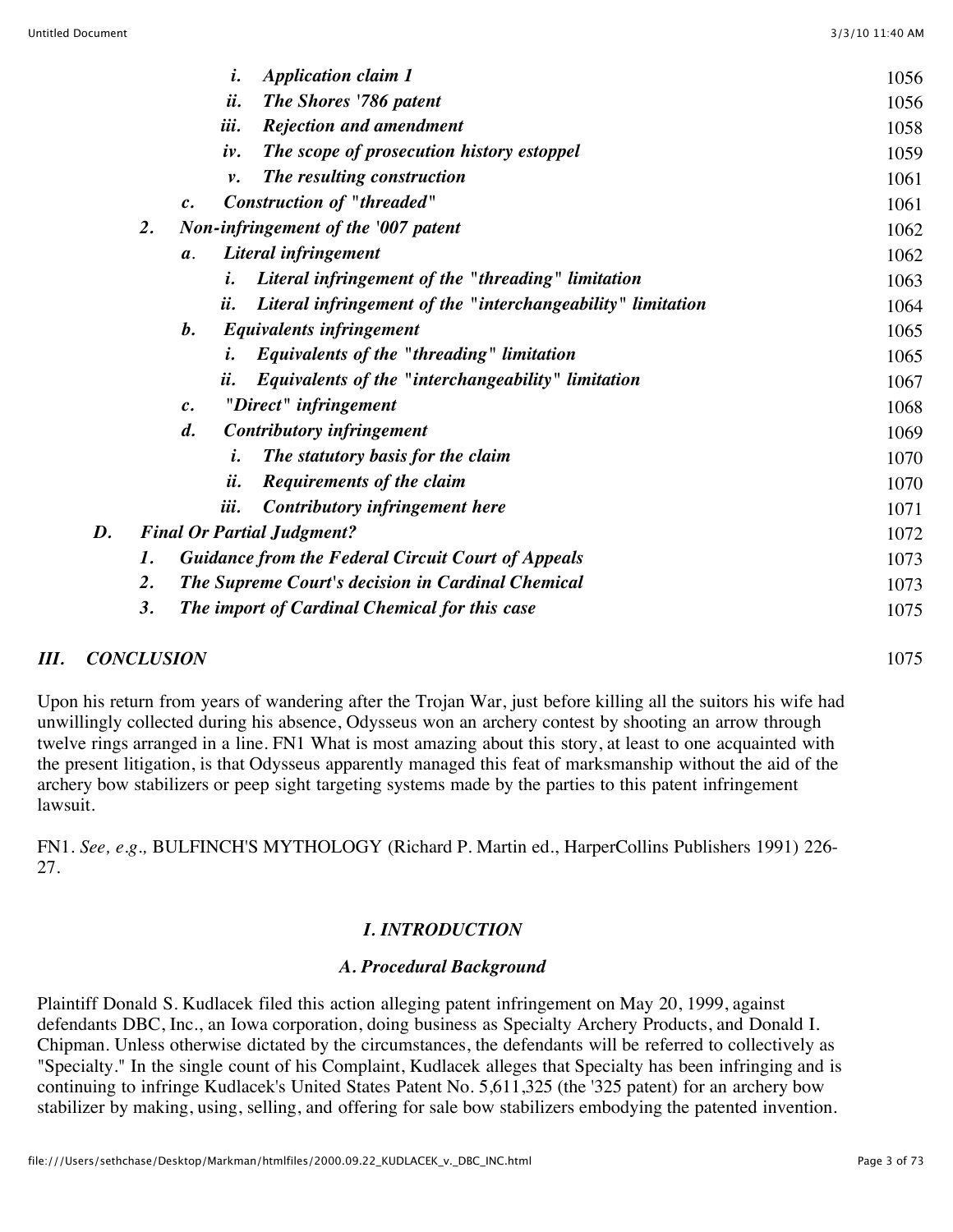Kudlacek seeks injunctive relief and damages, including treble damages for willful and wanton infringement, prejudgment interest and costs, attorney's fees, and such other legal and equitable relief as the court deems just. Kudlacek demanded a jury trial of his infringement claim.

On June 14, 1999, Specialty filed an Answer and Counterclaims, and on July 26, 1999, Specialty and thirdparty plaintiffs Robert E. Shoemake and Jessie Morehead filed an Amended Answer and Counterclaims and Third-Party Complaint. FN2 In the Amended Answer, Specialty denied Kudlacek's claim of infringement of the '325 patent and asserted various affirmative defenses to that claim. Specialty also asserted one Counterclaim addressed to the '325 patent, Counterclaim 1, which seeks declaratory judgment that Specialty is not now and never has infringed, induced infringement, or contributorily infringed the '325 patent, and that the '325 patent is invalid and/or unenforceable. In a second Counterclaim and Third-Party Claim, Specialty, Shoemake, and Morehead assert their own claim for patent infringement. This claim alleges that Kudlacek sells an "Adjustable Control Peep" for an archery bow that infringes at least claim 1 of United States Patent No. 5,137,007 (the '007 patent), a patent for an "Archery Shooting Control System," which is owned by third-party plaintiffs Shoemake and Morehead, but exclusively licensed to Specialty and for which Specialty holds the first right to sue infringers. Because of this licensing arrangement, the defendants and third-party plaintiffs will also be referred to collectively as "Specialty," unless the circumstances dictate otherwise. On this claim for infringement of the '007 patent by Kudlacek, Specialty seeks injunctive relief, damages, treble damages for willful infringement, an accounting of profits, attorney's fees and costs, and such other relief as the court deems just and equitable.

FN2. Kudlacek moved to dismiss the original Counterclaims on July 19, 1999, but withdrew that motion to dismiss on August 2, 1999, in response to the filing of the Amended Answer and Counterclaims and Third-Party Complaint.

On March 6, 2000, Specialty filed separate motions for summary judgment determinations of invalidity and non-infringement of the '325 patent. Specialty filed a supplemental memorandum in support of its "invalidity" motion on May 25, 2000, asserting additional grounds for invalidity of the '325 patent, and yet another supplemental memorandum in support of its "invalidity" motion on September 8, 2000, a facsimile copy of which was received by the court on September 7, 2000, the day before the court heard oral arguments on the various summary judgment motions at issue here. Pursuant to a court-ordered briefing schedule, Kudlacek resisted Specialty's "invalidity" motion on June 1, 2000, and Specialty filed a reply brief on June 14, 2000. Also pursuant to the briefing schedule, Specialty filed its brief in support of its "noninfringement" motion on June 14, 2000, Kudlacek filed his resistance to that motion on August 1, 2000, and Specialty filed a reply brief on August 14, 2000. On August 11, 2000, Kudlacek filed his own motion for summary judgment of non-infringement of the '007 patent, which Specialty resisted on August 31, 2000. Kudlacek filed a reply brief in support of his motion for non-infringement of the '007 patent on September 8, 2000.

By order dated August 21, 2000, the court set the various summary judgment motions for oral arguments on September 7, 2000. Those oral arguments were subsequently rescheduled to September 8, 2000. At the oral arguments, plaintiff Donald S. Kudlacek was represented by Daniel J. Cosgrove of Zarley, McKee, Thomte, Voorhees & Seese, P.L.C., in Des Moines, Iowa. Defendants DBC, Inc., d/b/a Specialty Archery Products, and Donald I. Chipman were represented by John B. Lunseth II of Rider, Bennett, Egan & Arundel, L.L.P., in Minneapolis, Minnesota.FN3 Defendant Donald Chipman was also personally present for the oral arguments. This matter is now fully submitted.

FN3. Because Specialty holds the first right to sue infringers of the '007 patent on behalf the owners of that patent, third-party plaintiffs Shoemake and Morehead, the third-party plaintiffs were not separately represented at the oral arguments.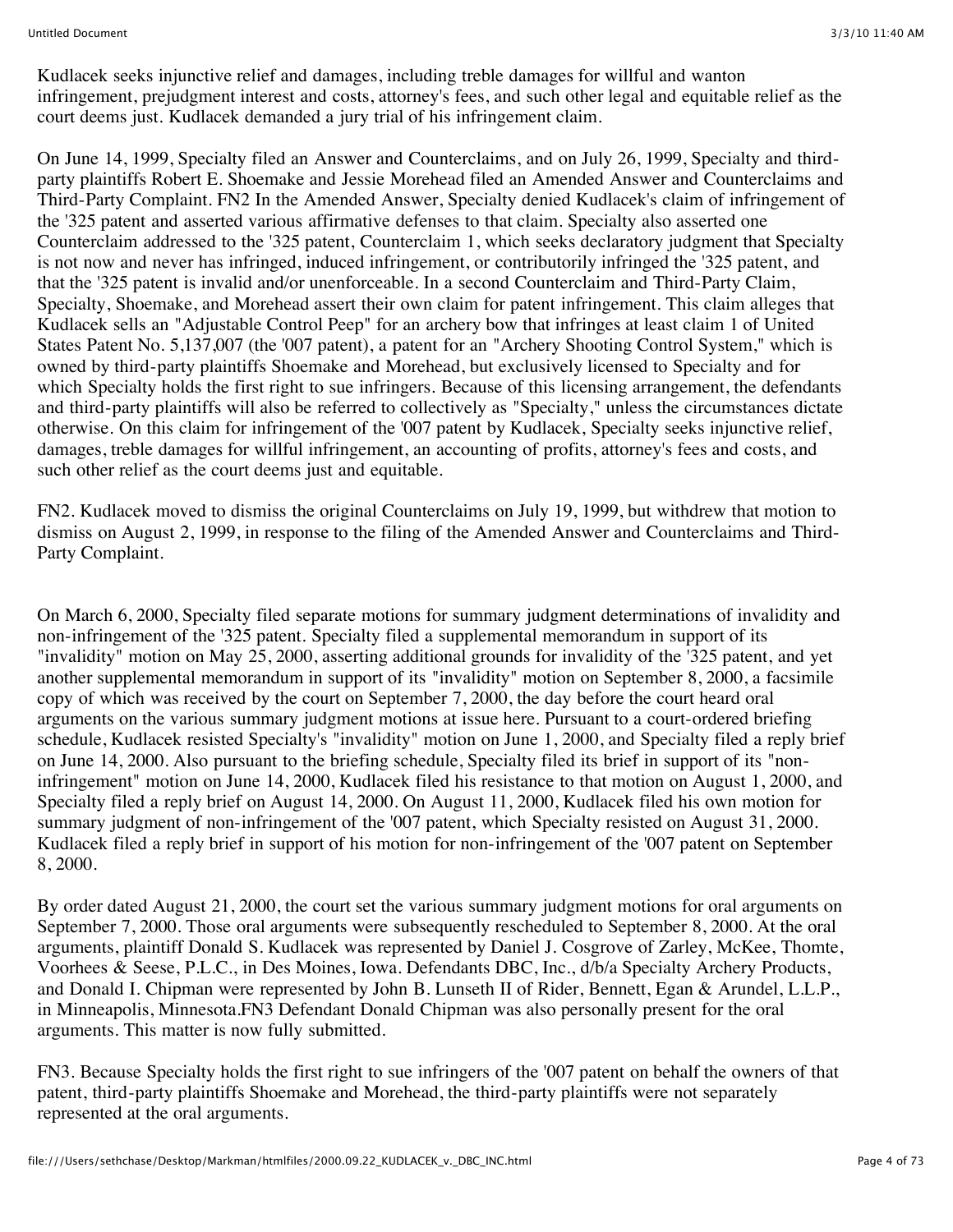## *B. Factual Background*

The Kudlacek '325 patent and the Shoemake/Morehead '007 patent are the centers of attention in this litigation, and indeed, the centers of attention in the summary judgment motions presently before the court. Therefore, to provide the necessary background for the legal analysis to follow, for each patent, the court will first consider the invention as defined in the patent itself, pertinent portions of the prosecution history for that patent, and then the undisputed and disputed facts asserted by the parties regarding that patent. In its legal analysis, the court will construe the patents, as necessary, and address in greater detail, where necessary, the parties' assertions of genuine issues of material fact to determine whether those factual disputes preclude summary judgment on the claim, counterclaims, and third-party claim in this litigation.

### *1.* The '325 patent

# *a. The background and claims of the patent*

According to the '325 patent itself, Kudlacek filed Application No. 622,966 for a patent for an "Archery Bow Stabilizer" on March 27, 1996, identifying himself as the inventor. The application was eventually granted and United States Patent No. 5,611,325 (the '325 patent) was issued on March 18, 1997. The abstract of the '325 patent describes the invention as follows:

An archery bow stabilizer is formed of at least three elongated stabilizer rods secured at their inner ends to a base member mounted detachably on the handle of an archery bow and extending forwardly of the bow handle in parallel, circumferentially spaced-apart arrangement. At least one tuning slide member has elongated openings therethrough, spaced apart to match the spacing of the stabilizer rods and having a larger diameter than the rods for freely receiving the rods therethrough. A set screw is threaded into a threaded bore in the tuning slide member, the bore communicating with each opening, and a resilient pad on the inner end of the set screw is arranged to engage the associated stabilizer rod to secure the turning [sic] slide member to the stabilizer rods intermediate the ends of the rods, the pads allowing the rods to vibrate in the enlarged openings. The outer ends of the stabilizer rods are spaced apart freely from each other for individual vibration, and preferably are fitted with enlarged diameter weights to retard vibration. An O-ring cushion on each weight provides a resilient bumper for cushioning the stabilizer rods from each other during vibration.

Plaintiff's Complaint, Exhibit 1, United States Patent No. 5,611,325 (The '325 Patent), Abstract.

The "Background of the Invention" acknowledges that "[m]any forms of stabilizers presently are in use or proposed for use on archery bows [but][a]ll of these types of stabilizers have limited stabilizing effectiveness." Id. at "Background of the Invention." Specifically, "the adjustable archery stabilizer disclosed in U.S. Pat. No. 5,090,396" (the Bickel '396 patent) has a "fixed end cap at the outer end of the rod assembly [that] limits the range of vibration dampening." Id. Thus, "the principal objective of this invention [is] to provide an archery bow stabilizer that overcomes the aforementioned limitations and disadvantages of prior stabilizers." Id. at "Summary of the Invention." Subsidiary objectives of the patent include "provid[ing] a degree of vibration stabilization not attainable herretofore"; "provid[ing] an archery bow stabilizer ... in which the free ends of the rods are spaced resiliently from each other to allow each rod to vibrate independently of the others"; and "provision of an archery bow stabilizer ... that is of simplified construction for economical manufacture." Id.

Figures 1 through 3 of the '325 patent show the invention: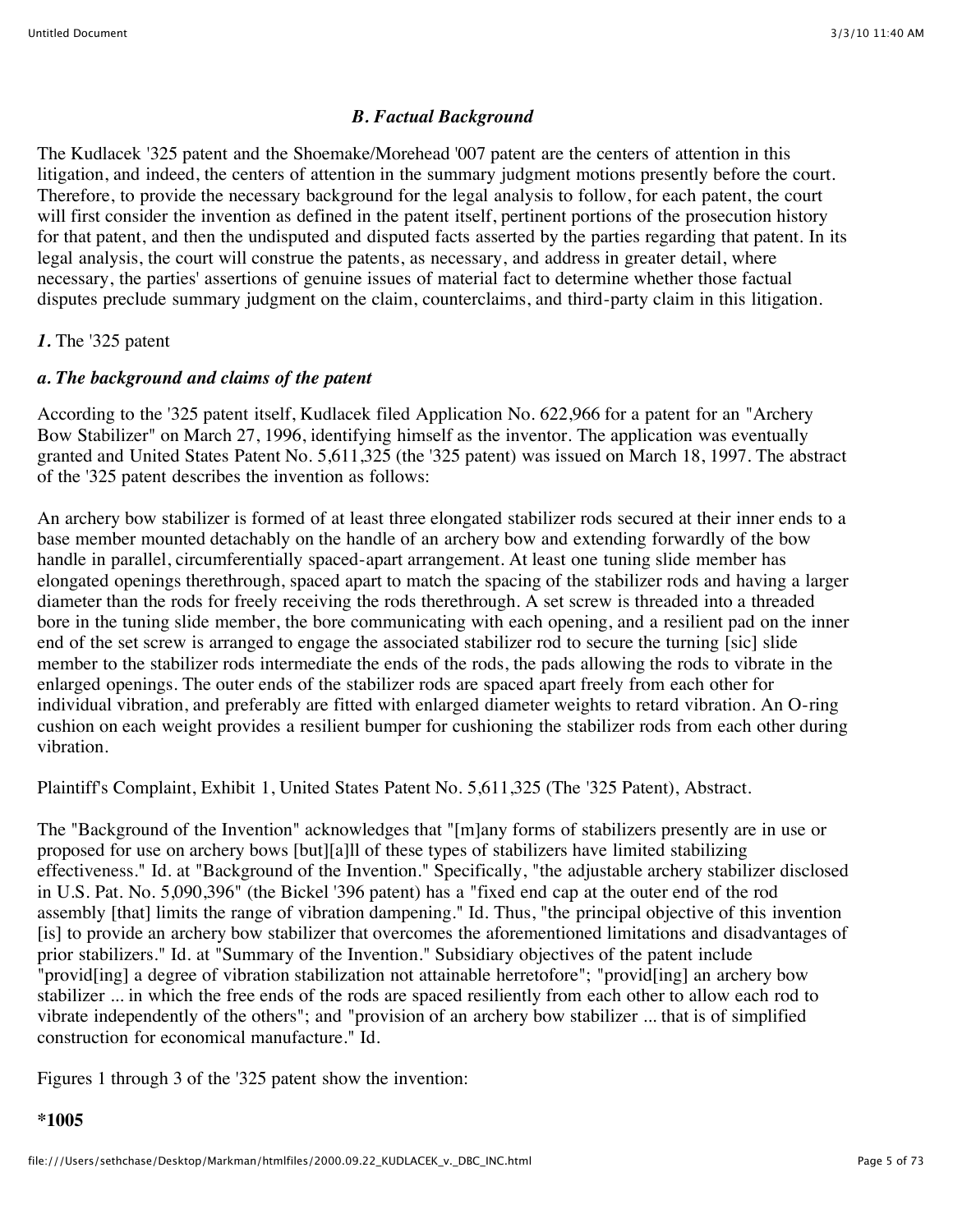The invention claimed in the '325 patent consists of two independent claims (claims **1** and **6**) and four dependent claims (claims **2** through **5**). Kudlacek has clarified in response to Specialty's summary judgment motions that he is alleging only that Specialty's "Super Stix" bow stabilizer infringes-either literally or under the "doctrine of equivalents"-claim **1** of the '325 patent.FN4 The pertinent claim is quoted below, with the court's insertion of numbers from Figures 1 through 3 above to assist the reader: FN5

FN4. In its motion for summary judgment of non-infringement, Specialty asserted that its "Super Stix" does not infringe either claim **1** or claim **6** of the '325 patent. However, Kudlacek responded that he is alleging infringement only of claim **1** of the patent and that Specialty's contentions concerning non-infringement of claim **6** are consequently "moot." *See* Plaintiff's Opposition to Defendants' Motion For Summary Judgment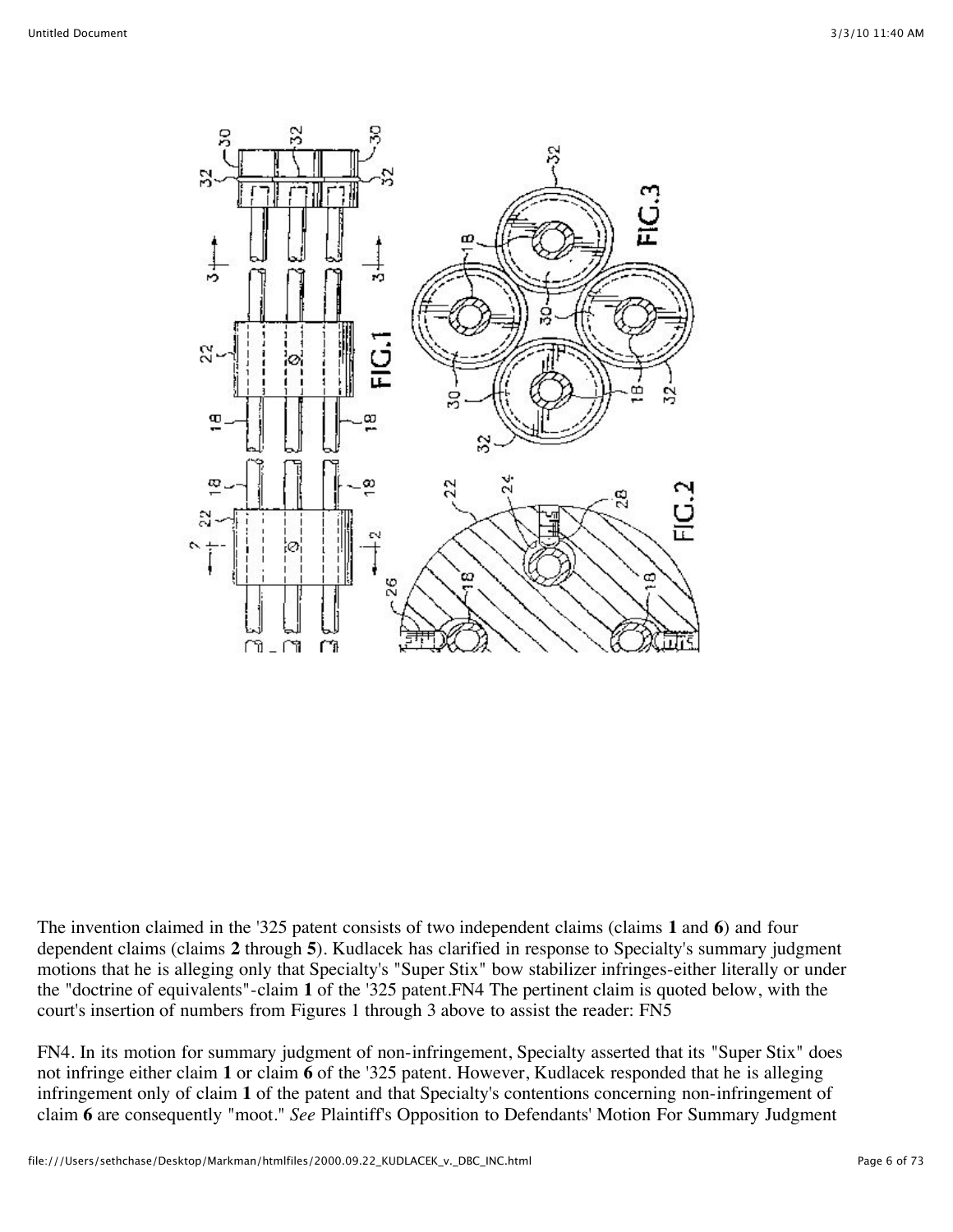Of Non-Infringement at 1.

FN5. The numbers shown in Figures 1 through 3 are matched to descriptions of parts of the invention in the "Description of the Preferred Embodiment." However, the court does not believe it is necessary to quote here both the "Description of the Preferred Embodiment" and the actual claims of the patent. Instead, the court has been guided by the "Description" in matching the numbers in the Figures to parts of the invention as defined in the claims.

I claim:

**1.** An archery bow stabilizer, comprising:

a) a base member [10] configured for attachment to an archery bow handle [14],

b) at least three elongated stabilizer rods [18] each having an inner end and an outer end,

c) anchor means [16 & 20] on the base member [10] securing the inner ends of the stabilizer rods thereto with the rods extending forwardly therefrom substantially parallel to and spaced apart circumferentially from each other,

d) at least one vibration dampener adjustment member [22] having openings therethrough [24] matching the number and circumferential spacing of said stabilizer rods [18] and a diameter larger than the diameter of said stabilizer rods freely receiving said rods therethrough, and

e) resilient securing means [26 & 28] on the vibration dampener adjustment member [22] extending into each of said openings and resiliently engaging and securing said adjustment member [22] to said stabilizer rods [18] intermediate the inner and outer ends of said rods.

Plaintiff's Complaint, Exhibit 1, '325 patent.

Turning briefly to the prosecution history of the '325 patent, in an "Examiner's Statement of Reasons for Allowance," attached to a "Notice of Allowability," dated July 28, 1996, the patent examiner stated the following:

The prior art does not show a bow stabilizer with three spaced parallel rods extending from a base member attached to the bow, with a vibration damper member with openings corresponding to each rod, slidably receiving the rods, and a resilient means extending into each opening to secure the rods to the damper.

\* \* \* \* \* \*

Bickel shows a stabilizer similar to applicant's, but the rods 20 are secured to the damper 50 with rigid set screws 44, without a resilient connection.

Helget Declaration, Exhibit D (July 28, 1996, "Notice of Allowability" of the '325 patent).

In a "Supplemental Notice of Allowability," dated October 28, 1996, the examiner added the following pertinent comments to the prosecution history:

The references show set screws with a resilient tip. These would not be combinable with Bickel to arrive at the claimed invention, because Applicant requires the set screws to extend through openings in the adjustment member and contact *each* stabilizer rod. Bickel only uses one set screw to contact only one rod,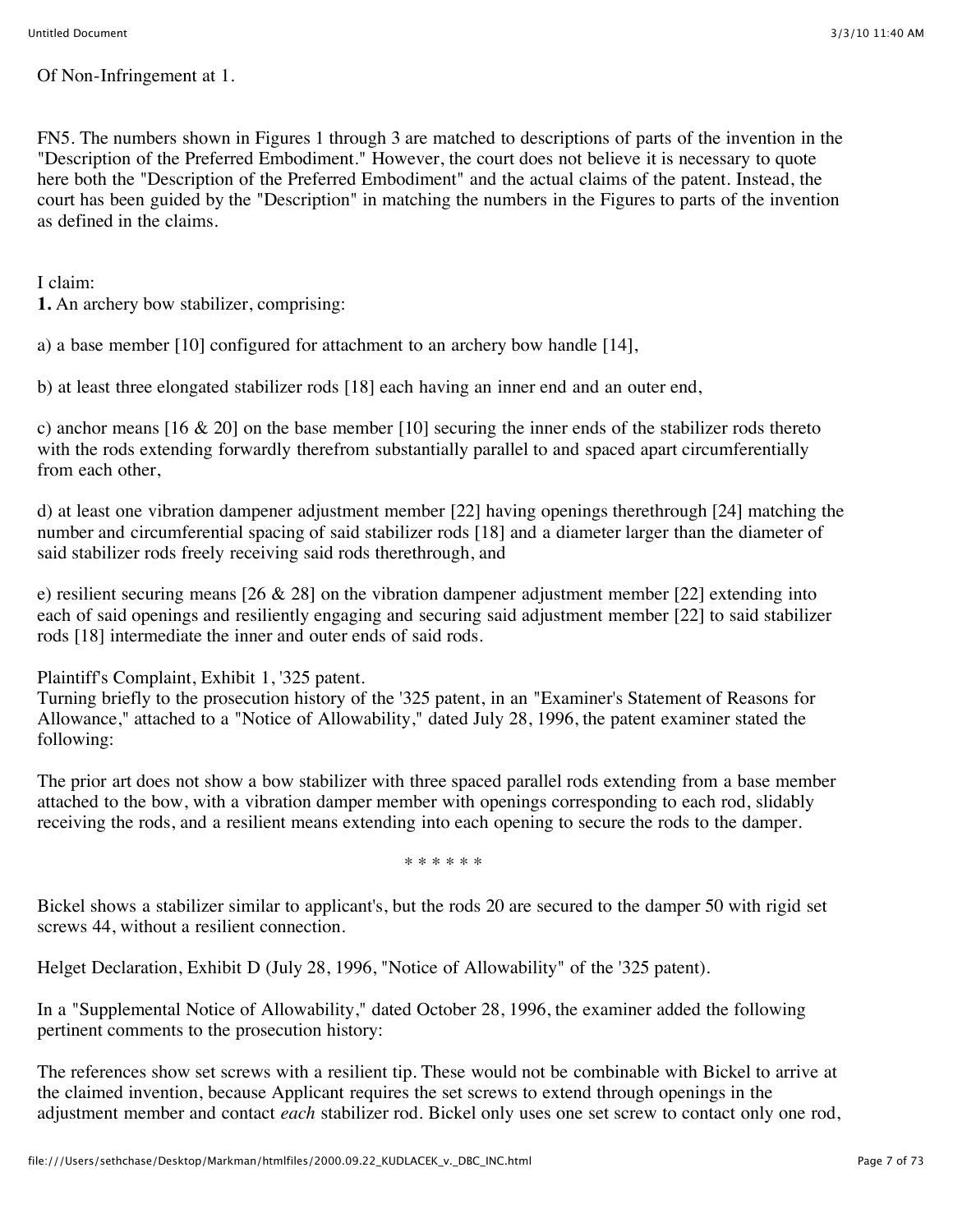so the others are not anchored to the adjustment member.

Plaintiff's Statement of Controverted Facts of June 1, 2000 (Invalidity), Exhibit 5 (October 28, 1996, "Supplemental Notice of Allowability" of the '325 patent).

#### *b. Undisputed and disputed facts relating to the invalidity of the '325 patent*

The essence of Specialty's claim that the '325 patent is invalid is that the invention embodied in the patent was sold or offered for sale more than one year prior to the filing of the patent application, that is, more than one year before March 27, 1996, and therefore is invalid under the "on-sale bar" stated in 35 U.S.C. s. 102(b). Specialty contends that there is undisputed evidence of four sales or offers to sell the patented invention itself or a device anticipating the patented invention more than one year prior to Kudlacek's application for the '325 patent.

Specifically, Specialty contends that Sam Mannos, a former sales representative for Kudlacek, made the first invalidating sale, because he avers that he personally sold Kudlacek's "4x4 carbon stabilizers" containing resilient pads as early as 1993. Specialty next contends that Dianne Bottjer, another former sales representative for Kudlacek, personally sold two of Kudlacek's "4x4 carbon stabilizers" containing resilient pads to Bob's Bowhunting in Horseheads, New York, on May 20, 1994. Bottjer's sales invoice for the sale to Bob's Bowhunting is included in the record and memorializes the sale of two 30" Pro lite 2 slides. Specialty contends that these bow stabilizers were subsequently purchased from Bob's Bowhunting by Mr. and Mrs. Lee W. Moore in 1994. The Moores purportedly made no alterations or changes to the stabilizers during the time they owned them, and have since provided them to Dianne Bottjer, who also purportedly made no modifications or alterations to them before forwarding them to Specialty's counsel. Specialty's counsel also avers that he did not alter or modify the "4x4 carbon stabilizers" provided by Dianne Bottjer, but instead photographed them and "confirmed" that they contain a "resilient securing means" for securing the "vibration adjuster" to the stabilizer rods, and that this "resilient securing means" consists of "resilient pads" that are pressed against the stabilizer rods by set screws.

Two photographs of one of the stabilizers purportedly sold by Bottjer to Bob's Bowhunting and then to the Moores more than a year before Kudlacek filed the application for the '325 patent are shown below:

#### **\*1008**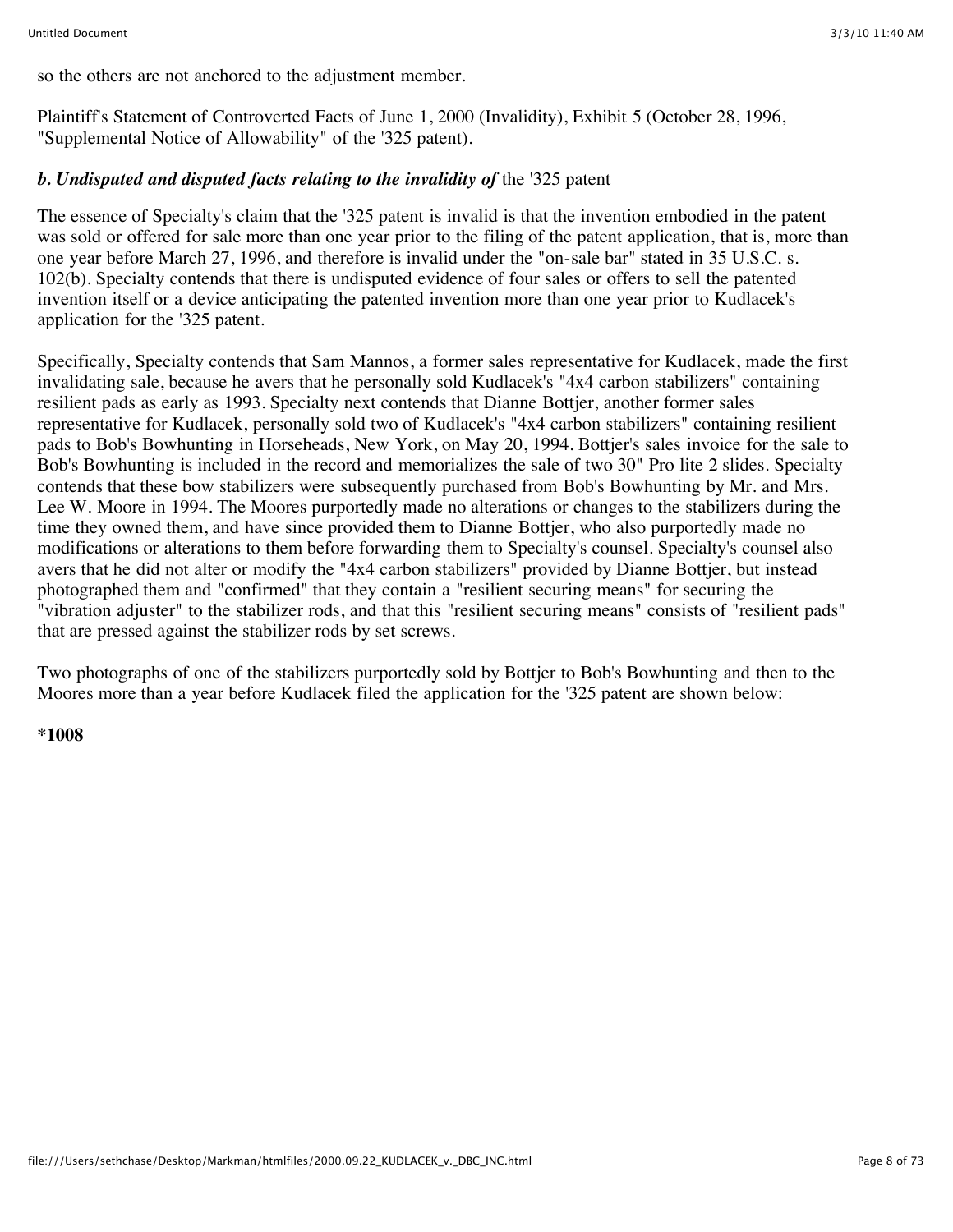

Helget Declaration, Exhibit B (labels in photographs by Specialty's counsel).

Specialty contends further that Lawrence Kivett attended Kudlacek's booth at the February 1995 Las Vegas Archery Tournament and observed a display of "4x4 carbon stabilizers" containing resilient pads, one of which was purchased by his nephew. Finally, Specialty contends that Bickel's "Flitemate" archery bow stabilizers also contain a "resilient securing means," consisting of a nylon tip attached to a set screw, to hold the vibration adjuster in place, and "Flitemate" stabilizers were sold in the United States as early as October 1994.

Specialty contends that these four sales of stabilizers or offers to sell stabilizers establish beyond dispute that each and every element of the '325 patent was present in archery bow stabilizers sold or in public use more than one year prior to March 27, 1996, the date on which Kudlacek filed his application for what became the '325 patent. Consequently, Specialty contends that it cannot be disputed that the '325 patent is invalid.

However, Kudlacek disputes each of these factual contentions. He contends that he first invented archery bow stabilizers incorporating "resilient securing means" in June of 1995, and following his "discovery" of such "resilient securing means," he and his business associate, Roland Haggard, began assembling resilient pads into the archery stabilizers they were going to display at the NFAA archery tournament in Wassau, Wisconsin, in July of 1995. Consequently, Kudlacek contends that the first public disclosure and/or sale of archery stabilizers that included rubber, soft, or resilient pads was at the NFAA archery tournament in Wassau in July of 1995, less than one year before he filed the application for the '325 patent.

Turning to Kudlacek's specific challenges to Specialty's "undisputed" invalidating sales, Kudlacek contends that a second Declaration by Sam Mannos, which Kudlacek has submitted in support of his resistance to Specialty's "invalidity" motion, demonstrates that Mannos is not sure whether Kudlacek's 4x4 carbon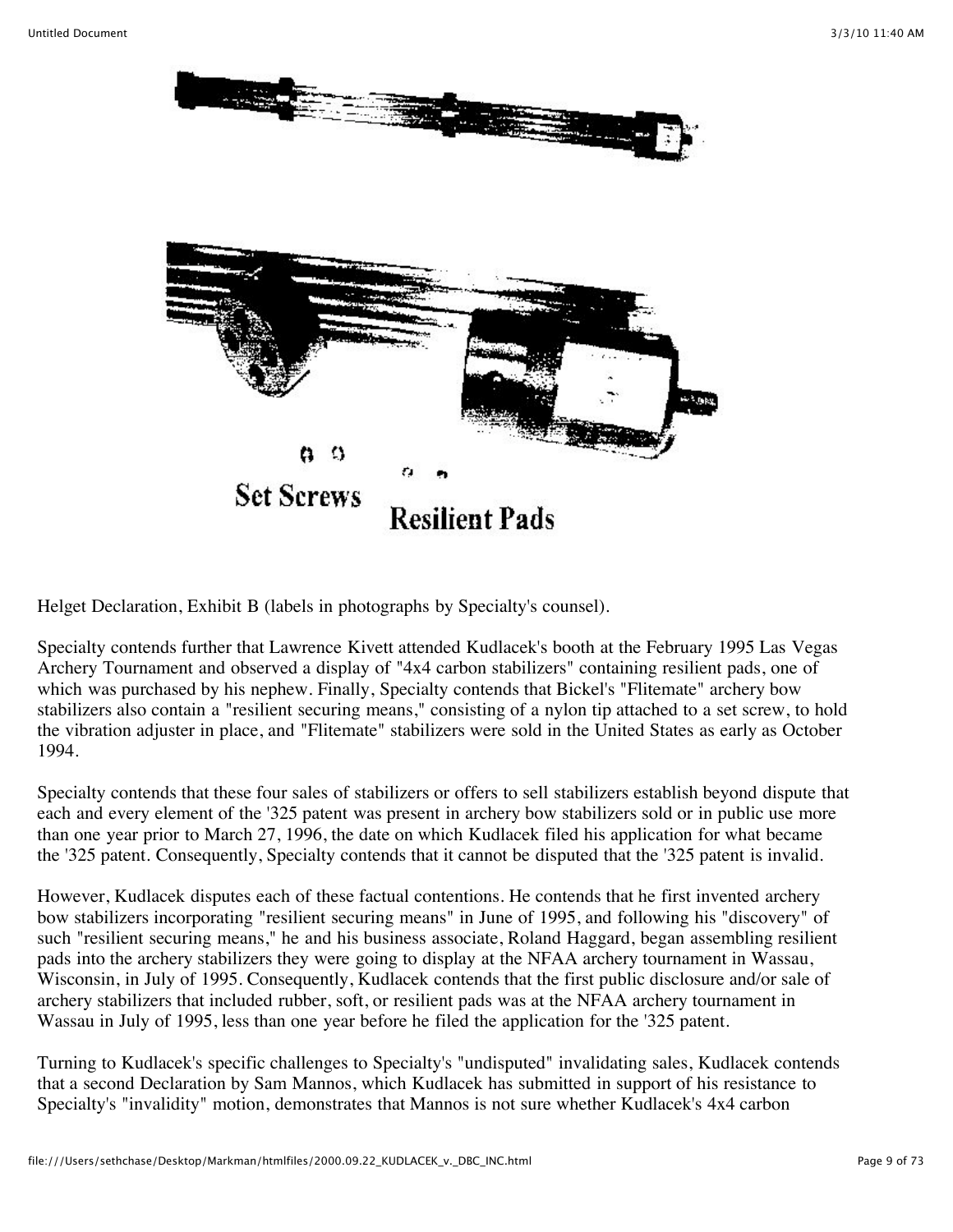stabilizers with resilient or soft pads were ever for sale prior to March 27, 1995. Moreover, Kudlacek contends that the 4x4 carbon stabilizers shown in photographs attached to Dianne Bottjer's Declaration, one of which is shown again in the photographs by Specialty's counsel included above, are *not* the 30" Pro lite 2 slides listed in Dianne Bottjer's May 20, 1994, sales invoice, and hence are not the stabilizers involved in Bottjer's transaction with Bob's Bowhunting or the subsequent sale to the Moores. Instead, Kudlacek contends that the stabilizers shown in the photographs above and those attached to Bottjer's Declaration were not made before June of 1995 and were not publicly displayed, offered for sale, or sold until July 1995, or later. Similarly, Kudlacek contends that the "4x4 carbon stabilizers" displayed in photographs attached to Lawrence Kivett's Declaration were not made before June of 1995, and were not publicly displayed, offered for sale, or sold prior to July of 1995, and thus could not have been purchased by Kivett's nephew in February of 1995, as Kivett avers. Finally, Kudlacek contends that, although the Bickel "Flitemate TRI-TRACK" bow stabilizer uses nylon-tipped screws, those screws do not constitute "resilient securing means" within the meaning of the '325 patent, and even if the tips of those screws are "resilient," they do not anticipate any of the claims of the '325 patent, as indicated by the examiner's "Supplemental Notice of Allowability," dated October 28, 1996, the pertinent part of which is quoted above in Section I.B.1.a., at page 1003.

### *c. Undisputed and disputed facts relating to non-infringement of* the '325 patent

The parties agree that the device Kudlacek contends infringes the '325 patent is Specialty's "Super Stix" archery bow stabilizer. However, Specialty contends that the undisputed facts demonstrate that there is no infringement. The "Super Stix" stabilizer is shown in the following photographs:

**\*1010**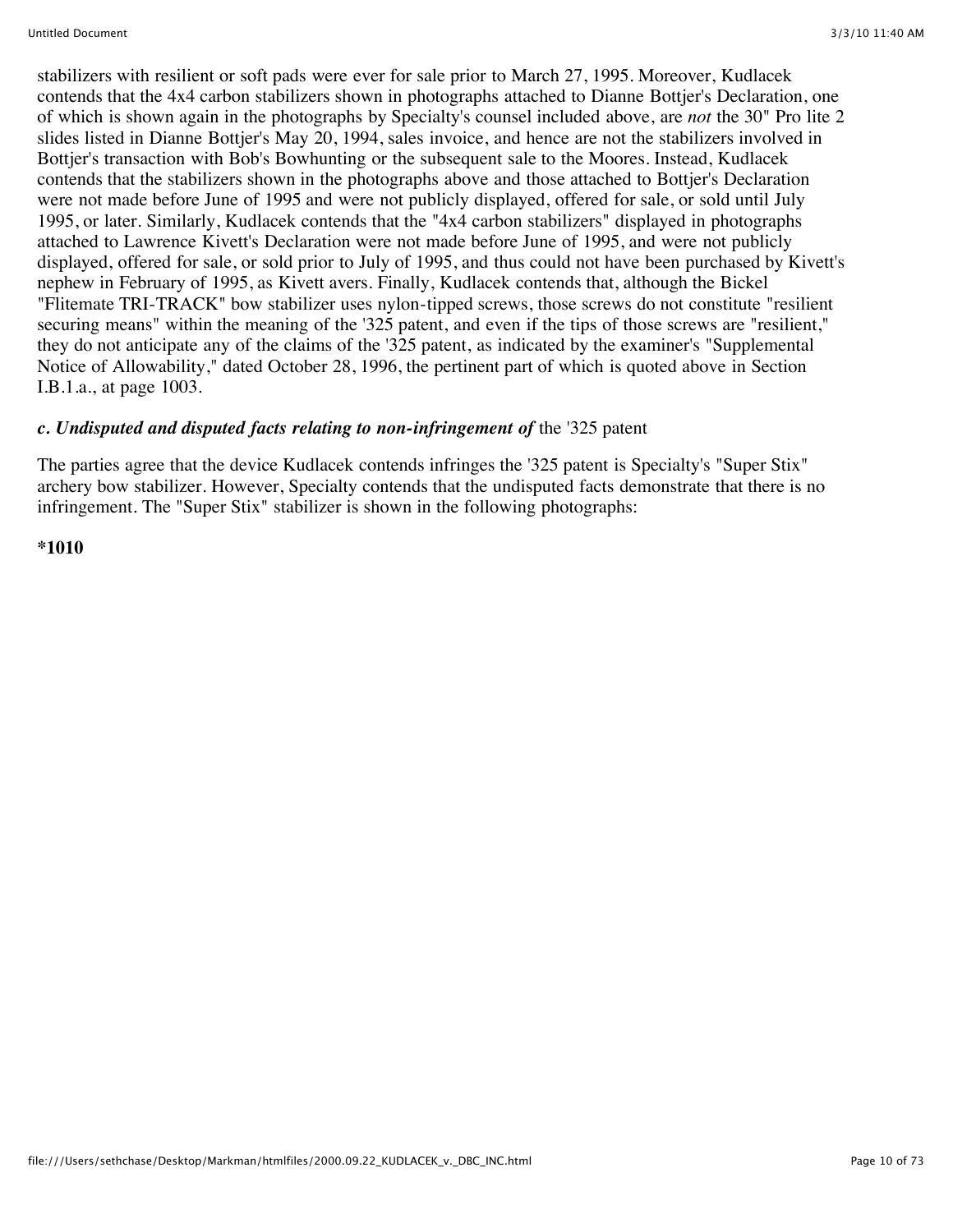

PHOTOGRAPHS OF "SUPER STIX" PRODUCT (ASSEMBLED AND DISASSEMBLED)

Helget Declaration, Exhibit C (labels in photographs by Specialty's counsel).

Specialty contends that, as these photographs show, the adjustment mechanism of the "Super Stix" is comprised of four separate pieces that come together to form channels through which the stabilizer rods pass. The separate pieces of the adjustment member are held together by rigid screws that pass through the outer edges of the adjustment member, but do not extend into the channels through which the stabilizer rods pass. Thus, Specialty contends, the screws do not engage, intersect with, or make any contact with the stabilizer rods; rather, they pull the four pieces of the adjustment member together in a "clamping" action around the rods. Moreover, Specialty contends, the "Super Stix" adjustment mechanism is not held in place by set screws applying uneven pressure against the stabilizer rods, but is instead held in place by eight separate rubber washers surrounding the stabilizer rods (two per rod). Thus, when the adjustment mechanism on the "Super Stix" is tightened around the washers, Specialty contends that the adjustment mechanism distributes pressure evenly across the stabilizer rods.

Kudlacek, however, disputes these factual contentions. Although he admits that the "Super Stix" stabilizer adjustment member consists of four parts held together with screws, Kudlacek contends that all elements and limitations of claim **1** of the '325 patent are present in the "Super Stix" stabilizer, both literally and under the doctrine of equivalents. Specifically, Kudlacek contends that, when the separate pieces of the adjustment member are assembled, the adjustment member has four openings that are capable of freely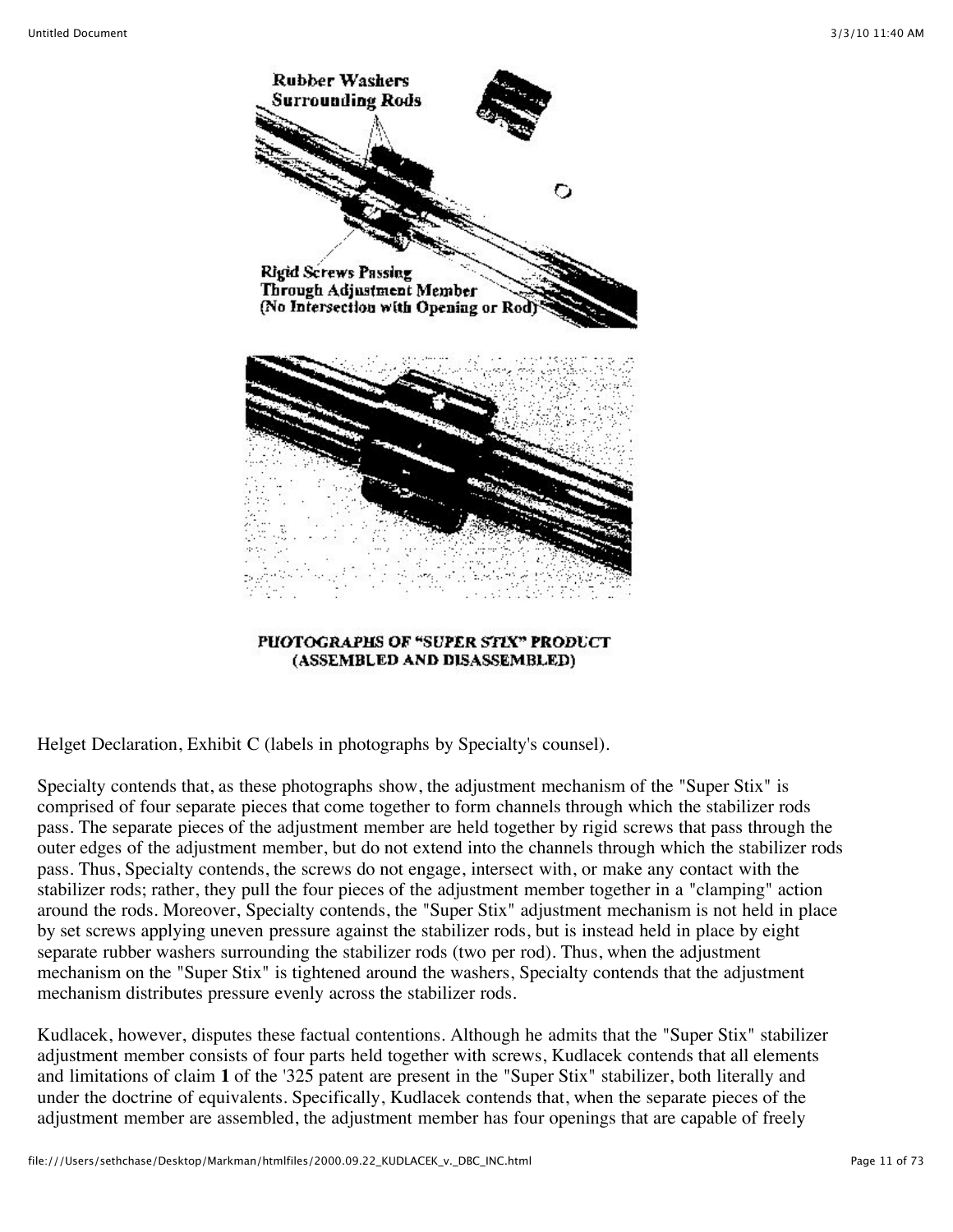receiving the stabilizer rods, and indeed, the openings are slightly larger than the stabilizer rods, so that they allow the stabilizer rods to pass through the adjustment member, as defined in the '325 patent. Kudlacek contends that the rubber O-rings in the "Super Stix" stabilizer perform the same function of "engaging" and "securing" as the "resilient pads" in the '325 patent, that is, these O-rings extend into the openings in the stabilizer and thereby engage the stabilizer rods. Moreover, Kudlacek contends that the accused "Super Stix" stabilizer works in substantially the same way as the stabilizer claimed in claim **1** of the '325 patent, because both apply pressure to the resilient pads or O-rings by tightening screws, while the result of the resilient securing means of both the "Super Stix" and claim **1** of the '325 patent is that these means hold the adjustment member to the stabilizer rods. Thus, Kudlacek contends that claim **1** of the '325 patent and the "Super Stix" stabilizer perform substantially the same function in substantially the same way to achieve substantially the same result.

#### *2.* The '007 patent

#### *a. The background and claims of the patent*

Specialty's counterclaim and third-party claim of patent infringement relates not to bow stabilizers, but to archery targeting systems. Specifically, Specialty alleges that Kudlacek's "Adjustable Control Peep" infringes the Shoemake/Morehead '007 patent for "An Archery Shooting Control System" for which Specialty holds the exclusive license and first right to sue infringers.

Inventors Robert C. Shoemake and Jesse Morehead FN6 filed Application No. 622,739 on December 5, 1990, for the patent that was subsequently granted as United States Patent No. 5,137,007 on August 11, 1992 (the '007 patent). The abstract of the '007 patent describes the invention as follows:

FN6. Although third-party plaintiff Morehead is identified by the parties here as "Jessie," the '007 patent itself identifies Morehead as "Jesse." *See* The '007 Patent.

A shooting control system for bows and arrows that cooperates with front sight pins including a bowstring sight having a base mounted in the strands of the bowstring and sight inserts selectively mounted on the base for the user to sight through using the front sight pins to aim an arrow being shot in the bow. The system also includes an arrow nok on the bowstring at the arrow noking point. Plaintiff's Statement of Undisputed Facts, Exhibit B (the '007 patent, "Abstract"). The "Background of the Invention" explains, in pertinent part, as follows:

Current archery equipment typically uses some type of sighting equipment and some type [of] arrow noking on the bowstring to increase accuracy. The sighting equipment typically includes a front sight and a rear sight.

A commonly used rear sight is called a peep sight and is installed in the bowstring itself. The peep sight has a fixed size sighting hole through it. Different field conditions, however, require different size holes. Thus, it is necessary to install different peep sights for these different field conditions. Because the bow has to be recalibrated each time the sight is changed, accommodating different field conditions is tedious and time consuming.

The axis of the sighting hole through the peep sight must also be correctly aligned with the front sight of [sic] accurate aiming. To control the rotational position of the peep sight, resilient members have been used to connect the bowstring in the vicinity of the peep sight to the bow. This device is clumsy and tends to interfere with the movement of the bowstring.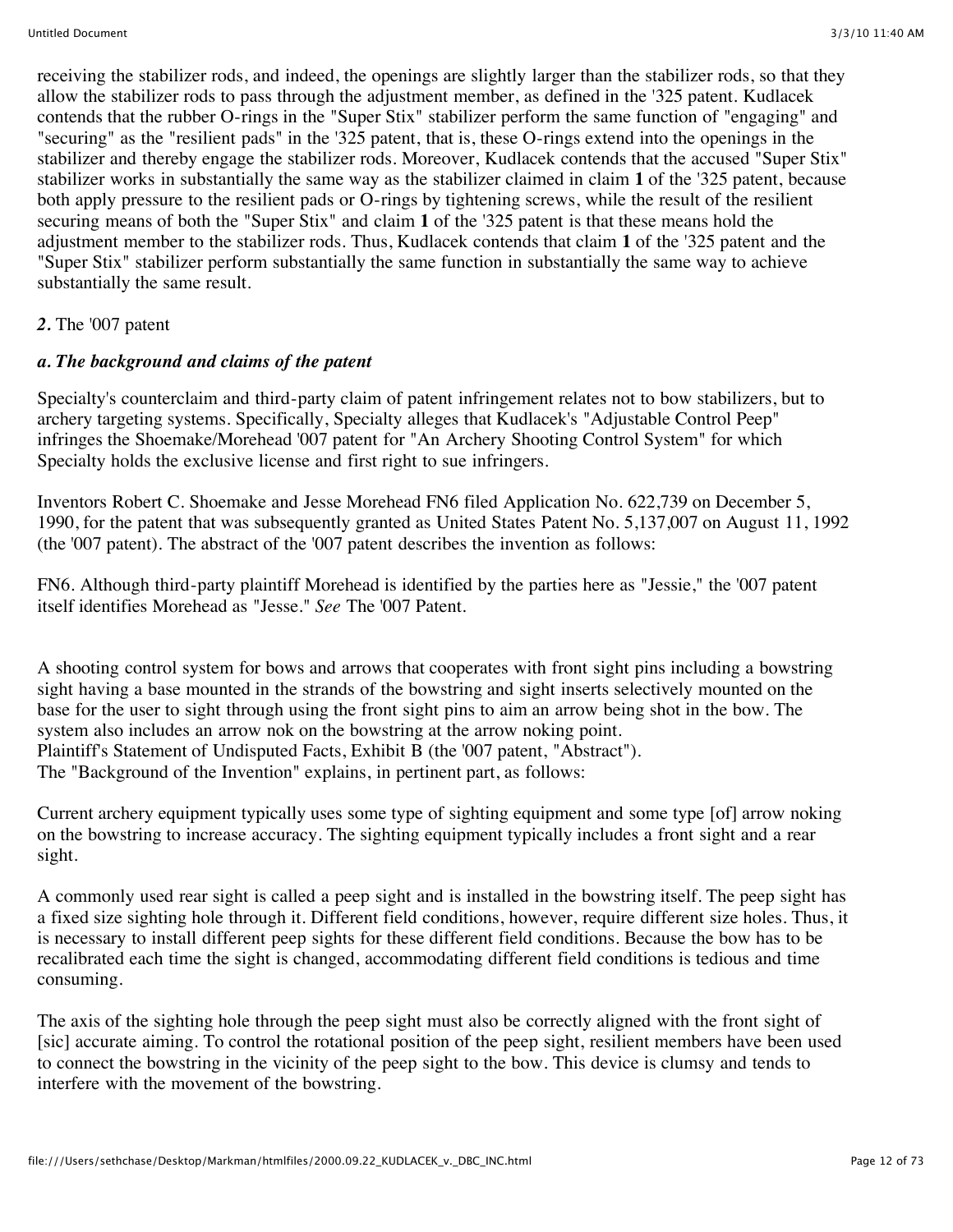Plaintiff's Statement of Undisputed Facts in Support of Plaintiff's Motion for Summary Judgment of Non-Infringement, Exhibit B (the '007 patent). The "Summary of the Invention" explains further:

These and other problems and disadvantages associated with the prior art are overcome by the invention disclosed herein by providing the peep sight with interchangeable inserts, each with a different size sight hole through it so that different field conditions can be covered without having to change the entire sight. This eliminates having to recalibrate the sight each time the sight hole diameter is changed....

The peep sight of the invention includes a base adapated [sic] to be mounted in the strands of the bowstring similarly to the mounting for prior art peep sights where the base defines a hole through it. At least one sight insert is adapted to be selectively mounted in the hole through the base. The insert has a different size sight hole through it than the diameter of the hole through the base. The hold [sic] through the base may be used as one diameter sight hole with the insert providing a smaller diameter sight hole. The hole through the base may be threaded and the sight insert complementarily threaded to screw into the hole in the base to install the insert. Means may be provided for selectively locking the insert into position in the base.

Id.

Figures 1, 3, 4, 5, 5A, and 6 show the pertinent parts of the patent for purposes of this litigation.



**\*1013**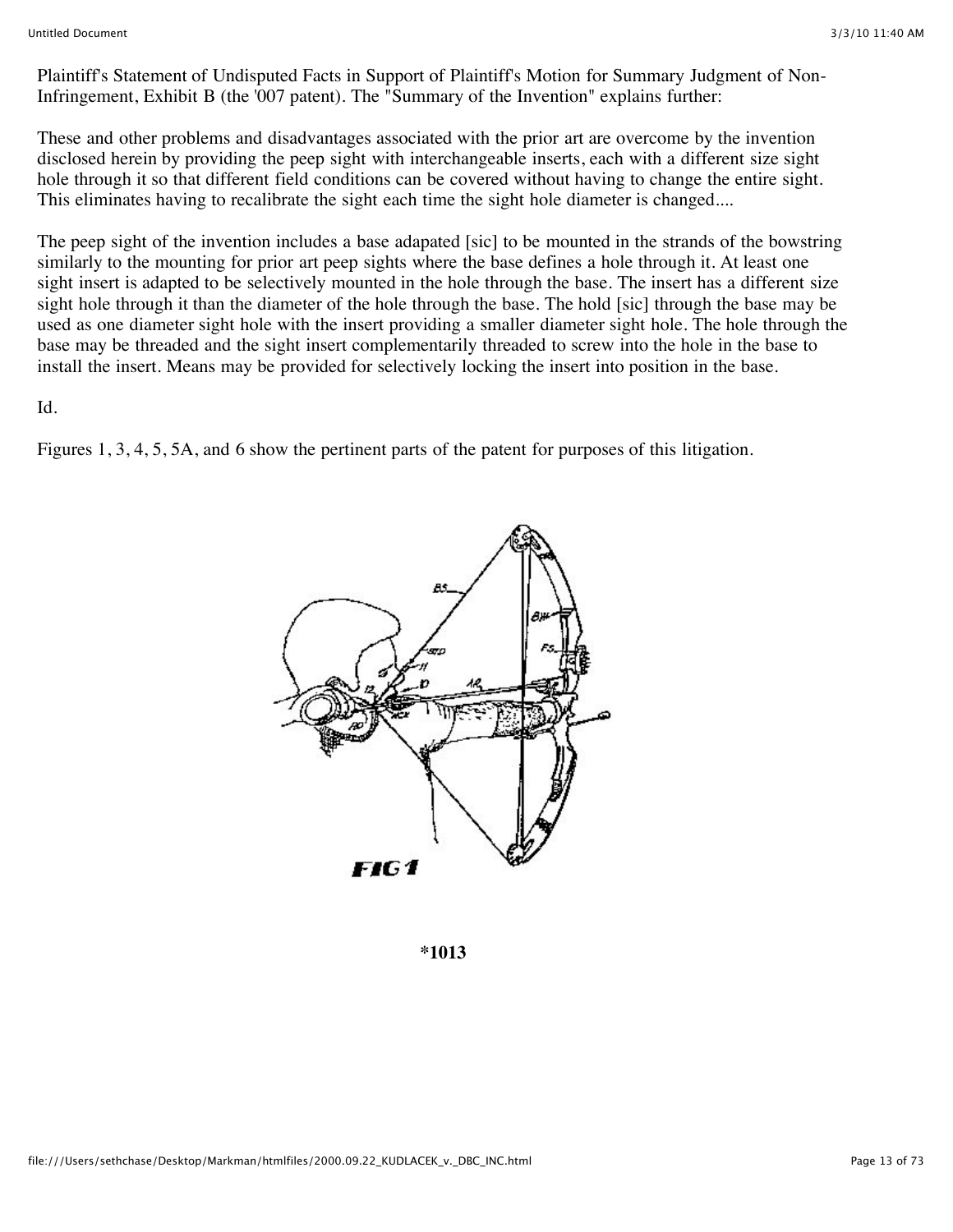

**\*1014**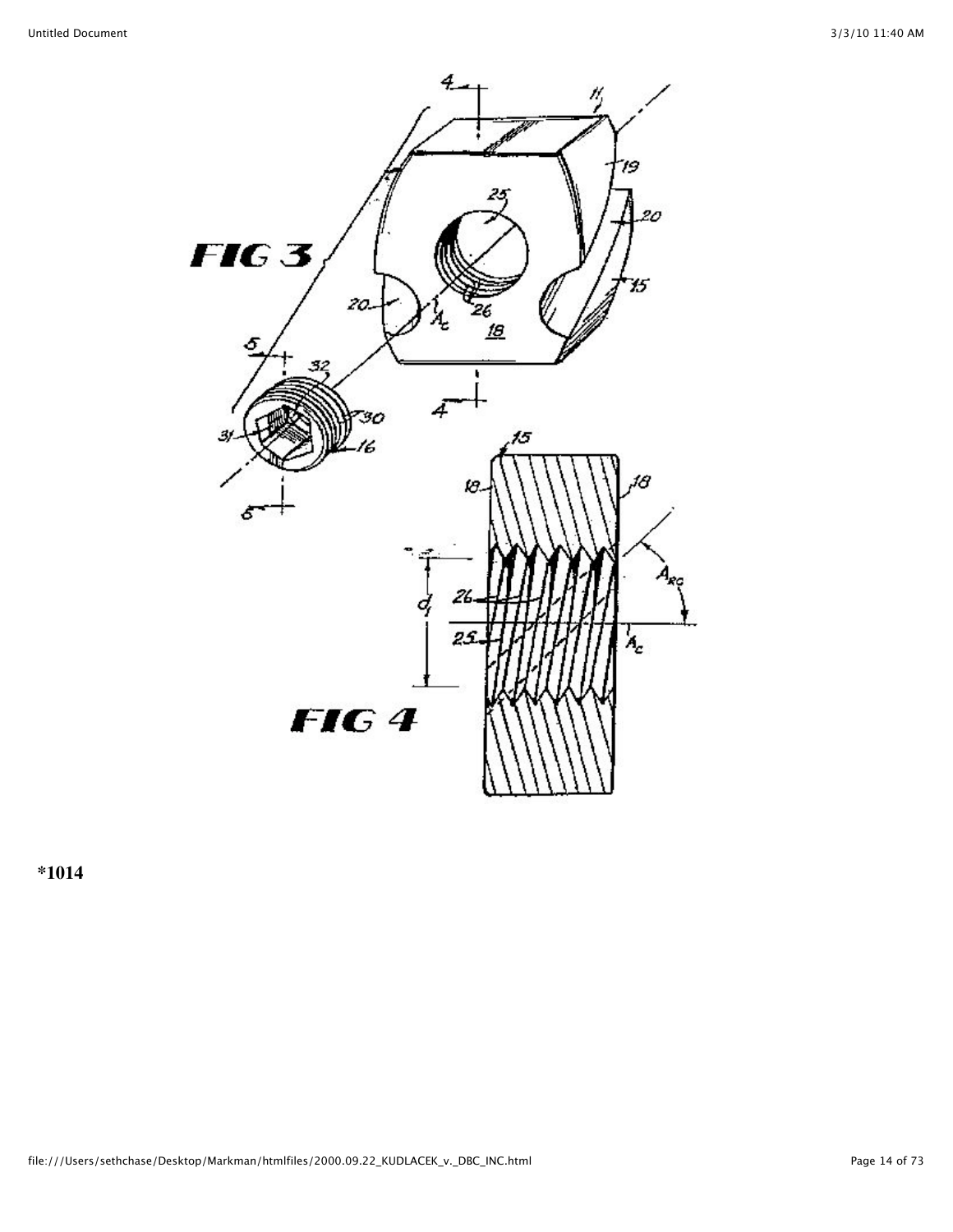

FIG 5A



The '007 patent consists of two independent claims, claims **1** and **9**, and seven dependent claims, claims **2** through **8**. However, in response to discovery requests, Specialty has clarified that it is alleging that Kudlacek's "Adjustable Control Peep" infringes claims 1, 2, and 5 of the '007 patent. Therefore, the court will quote here only those claims of the patent. These claims are quoted below with the court's insertion of numbers from Figures 1, 3, 4, 5, 5A, and 6 above to assist the reader: FN7

FN7. As with the court's statement of the pertinent claim of the '325 patent, the numbers shown in 1, 3, 4, 5, 5A, and 6 of the '007 patent are matched to descriptions of parts of the invention in the "Detailed Description of Illustrative Embodiments." However, the court does not believe it is necessary to quote here both the "Detailed Description of Illustrative Embodiments" and the actual claims of the '007 patent. Instead, the court has been guided by the "Description" in matching the numbers in the Figures to parts of the invention as defined in the pertinent claims.

We claim: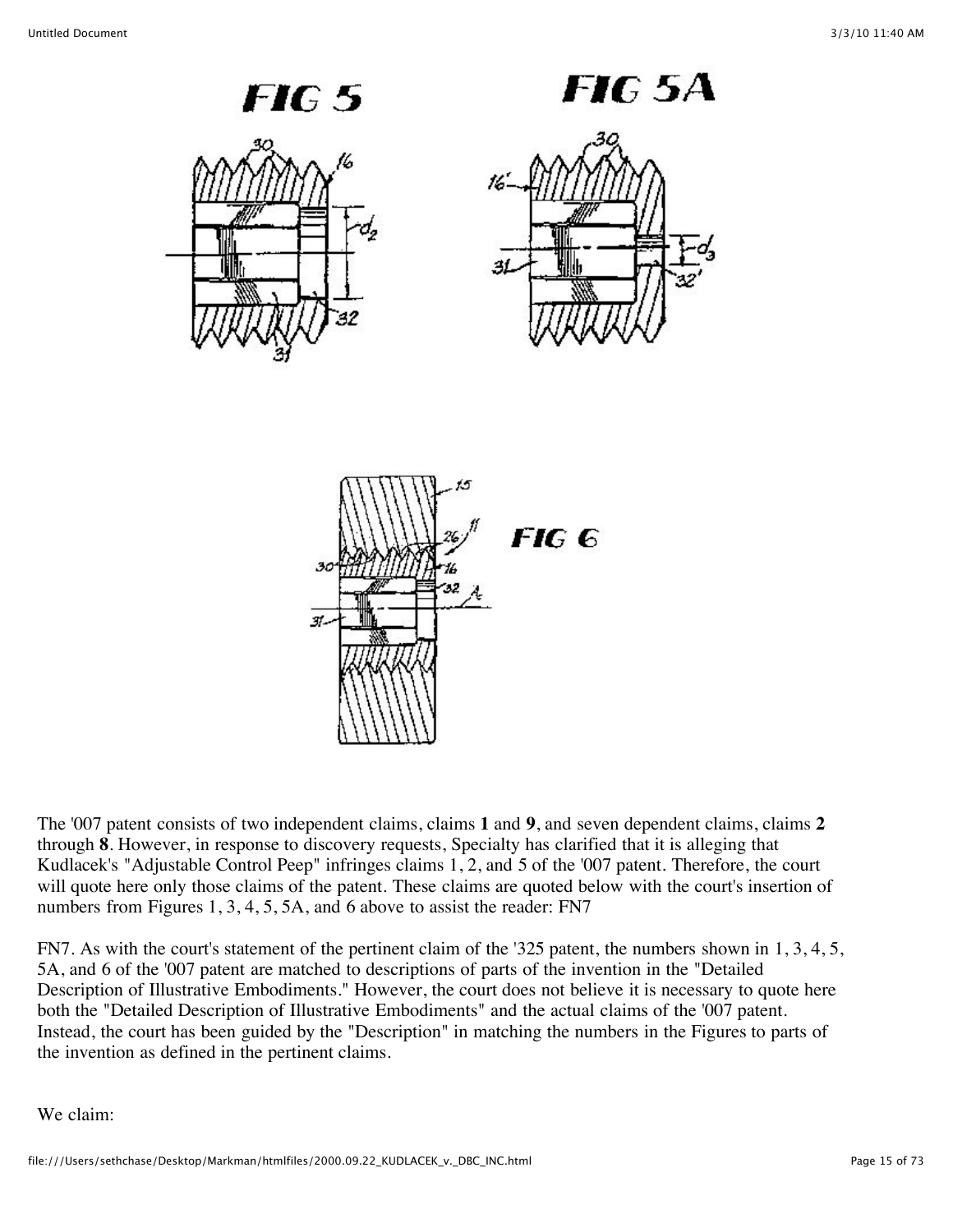**1**. A shooting control system for permitting sighting of bows and arrows along a sighting path where the bow has a bowstring equipped with a bowstring serving at the arrow noking point on the bowstring, said control system comprising:

a bowstring sight [Fig. 1: 11] adapted to be installed in the strands of a bowstring for use with front sight pins [Fig. 1: FS] on the bow, said bowstring sight including:

a base [Fig. 3: 15] adapted to the [sic] mounted in the strands of a bowstring at a pescribed [sic] sighting location lengthwise of the bowstring, said base defining a pair of mounting recesses [20] therein adapted to receive the strands of the bowstring therein a mount of said body at the prescribed sighting location and an internally threaded opening [25] therethrough aligned with the sighting path when the bowstring is drawn for shooting, said threaded opening having a first prescribed diameter [Fig. 4:  $d_1$ ] so that the user can sight through said threaded hole in low light conditions; and

a plurality of externally threaded interchangeable sight inserts [Fig. 3-6: 16] interchangeably and selectively mountable to a prescribed sight position in and substantially filling said threaded opening [Fig. 3-4: 25] in said base [15], each of said sight inserts defining a sight opening therethrough [Figs. 3, 5, 5A, 6: 32] arranged for the user to sight through said sight opening using the front sight pins on the bow to aim an arrow being shot in the bow when said insert is in said prescribed sight position, said sight opening in each of said inserts being a different fixed diameter [Figs. 5, 5A:  $d_2$ ,  $d_3$ ] from that [Fig. 4:  $d_1$ ] of the threaded opening [25] through said body [15] and from that of each of te [sic] other of said inserts so that the user can selectively interchange said inserts in said body to incrementally change the diameter of said sight opening being used to sight the bow and can selectively remove said insert from said body and use said threaded opening through said base to sight the bow.

**2**. The shooting control system of claim 1 wherein said bowstring sight further includes releasable locking means [Fig. 4: tapering hole 25] for selectively locking each of said sight inserts in said prescribed sight position in said base.

\* \* \* \* \* \*

**5**. The shooting control system of claim 1 for use with an installation wrench wherein each of said sight inserts [16] of said bowstring sight defines a driving recess [Figs. 3, 5, 5A, 6: 31] therein opening onto one end of said insert and having a bottom end, and extending partly therethrough along the length thereof, said driving recess adapted to drivingly receive the installation wrench therein to facilitate rotation of said insert during installation and removal with the installation wrench, said opening extending from the bottom end of said driving recess to the opposite end of said insert.

Id.

Turning briefly to the prosecution history of the '007 patent, in an Examiner's Action dated September 16, 1991, the examiner rejected the application for the '007 patent, in pertinent part, because application claims 1 through 4 were anticipated by the "Shores, Sr.," prior art reference, that is, United States Patent No. 4,833,786 (the Shores '786 patent). FN8 In response to this rejection of application claim 1, the applicants filed an amendment on December 16, 1991, including the language of the present claim **1**, requiring "an internally threaded opening" in the base member and "a plurality of externally threaded interchangeable sight inserts interchangeably and selectively mountable to a prescribed sight position...." Id. at 47. After this amendment, the examiner issued a Notice of Allowability for the '007 patent application on March 6, 1992, allowing application claims 1, 2, 5-8, 12, 13, and 20. Id. at 56. The examiner's grounds for rejection of the '007 patent in light of the Shores '786 patent, the precise amendments then made by the applicants, and the applicants' arguments for the patentability of the amended claim over the Shores '786 patent will be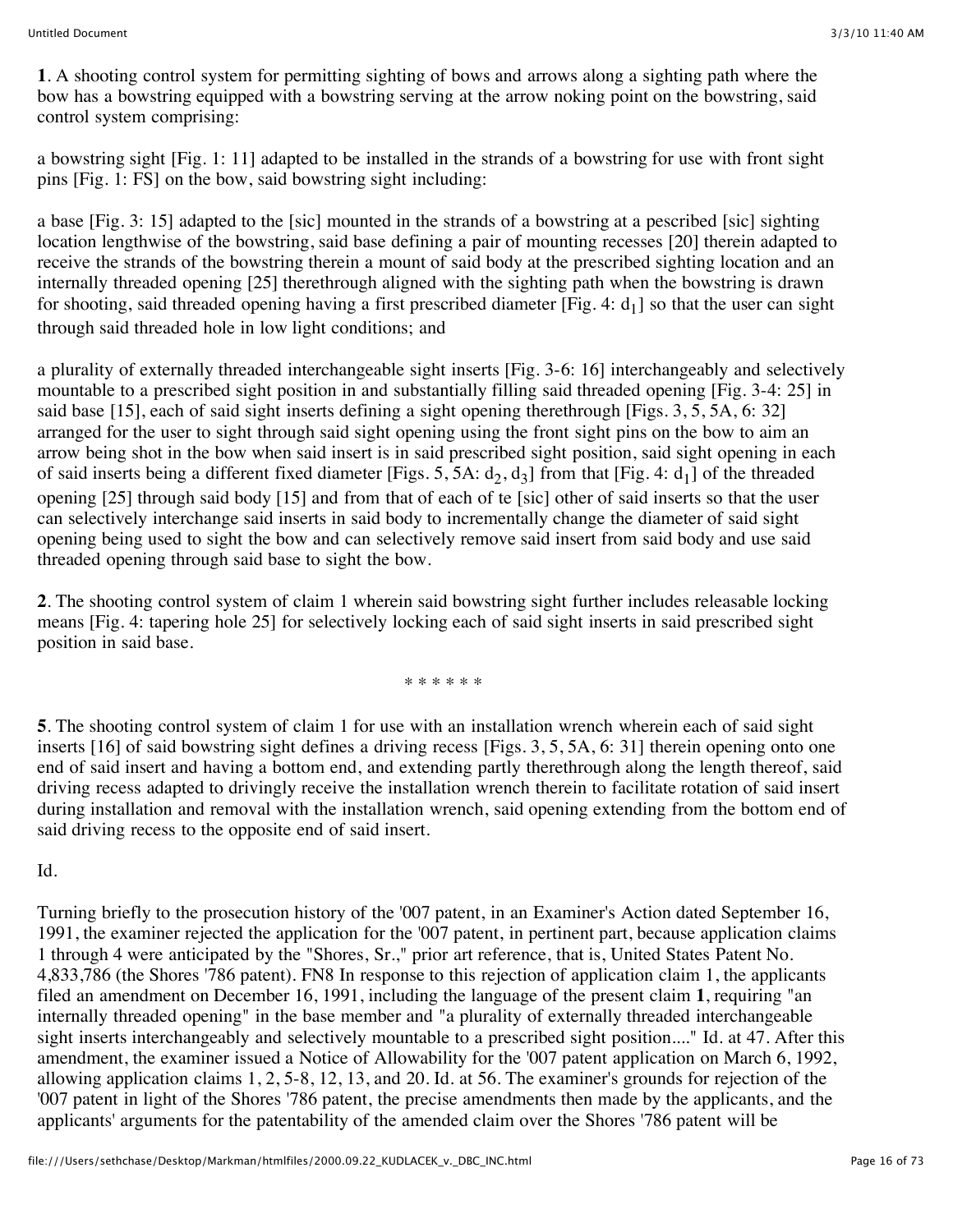examined in more detail in the court's "Legal Analysis" of Kudlacek's motion for summary judgment of non-infringement of the '007 patent. For now, the court turns instead to a summary of the undisputed and disputed facts concerning the '007 patent asserted by the parties.

FN8. The Shores '786 patent is attached as Exhibit C to the Declaration of Donald I. Chipman. Pertinent portions of the Shores '786 patent, including figures, are quoted infra in Section II.C.1.b.ii., beginning at page 1056.

#### *b. Undisputed and disputed facts relating to non-infringement of* the '007 patent

As noted above, Specialty contends that Kudlacek's "Adjustable Control Peep" infringes claims 1, 2, and 5 of the '007 patent. Kudlacek contends, and Specialty apparently does not dispute, that Kudlacek's accused "Genesis Archery Products' Adjustable Control Peep" sight, as made, used, and sold, is described in the patent application entitled "Adjustable Archery Bowstring Peep Sight," which Kudlacek has never filed. However, as mentioned below, Specialty disputes the worth and utility of the device as described, made, and sold. The "Background of the Invention" in the patent application, in its entirety, is as follows:

This invention relates to archery bowsights, and more particularly to a novel adjustable bowstring peep sight.

Bowstring-mounted peep sights of diverse designs are known in the art. Typical forms are disclosed in U.S. Patent Nos. 3,703,770; 3,859,733; 4,454,857; and 4,656,747. All of these suffer the common disadvantages and limitations of having one or more peep sight openings that are fixed relative to the bowstring angle at full draw, as well as being fixed relative to the rotation of the bowstring. Moreover, none affords adjustment of sighting angle while sighting on a target.

Most bowstring peepsights [sic] of the prior art are fixed at an angle of 45 (deg.) to accommodate the average draw length of 29 inches on a 45 inch bow. As the length is varied between 35 and 41 inches, the fixed angle of the peep admits less light. Also, as the rotation of the bowstring is varied as little as 1-2 (deg.), the light gathering quality decreases by 20-25%.

Plaintiff's Statement Of Undisputed Facts (in support of plaintiff's motion for summary judgment of noninfringement of the '007 patent), Exhibit E (Kudlacek Peep Sight Patent Application), "Background to the Invention" at 1.

The "Summary of the Invention" in the patent application, also in its entirety, states the following:

The bowstring peep sight of this invention includes a hollow body configured for attachment to the bowstring of an archery bow, and a peep component mounted in the hollow body for universal adjustment relative thereto.

It is the principal objective of this invention to provide an archery bowstring peep sight that overcomes the aforementioned disadvantages and limitations of prior bowstring peep sights.

Another objective of this invention is the provision of an archery bowstring peep sight that is provided with a novel configuration for secure attachment to a bowstring.

Still another objective of this invention is to provide an archery bowstring peep sight that includes a novel adjusting tool which affords viewing through the peep sight during its adjustment.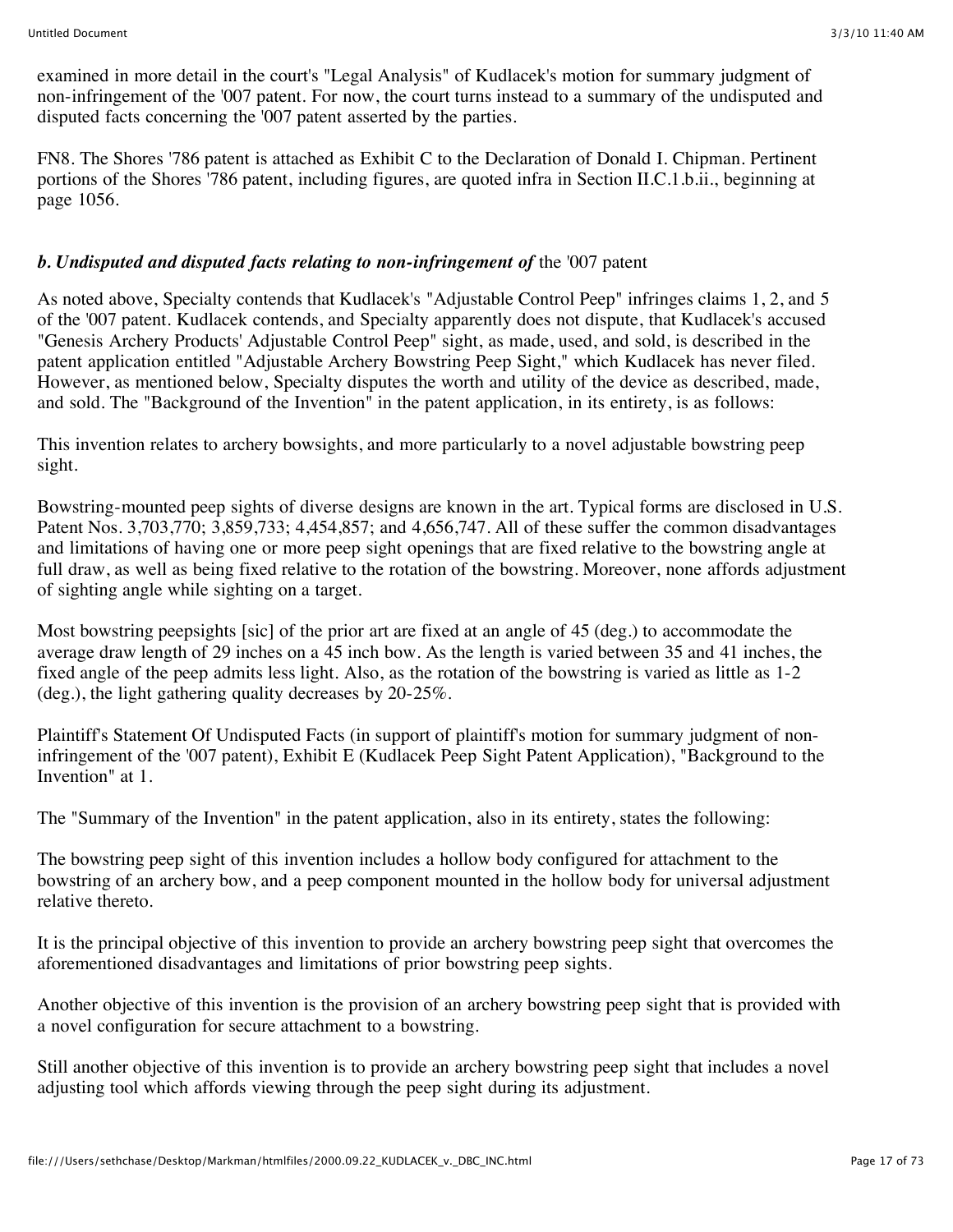A further objective of this invention is the provision of an archery bowstring peep sight that maintains precise adjustment during continuous use.

Still another objective of this invention is to provide an archery bowstring peep sight of simplified construction for economical manufacture.

The foregoing and other objects and advantages of this invention will appear from the following detailed description, taken in connection with the accompanying drawing of a preferred embodiment.

Kudlacek Peep Sight Patent Application, "Summary of the Invention" at 2-3.

Kudlacek contends that his accused device is shown in Figure 4 of the patent application, below, with the adjustment tool installed therein:



Kudlacek Peep Sight Patent Application, Fig. 4. For purposes of this unpatented device, the court concludes that the most helpful explanation of the illustration is not the claims in the application, but the "Description of the Preferred Embodiment," pertinent parts of which follow:

In accordance with this invention, a peep sight is provided that is adjustable universally while sighting. It includes a base member 48 [number missing at top left of Fig. 4] provided with a central opening 50 defined by a surface having the shape of a spherical segment. The base member preferably is made of Delrin, polycarbonate, or other synthetic resin that, in cooperation with the longitudinal slot 52 [not shown in Fig. 4] that extends inwardly from the outer surface to the central opening 50, renders the base member sufficiently resilient to receive in its central opening, as a snap fit, a peep ball 54, preferably of similar resilient material. The peep ball is in the shape of a truncated sphere configured to be received in the central opening 50 by deforming either or both base member 48 and ball 54. The ball is held resiliently in the opening with sufficient friction to retain it in any adjusted position of rotation relative to the base member, during continued use of the archery bow.

The ball 54 is provided with a peep opening 56 that tapers from the rear side of the ball inwardly to smaller diameter at its inner end, approximately midway through the depth of the ball. A second opening 58 of uniform and larger diameter communicates at its inner end with the peep opening 56 and extends forwardly therefrom to the forward end of the ball. This opening serves as a socket to frictionally receive the inner end of an elongated adjustment tool 60 of tubular shape. The tube preferably is made of synthetic resin, although it may be made of metal or other suitable material.

The tool 60 is provided with a central bore 62 which registers with the peep opening 56, whereby to allow viewing of a target through the peep opening. An elongated slot 64 may trap the bowstring segments to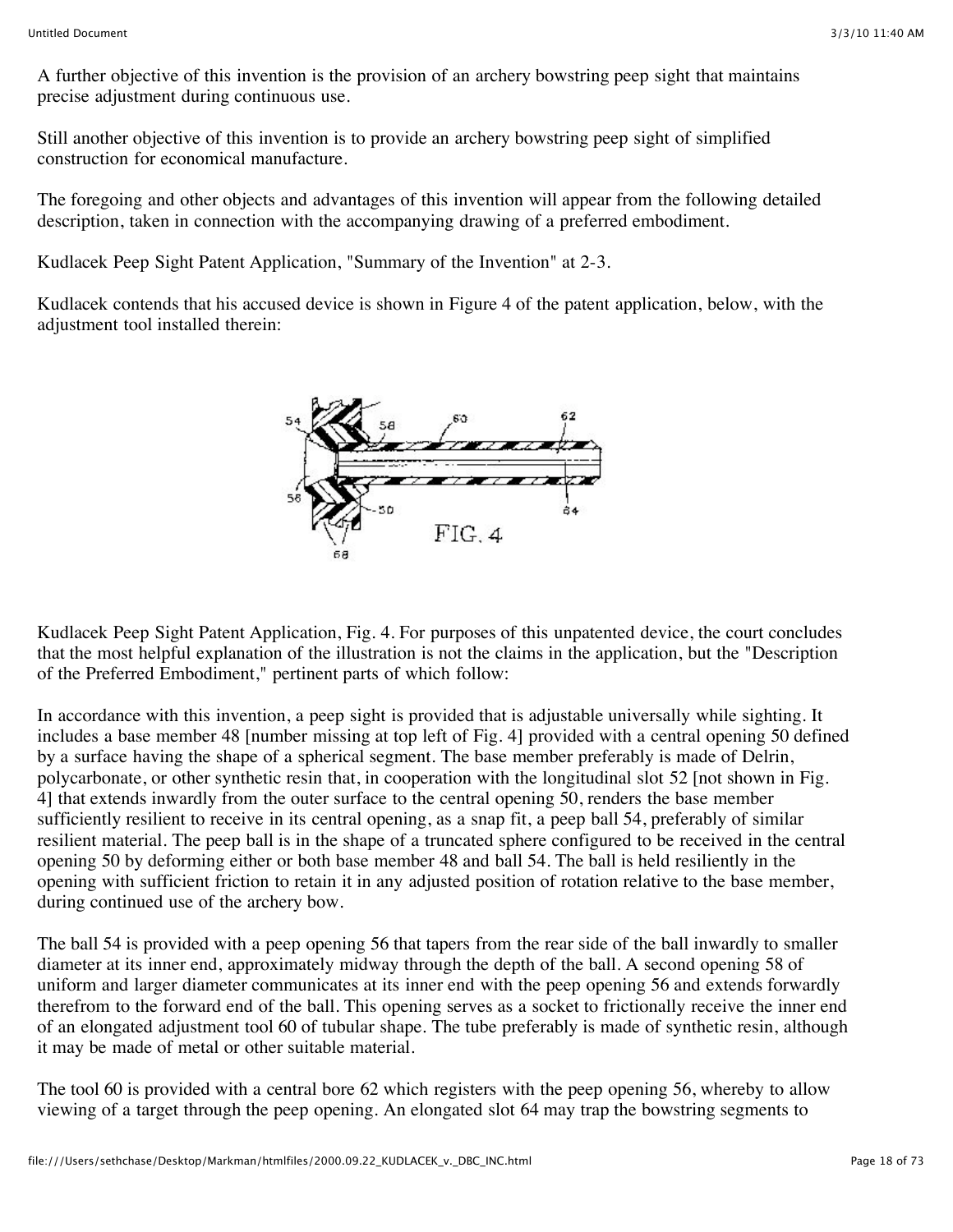insure positive retention of the base member between the bowstring segments.

To adjust the peep sight opening to a desired angle for a certain archer, the tool 60 is fitted into the forward opening 58. Then, by grasping the tool in the fingers, the tool and the connected ball 54 may be rotated through any desired angular direction, while looking through the peep sight opening 56 at full draw, until the target image is brought into optimum view. Rotational adjustment of the ball 54 thus accommodates the characteristics of any archer, both as to draw length and bowstring rotation.

When the peep sight opening 56 has been adjusted to the desired position, the tool 60 is removed to allow normal operation of the archery bow.

It will be apparent to those skilled in the art that various changes may be made in the size, shape, type, number and arrangement of parts described hereinbefore. For example, the base member 48 may be formed as two longitudinal or lateral sections of metal or other rigid material and secured together with screws, capturing the ball member 54 frictionally in the spherical opening 50. The ball member also may be formed of metal or other rigid material, as may also be the tubular tool 60. Other means may be employed to secure the base member to a bowstring. These and other changes may be made, as desired, without departing from the spirit of this invention and the scope of the appended claims.

Kudlacek Peep Sight Patent Application, "Description of Preferred Embodiment" at 5, *l.* 18, to 9, *l.* 3.

Kudlacek contends that he offers peep sights as a single unit, which includes one ball installed in one body, but he does not sell a "plurality" of inserts separately or in combination with a single body, and he does not make, use, or sell a peep sight with a plurality of interchangeable inserts, as taught by the '007 patent. However, he contends that each peep sight made, used, or sold by defendant Chipman, presumably meaning Specialty as well, is made, used, and sold as a complete unit, including interchangeable inserts. Moreover, Kudlacek points out that, as originally filed, claim 1 of the '007 patent contained no requirements or limitations that the base have a threaded opening or that there be more than one insert. Kudlacek contends that the "threading" limitations were added to overcome anticipation by the Shores '786 patent, as indicated by the prosecution history. Kudlacek contends that none of the balls of the peep sights he makes are designed to be interchangeable, the ball on his peep sight is not externally threaded, the body of his device does not contain an internally threaded opening, and there are in fact no threads in the accused sight.

In response, Specialty contends that Kudlacek's "Genesis Archery Products Adjustable Control Peep" is designed to perform the exact same function as the '007 patent, because it is designed to allow different size sight holes to be easily interchanged in the field. Specialty contends that Kudlacek's device "is virtually worthless" and has "little or no utility" unless a customer purchases it in different sizes and uses the sight inserts interchangeably. Specialty also rejects Kudlacek's contention that his device has no threads at all by contending that Kudlacek's device has one large thread that holds the sight insert in the base. Thus, Specialty contends that Kudlacek's device performs substantially the same function, in substantially the same way, to achieve substantially the same result as the '007 patent.

Moreover, Specialty contends that the amendment to the '007 patent to include references to "threaded" and "threads" was neither necessary nor intended to overcome the examiner's rejection based on the Shores '786 patent. Rather, Specialty contends that the examiner allowed the '007 patent over the Shores '786 patent because of the inclusion of language highlighting the "interchangeable inserts" feature of the '007 patent. Specialty points out that the Shores '786 patent depicted an internally threaded base and an externally threaded insert, so that inclusion of "threading" in the '007 patent would not make the invention in the '007 patent patentable over the Shores '786 patent.

With this factual background, the court turns to its legal analysis of the parties' motions for summary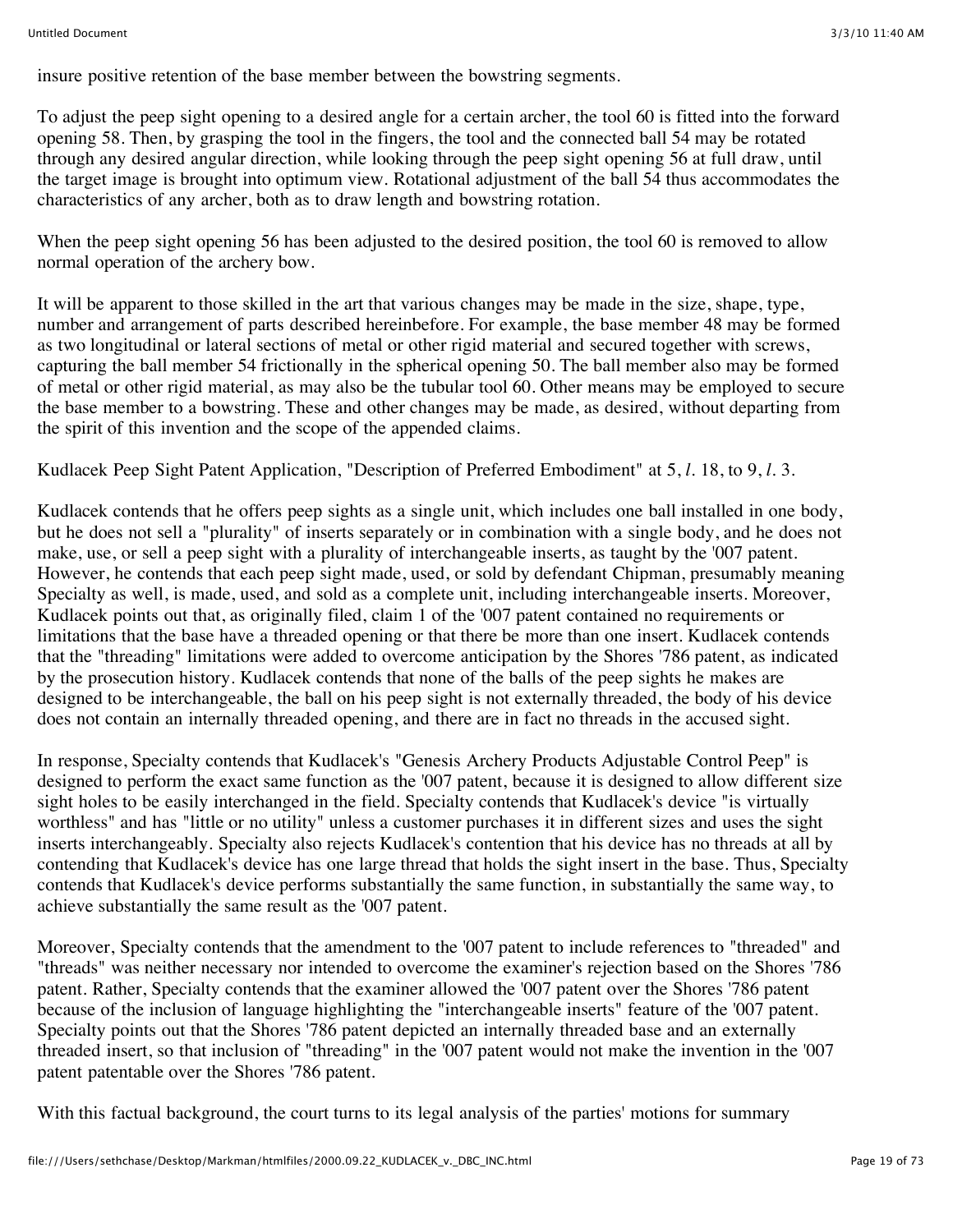# *II. LEGAL ANALYSIS*

### *A. Standards For Summary Judgment In Patent Cases*

The Federal Circuit Court of Appeals recently explained its exclusive jurisdiction over certain appeals as follows:

Our relevant jurisdictional authority is contained in 28 U.S.C. s. 1295(a)(1) (1994), which states that this court enjoys exclusive appellate jurisdiction over appeals "based, in whole or in part, on section 1338 [of Title 28]." Section 1338(a), in turn, provides that district courts have jurisdiction over suits "arising under any Act of Congress relating to patents." 28 U.S.C. s. 1338(a) (1994). Thus, our jurisdiction turns upon whether the claims here arise (at least in part) under the patent laws.

\* \* \* \* \* \*

... "In order to demonstrate that a case is one 'arising under' federal patent law, 'the plaintiff must set up some right, title or interest under the patent laws, or at least make it appear that some right or privilege will be defeated by one construction, or sustained by the opposite construction of these laws.' " Christianson [v. Colt Industries Operating Corp.], 486 U.S. [800,] 807-08, 108 S.Ct. 2166, [100 L.Ed.2d 811 (1988) ] (quoting Pratt v. Paris Gaslight & Coke Co., 168 U.S. 255, 259, 18 S.Ct. 62, 42 L.Ed. 458 (1897)). In other words, the scope of section 1338 extends to (1) claims where federal patent law creates the cause of action, or (2) claims where the plaintiff's right to relief necessarily depends upon resolution of a "substantial question of federal patent law." Christianson, 486 U.S. at 809, 108 S.Ct. 2166.

Helfgott & Karas, P.C. v. Dickenson, 209 F.3d 1328, 1333-34 (Fed.Cir.2000). This lawsuit involves claims and counterclaims of patent infringement that involve causes of action created by federal patent law and the present motions for summary judgment of patent invalidity and non-infringement necessarily involve "substantial question[s] of federal patent law." *See id.* Thus, this action and the present motions for summary judgment fall within the exclusive jurisdiction of the Federal Circuit Court of Appeals. Therefore, the court will consider here the standards for summary judgment in patent cases, as articulated by the Federal Circuit Court of Appeals.

"Summary judgment is appropriate in a patent case, as in other cases." Nike, Inc. v. Wolverine World Wide, Inc., 43 F.3d 644, 646 (Fed.Cir.1994); Conroy v. Reebok Int'l, Ltd., 14 F.3d 1570, 1575 (Fed.Cir.1994) ("The grant of summary judgment [in a patent case] is appropriate where the standards set forth in Rule 56(c) are satisfied."). Therefore, on a motion for summary judgment in a patent case, "a district court must decide 'if the pleadings, depositions, answers to interrogatories, and admissions on file, together with the affidavits, if any, show that there is no genuine issue as to any material fact and that the moving party is entitled to a judgment as a matter of law.' " CAE Screenplates, Inc. v. Heinrich Fiedler GmbH & Co., 224 F.3d 1308, 1315 (Fed.Cir.2000) (quoting FED. R. CIV. P. 56(c), and citing Celotex Corp. v. Catrett, 477 U.S. 317, 322, 106 S.Ct. 2548, 91 L.Ed.2d 265 (1986)); Eli Lilly & Co. v. Barr Labs., Inc., 222 F.3d 973, 978 (Fed.Cir.2000); Vehicular Techs. Corp. v. Titan Wheel Int'l, Inc., 212 F.3d 1377, 1381 (Fed.Cir.2000); Optical Disc Corp. v. Del Mar Avionics, 208 F.3d 1324, 1333 (Fed.Cir.2000).

The court must "dra[w] all reasonable inferences from the evidence in favor of the nonmovant." KCJ Corp. v. Kinetic Concepts, Inc., 223 F.3d 1351, 1355 (Fed.Cir.2000); Vehicular Techs. Corp., 212 F.3d at 1381 (citing Anderson v. Liberty Lobby, Inc., 477 U.S. 242, 255, 106 S.Ct. 2505, 91 L.Ed.2d 202 (1986)). However, "an asserted issue of material fact is not 'genuine' in the sense of Fed.R.Civ.P. Rule 56 if a reasonable jury could only resolve the question for the moving party." Vehicular Techs. Corp., 212 F.3d at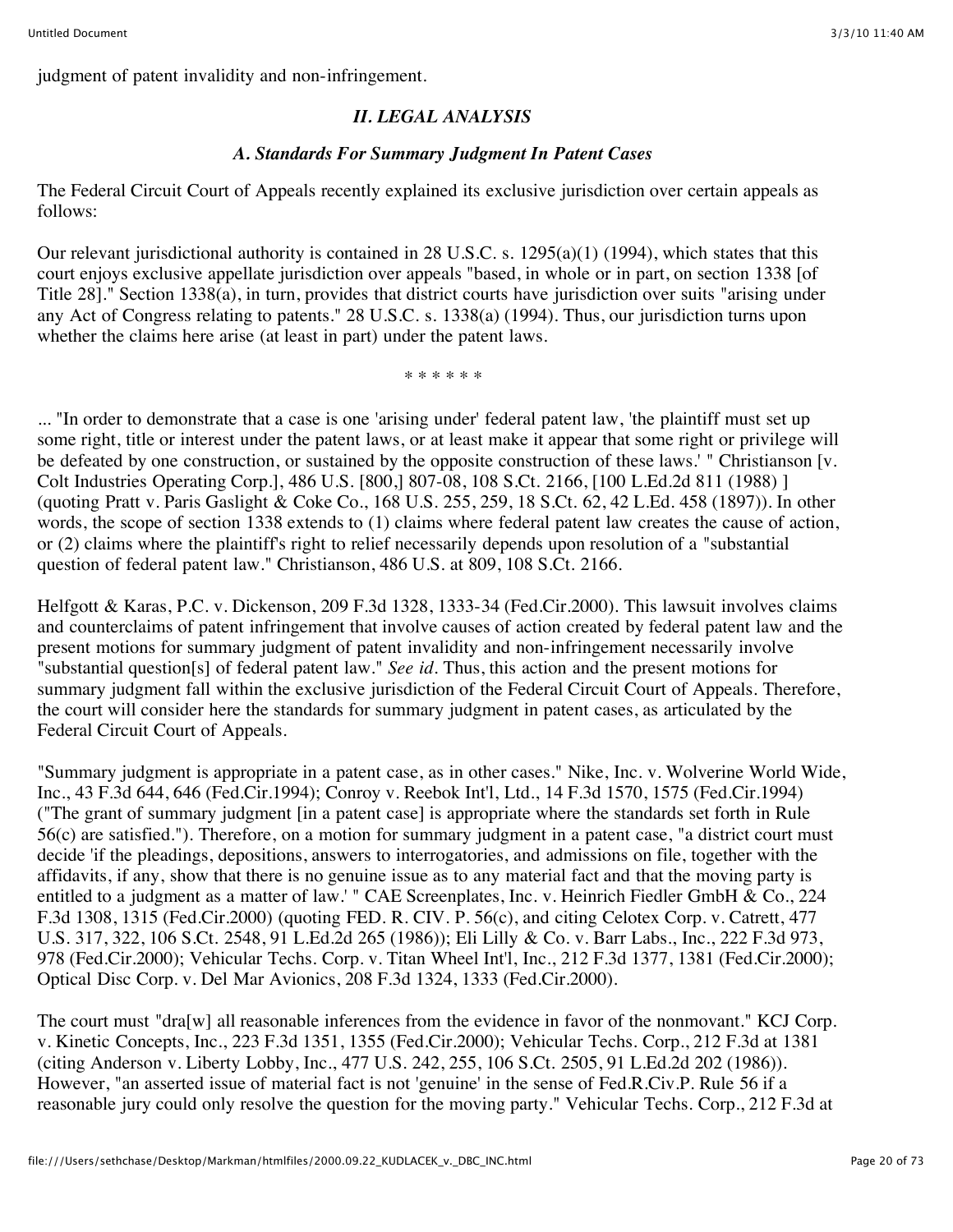1381 (citing Anderson, 477 U.S. at 248, 106 S.Ct. 2505). On the other hand, "[t]he truth of a disputed material fact can not be established on attorney statement alone." Vivid Techs., Inc. v. American Science & Eng'g, Inc., 200 F.3d 795, 812 (Fed.Cir.1999).

"When evaluating a motion for summary judgment, the court views the record evidence through a prism of the evidentiary standard of proof that would pertain at a trial on the merits." Eli Lilly & Co., 222 F.3d at 980 (citing Anderson, 477 U.S. at 248, 106 S.Ct. 2505). Thus, when summary judgment involves the question of non-infringement, as both Specialty's and Kudlacek's motions do here, summary judgment is only appropriate if, after resolving reasonable inferences in favor of the patentee, "no reasonable jury could find infringement." Ishida Co., Ltd. v. Taylor, 221 F.3d 1310, 1315 (Fed.Cir.2000); IMS Tech., Inc. v. Haas Automation, Inc., 206 F.3d 1422, 1429 (Fed.Cir.2000), *cert. dismissed,* 530 U.S. 1299, 121 S.Ct. 24, 147 L.Ed.2d 1047 (2000) (No. 00-234). This standard applies whether the court examines literal infringement or infringement under the "doctrine of equivalents." *See* CAE Screenplates, Inc., 224 F.3d at 1312 ("Even though infringement by equivalents is an issue of fact ordinarily preserved for the jury, '[w]here the evidence is such that no reasonable jury could determine two elements to be equivalent, district courts are obliged to grant partial or complete summary judgment.' ") (quoting Warner-Jenkinson Co., Inc. v. Hilton Davis Chem. Co., 520 U.S. 17, 39 n. 8, 117 S.Ct. 1040, 137 L.Ed.2d 146 (1997)); KCJ Corp., 223 F.3d at 1355 ("Whether the accused device contains each claim element exactly or its equivalent is a question of fact," but one on which summary judgment may nevertheless be appropriate); Vehicular Techs. Corp., 212 F.3d at 1381 ("Infringement under the doctrine of equivalents requires an intensely factual inquiry. And, this court is well aware of the difficulty of granting summary judgment motions on issues requiring delicate balancing of many factual components. Ultimately this court may sustain summary judgment of non-infringement under the doctrine of equivalents, where that doctrine is legally applicable, only if it discerns no genuine issue of material fact and that no reasonable jury could find equivalence.") (citations omitted). "This standard [for summary judgment of non-infringement] sets a high hurdle which th[e] court does not lightly attempt to surmount." Vehicular Techs. Corp., 212 F.3d at 1381.

[1] As to summary judgment of patent invalidity, the hurdle is, if anything, even higher. A patent enjoys a presumption of validity pursuant to 35 U.S.C. s. 282, and that presumption can only be overcome by evidence that is "clear and convincing." Eli Lilly & Co., 222 F.3d at 977 (citing United States Surgical Corp. v. Ethicon, Inc., 103 F.3d 1554, 1563 (Fed.Cir.), *cert. denied,* 522 U.S. 950, 118 S.Ct. 369, 139 L.Ed.2d 287 (1997)). Therefore, "a moving party seeking to invalidate a patent at summary judgment," as Specialty attempts to do here as to the '325 patent, "must submit such clear and convincing evidence of invalidity so that no reasonable jury could find otherwise." Id.

In short, "[i]n assessing issues of material fact to determine whether a 'reasonable jury' could disagree on them, th[e] court identifies facts posing a potential dispute and then examines those facts in the context of the legal criteria by which a fact finder would resolve the dispute." Vehicular Techs. Corp., 212 F.3d at 1381.

#### *B. Specialty's Motions For Summary Judgment*

Specialty has filed separate summary judgment motions asserting that the '325 patent, on which Kudlacek's claim of infringement is based, is invalid as a matter of law, and that, even if the '325 patent is valid, Specialty's "Super Stix" bow stabilizer does not infringe the '325 patent, either literally or under the doctrine of equivalents. The court's first step in assessing claims of "invalidity" or "non-infringement" of a patent is construction of the pertinent claim or claims of the patent-in-suit. *Compare, e.g.,* Union Oil Co. of Cal. v. Atlantic Richfield Co., 208 F.3d 989, 995 (Fed.Cir.2000) (" 'The first step in any invalidity ... analysis is claim construction.' ") (quoting Rockwell Int'l Corp. v. United States, 147 F.3d 1358, 1362 (Fed.Cir.1998)), *petition for cert. filed,* (Aug. 15, 2000) (No. 00-249); *with, e.* g., CAE Screenplates, Inc., 224 F.3d at 1316- 17 (the first step in analysis of a motion for summary judgment of non-infringement of a patent is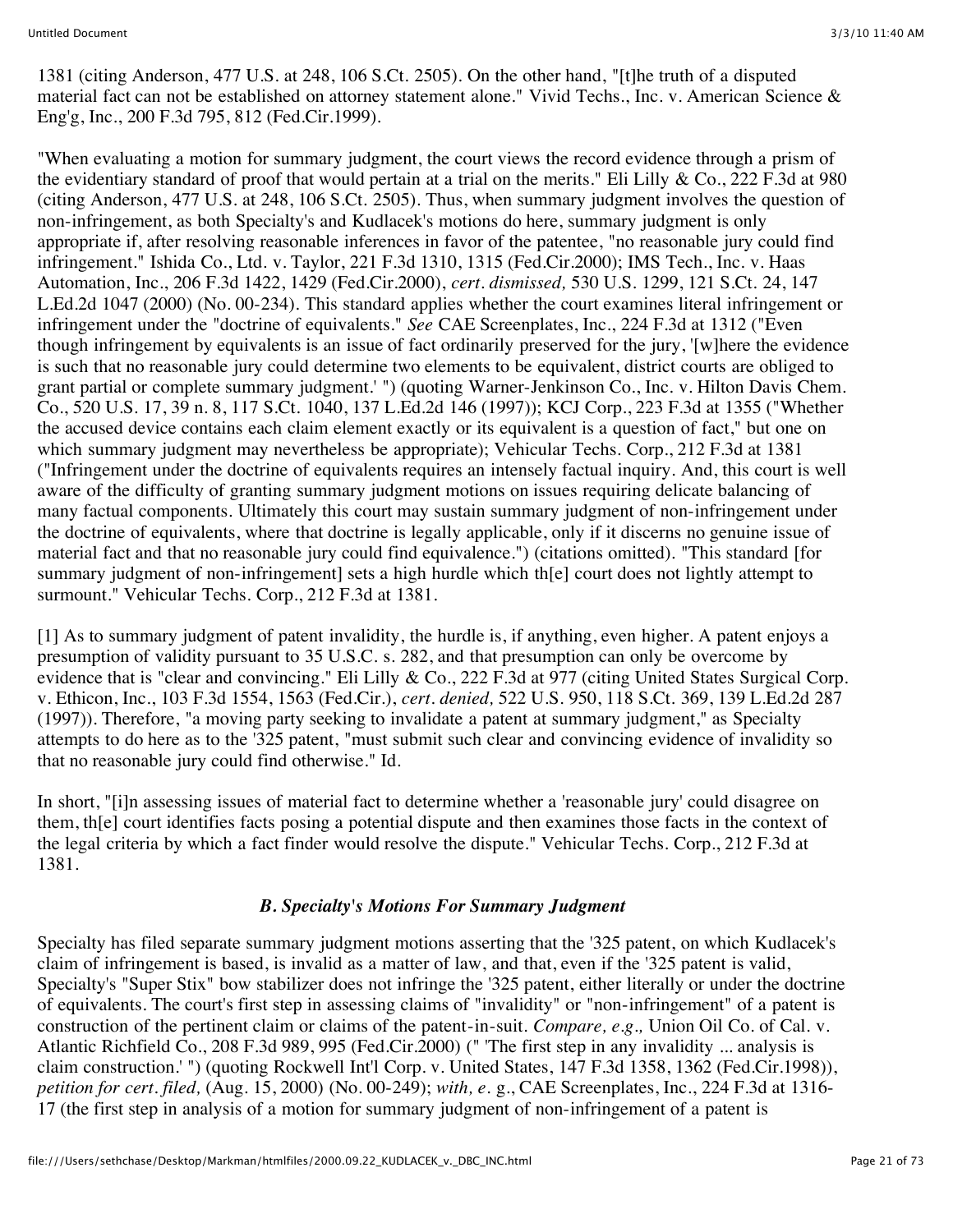construction of the claims of the patent).

## *1. Construction of claim 1 of* the '325 patent

#### *a. Rules of construction*

[2] [3] [4] [5] Claim construction is a question of law for the court. CAE Screenplates, Inc., 224 F.3d at 1316-17; KCJ Corp., 223 F.3d at 1355; Optical Disc Corp., 208 F.3d at 1333; IMS Tech., Inc., 206 F.3d at 1429. The process of construing a claim begins with the language of the claim itself. *Id.* at 1316-17; KCJ Corp., 223 F.3d at 1355; Optical Disc Corp., 208 F.3d at 1334. This is so, because " '[t]he claim language, of course, defines the bounds of claim scope.' " Schering Corp. v. Amgen, Inc., 222 F.3d 1347, 1353 (Fed.Cir.2000) (quoting York Prods., Inc. v. Central Tractor Farm & Family Ctr., 99 F.3d 1568, 1572 (Fed.Cir.1996)). Furthermore, throughout the construction analysis, "[t]he central focus of the infringement inquiry remains on the claim language, as illuminated by the written description and the prosecution history." KCJ Corp., 223 F.3d at 1355. Thus,

[i]n interpreting an asserted claim, we look first to the intrinsic evidence of record, i.e., the patent itself, including the claims, the specification and, if in evidence, the prosecution history. Usually an analysis of the intrinsic evidence alone will resolve any ambiguity in a disputed claim term. However, extrinsic evidence may be considered if needed to assist in determining the meaning or scope of technical terms in the claims.

Optical Disc Corp., 208 F.3d at 1334 (citations omitted); *see also* Tate Access Floors, Inc. v. Maxcess Techs., Inc., 222 F.3d 958, 964-65 (Fed.Cir.2000) (same identification of primacy and nature of "intrinsic evidence"); Hockerson-Halberstadt, Inc. v. Avia Group Int'l, Inc., 222 F.3d 951, 954-55 (Fed.Cir.2000) (same). If the meaning of a claim is unambiguous from the intrinsic evidence, then a court may not rely on extrinsic evidence for purposes of claim construction. CAE Screenplates, Inc., 224 F.3d at 1317-18; Hockerson-Halberstadt, Inc., 222 F.3d at 954-55.

[6] [7] [8] As to the meaning of specific terms, although "[i]n some cases, a claim term can be given a different meaning in the various claims of the same patent, *when a patent so provides,*" CAE Screenplates, Inc., 224 F.3d at 1317 (emphasis added), the general rule is that "[a] word or phrase used consistently throughout a patent claim should be interpreted consistently." Phonometrics, Inc. v. Northern Telecom, Inc., 133 F.3d 1459, 1465 (Fed.Cir.1998) (quoted with favor in CAE Screenplates, Inc., 224 F.3d at 1317). Furthermore, " '[w]ithout an express intent to impart a novel meaning to claim terms, an inventor's claim terms take on their ordinary meaning.' " Schering Corp., 222 F.3d at 1353 (quoting York Prods., Inc., 99 F.3d at 1572); Tate Access Floors, Inc., 222 F.3d at 965 ("Absent an express intent to impart a novel meaning, 'terms in a claim are to be given their ordinary and accustomed meaning.' ") (quoting Renishaw, P.L.C. v. Marposs Societa' per Azioni, 158 F.3d 1243, 1249 (Fed.Cir.1998)); Hockerson-Halberstadt, Inc. 222 F.3d at 954-56 ("As a starting point, the court gives claim terms their ordinary and accustomed meaning as understood by one of ordinary skill in the art," and such ordinary meaning provides the "default meaning," although "the patentee may act as a lexicographer and ascribe a different, or modified, meaning to the term"); Optical Disc Corp., 208 F.3d at 1334 ("Without evidence in the patent specification of an express intent to impart a novel meaning to a claim term, the term takes on its ordinary meaning."). "For such ordinary meaning, [the court] turn[s] to the dictionary definition of the term." Optical Disc Corp., 208 F.3d at 1335. Notwithstanding this "ordinary meaning" rule, certain expressions in patents receive "conventional" constructions:

This court has repeatedly emphasized that an indefinite article "a" or "an" in patent parlance carries the meaning of "one or more" in open-ended claims containing the transitional phrase "comprising." Unless the claim is specific as to the number of elements, the article "a" receives a singular interpretation only in rare circumstances when the patentee evinces a clear intent to so limit the article. Under this conventional rule,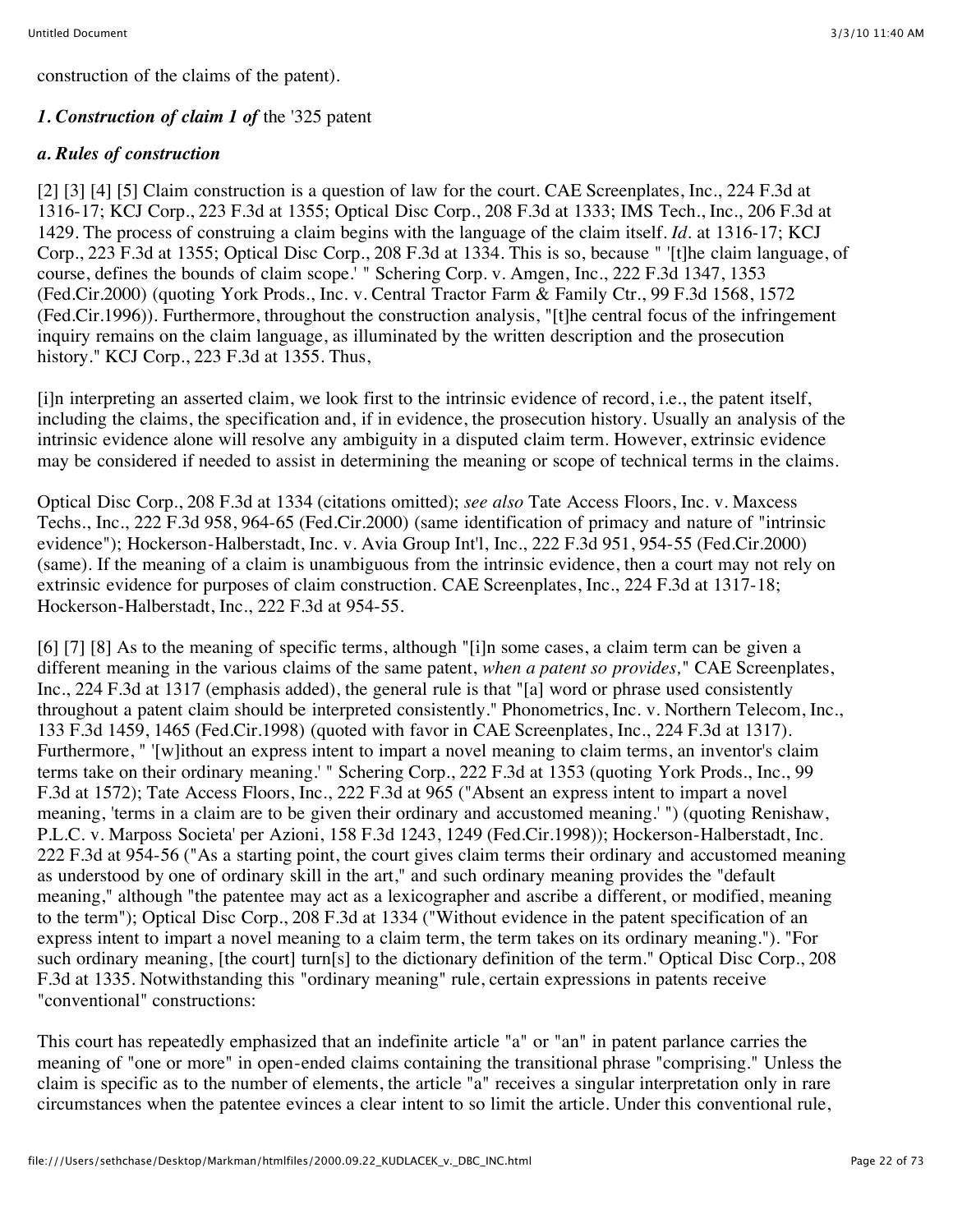the claim limitation "a," without more, requires at least one.

## KCJ Corp., 223 F.3d at 1356 (citations omitted).

[9] [10] As mentioned above, the written description may assist in claim interpretation. KCJ Corp., 223 F.3d at 1356. Nevertheless, " '[a]lthough the specifications may well indicate that certain embodiments are preferred, particular embodiments appearing in a specification will not be read into the claims when the claim language is broader than such embodiments.' " *Id.* (quoting Electro Med. Sys., S.A. v. Cooper Life Sciences, Inc., 34 F.3d 1048, 1054 (Fed.Cir.1994)); Tate Access Floors, Inc., 222 F.3d at 966-67; *Kemco Sales, Inc.,* 208 F.3d at 1362. Also as mentioned above, "[p]rosecution history also may assist claim interpretation." KCJ Corp., 223 F.3d at 1356. "Indeed, prosecution history 'limits the interpretation of claims so as to exclude any interpretation that may have been disclaimed or disavowed during prosecution in order to obtain claim allowance.' " *Id.* (quoting Standard Oil Co. v. American Cyanamid Co., 774 F.2d 448, 452 (Fed.Cir.1985)); Hockerson-Halberstadt, Inc., 222 F.3d at 954-55.

## *b. Disputed language of the claim*

Kudlacek has clarified that he is alleging that Specialty's "Super Stix" bow stabilizer infringes claim **1** of the '325 patent. Thus, the court's claim construction will focus on that claim of the '325 patent. Claim **1** is quoted in its entirety above in Section I.B.1.a. of this opinion, beginning at page 1005-06. The parties' disputes about construction focus specifically on the meaning of limitations (d) and (e) of claim **1**, each of which will be construed in turn.

# *c. Construction of claim 1(d)*

[11] The parties first dispute the proper construction of certain terms in claim **1**(d), which claims an element of the invention as follows:

**1**. An archery bow stabilizer, comprising:

\* \* \* \* \* \*

d) at least one vibration dampener adjustment member having openings therethrough matching the number and circumferential spacing of said stabilizer rods and a diameter larger than the diameter of said stabilizer rods freely receiving said rods therethrough[.]

Plaintiff's Complaint, Exhibit 1 (the '325 patent). The bone of contention as to this element, as asserted in the parties' briefs, is whether the language requiring "at least one vibration dampener adjustment member having openings therethrough" requires that the adjustment member consist of a single piece through which openings are "bored," or whether it can instead encompass an "adjustment member" made up of multiple pieces that create "channels" through which the stabilizer rods pass. At oral arguments, Specialty also suggested that "openings therethrough" would not encompass "openings" that left a "gap" at some point on their perimeter. Kudlacek argued that the patent language did not require that the "openings" be completely enclosed.

The court agrees with the parties that the proper construction of element (d) of claim **1** can be discerned from the language of the claim illuminated by "intrinsic" evidence. *See, e.* g., CAE Screenplates, Inc., 224 F.3d at 1316; KCJ Corp., 223 F.3d at 1355. Indeed, the meaning of this portion of claim **1** can be determined according to the "ordinary meaning" rule, because Kudlacek has not acted as his own lexicographer defining any of the terms used in novel ways. *See* Schering Corp., 222 F.3d at 1353; Tate Access Floors, Inc., 222 F.3d at 964-65; Hockerson-Halberstadt, Inc. 222 F.3d at 954-56; Optical Disc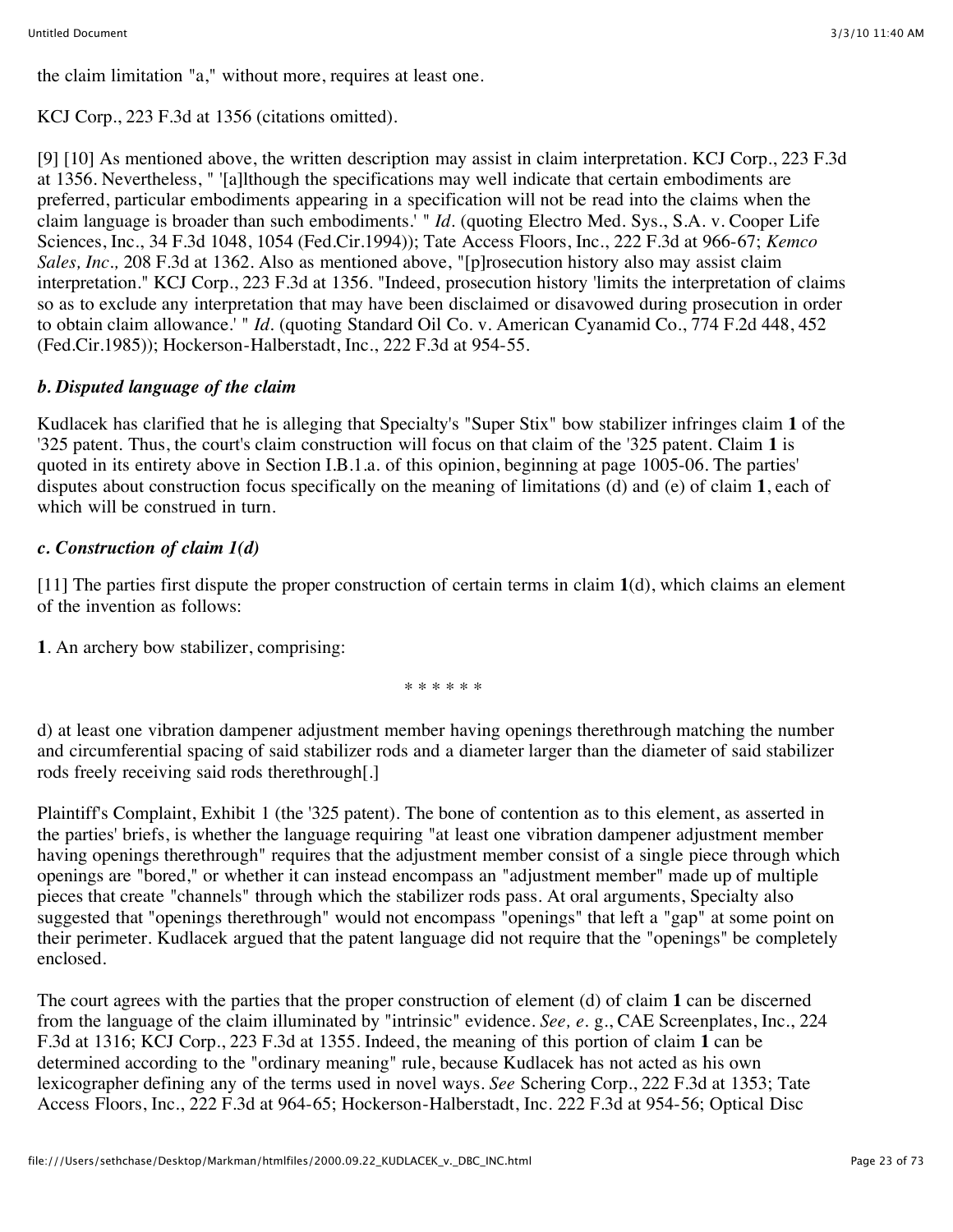#### Corp., 208 F.3d at 1334.

Use of the word "member" does not necessarily define a component made of a single piece or exclude a component made up of multiple pieces. For example, the pertinent definition of member is "a constituent part of a whole," *see, e.g.,* MERRIAM WEBSTER'S COLLEGIATE DICTIONARY (10th ed., 1995), and the synonym "part" is defined, *inter alia,* as "a constituent member of a machine or other apparatus." *See id.* Ordinary experience teaches that a constituent part or member of a machine or apparatus may itself consist of one or several components, depending, for example, on the intricacy of the "part" or "member" and the machine or apparatus to which it belongs.

Specialty nevertheless contends that "member" here must mean a single piece, because the "Description of the Preferred Embodiment" refers to a "member" with "through bores," while "bore" in turn is defined as a "cylindrical hole made by or as if by boring." Specialty's argument fails for at least two reasons.

First, nothing about use of the "through bores" language in the "Description of the Preferred Embodiment" in the '325 patent demonstrates an express intent to define "vibration dampener adjustment member having openings therethrough" in a novel way. *See, e.g.,* Schering Corp., 222 F.3d at 1353 (" 'Without an express intent to impart a novel meaning to claim terms, an inventor's claim terms take their ordinary meaning' ") (quoting York Prods., Inc., 99 F.3d at 1572). Thus, the "through bore" language of the "Description of the Preferred Embodiment" does not constitute a specialized definition of the "openings therethrough" language of the claim. *See id.*

Furthermore, " '[a]lthough the specifications may well indicate that certain embodiments are *preferred,* particular embodiments appearing in a specification *will not* be read into the claims when the claim language is broader than such embodiments.' " KCJ Corp., 223 F.3d at 1356 (quoting Electro Med. Sys., S.A., 34 F.3d at 1054) (emphasis added); Tate Access Floors, Inc., 222 F.3d at 966-67; *Kemco Sales, Inc.,* 208 F.3d at 1362. Here, the language of the claim-which requires a "vibration dampener adjustment member having openings therethrough"-is undoubtedly broader than the language of the "Description of the Preferred Embodiment"-which describes a "member ... provided with a plurality of through bores...." The '325 Patent, "Description of Preferred Embodiment" at 2; *and compare, e.g.,* MERRIAM WEBSTER'S COLLEGIATE DICTIONARY (10th ed., 1995) (defining "bore" as "a usu. cylindrical hole made by or as if by boring"), *with* id. (defining "opening" as "something that is open: as a(1): BREACH, APERTURE"). Thus, it is improper to read the narrower "through bores" language of the "Description" into the broader language of the claim. *See* KCJ Corp., 223 F.3d at 1356. Similarly, although the "openings therethrough" are shown in the "Description of the Preferred Embodiment" and figures of the patent as completely enclosed, nothing about the language of the claim itself requires that the "openings therethrough" be completely enclosed or excludes the possibility that there will be "gaps" at some point on the perimeter of the "openings."

Consequently, the language of element (d) of claim **1** encompasses a "vibration dampener adjustment member" comprised of either a single piece or multiple pieces joined together so that the member has "openings therethrough" that permit the stabilizer rods to pass through the "adjustment member" and the "adjustment member" partially or completely encloses the "openings therethrough."

### *d. Construction of claim 1(e)*

The parties also dispute the construction of element (e) of claim **1**, which claims an element of the invention as follows:

**1**. An archery bow stabilizer, comprising: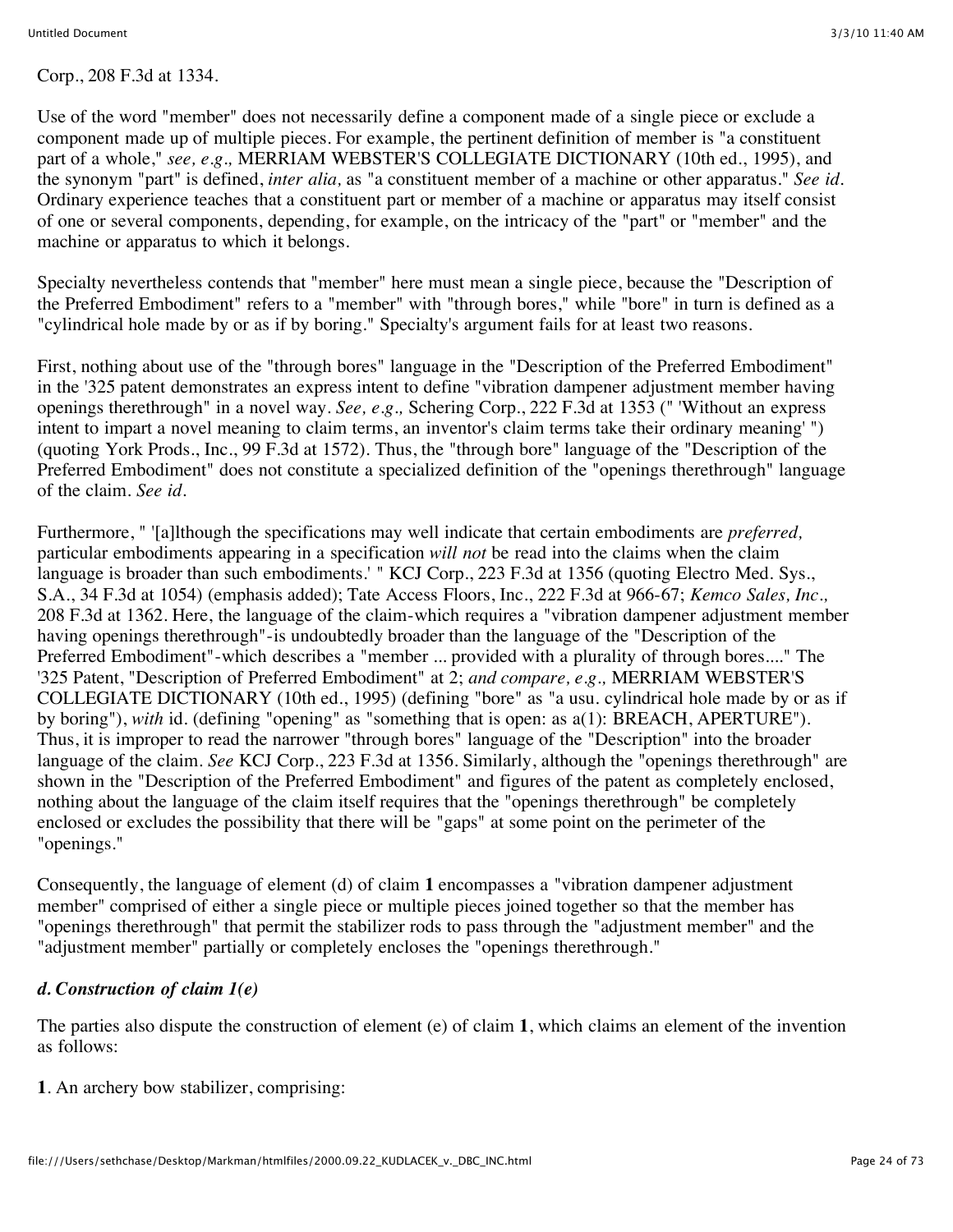\* \* \* \* \* \*

e) resilient securing means on the vibration dampener adjustment member extending into each of said openings and resiliently engaging and securing said adjustment member to said stabilizer rods intermediate the inner and outer ends of said rods.

Plaintiff's Complaint, Exhibit 1 (the '325 patent). The parties have several disputes concerning the proper construction of the language of claim 1(e). These disputes concern the meaning of "resilient securing means," and more specifically, the meaning of "resilient"; the meaning of the language providing that the "resilient securing means" "extend" into the openings for the stabilizer rods; and the meaning of " *resiliently engaging* and *securing* said adjustment member to said stabilizer rods." The parties appear to agree, however, that this element is a "means-plus-function" element within the meaning of 35 U.S.C. s. 112, para. 6. The court will therefore begin its construction of claim 1(e) by examining the rules of construction for a means-plus-function element.

*i. Rules of construction for a means-plus-function element.* The sixth unnumbered paragraph of 35 U.S.C. s. 112 provides as follows:

An element in a claim for a combination may be expressed as a means or step for performing a specified function without the recital of structure, material, or acts in support thereof, and such claim shall be construed to cover the corresponding structure, material, or acts described in the specification and equivalents thereof.

35 U.S.C. s. 112 para. 6 (unnumbered). Thus, "[s]ection 112, paragraph 6 provides that a patentee may define the structure for performing a particular function generically through the use of a means expression, *provided* that it discloses specific structure(s) corresponding to that means in the patent specification." Kemco Sales, Inc. v. Control Papers Co., Inc., 208 F.3d 1352, 1360 (Fed.Cir.2000) (emphasis added); Envirco Corp. v. Clestra Cleanroom, Inc., 209 F.3d 1360, 1364 (Fed.Cir.2000) (s. 112, para. 6 "allows patent applicants to claim an element of a combination functionally, without reciting structures for performing those functions"); IMS Tech., Inc., 206 F.3d at 1429-30 ("Limitations contemplated by s. 112, para. 6, often referred to as means-plus-function or step-plus-function limitations, recite a specified function to be performed rather than the structure, material, or acts for performing that function."). The Federal Circuit Court of Appeals has explained,

[W]e have referred to section 112, paragraph 6 as embodying a statutory quid pro quo. If a patentee fails to satisfy the bargain because of a failure to disclose adequate structure, the claim will be rendered invalid as indefinite under section 112, paragraph 2.

Kemco Sales, Inc., 208 F.3d at 1360-61 (citations omitted).

[12] Where a patent claim states a means-plus-function element, the construction of the element is "limited to the structure corresponding to the claimed function as 'described in the specification and equivalents thereof.' " Envirco Corp., 209 F.3d at 1365 (quoting s. 112, para. 6); IMS Tech., Inc., 206 F.3d at 1430 ("Such limitations are "construed to cover the corresponding structure, material, or acts described in the specification and equivalents thereof." ") (quoting s. 112, para. 6). In contrast, where what appears to be a means-plus-function element is determined not to meet the requirements of the statute, construction of the element is not so limited; instead, "th[e] court construes the claims with standard claim construction rules," such that "the specification informs[,] but does not control, the claim construction [and] the claim language itself governs the meaning of the claim." Envirco Corp., 209 F.3d at 1365.

[13] [14] "Before a court attempts to analyze what appears to be a means-plus-function claim limitation, it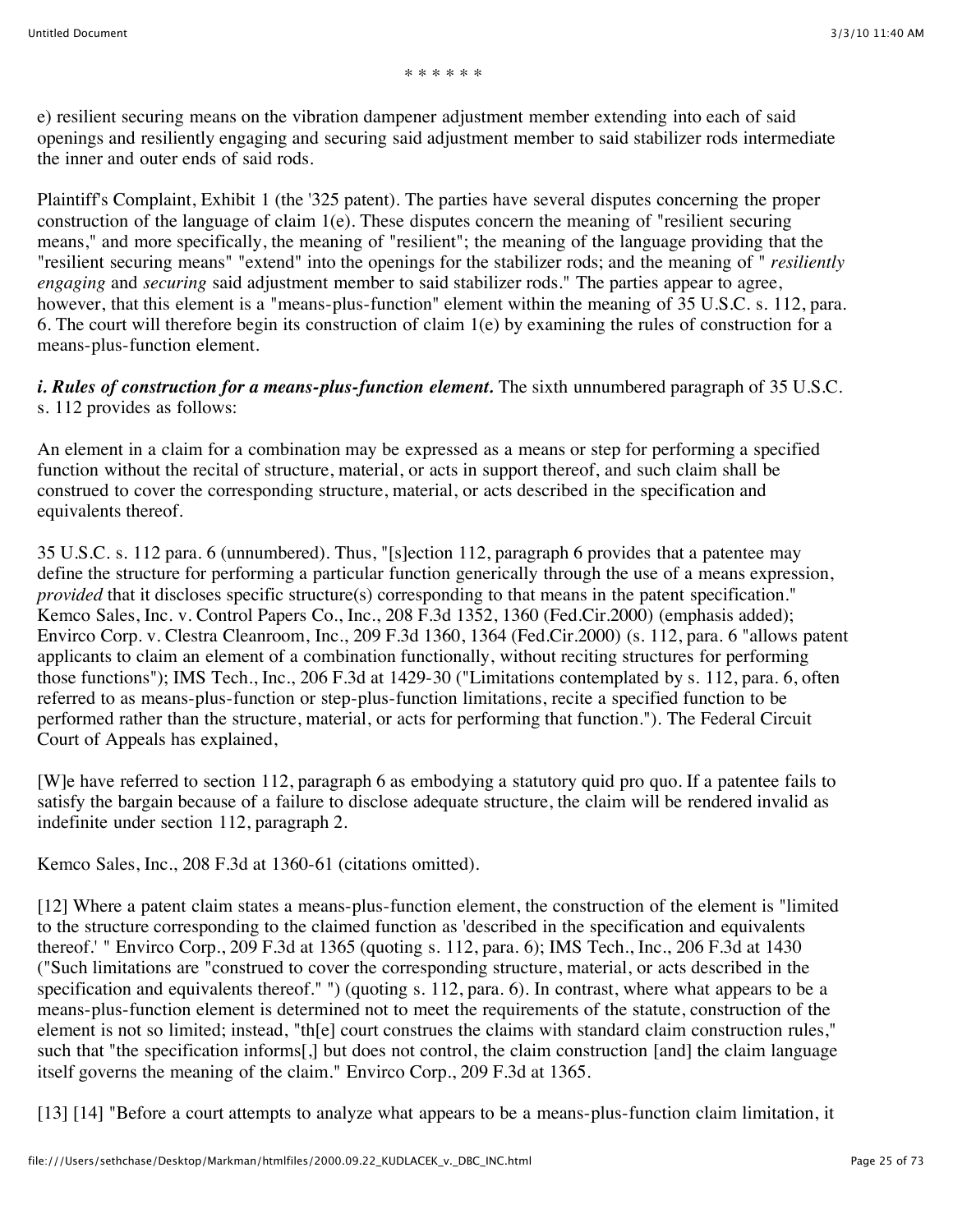must first assure itself that such a claim limitation is at issue." Kemco Sales, Inc., 208 F.3d at 1361. Whether the language of a claim is in means-plus-function format is a matter of claim construction, and hence, is a question of law for the court. *See* id. at 1360. The use of certain language gives rise to a presumption that s. 112, para. 6 is applicable-that is, that a claim element is a means-plus-function element-but that presumption can be rebutted:

If a claim element contains the word "means" and recites a function, this court presumes that element is a means-plus-function element under s. 112, para. 6. *See Al-* Site Corp. v. VSI Int'l, Inc., 174 F.3d 1308, 1318, 50 USPQ2d 1161, 1166 (Fed.Cir.1999). That presumption falls, however, if the claim itself recites sufficient structure to perform the claimed function. *See id.*

Envirco Corp., 209 F.3d at 1364; Kemco Sales, Inc., 208 F.3d at 1361 (also identifying the "converse" presumption that absence of the term "means" indicates that the element is *not* a means-plus-function element, although this presumption may also be rebutted). Even if the presumption that s. 112, para. 6 is applicable arises from the presence of "means" language in the element, the court must also complete "the triggering analysis for s. 112, para. 6" applicability by "determin[ing] whether the claims recite sufficient structure for performing the claimed function, thereby overcoming the presumption of [the applicability of] s. 112, para. 6" that arose from the presence of "means" language. Envirco Corp., 209 F.3d at 1365.

"Once a court establishes that a means-plus-function limitation is at issue, it must construe that limitation, thereby determining what the claimed function is and what structures disclosed in the written description correspond to the 'means' for performing that function." Kemco Sales, Inc., 208 F.3d at 1360; *see also* id. at 1361 ("After a court establishes that a means-plus-function limitation is at issue, it must then construe the function recited in that claim and determine what structures have been disclosed in the specification that correspond to the means for performing that function."); IMS Tech., Inc., 206 F.3d at 1430 ("Claim construction of a s. 112, para. 6 limitation includes identifying the claimed function and determining the corresponding structure or act disclosed in the specification."). Both questions at this step in the analysis are also questions of law for the court. Kemco Sales, Inc., 208 F.3d at 1360; IMS Tech., Inc., 206 F.3d at 1430; Clearstream Wastewater Sys., Inc. v. Hydro-Action, Inc., 206 F.3d 1440, 1445 (Fed.Cir.2000).

The construction of a means-plus-function element was recently explained somewhat more fully in Ishida Co., Ltd. v. Taylor, 221 F.3d 1310 (Fed.Cir.2000), a case in which the specification disclosed alternative structures for accomplishing the claimed function:

In Serrano [v. Telular Corp., 111 F.3d 1578 (Fed.Cir.1997) ], this court determined that the district court had erroneously limited the structure corresponding to the claimed function to only one of the alternative structures in the specification. *Serrano* states that proper application of s. 112 para. 6 reads the claimed element to embrace distinct and alternative described structures for performing the claimed function. Specifically, "[d]isclosed structure includes that which is described in a patent specification, including any alternative structures identified." *Id.* at 1583; *see also* Micro Chem., Inc. v. Great Plains Chem. Co., 194 F.3d 1250, 1258-59, 52 USPQ2d 1258, 1264 (Fed.Cir.1999). Neither *Serrano* nor *Micro Chemical* requires the district court to formulate a single claim interpretation to cover multiple embodiments. Rather, s. *112 para. 6 requires only identification of the structure, or structures, in the specification that perform the recited function. See id.*

The trial court did not err by declining the invitation to articulate a single claim interpretation consonant with all structures in the specification corresponding to claimed functions. *The district court properly identified "the corresponding structure[s]" for each embodiment as required by s. 112 para. 6 by repeating in words the structures that the patentee had himself already defined in words and pictures. See Ishida II,* slip op. at 4.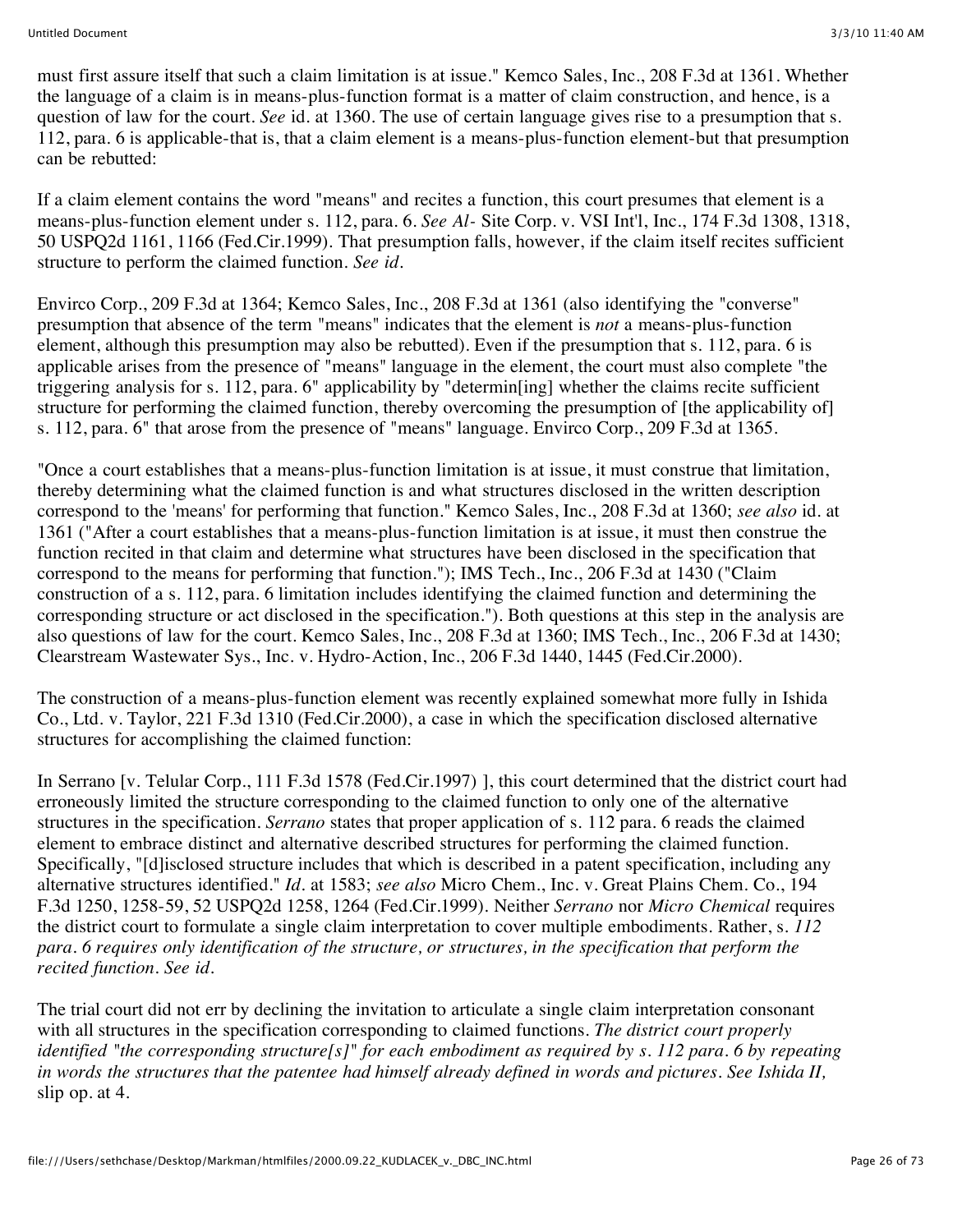Ishida Co., Ltd., 221 F.3d at 1316 (emphasis added). As the Federal Circuit Court of Appeals has also explained,

Section 112, para. 6 does not limit all terms in a means-plus-function or step-plus-function clause to what is disclosed in the written description and equivalents thereof; s. 112, para. 6 applies only to interpretation of the means or step that performs a recited function when a claim recites insufficient structure or acts for performing the function.... [Other terms must be construed] according to our standard claim construction methodology without application of s. 112, para. 6.

IMS Tech., Inc., 206 F.3d at 1432-33 (citations omitted). Similarly,

In construing the disputed claim limitations, it must be kept in mind that the claims at issue in this case are combination claims. Combination claims can consist of new combinations of old elements or combinations of new and old elements. Because old elements are part of these combination claims, claim limitations may, and often do, read on the prior art.

... It is well established in patent law that a claim may consist of all old elements, ... for it may be that the combination of the old elements is novel and patentable. Similarly, it is well established that a claim may consist of all old elements and one new element, thereby being patentable.

Clearstream Wastewater Sys., Inc., 206 F.3d at 1445 (citations omitted).

[15] *ii. Application of the rules.* Here, the means-plus-function presumption arises as to claim 1(e), because the element is defined as a "resilient securing *means.*" Plaintiff's Complaint, Exhibit 1 (the '325 patent) (emphasis added); *see also* Envirco Corp., 209 F.3d at 1365 (the presumption arises from use of the term "means"); Kemco Sales, Inc. 208 F.3d at 1361 (same). However, this court must also complete "the triggering analysis for s. 112, para. 6" applicability by "determin[ing] whether the claims recite sufficient structure for performing the claimed function, thereby overcoming the presumption of [the applicability of] s. 112, para. 6." Envirco Corp., 209 F.3d at 1365.

In *Envirco Corporation,* the Federal Circuit Court of Appeals found that the presumption arising from use of "means" in the purported means-plus-function element had been rebutted, because the use of the term "baffle" in the "second baffle means" element was itself a structural term, and the court found that the structure of this particular "baffle" had been further described in the element, to the point that it conflicted with the statutory requirement that the element state a function "without a recital of structure." *See* Envirco Corp., 209 F.3d at 1365 (quoting 35 U.S.C. s. 112, para. 6). Here, "resilient securing means" includes no such structural term. Nor does further language of the element-stating that such means are "on the vibration dampener adjustment member extending into each of said openings" and secure the "adjustment member to said stabilizer rods intermediate the inner and outer ends of said rods"-sufficiently define a specific *structure* to overcome the presumption, although this language does indicate the *location* of such means. Therefore, the court concludes that the claim limitation at issue here is a means-plus-function element within the meaning of 35 U.S.C. s. 112, para. 6. Kemco Sales, Inc., 208 F.3d at 1361 ("Before a court attempts to analyze what appears to be a means-plus-function claim limitation, it must first assure itself that such a claim limitation is at issue.").

Because a means-plus-function limitation is at issue, this court "must construe that limitation, thereby determining what the claimed function is and what structures disclosed in the written description correspond to the 'means' for performing that function." Kemco Sales, Inc., 208 F.3d at 1360; Envirco Corp., 209 F.3d at 1365; IMS Tech., Inc., 206 F.3d at 1430. The parties here agree that the "function" of the "resilient securing means" at issue in claim **1**(e) of the '325 patent includes "engaging and securing" the adjustment member to the stabilizer rods. The parties therefore direct the bulk of their energies to disputing the question of what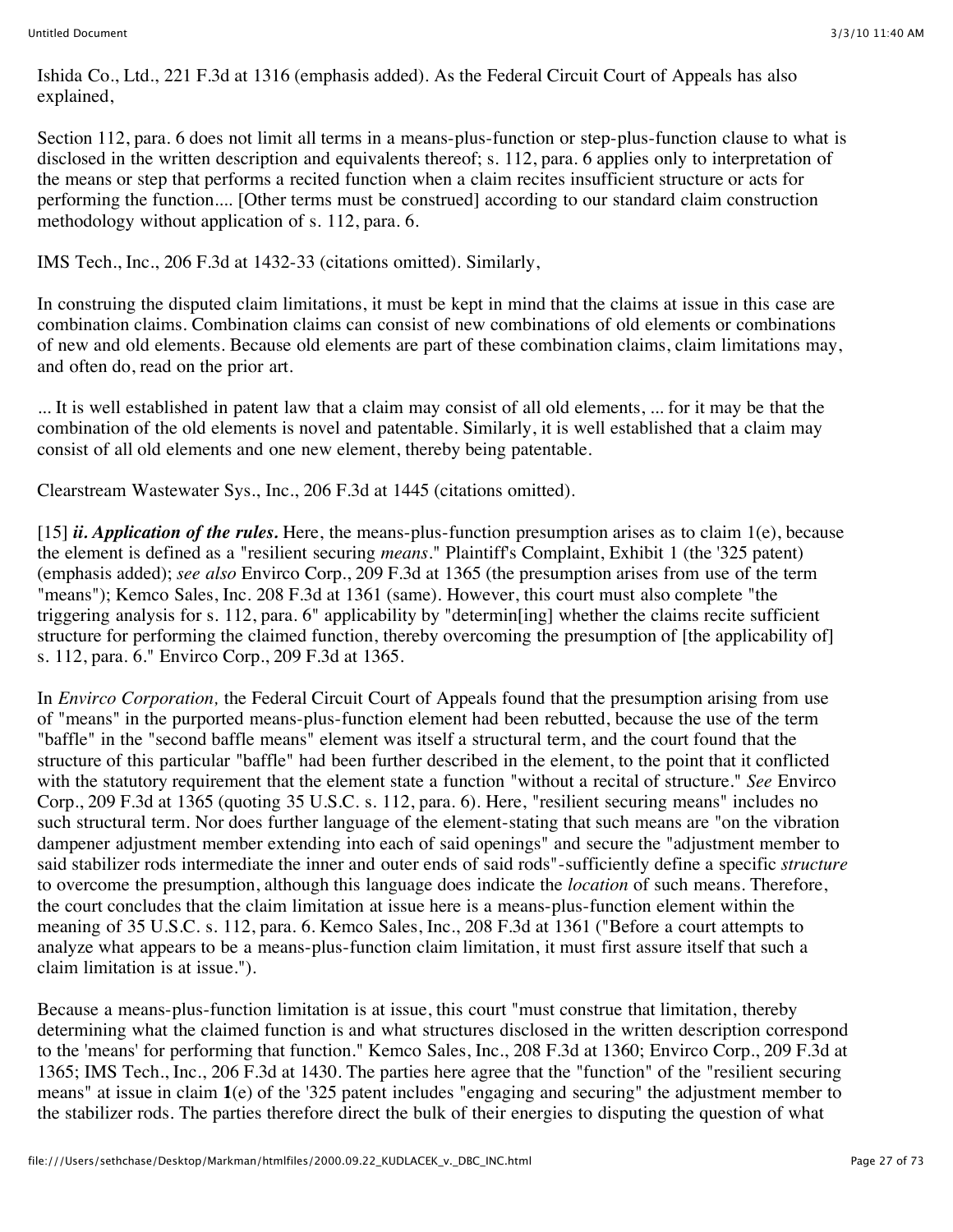structure(s) identified in the specification perform this (or these) function(s). However, Kudlacek suggests, at least in passing, that the "function" of the "resilient securing means" also includes " *extending* into each of said openings." The court does not agree that this "extending" language identifies a "function" of the "resilient securing means." The Federal Circuit Court of Appeals has observed that "[a]n error in identification of the function can improperly alter the identification of structure in the specification corresponding to that function." Micro Chem., Inc. v. Great Plains Chem. Co., Inc., 194 F.3d 1250, 1258 (Fed.Cir.1999). Therefore, the court must tarry a moment on a question largely passed over by the parties to determine whether "extending" is also a "function" of the "resilient securing means."

As mentioned above, determination or identification of the "function" of a means-plus-function element is a matter of claim construction and therefore a question of law. Kemco Sales, Inc., 208 F.3d at 1360; IMS Tech., Inc., 206 F.3d at 1430; Clearstream Wastewater Sys., Inc., 206 F.3d at 1445. In determining the "function" of a means-plus-function element, the Federal Circuit Court of Appeals has looked first to language of the means-plus-function element, *see* Kemco Sales, Inc., 208 F.3d at 1361 (construing the function of a means-plus-function element as "recited" in the claim); IMS Tech., Inc., 206 F.3d at 1430 (same); Micro Chem., Inc., 194 F.3d at 1258 (noting that the district court initially identified the "function" as recited in the claim as "weighing," then improperly narrowed the function to "sequential and cumulative weighing," notwithstanding the specific language of the claim), then to other "intrinsic" evidence, including statements of the objective of the patent in the "summary of the invention." *See* Vehicular Techs., Inc., 212 F.3d at 1380 (noting that, in its prior decision, 141 F.3d 1084 (Fed.Cir.1998), it had discerned a "function" of a means-plus-function element in addition to those identified by the district court on the basis of the objectives of the invention stated in the "summary of the invention"). When looking at the claim language, the Federal Circuit Court of Appeals has noted that the properly identified function is often signaled by the preposition "for," as in, " 'weighing means ... for' performing a specified function." Micro Chem., Inc., 194 F.3d at 1258.

Here, the language of claim 1(e) lacks the presence of the helpful signal of the preposition "for" following statement of the "resilient securing means." *See id.* Instead, this element states that the "resilient securing means" is " *on* the vibration dampener adjustment member extending *into* each of said openings and resiliently engaging and securing said adjustment member to said stabilizer rods intermediate the inner and outer ends of said rods." Nevertheless, the language of this element indicates that the phrase " *on* the vibration dampener adjustment member *extending into* each of said openings" is an identification of the position and motion of the "resilient securing means" in performing its "function," which "function" is then defined,following the word "and," as " *resiliently engaging and securing* said adjustment member to said stabilizer rods." FN9 Furthermore, the identification of the "means" itself as a "resilient *securing* means" suggest that the "function" is at least primarily "securing."

FN9. Indeed, one could substitute the signal preposition "for" in place of the "and" in claim **1**(e) without doing violence to the grammar or meaning of the phrase ("resilient securing means on the vibration dampener adjustment member extending into each of said openings *for* resiliently engaging and securing said adjustment member to said stabilizer rods intermediate the inner and outer ends of said rods"), although such a substitution anywhere else would result in nonsense.

Moreover, an examination of the "Summary of the Invention" in the '325 patent, *see* Vehicular Techs., Inc., 212 F.3d at 1380, reinforces this court's reading of the claim language. The "Summary of the Invention" identifies "the principal objective of this invention" to be "to provide an archery bow stabilizer that overcomes the aforementioned limitations and disadvantages of prior stabilizers," Plaintiff's Complaint, Exhibit 1 (The '325 Patent), "Summary of the Invention," which limitations included "limited stabilizing effectiveness," and "limit[ed] range of vibration dampening." Plaintiff's Complaint, Exhibit 1 (The '325<sup>'</sup> Patent), "Background of the Invention." The "Summary of the Invention" explains how the invention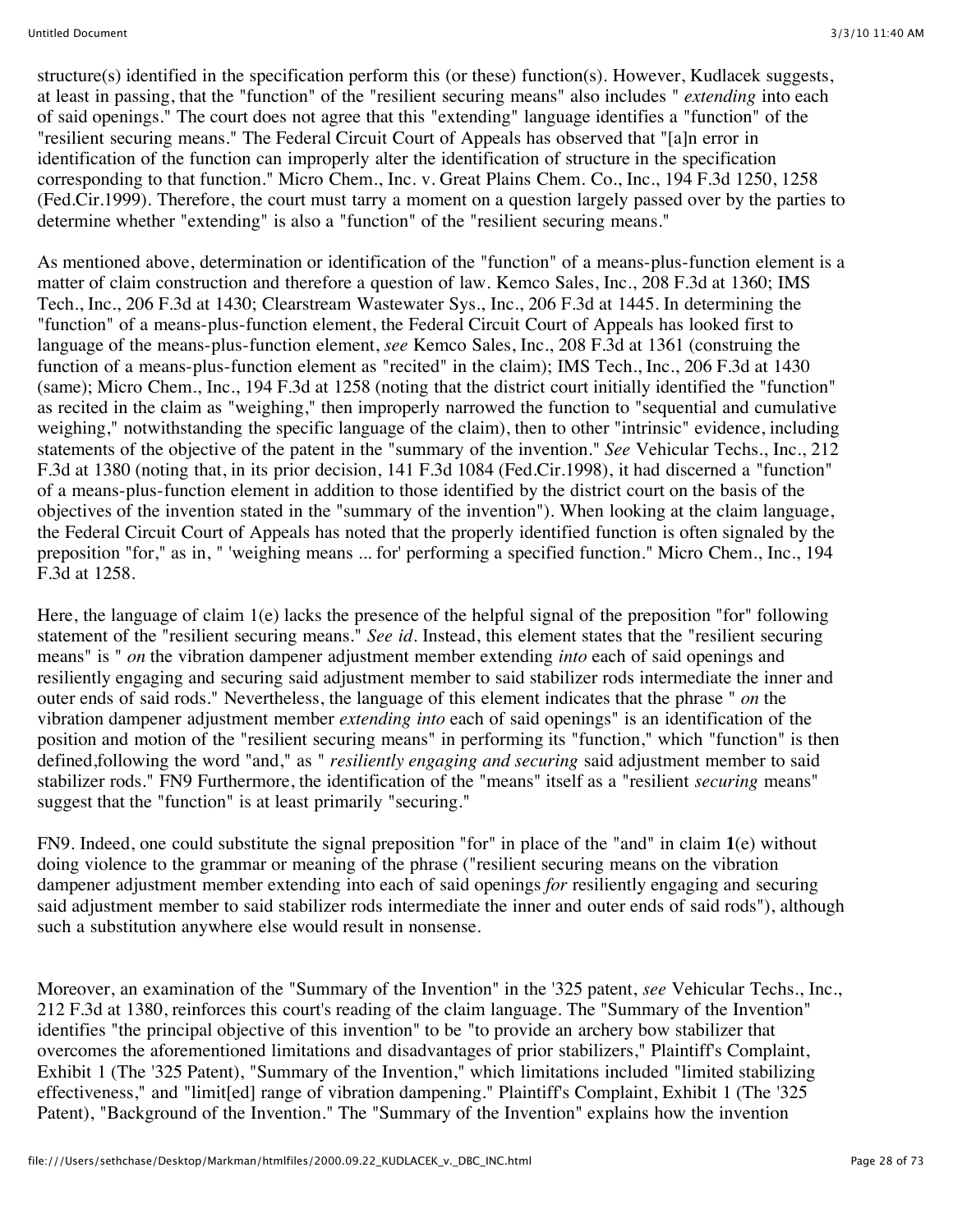functions to achieve these results: "The invention provides ... resilient securing means on the vibration adjuster extending adjustably into the enlarged openings and engaging the associated rods, *for* securing the vibration adjuster to the rods and allowing the rods to vibrate in the enlarged openings. " The '325 Patent, "Summary of the Invention" (emphasis added). Thus, in the "Summary of the Invention," the "function" of the "resilient securing means" is specifically signaled by the preposition "for" to be "securing the vibration adjuster to the rods," *see* Micro Chem., Inc., 194 F.3d at 1258, while the "extending ... into" language is plainly part of the description of the *location* of the "resilient securing means" and the *manner* in which it performs its "function."

As the court reads claim **1**(e), "extending into each of said openings" is not a statement of "function" of the "resilient securing means," but is instead a definition of the "way" in which the "resilient securing means" performs its "function" of "engaging and securing" the adjustment member to the stabilizer rods. *Cf.* Kemco Sales, Inc., 208 F.3d at 1364 (although the "function" prong of the function-way-result test is different for determining "equivalence" for purposes of literal infringement of a means-plus-function element under s. 112, para. 6, than it is for determining "doctrine of equivalence" infringement, the "way" and "result" prongs are the same). Indeed, this reading of the " *extending into* each of said openings" language as "way" not "function" is strengthened by reference to the prosecution history, because the examiner determined that the '325 patent was patentable over the Bickel '396 patent, "because Applicant requires the set screws to *extend through openings in the adjustment member* and contact *each* stabilizer rod [whereas] Bickel only uses one set screw to contact only one rod, so the others are not anchored to the adjustment member." Plaintiff's Statement of Controverted Facts of June 1, 2000 (Invalidity), Exhibit 5, Supplemental Notice of Allowability (emphasis in the original). Thus, the "way" in which the '325 patent performed the "function" of securing the adjustment member to the stabilizer rods while allowing the rods to vibrate was what made the invention in the '325 patent patentable over Bickel.

Therefore, the court concludes that, as a matter of claim construction, the "function" of the means-plusfunction element in claim **1**(e) of the '325 patent is "resiliently engaging and securing" the adjustment member to the stabilizer rods, but does not include "extending into each opening."

The next question is, what structure or structures described in the specification of the '325 patent perform this function? *See* Kemco Sales, Inc., 208 F.3d at 1360 (the second part of the analysis at this step is to determine "what structures disclosed in the written description correspond to the 'means' for performing that function"); Envirco Corp., 209 F.3d at 1365 (same); IMS Tech., Inc., 206 F.3d at 1430 (same). Kudlacek contends that this function is performed only by the "resilient pads" identified in the "Description of the Preferred Embodiment," Plaintiff's Complaint, Exhibit 1, Col. 2, *ll.* 18-29, and in the Figures illustrating the invention in the '325 patent as **28** ( *see* Fig. 2, below, at page 1030). Kudlacek contends that the "set screws" **26** alone cannot perform the function of engaging and securing the stabilizer rods, because they do not contact those rods, and merely apply pressure to the resilient pads **28**. In the alternative, Kudlacek contends that, if the court determines that the set screws **26** are part of the structure that performs the claimed function, the location of the set screws should not be read into the means-plus-function limitation, because the set screws simply apply pressure to the resilient pads to force the pads to "resiliently engage and secure" the adjustment member to the stabilizer rods. Specialty counters that, while the set screws **26** do not contact or "engage" the stabilizer rods, without the set screws **26**, the resilient pads **28** are incapable of "securing" the adjustment member to the stabilizer rods. Moreover, Specialty argues that the structure detailed and called for in the '325 patent is a set screw **26** affixed to and tipped with a resilient pad **28**, with the two pieces working in unison to engage and secure the stabilizer rods.

The court's specific task is "identification of the structure, or structures, in the specification that perform the recited function." Ishida Co., Ltd., 221 F.3d at 1316. The court concludes that the portion of the specification describing the structures that perform the function of the means-plus-function element in claim **1**(e) of the '325 patent is the following: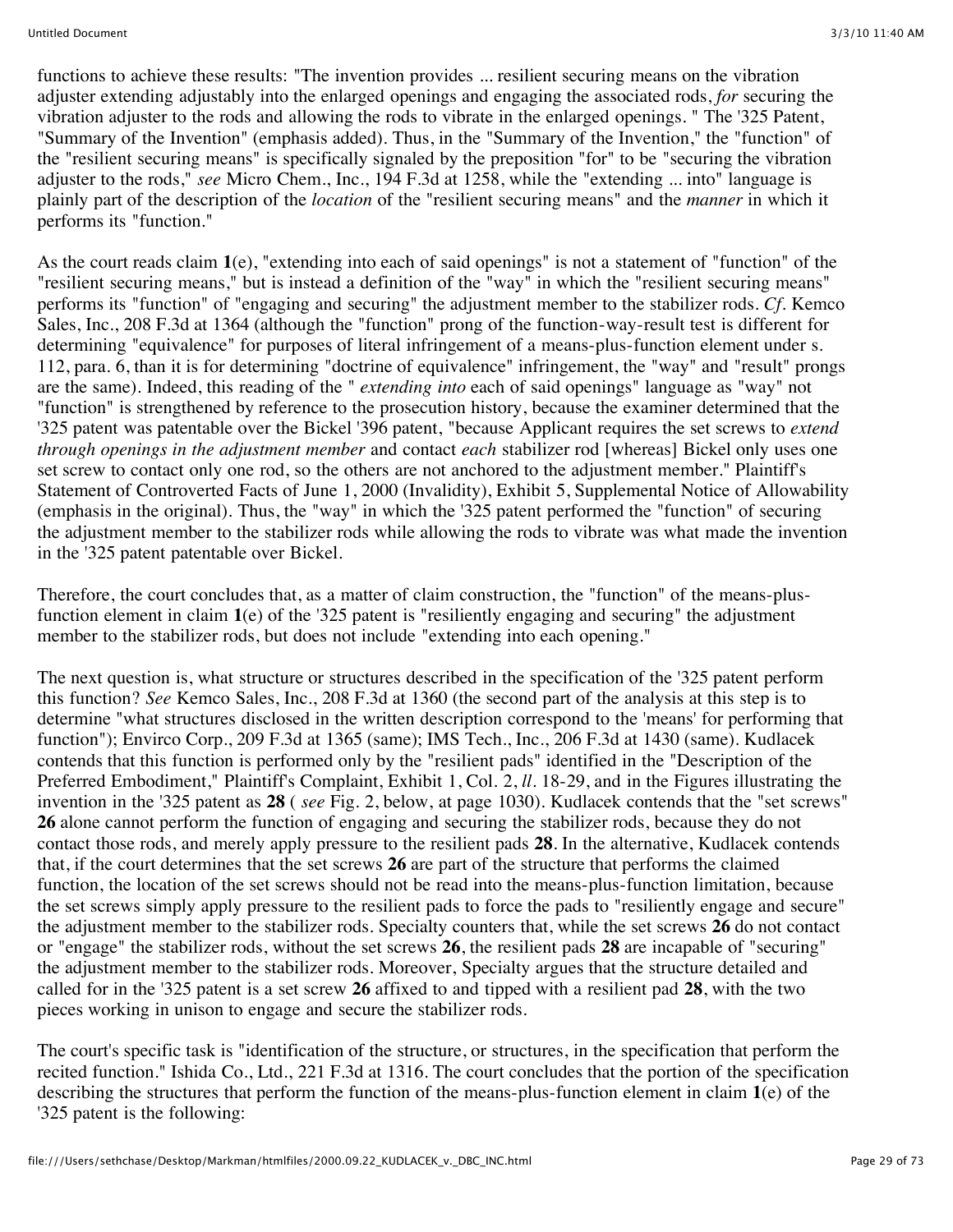A *set screw* **26** is mounted in each tuning member **22** in registry with each through bore 24, *and a resilient pad 28 is mounted on the inner end of each set screw for releasably engaging the associated stabilizer rod 18. It is by this provision of the set screws 26 and pads 28 that each tuning slide member 22 may be released from the stabilizer rods 18* and slid along the length of said rods to selected positions which maximize the dampening of vibrations in a variety of archery bows as an arrow is shot from the bow. *The set screws with pads then are tightened against the rods to secure the tuning slide members in their selected positions.*

\* \* \* \* \* \*

... Adjustment of the tuning slide members **22** along the stabilizer rods **18** and *securing them in the enlarged bores 24 by the set screws 26 with resilient pads 28,* achieves the precise tuning of the archery bow, as demonstrated by tighter grouping of arrows in a target, as compared with stabilizers of the prior art. *Freedom of movement of the stabilizer rods* in the enlarged bores **24** and at the unrestrained outer weighted ends **30**, *permitted by the resilient pads 28,* results in the absorption of greater vibration energy, with corresponding greater reduction in vibration of the archery bow.

The '325 Patent, "Description of the Preferred Embodiment," at Col. 2, *ll.* 18-29 & 44-54 (emphasis added). Figure 2 of the '325 patent shows the pertinent structures:

**\*1030**



The '325 Patent, Fig. 2. The quoted portions of the specification are the only ones that describe any structure for " *engaging and securing* said adjustment member to said stabilizer rods." Thus, there is only one embodiment of the structure defined in the specification of the '325 patent that corresponds to the "means" defined in claim **1**(e). *Compare* Ishida Co., Ltd., 221 F.3d at 1316 (the specification included alternative structures for accomplishing the claimed function).

Moreover, as to the dispute between the parties as to how much of the identified structure performs the identified functions, the italicized portions of the specification and the illustration make it abundantly clear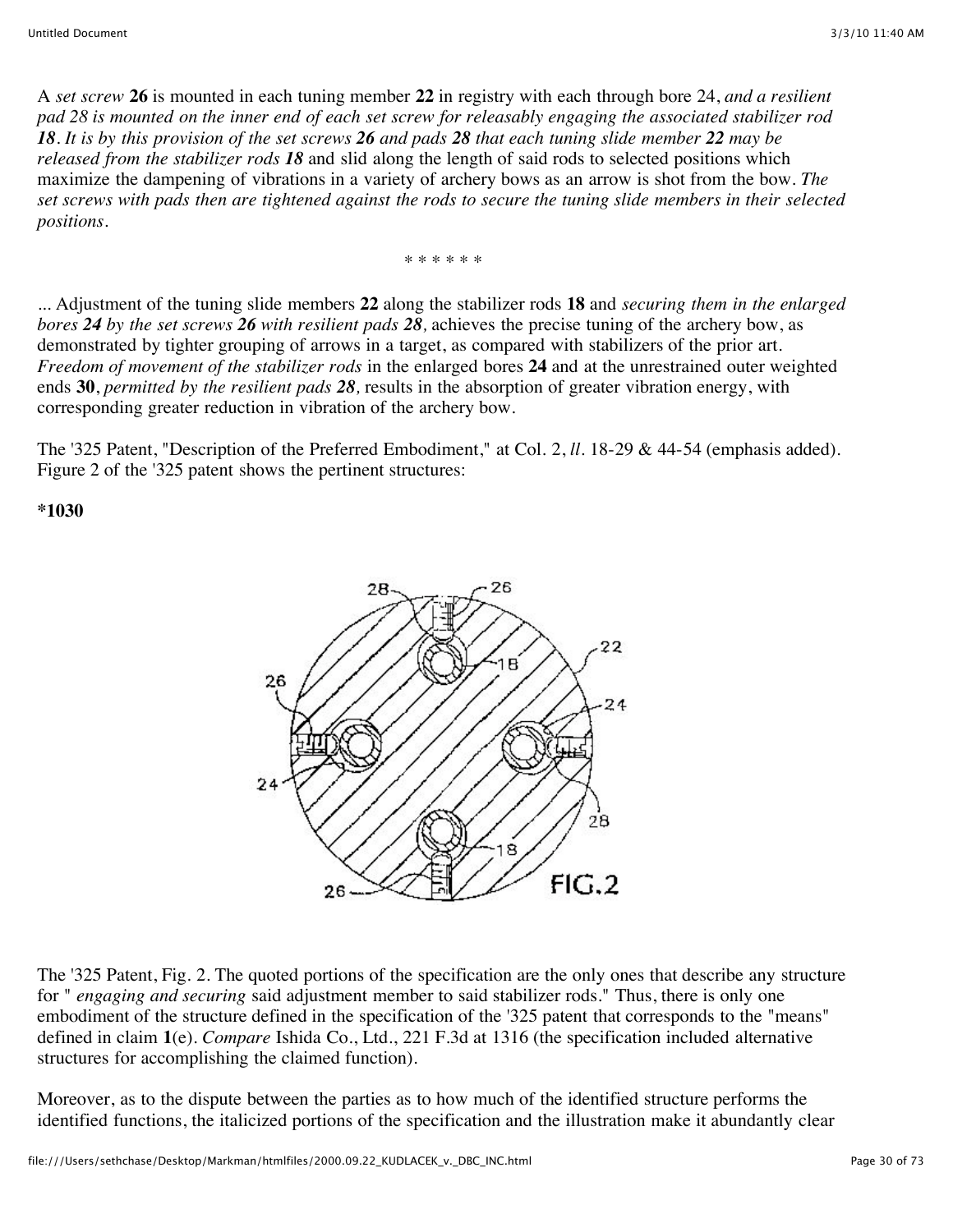that it is *both* the "set screws **26**" and the "resilient pads **28**" that perform the required function. Although "a resilient pad **28**" releasably engages the associated stabilizer rod, *see* The '325 Patent, "Description of the Preferred Embodiment" at Col. 2, *ll.* 20-22, that "resilient pad **28** is mounted on the inner end of each set screw," id. at Col. 2, *ll.* 20-21, and "[i]t is by this provision of *the set screws 26 and pads 28* that each tuning slide member **22** may be released from the stabilizer rods **18**." Id. at Col. 2, *ll.* 22-24 (emphasis added). Also, " *[t]he set screws with pads* then are tightened against the rods *to secure the tuning slide members in their selected positions.*" Id. at Col. 2, *ll.* 27-29 (emphasis added). Similarly, the stabilizer rods **18** are "secur[ed] in the enlarged bores **24** *by the set screws 26 with resilient pads 28.*" Id. at Col. 2, *ll.* 46- 47 (emphasis added). Only at one point in the specification are the resilient pads described as performing a function separate from the set screws, and that function is permitting the stabilizer rods to vibrate, *see* id. at Col. 2, *ll.* 50-54, not "engaging and securing" the adjustment member to the stabilizer rods, which is the function of the "means" in claim **1**(e). Thus, the pertinent structure involves both the set screws **26** and resilient pads **28**, with the resilient pads "mounted on the inner end of each set screw," *see* id. at Col. 2, *ll.* 20-21, not merely resilient pads pushed into place by separate set screws in some other configuration.

Furthermore, contrary to Kudlacek's argument, the location of the set screws is part of the pertinent structure as described in the specification of the '325 patent. The specification states that "[a] set screw **26** is mounted in each tuning member **22** in registry with each through bore **24**." *See* id. at Col. 2, *ll.* 18-20. Were each set screw not so mounted, the "resilient pad **28** ... mounted on the inner end of each set screw" would not "releasably engag[e] the associated stabilizer rod," *see* id. at Col. 2, *ll.* 20-22, nor would the "set screws **26** and pads **28**" release the tuning slide member from the stabilizer rods, *see* id. at Col. 2, *ll.* 22-24, or "secure the tuning slide members in their selected positions." Id. at Col. 2, *ll.* 27-30. Similarly, as noted above, the claim itself indicates that the phrase " *on* the vibration dampener adjustment member *extending into* each of said openings" is an identification of the position and motion of the "resilient securing means" in performing its "function," and the prosecution history reveals the importance of this "way" of performing the "function" to the patentability of the invention. *See* Helget Declaration, Exhibit D (July 28, 1996, "Notice of Allowability" of the '325 patent, distinguishing the invention from the Bickel '396 patent).

Therefore, the structure described in the specification of the '325 patent that performs the function described in the means-plus-function element of claim **1**(e) of the '325 patent consists of "[a] set screw **26** ... mounted in each tuning member **22** in registry with each through bore **24**, and a resilient pad **28** ... mounted on the inner end of each set screw." *See* id. at Col. 2, *ll.* 18-21; *see also* Ishida Co., Ltd., 221 F.3d at 1316 ("The district court properly identified 'the corresponding structure[s]' for each embodiment as required by s. 112 para. 6 by repeating in words the structures that the patentee had himself already defined in words and pictures.") (quoting the court below); KCJ Corp., 223 F.3d at 1356 (under the "conventional rule, the claim limitation 'a,' without more, requires at least one").

[16] A few more terms in claim 1(e) of the '325 patent require construction: The parties dispute the meaning of the terms "resilient" and hence "resilient securing means." Kudlacek contends that "resilient," according to its ordinary meaning, means "returning to the original form or position after being bent, compressed, or stretched"; "pad" means a "cushion like mass of soft material used for ... protection"; thus, a "resilient securing means" or "resilient pad" should include any cushion-like mass made of a resilient material of any shape or size. Specialty contends that Kudlacek's reliance on a definition of "resilient" and "resilient securing means" or "resilient pads" as requiring a material that returns to its original form after being bent, compressed, or stretched, is out of step with dictionary definitions defining "nylon" as "elastic," and "elastic" as synonymous with "resilient," such that a nylon tip on a set screw that contacts and secures a stabilizer rod anticipates the structure defined as "resilient securing means" in the '325 patent, even if the nylon tip does not spring back into shape after compressing.

The court concludes that Specialty has confused the question of law, construction of the terms of the '325 patent, with the question of fact of whether or not any particular structure infringes or anticipates the patent,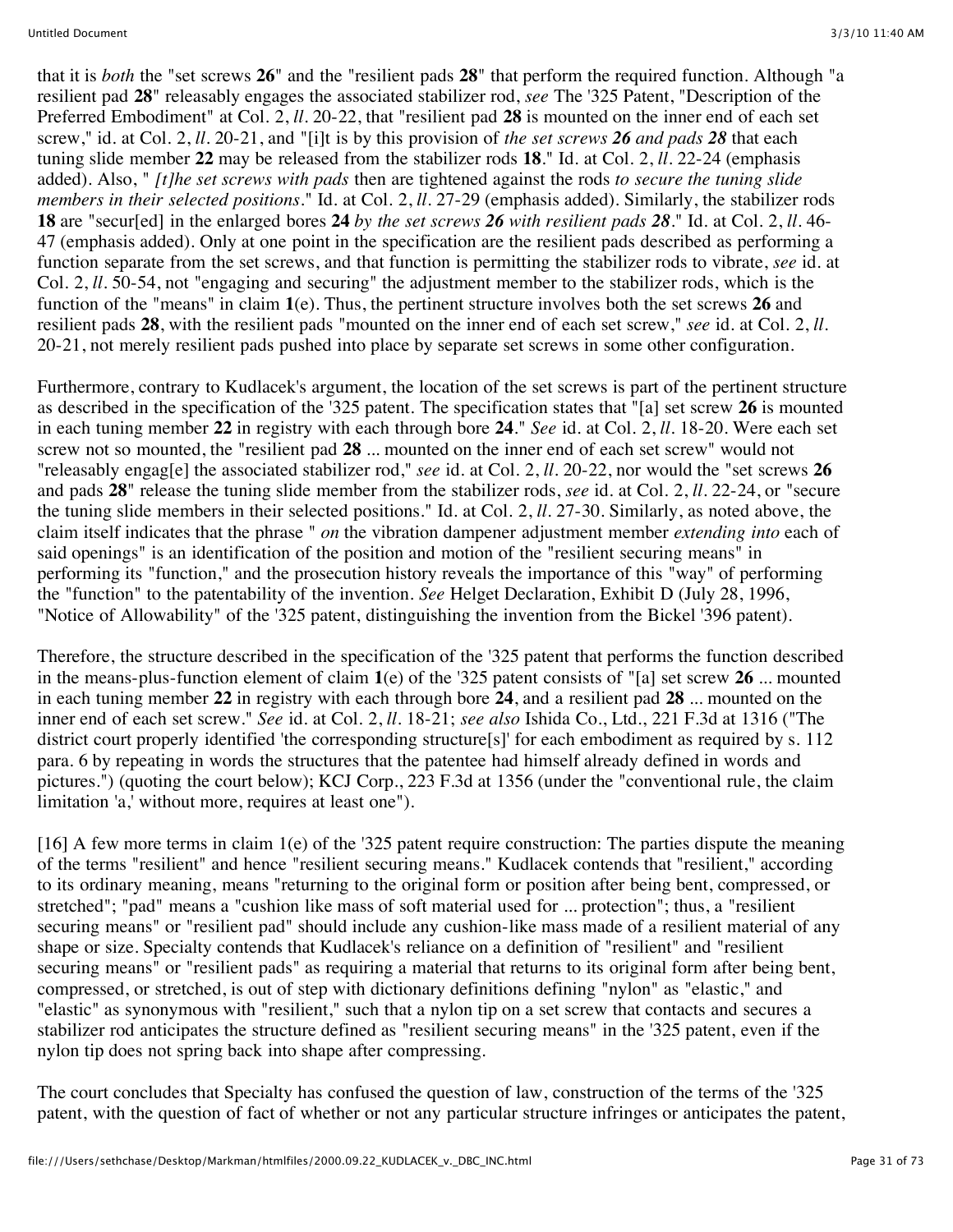because it uses a "securing means" that is or is not "resilient." For now, suffice it to say that nowhere in the '325 patent has the court found an express or novel definition of "resilient," so that the term "resilient" must be used in its "ordinary" sense in the '325 patent. *See, e.g.,* Schering Corp., 222 F.3d at 1353 (" 'Without an express intent to impart a novel meaning to claim terms, an inventor's claim terms take their ordinary meaning' ") (quoting York Prods., Inc., 99 F.3d at 1572). Thus, "resilient," as used in the '325 patent means "characterized or marked by resilience: as **a**: capable of withstanding shock without permanent deformation or rupture," with the synonym "ELASTIC," where "resilience" means "the capability of a strained body to recover its size and shape after deformation caused esp. by compressive stress." *See, e.g.,* MERRIAM WEBSTER'S COLLEGIATE DICTIONARY (10th ed., 1995). However, as discussed above, "resilient securing means" or "resilient pad," as used in the '325 patent cannot be defined as broadly as Kudlacek contends, because that term in a means-plus-function element is restricted in meaning by the structure described in the specification of the patent and its equivalents. *See* Envirco Corp., 209 F.3d at 1365 ("[T]he construction of the [means-plus-function] element is "limited to the structure corresponding to the claimed function as 'described in the specification and equivalents thereof.' ") (quoting s. 112, para. 6); IMS Tech., Inc., 206 F.3d at 1430 ("Such limitations are 'construed to cover the corresponding structure, material, or acts described in the specification and equivalents thereof.' ") (quoting s. 112, para. 6). Therefore, "resilient securing means" and "resilient pad" must be construed to mean "a resilient pad **28** ... mounted on the inner end of [a] set screw" and its equivalents within the meaning of s. 112, para. 6. The '325 Patent, "Description of the Preferred Embodiment" at Col. 2, *ll.* 18-21.

[17] Moreover, the term "pad" is not used in claim 1(e) itself, but only in the pertinent structure performing the associated "function," as described in the specification. Nevertheless, to construe the "means" in a means-plus-function element, the court must also construe, where necessary, the terms of the associated structure as described in the specification. "Pad" is nowhere defined in the '325 patent, so that it should be construed according to its ordinary meaning. *See, e.g.,* Schering Corp., 222 F.3d at 1353 (" 'Without an express intent to impart a novel meaning to claim terms, an inventor's claim terms take their ordinary meaning" ') (quoting York Prods., Inc., 99 F.3d at 1572); *and cf.* IMS Tech., Inc., 206 F.3d at 1432-33 ("[Section] 112, para. 6 applies only to interpretation of the means or step that performs a recited function when a claim recites insufficient structure or acts for performing the function.... [Other terms must be construed] according to our standard claim construction methodology without application of s. 112, para. 6.") (citations omitted). Thus, the applicable meaning of "pad" is its ordinary, dictionary meaning, which is "a thin flat mat or cushion," *see, e.g.,* MERRIAM WEBSTER'S COLLEGIATE DICTIONARY (10th ed., 1995), which does not suggest limitless possibilities of shape and size, and the further restriction from the applicable structure in the specification to the '325 patent, which also indicates that the "pad" in question here must be of a size and shape that it can be "mounted on the inner end of [a] set screw." The '325 Patent, "Description of the Preferred Embodiment" at Col. 2, *ll.* 18-21.

Having construed the pertinent elements of the '325 patent, the court turns next to the propriety of summary judgment of "invalidity" and "non-infringement" of the '325 patent.

### *2. Invalidity of* the '325 patent

Specialty contends that the '325 patent is invalid, because Specialty has presented undisputed evidence of four sales of the patented invention itself or a device that anticipates the patented invention more than one year prior to Kudlacek's application for the patent on March 27, 1996, that is, prior to the "critical date" of March 27, 1995. Kudlacek contends that none of the sales prior to the critical date that involve bow stabilizers he made could have involved the patented invention, because he did not even invent the patented device until June of 1995, or offer it for display or sale until July of 1995. Moreover, he contests whether the sale of bow stabilizers made by another manufacturer, Bickel, involved a device that includes all of the elements of claim **1** of the patented invention.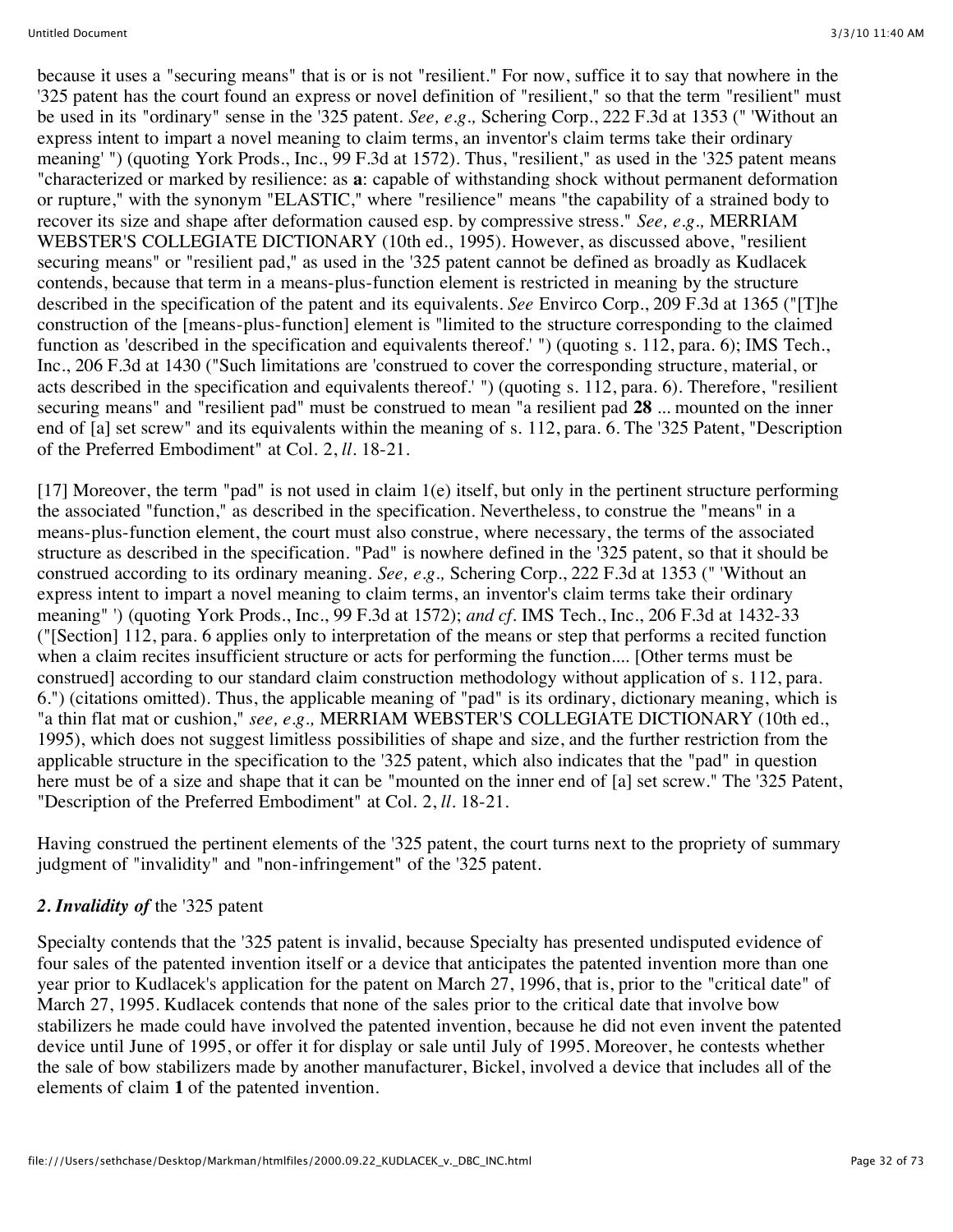#### *a. The "on-sale" bar*

Section 102(b) of Title 35 states,

A person shall be entitled to a patent unless-

\* \* \* \* \* \*

(b) *the invention was* patented or described in a printed publication in this or a foreign country or in public use or *on sale in this country, more than one year prior to the date of the application for patent in the United States* [.]

35 U.S.C. s. 102(b) (emphasis added). Thus, the "critical date" for purposes of the "on-sale bar" is one year prior to the date of the patent application. The Federal Circuit Court of Appeals has explained that "[t]he overriding concern of the on-sale bar [stated in s. 102(b) ] is an inventor's attempt to commercialize his invention beyond the statutory term [of a patent]." STX, L.L.C. v. Brine, Inc., 211 F.3d 588, 590 (Fed.Cir.2000). Therefore, the " 'typical case [is] where the patentee has placed some device on sale prior to the critical date and the accused infringer must demonstrate that this device actually embodied or rendered obvious the patented invention.' " Vanmoor v. Wal-Mart Stores, Inc., 201 F.3d 1363, 1366 (Fed.Cir.2000) (quoting Evans Cooling Sys., Inc. v. General Motors Corp., 125 F.3d 1448, 1451 (Fed.Cir.1997), *cert. denied,* 522 U.S. 1115, 118 S.Ct. 1050, 140 L.Ed.2d 113 (1998)), *petition for cert. filed,* --- U.S. ----, 121 S.Ct. 63, --- L.Ed.2d ---- (2000). Such a "typical case" is presented here to the extent that Specialty alleges, first, that Kudlacek sold his own invention more than one year before applying for the '325 patent. However, Specialty also alleges that sales of a device made by someone other than Kudlacek, the "Bickel Flitemate" bow stabilizer, establish the on-sale bar to the validity of the '325 patent. *Cf.* id. (noting that another alternative is where the accused infringer alleges that its sale of its own, infringing device met the requirements of the on-sale bar).

" 'The ultimate determination that a product was placed on-sale under [35 U.S.C. s. 102(b) ] is a question of law based on underlying facts.' " STX, L.L.C., 211 F.3d at 590 (quoting Ferag AG v. Quipp, Inc., 45 F.3d) 1562, 1566 (Fed.Cir.1995), *cert. denied,* 516 U.S. 816, 116 S.Ct. 71, 133 L.Ed.2d 31 (1995)); Vanmoor, 201 F.3d at 1366 (also quoting *Ferag AG* ); Tec Air, Inc. v. Denso Mfg. Mich., Inc., 192 F.3d 1353, 1358 (Fed.Cir.1999) (also quoting *Ferag AG* ). Thus, genuine issues of material fact may preclude a determination, on a motion for summary judgment, that a patent is invalid under the on-sale bar. *See Helifix, Ltd. v. Blok-Lok, Ltd.,* 208 F.3d at 1339, 1349-50 (Fed.Cir.2000) (finding that genuine issues of material fact existed as to the on-sale bar, thus precluding summary judgment). As mentioned above, in this court's statement of the standards for summary judgment in patent cases, a patent enjoys a presumption of validity pursuant to 35 U.S.C. s. 282, and that presumption can only be overcome by evidence that is "clear and convincing." Eli Lilly & Co., 222 F.3d at 977 (citing Ethicon, Inc., 103 F.3d at 1563). Therefore, "a moving party seeking to invalidate a patent at summary judgment must submit such clear and convincing evidence of invalidity so that no reasonable jury could find otherwise." *Id.*

[18] The Federal Circuit Court of Appeals has also recently explained the two conditions the Supreme Court finds must be satisfied to establish the on-sale bar:

In Pfaff v. Wells Electronics, Inc., 525 U.S. 55, 119 S.Ct. 304, 142 L.Ed.2d 261 (1998), the Supreme Court held that a patent claim is invalid under the on-sale bar if two conditions are met: first, the invention must have been the subject of a commercial offer for sale more than one year before the patent application was filed; second, the invention must have been ready for patenting more than one year before the filing of the application.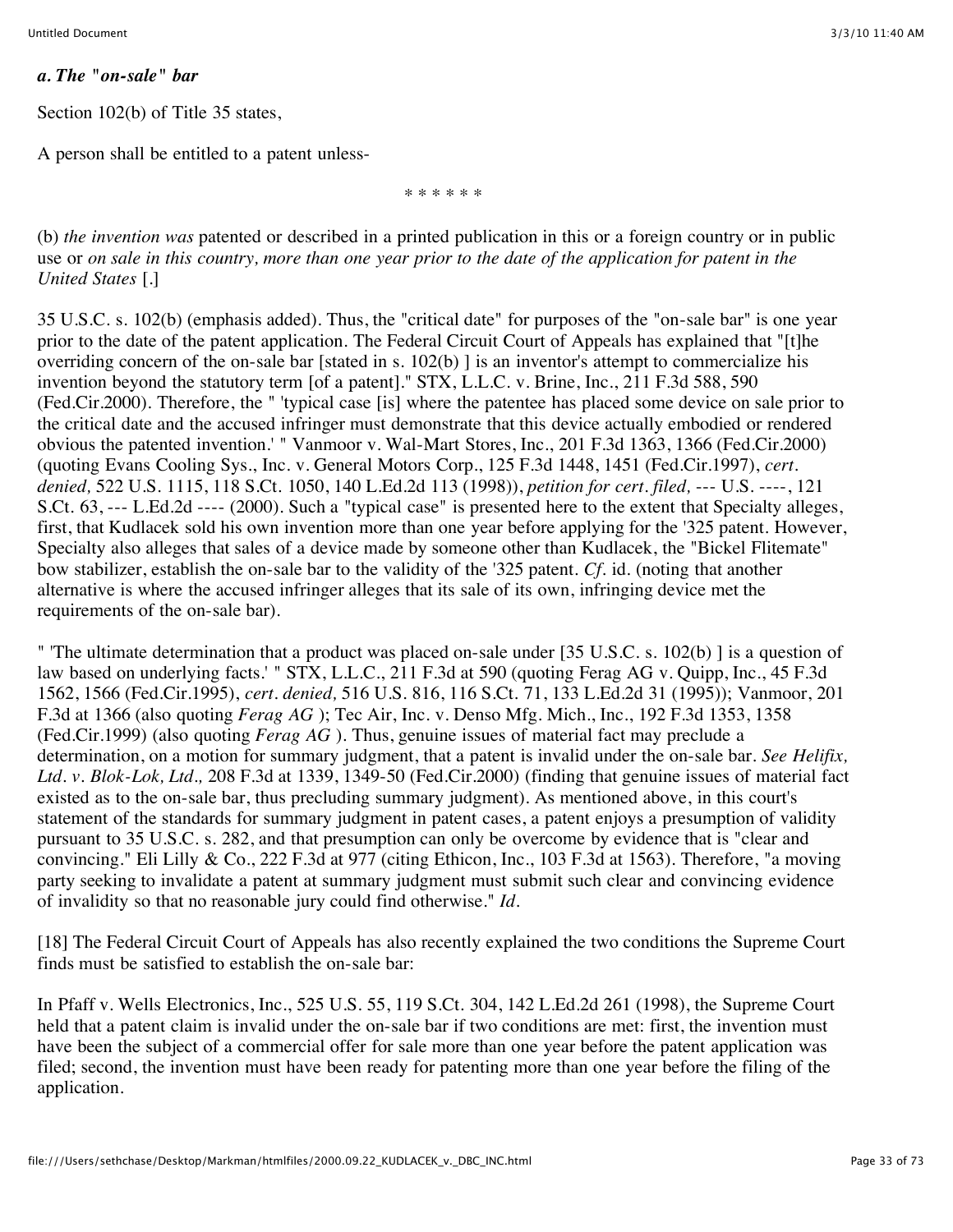Zacharin v. United States, 213 F.3d 1366, 1369 (Fed.Cir.2000); STX, L.L.C., 211 F.3d at 590-91; *Helifix, Ltd.,* 208 F.3d at 1349; Vanmoor, 201 F.3d at 1366; Tec Air, Inc., 192 F.3d at 1358.

[19] To satisfy the first condition stated in *Pfaff,* the party asserting the on-sale bar " 'must demonstrate by clear and convincing evidence that there was *a definite sale* or offer to sell more than one year before the application for the subject patent, and that the subject matter of the sale or offer to sell *fully anticipated* the claimed invention or would have rendered the claimed invention obvious by its addition to the prior art.' " STX, L.L.C., 211 F.3d at 590 (quoting Tec Air, Inc., 192 F.3d at 1358, with citations omitted) (emphasis added); Vanmoor, 201 F.3d at 1366 (the invalidating sale must involve a device that " 'actually embodied or rendered obvious the patented invention' ") (quoting Evans Cooling Sys., Inc., 125 F.3d at 1451); Tec Air, Inc., 192 F.3d at 1358. Thus, "[t]he first determination in the s. 102(b) analysis must be whether the subject of the barring activity met each of the limitations of the claim, and thus was an embodiment of the claimed invention." Scaltech, Inc. v. Retec/Tetra, L.L.C., 178 F.3d 1378, 1383 (Fed.Cir.1999); *see also* STX, L.L.C., 211 F.3d at 590 (quoting *Scaltech,* Inc.); Tec Air, Inc., 192 F.3d at 1358 (quoting *Scaltech, Inc.*). That is why this court has first construed the pertinent claim of the '325 patent. *See, e.g.,* Union Oil Co. of Cal., 208 F.3d at 995 (" 'The first step in any invalidity ... analysis is claim construction.' ") (quoting Rockwell Int'l Corp., 147 F.3d at 1362).

[20] As to the second requirement under *Pfaff*-that the invention was ready for patenting more than one year before the application date for the patent, *see* Pfaff, 525 U.S. at 67, 119 S.Ct. 304; Zacharin, 213 F.3d at 1369; STX, L.L.C., 211 F.3d at 588; *Helifix, Ltd.,* 208 F.3d at 1349; Vanmoor, 201 F.3d at 1366; Tec Air, Inc., 192 F.3d at 1358-"[r]eduction of the invention to practice is sufficient." *See* Zacharin, 213 F.3d at 1369 (citing Pfaff, 525 U.S. at 67, 119 S.Ct. 304); *Helifix, Ltd.,* 208 F.3d at 1349 (the first way in which this condition can be satisfied is " 'by proof of reduction to practice before the critical date' ") (quoting Pfaff, 525 U.S. at 67, 119 S.Ct. 304); Vanmoor, 201 F.3d at 1366; Tec Air, Inc., 192 F.3d at 1358. However, the party asserting invalidity can also satisfy this "ready for patenting" condition by establishing "that prior to the critical date, the inventor had prepared drawings or other descriptions of the invention that were sufficiently specific to enable a person skilled in the art to practice the invention." Pfaff, 525 U.S. at 67-68, 119 S.Ct. 304; STX, L.L.C., 211 F.3d at 591 (quoting *Pfaff* ); *Helifix, Ltd.,* 208 F.3d at 1349 (also quoting *Pfaff* ); Tec Air, Inc., 192 F.3d at 1358 (also quoting *Pfaff* ).

### *b. Applicability of the on-sale bar here*

[21] Specialty asserts that it has established beyond dispute at least four invalidating sales prior to the "critical date" of March 27, 1995: three sales of Kudlacek's own device and several sales of the Bickel "Flitemate" bow stabilizer, which Specialty contends fully anticipates the '325 patent. Specifically, Specialty alleges sales by representative Sam Mannos of Kudlacek's device as early as 1993; the sale by Dianne Bottjer of two invalidating devices made by Kudlacek to Bob's Bowhunting on May 20, 1994, both of which were purchased by Mr. and Mrs. Lee Moore in 1994; Kudlacek's sale to Lawrence Kivett's nephew of an invalidating device from Kudlacek's booth at the February 1995 Las Vegas Archery Tournament; and the sales as early as October 1994 of other fully anticipatory "Flitemate" archery bow stabilizers made by Bickel.

Kudlacek does not contest these sales on the ground that they did not involve devices that were "ready for patenting." *See* Pfaff, 525 U.S. at 67, 119 S.Ct. 304; Zacharin, 213 F.3d at 1369; STX, L.L.C., 211 F.3d at 588; *Helifix, Ltd.,* 208 F.3d at 1349; Vanmoor, 201 F.3d at 1366; Tec Air, Inc., 192 F.3d at 1358. Indeed, it seems unlikely that such a challenge would be fruitful, since all of the sales involved devices fully reduced to practice. *See* Pfaff, 525 U.S. at 67, 119 S.Ct. 304; *Zacharin,* F.3d at 1369; *Helifix, Ltd.,* 208 F.3d at 1349; Vanmoor, 201 F.3d at 1366; Tec Air, Inc., 192 F.3d at 1358. Thus, the second condition of the on-sale bar appears to be conceded here as to all four of the allegedly "invalidating" sales.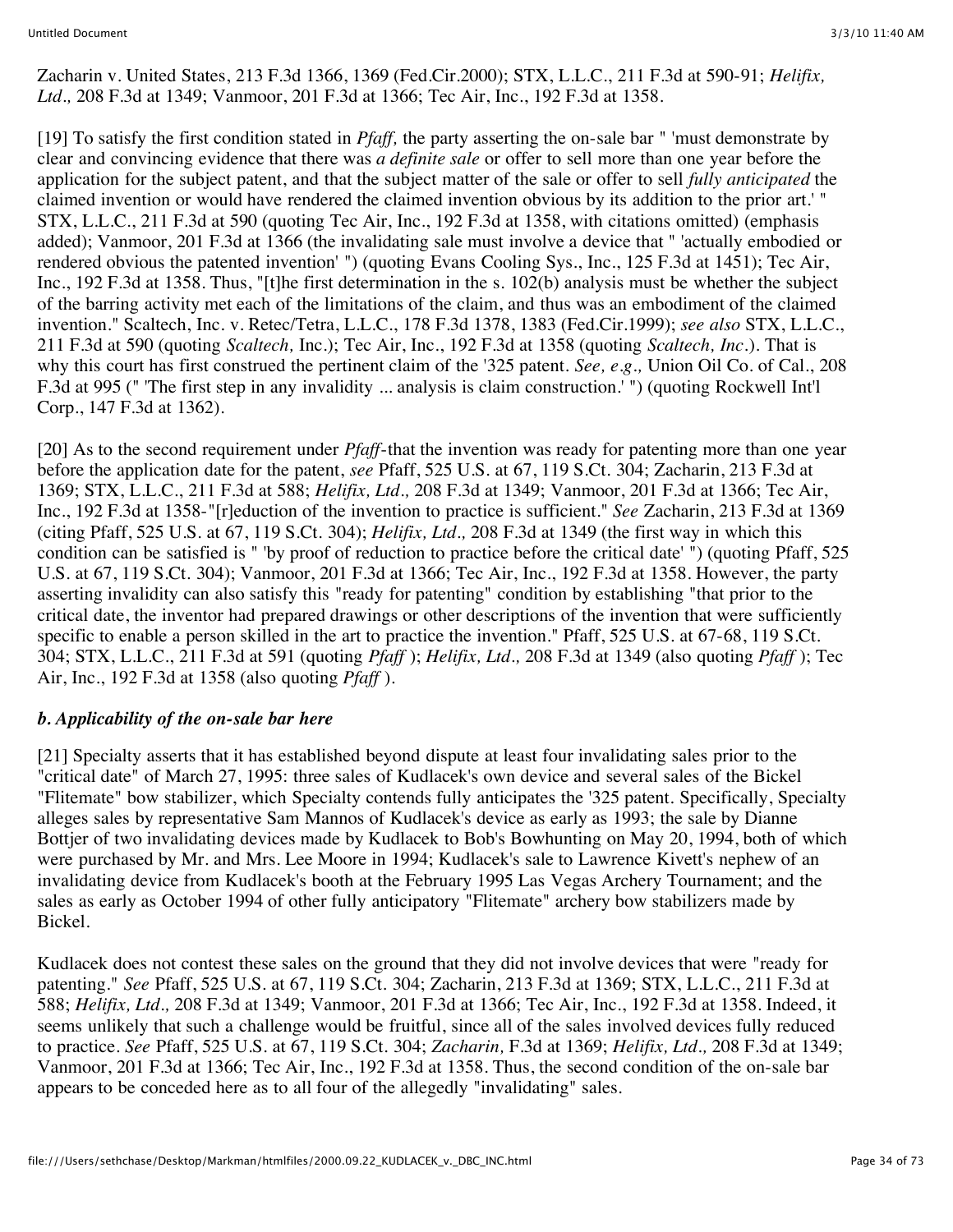Rather, Kudlacek disputes the factual adequacy of these "invalidating" sales on the basis of the first condition, their qualificationeither as sales before the critical date or as sales of fully anticipatory devices. *See* Pfaff, 525 U.S. at 67, 119 S.Ct. 304; STX, L.L.C., 211 F.3d at 590; Tec Air, Inc., 192 F.3d at 1358; Scaltech, Inc., 178 F.3d at 1383. Specifically, Kudlacek contests the dates of the purported sales of his own anticipatory devices-the "Mannos," "Bottjer/Moore," and "Kivett" sales. Although Kudlacek apparently concedes that the devices purchased by Kivett's nephew and the Moores "fully anticipated the claimed invention," STX, L.L.C., 211 F.3d at 590; Vanmoor, 201 F.3d at 1366; Tec Air, Inc., 192 F.3d at 1358, that is, "met each of the limitations of the claim, and thus [were] embodiment[s] of the claimed invention," Scaltech, Inc., 178 F.3d at 1383, because they were sales of his own device, Kudlacek contends that these sales simply could not have occurred prior to the critical date, because he did not invent the device embodied in the '325 patent until June of 1995. Specialty argues that Kudlacek has failed to generate a genuine issue of material fact that these fully anticipatory sales did not occur before the critical date, because he relies only on his own self-serving and conclusory affidavit as to the date of invention.

[22] *i. Sufficiency of Kudlacek's evidence of the date of invention.* Specialty cites Barmag Barmer Maschinenfabrik AG v. Murata Mach., Ltd., 731 F.2d 831 (Fed.Cir.1984), for the proposition that a party cannot rely on mere denials or conclusory allegations to defeat a motion for summary judgment. In *Barmag Barmer,* the Federal Circuit Court of Appeals wrote,

A critical factor in a motion for summary judgment in a patent case, as in any other, is the determination by the court that there is no *genuine* issue of *material* fact. With respect to whether there is a genuine issue, the court may not simply accept a party's statement that a fact is challenged. Union Carbide Corp. v. American Can Co., 724 F.2d [1567,] 1571, 220 USPQ [584,] 588 [ (Fed. Cir.1984)]. The party opposing the motion must point to an evidentiary conflict created on the record at least by counter statement of a fact or facts set forth in detail in an affidavit by a knowledgeable affiant. Mere denials or conclusory statements are insufficient.

Barmag Barmer, 731 F.2d at 835-36 (emphasis in the original). Similarly, in Johnston v. IVAC Corp., 885 F.2d 1574 (Fed.Cir.1989), the Federal Circuit Court of Appeals rejected the sufficiency of an attorney's affidavit concerning infringement, as follows:

The Iandiorio affidavit contains only the following statement of infringement:

More particularly, I have reviewed the probe cover grip mechanism of the IVAC thermometer with respect to the patent, and I find that it infringes at least claims 1, 2, 3, 4, 5 and 6 of the patent.

This conclusory statement is wholly insufficient to raise a genuine evidentiary dispute for a jury. In affirming summary judgment of non-infringement, this court held in Chemical Engineering [v. Essef Indus., Inc.], 795 F.2d [1565,] 1571, 230 USPQ [385,] 390 [ (Fed.Cir.1986)]:

General assertions of fact issues, general denials, and conclusory statements are insufficient to shoulder the non-movant's burden. *Cf.* Hodosh v. Block Drug Co., Inc., 786 F.2d 1136, 1141, 229 USPQ 182, 186 (Fed.Cir.1986).

Johnston, 885 F.2d at 1578; *see also* Wiener v. NEC Electronics, Inc., 102 F.3d 534, 542 (Fed.Cir.1996) (the plaintiff in a patent case could not defeat summary judgment, because "[h]er only relevant evidence, her expert's declaration [of equivalency of the infringing device], is too conclusory to constitute substantial evidence" as required by Celotex v. Catrett, 477 U.S. 317, 322, 106 S.Ct. 2548, 91 L.Ed.2d 265 (1986)); Imperial Tobacco, Ltd. v. Philip Morris, Inc., 899 F.2d 1575, 1581 (trademark infringement case in which the court noted that "a conclusory statement on the ultimate issue does not create a *genuine* issue of fact," where the ultimate issue was abandonment of the trademark). Thus, "conclusory statements" that a factual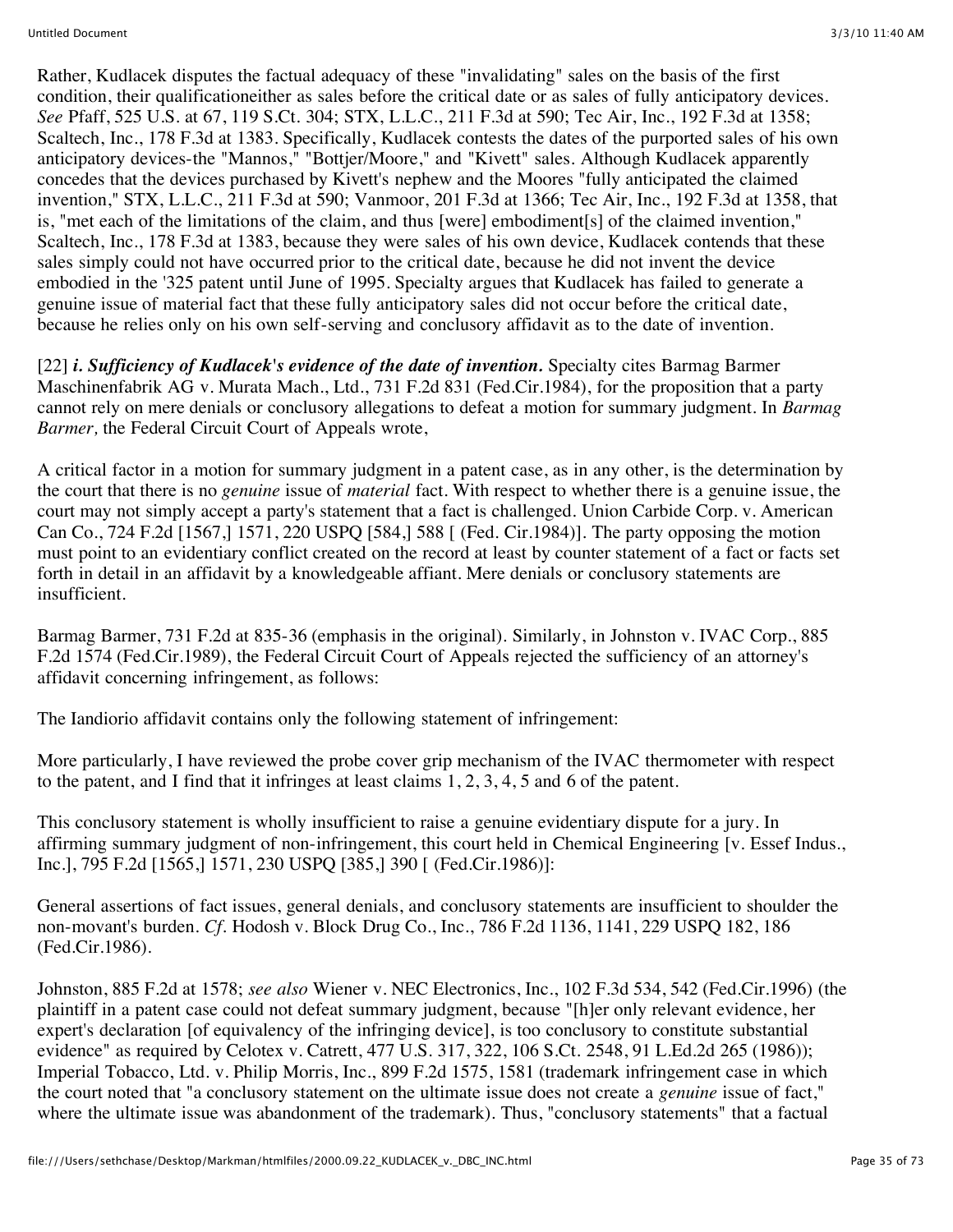issue *exists* are insufficient to defeat summary judgment, *see* Barmag Barmer, 731 F.2d at 835-36, as are "conclusory statements" on an "ultimate issue," such as infringement. *See* Johnston, 885 F.2d at 1578; *see also* Wiener, 102 F.3d at 542; Imperial Tobacco, Ltd., 899 F.2d at 1581.

However, Kudlacek's averments, in his affidavit, that he invented the device embodied in the '325 patent only in June of 1995 meet the criteria in these cases to generate genuine issues of material fact as to the date on which the device was invented. As required by *Barmag Barmer,* Kudlacek's affidavit "point[s] to an evidentiary conflict created on the record at least by counter statement of a fact or facts set forth in detail in an affidavit by a knowledgeable affiant." Barmag Barmer, 731 F.2d at 836. Kudlacek, the inventor, and hence a "knowledgeable affiant," makes a "counter statement of fact" concerning the date on which he invented the device that is embodied in the '325 patent, and indeed, as the inventor, he is uniquely placed to have knowledge of such information. Id. Kudlacek does not merely assert that there is "a factual issue" as to the invention date, id., or make an assertion on an "ultimate question" of law and fact, such as infringement, *see* Johnston, 885 F.2d at 1578, or equivalency, *see* Wiener, 102 F.3d at 542, or "abandonment," *see* Imperial Tobacco, Ltd., 899 F.2d at 1581-or, in this case, validity. Kudlacek's testimony as to the date on which he invented the device embodied in the '325 patent would certainly be admissible evidence on the fact question of when the patented device was invented. *See* FED. R. CIV. P. 56(c); Celotex, 477 U.S. at 322, 106 S.Ct. 2548.

Moreover, Kudlacek's affidavit concerning the date of invention does not stand alone and uncorroborated. Rather, Kudlacek has also submitted a supporting affidavit of his business associate, Roland Haggard, corroborating Kudlacek's own statements concerning the date he "discovered" his invention and first made and displayed devices incorporating his invention.

Specialty is correct that documentary support for Kudlacek's invention date is lacking, but this lack of documentary support goes to the weight of Kudlacek's evidence in light of the circumstances, including the likelihood or unlikelihood that an inventor would consciously develop such a "paper trail" to document the date and progress of his inventions. Similarly, the weight of Roland Haggard's corroborating affidavit may be challenged, because he is also an "interested" affiant as Kudlacek's "business associate." Nevertheless, what is presented here is a classic credibility question on the fact issue of the date of invention, which belongs to the jury. Certainly, Specialty has not shown on this record that the "Bottjer/Moore" or "Kivett" sales establish by the requisite "clear and convincing evidence" that "no reasonable jury could find otherwise" than that the patent is invalid. Eli Lilly & Co., 222 F.3d at 977; STX, L.L.C., 211 F.3d at 590; Tec Air, Inc., 192 F.3d at 1358.

*ii. The "Bottjer/Moore" sales.* In its eleventh-hour second supplemental memorandum in support of its "invalidity" motion, Specialty contends that, in Kudlacek's deposition on August 25, 2000, Kudlacek "concedes" that the stabilizers purchased by the Moores were manufactured prior to the March 27, 1995, critical date. Such evidence would likely satisfy the "clear and convincing evidence" requirement for summary judgment of invalidity, if it were true that Kudlacek had made such a concession and had also conceded that the stabilizer or stabilizers bought by the Moores fully anticipated the patented device. However, Specialty has mischaracterized Kudlacek's testimony.

Far from "conceding" that the sale to the Moores involved a device manufactured prior to the critical date, or that the sale involved a fully anticipatory device, Kudlacek simply stated in his deposition that he had "no idea of what [the Moores] gave the Bottjers," *see* Defendants' Second Supplemental Memorandum In Support Of Motion For Summary Judgment Of Invalidity Of U.S. Patent No. 5,611,325, Affidavit of Michael Lafeber, Exhibit A, Transcript of Deposition of Donald Kudlacek ("Kudlacek Deposition"), pp. 97- 98; conceded only that he has no information that would lead him to assert that the Moores' declarations were wrong or inaccurate in any way, *see* id.; acknowledged that Bottjer was only a sales representative for Kudlacek's company for part of 1993 and 1994, *see* id. at pp. 94-95; and acknowledged that Kudlacek had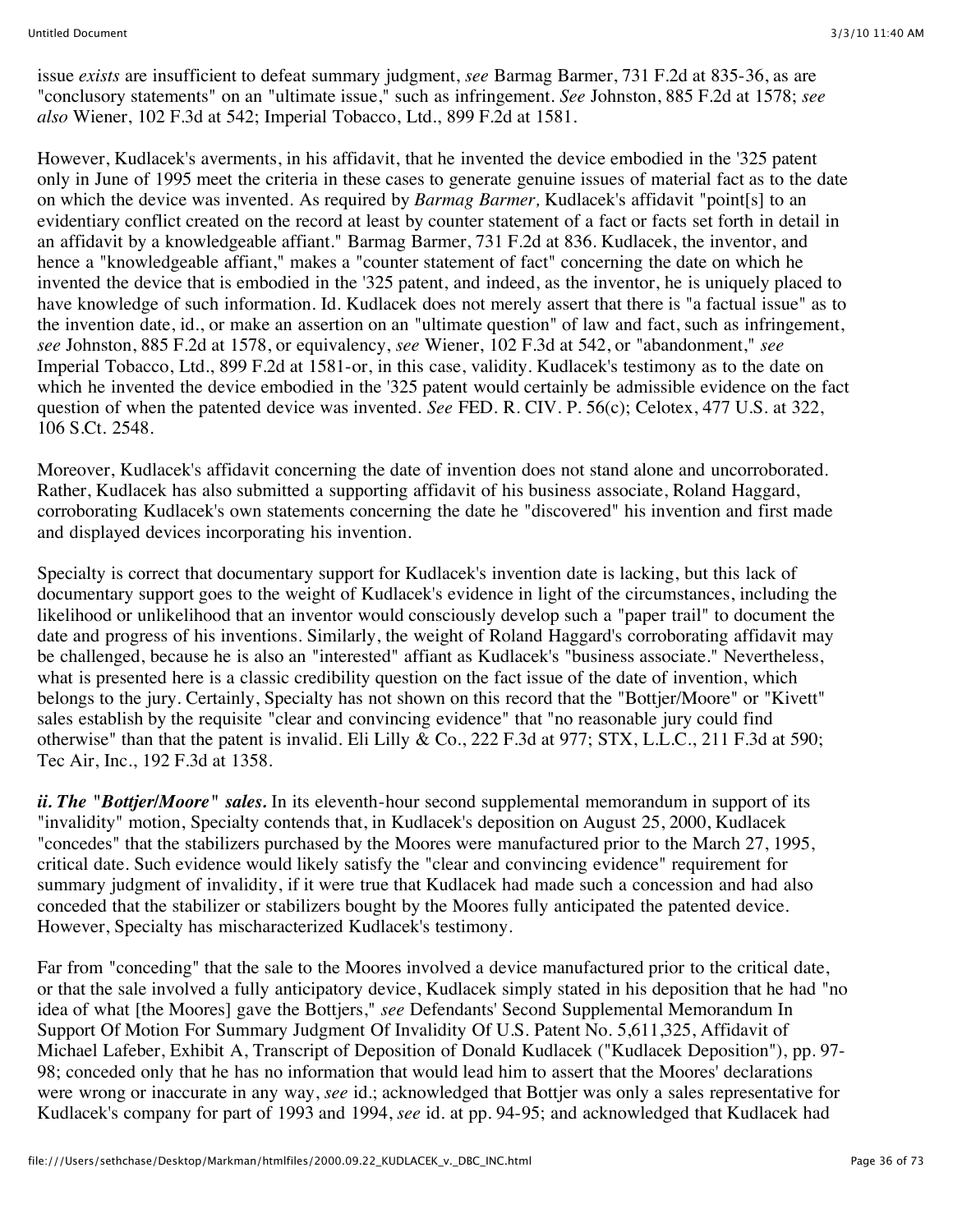shipped no bow stabilizers to Bob's Bowhunting after 1994. *See* id. Specialty contends that this deposition testimony indicates the absence of evidence challenging the validity or accuracy of the Moores' declarations and concedes that the stabilizers they purchased from Bob's Bowhunting must have been made and sold prior to the critical date, thus establishing the invalidity of the '325 patent as a matter of law. This simply is not so.

As noted above, there is evidence in the record, from Kudlacek's and Haggard's declarations, that the device embodied in the '325 patent was not invented prior to June of 1995, so that there are reasonable inferences on record evidence that whatever was sold to Bob's Bowhunting and then to the Moores prior to the critical date could not have been a fully anticipatory device, as well as reasonable inferences that, if the Moores purchased a device that fully embodies the patented invention, it could not have been purchased prior to June of 1995. Kudlacek's lack of knowledge of what the Moores sent Bottjer utterly fails to establish beyond dispute that what the Moores bought prior to the critical date was a fully anticipatory device. Kudlacek's lack of information about when and what the Moores bought may weigh in Specialty's favor, but nevertheless, it is not "clear and convincing evidence" of a fully anticipatory, hence "invalidating," sale prior to the critical date.

Similarly, Specialty's other bit of "new" evidence from Kudlacek's deposition that is discussed in its second supplemental brief on "invalidity"-Kudlacek's supposed "misrepresentation" that another bow stabilizer represented a pre-critical date device, followed by his deposition concessions that the bow stabilizer in question was a mix of pre-and post-critical date components-utterly fails to demonstrate that any particular device sold before the critical date was indeed a fully anticipatory device, whatever the effect of this testimony on Kudlacek's credibility. Thus, the evidence to which Specialty points in its second supplemental brief in support of its motion for summary judgment of invalidity of the '325 patent also fails to establish by the requisite "clear and convincing evidence" that "no reasonable jury could find otherwise" than that the patent is invalid. Eli Lilly & Co., 222 F.3d at 977; STX, L.L.C., 211 F.3d at 590; Tec Air, Inc., 192 F.3d at 1358.

*iii. The "Kivett" sale.* Genuine issues of material fact regarding the purported anticipatory sale to Lawrence Kivett's nephew at the February 1995 Las Vegas Archery Tournament are readily apparent. The affidavits of Kudlacek and his business associate, Roland Haggard, detailing the "discovery" date and first display of bow stabilizers embodying the discovery are sufficient to generate genuine issues of material fact as to whether or not what Lawrence Kivett and his nephew saw on display and what Kivett's nephew purchased in February of 1995 was a fully anticipatory device. Similarly, if it can be shown that what Kivett's nephew purchased was indeed a fully anticipatory device, these affidavits generate genuine issues of material fact about when he could have purchased such a device. Thus, there is a genuine issue of material fact as to whether any bow stabilizers seen or purchased by Kivett or his nephew prior to the critical date "fully anticipated the claimed invention," STX, L.L.C., 211 F.3d at 590; Vanmoor, 201 F.3d at 1366; Tec Air, Inc., 192 F.3d at 1358, that is, "met each of the limitations of the claim, and thus [were] embodiment[s] of the claimed invention." Scaltech, Inc., 178 F.3d at 1383.

*iv. The "Mannos" sales.* Genuine issues of material fact regarding the purported anticipatory sales by Sam Mannos are also readily apparent. Although Mannos originally averred that he had sold anticipatory devices as early as 1993, he subsequently retracted that statement, stating, "Contrary to what I attested to in my previous declaration, I am not certain of the date when Donald S. Kudlacek and/or his company Kudlacek's Archery, Inc. first sold or offered for sale 4x4 carbon stabilizers having resilient or soft pads which are between the set screws and stabilizer rods." May 25, 2000, Declaration of Sam Mannos at 2. Thus, there is a genuine issue of material fact as to whether any bow stabilizers sold by Sam Mannos prior to the critical date "fully anticipated the claimed invention," STX, L.L.C., 211 F.3d at 590; Vanmoor, 201 F.3d at 1366; Tec Air, Inc., 192 F.3d at 1358, that is, "met each of the limitations of the claim, and thus [were] embodiment[s] of the claimed invention." Scaltech, Inc., 178 F.3d at 1383.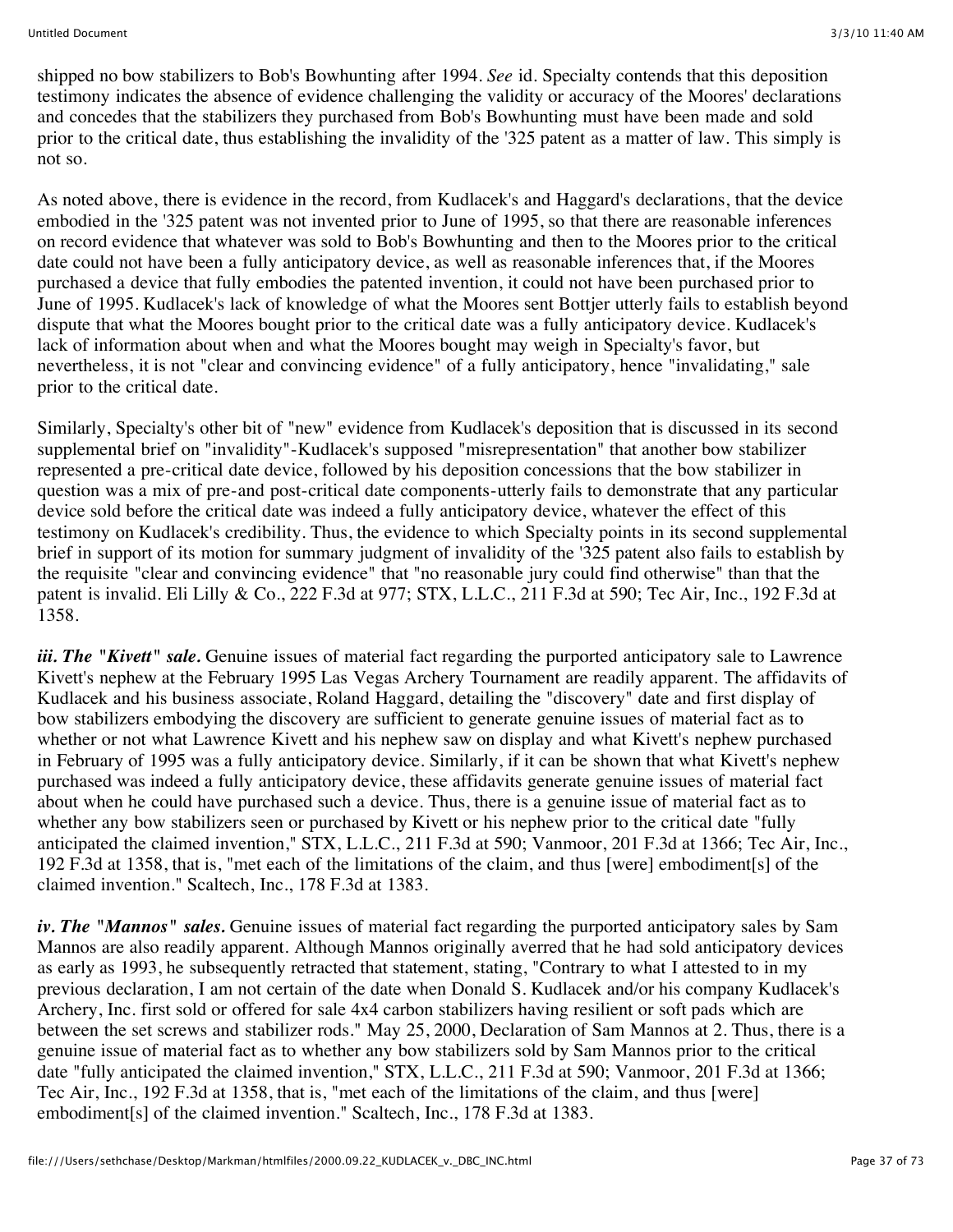[23] *v. The "Bickel Flitemate" sales.* At oral arguments, counsel for Specialty conceded that jury questions were presented as to whether any of the purported invalidating sales of Kudlacek's own devices were both prior to the critical date and involved devices that fully anticipated the patented invention. Consequently, the invalidity of the '325 patent, for purposes of Specialty's summary judgment motion, rides on whether the admittedly pre-critical date sales of Bickel "Flitemate" bow stabilizers constituted sales of fully anticipatory devices. Specialty contends that the Bickel "Flitemate" bow stabilizers incorporated nylon tips on set screws, and that, because "nylon" is defined as "elastic," and a synonym of "elastic" is "resilient," the pre-critical date sales of the Bickel "Flitemate" bow stabilizers were sales of bow stabilizers with "resilient securing means" for securing the adjustment member to the stabilizer rods, and hence fully anticipated the patented device. Kudlacek argues, first, that the nylon tips on the set screws in the Bickel "Flitemate" bow stabilizers are not "resilient" within the meaning of the '325 patent, because they crush and retain a new shape when they engage a stabilizer rod, instead of recovering their original shape, and next, that even if the Bickel nylon tips are "resilient," sales of Bickel "Flitemate" bow stabilizers are not fully anticipatory, because, as the patent examiner observed in allowing the '325 patent, Bickel bow stabilizers do not use a set screw with a "resilient" tip to engage *each* of the stabilizer rods, but instead use a set screw that engages only *one* of the several stabilizer rods.

The court concludes that Kudlacek has also generated genuine issues of material fact as to whether the precritical date sales of Bickel "Flitemate" bow stabilizers were fully anticipatory of the patented invention. As the court noted above, Specialty has confused a question of law, construction of the terms of the '325 patent, with a question of fact, whether or not any particular structure infringes or anticipates the patent, because it uses a "securing means" that is or is not "resilient." Specialty has thereby turned the analytical process on its head, by asserting that "nylon" equals "elastic," which equals "resilient," when the proper question is, do the "nylon" tips of the Bickel "Flitemate" bow stabilizers actually (that is, as a matter of fact) possess the characteristics of a "resilient pad," as that element of the '325 patent was construed above (as a matter of law). Moreover, Kudlacek has also pointed to record evidence generating genuine issues of material fact that, even with "resilient" tips, Bickel "Flitemate" bow stabilizers do *not* anticipate the '325 patent, because, in the Bickel device, only one set screw engages only one stabilizer rod, whereas the patentable feature of the '325 patent over Bickel was that it used a set screw with a resilient tip engaging each of the stabilizer rods. Thus, the court cannot find, by the requisite "clear and convincing evidence," that "no reasonable jury could find otherwise" than that the patent is invalid because of pre-critical date sales of Bickel "Flitemate" bow stabilizers. Eli Lilly & Co., 222 F.3d at 977; STX, L.L.C., 211 F.3d at 590; Tec Air, Inc., 192 F.3d at 1358.

Because genuine issues of material fact are presented on the record evidence as to whether any of the allegedly "invalidating" sales occurred prior to the critical date, or if they occurred prior to the critical date, that they involved fully anticipatory devices, Specialty's motion for summary judgment determination that the '325 patent is invalid will be denied.

# *3. Non-infringement of* the '325 patent

[24] [25] [26] In its second motion for summary judgment, Specialty seeks a determination that its "Super Stix" bow stabilizer does not infringe the '325 patent as a matter of law. Neither literal infringement nor infringement under the "doctrine of equivalents" requires proof of intent to infringe. *See* Warner-Jenkinson Co. v. Hilton Davis Chem. Co., 520 U.S. 17, 34, 117 S.Ct. 1040, 137 L.Ed.2d 146 (1997). Rather, "[l]iteral infringement of a claim occurs when every limitation recited in the claim appears in the accused device, *i.e.,* when the properly construed claim reads on the accused device exactly, " KCJ Corp., 223 F.3d at 1358 (quoting Amhil Enters., Ltd. v. Wawa, Inc., 81 F.3d 1554, 1562 (Fed.Cir.1996)), while "[i]nfringement under the doctrine of equivalents requires that the accused product contain each limitation of the claim or its equivalent." *Id.* (citing Warner-Jenkinson Co., 520 U.S. at 40, 117 S.Ct. 1040); *see also* Elekta Instrument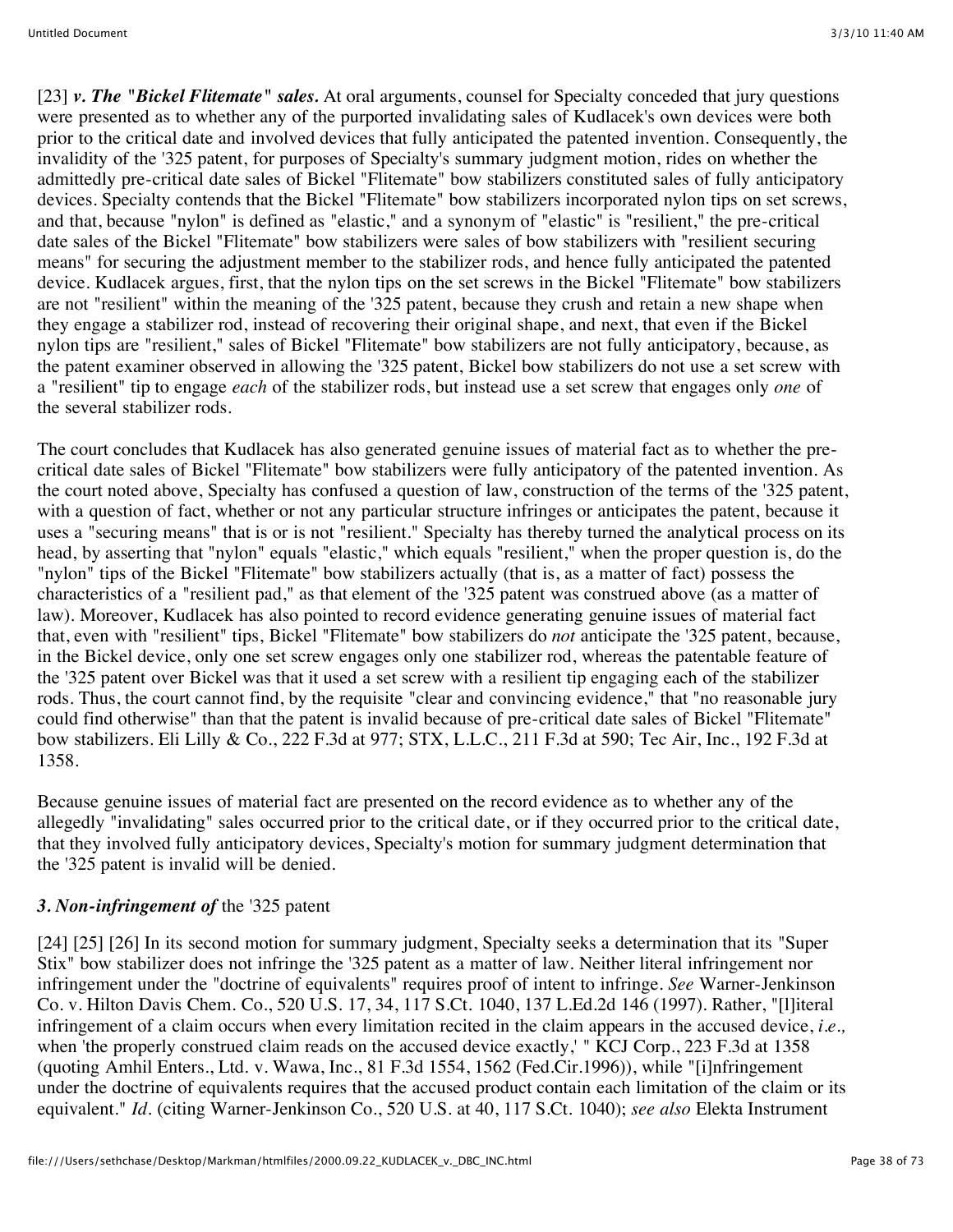S.A. v. O.U.R. Scientific Int'l, Inc., 214 F.3d 1302, 1306 (Fed.Cir.2000) ( " 'In order for a court to find infringement, the [claimant] must show the presence of every element or its substantial equivalent in the accused device.' ") (quoting Wolverine World Wide, Inc. v. Nike, Inc., 38 F.3d 1192, 1199 (Fed.Cir.1994)).

[27] "Whether the accused device contains each claim element exactly or its equivalent is a question of fact." KCJ Corp., 223 F.3d at 1355; Tate Access Floors, Inc., 222 F.3d at 963-64. Therefore, as this court mentioned above in its discussion of standards for summary judgment in patent cases, when summary judgment involves the question of non-infringement, summary judgment is only appropriate if, after resolving reasonable inferences in favor of the patentee, "no reasonable jury could find infringement." Ishida Co., Ltd., 221 F.3d at 1316; IMS Tech., Inc., 206 F.3d at 1429. This standard applies whether the court examines literal infringement or infringement under the "doctrine of equivalents." *See* CAE Screenplates, Inc., 224 F.3d at 1318; KCJ Corp., 223 F.3d at 1355-56; Vehicular Techs. Corp., 212 F.3d at 1381. As this court also recognized above, "[t]his standard [for summary judgment of non-infringement] sets a high hurdle which th[e] court does not lightly attempt to surmount." Vehicular Techs. Corp., 212 F.3d at 1381.

Specialty contends that its "Super Stix" lacks certain elements required by the '325 patent, and does not have "equivalents" of such elements, so that it does not infringe the '325 patent, either literally or under the doctrine of equivalents, as a matter of law. Kudlacek however, contends that each element of claim **1** of the '325 patent reads on the "Super Stix," either literally or under the doctrine of equivalents. The court will address the parties' arguments concerning both literal and doctrine-of-equivalents infringement below, after surveying the applicable law.

#### *a. Literal infringement*

*i. The literal infringement analysis.* As the Federal Circuit Court of Appeals recently explained,

When reviewing whether an accused device literally infringes a patent claim, we perform a two-step analysis. "First, the claims must be correctly construed to determine the scope of the claims. Second, the claims must be compared to the accused device." Kahn v. General Motors Corp., 135 F.3d 1472, 1476, 45 USPQ2d 1608, 1610 (Fed.Cir.1998)[, *cert. denied,* 525 U.S. 875, 119 S.Ct. 177, 142 L.Ed.2d 144 (1998) ].

CAE Screenplates, Inc., 224 F.3d at 1316; KCJ Corp., 223 F.3d at 1355-56; Tate Access Floors, Inc., 222 F.3d at 963-64; Elekta Instrument S.A., 214 F.3d at 1306. This court performed the first step of the analysis, construction of the pertinent claims of the '325 patent, above in Section II.B.1., beginning on page 1021. Therefore, the court must now turn to the second step of the literal infringement analysis and compare the claims of the '325 patent, as construed, to the accused device.

[28] As mentioned above, "[1]iteral infringement of a claim occurs when every limitation recited in the claim appears in the accused device, *i.e.,* when 'the properly construed claim reads on the accused device exactly.' " KCJ Corp., 223 F.3d at 1359 (quoting Amhil Enters., Ltd., 81 F.3d at 1562); Tate Access Floors, Inc., 222 F.3d at 964 (" 'Literal infringement requires that every limitation of the patent claim be found in the accused device.' ") (quoting General Mills, Inc. v. Hunt-Wesson, Inc., 103 F.3d 978, 981 (Fed.Cir.1997)). Therefore, "[i]f any claim limitation is absent from the accused device, there is no literal infringement as a matter of law." Bayer AG v. Elan Pharm. Research Corp., 212 F.3d 1241, 1247 (Fed.Cir.2000); Zodiac Pool Care, Inc. v. Hoffinger Indus., Inc., 206 F.3d 1408, 1415 (Fed.Cir.2000). On the other hand,

[i]t is fundamental that one cannot avoid infringement merely by adding elements [to an accused device] if each element recited in the claims is found in the accused device. For example, a pencil structurally infringing a patent claim would not become noninfringing when incorporated into a complex machine that limits or controls what the pencil can write.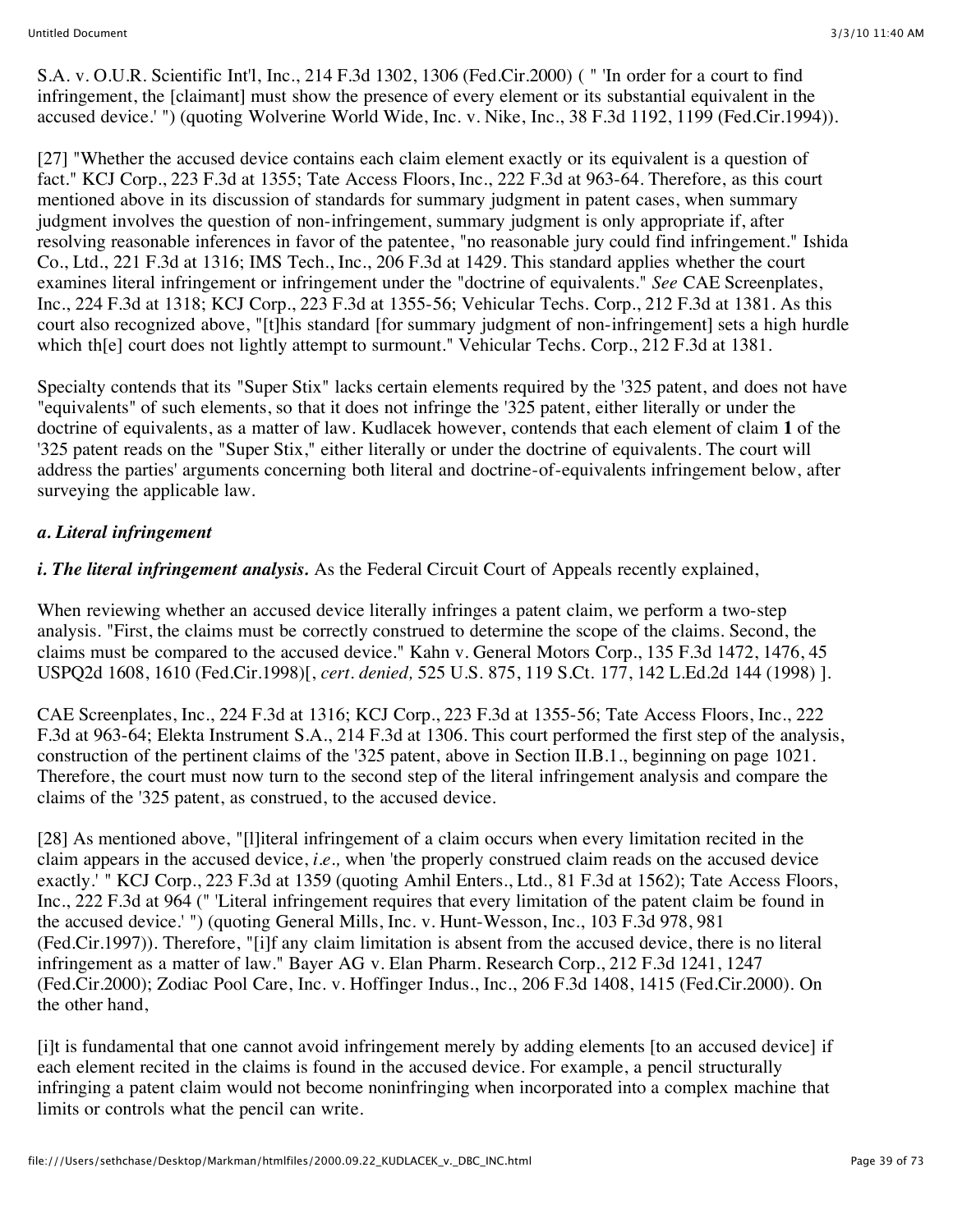Suntiger, Inc. v. Scientific Research Funding Group, 189 F.3d 1327, 1336 (Fed.Cir.1999); *see also* Tate Access Floors, Inc., 222 F.3d at 970-71 (quoting *Suntiger, Inc.*). To avoid literal infringement, an addition to the accused device must "eliminate a limitation or inherent feature of the claim" in the patent-in-suit. *See* Tate Access Floors, Inc., 222 F.3d at 970 ("Accordingly, given that the addition of paint does not eliminate a limitation or inherent feature of the claim, Maxcess may not avoid infringement by merely adding paint to the border of its floor panel.").

*ii. Literal infringement of claim*  $I(d)$ *.* Again, claim  $I(d)$  claims the following element of the '325 patent:

**1**. An archery bow stabilizer, comprising:

\* \* \* \* \* \*

d) at least one vibration dampener adjustment member having openings therethrough matching the number and circumferential spacing of said stabilizer rods and a diameter larger than the diameter of said stabilizer rods freely receiving said rods therethrough[.]

Plaintiff's Complaint, Exhibit 1 (the '325 patent). Specialty contends that the adjustment member of the "Super Stix" does not literally infringe this element of the '325 patent, and hence does not infringe claim **1** of the patent, because the adjustment member of the "Super Stix" is not a single unit with "openings therethrough," but a multi-piece component that comes together to form channels through which the stabilizer rods pass. Kudlacek, however, argues that the multi-piece adjustment member of the "Super Stix" still falls within a proper construction of "adjustment member" in claim **1**(d) and that the "Super Stix" adjustment member has "openings therethrough," as required by claim **1**(d).

The "adjustment members" of the '325 patent and the "Super Stix" are shown side by side below:

#### **\*1041**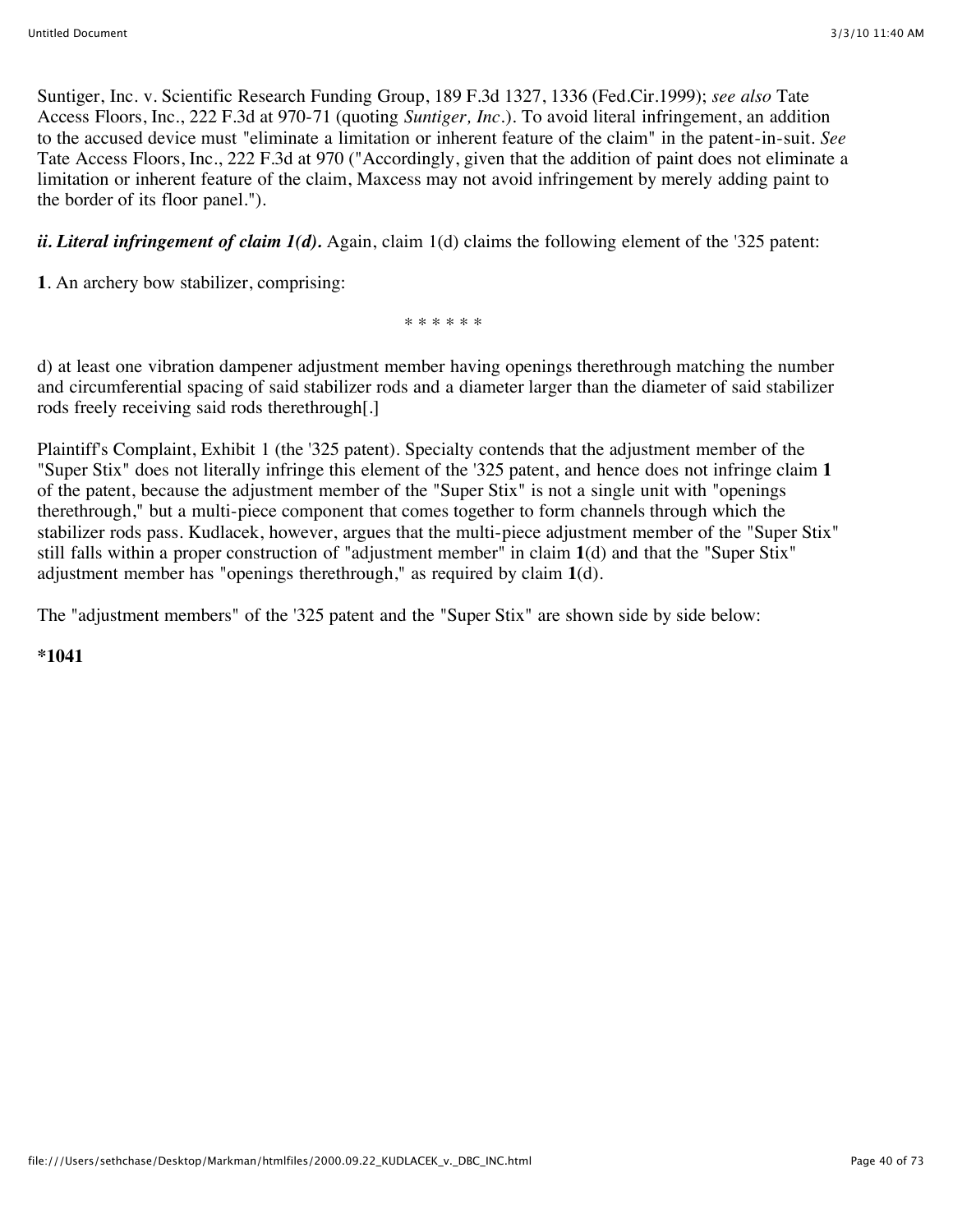

[29] In its construction of this element in Section II.B.1.c., on page 1024, above, this court concluded that "the language of element (d) of claim 1 encompasses a 'vibration dampener adjustment member' comprised of either a single piece or multiple pieces joined together so that the member has 'openings therethrough' that permit the stabilizer rods to pass through the 'adjustment member' and the 'adjustment member' partially or completely encloses the 'openings therethrough.' " *See* CAE Screenplates, Inc., 224 F.3d at 1316 (first step of the literal infringement analysis requires that "the claims must be correctly construed to determine the scope of the claims"); KCJ Corp., 223 F.3d at 1355-56; Tate Access Floors, Inc., 222 F.3d at 963-64; Elekta Instrument S.A., 214 F.3d at 1306. Based on this construction of claim 1(d) of the '325 patent, and comparison of the claim to the accused device, *see* CAE Screenplates, Inc., 224 F.3d at 1316-17 (second step of the literal infringement analysis requires that "the claims must be compared to the accused device"); KCJ Corp., 223 F.3d at 1355-56; Tate Access Floors, Inc., 222 F.3d at 963-64; Elekta Instrument S.A., 214 F.3d at 1306, the court concludes that the "Super Stix" adjustment member *does* literally infringe this element of the '325 patent, because "every limitation recited in the claim appears in the accused device, *i.e.,* ... 'the properly construed claim reads on the accused device exactly.' " KCJ Corp., 223 F.3d at 1358 (quoting Amhil Enters., Ltd., 81 F.3d at 1562); Tate Access Floors, Inc., 222 F.3d at 964 (" 'Literal infringement requires that every limitation of the patent claim be found in the accused device.' ") (quoting General Mills, Inc., 103 F.3d at 981). Specifically, as shown in the illustrations above, the "Super Stix" has a " 'vibration dampener adjustment member' [22] comprised of ... multiple pieces joined together so that the member [22] has 'openings therethrough' [24] that permit the stabilizer rods [18] to pass through the 'adjustment member' [22] and the 'adjustment member' [22] partially or completely encloses the 'openings therethrough' [24]." *See* Court's construction of claim 1(d) (numbers from Fig. 2 of the '325 patent inserted).

However, the "Super Stix" accused device only infringes the '325 patent if "every limitation recited in *the*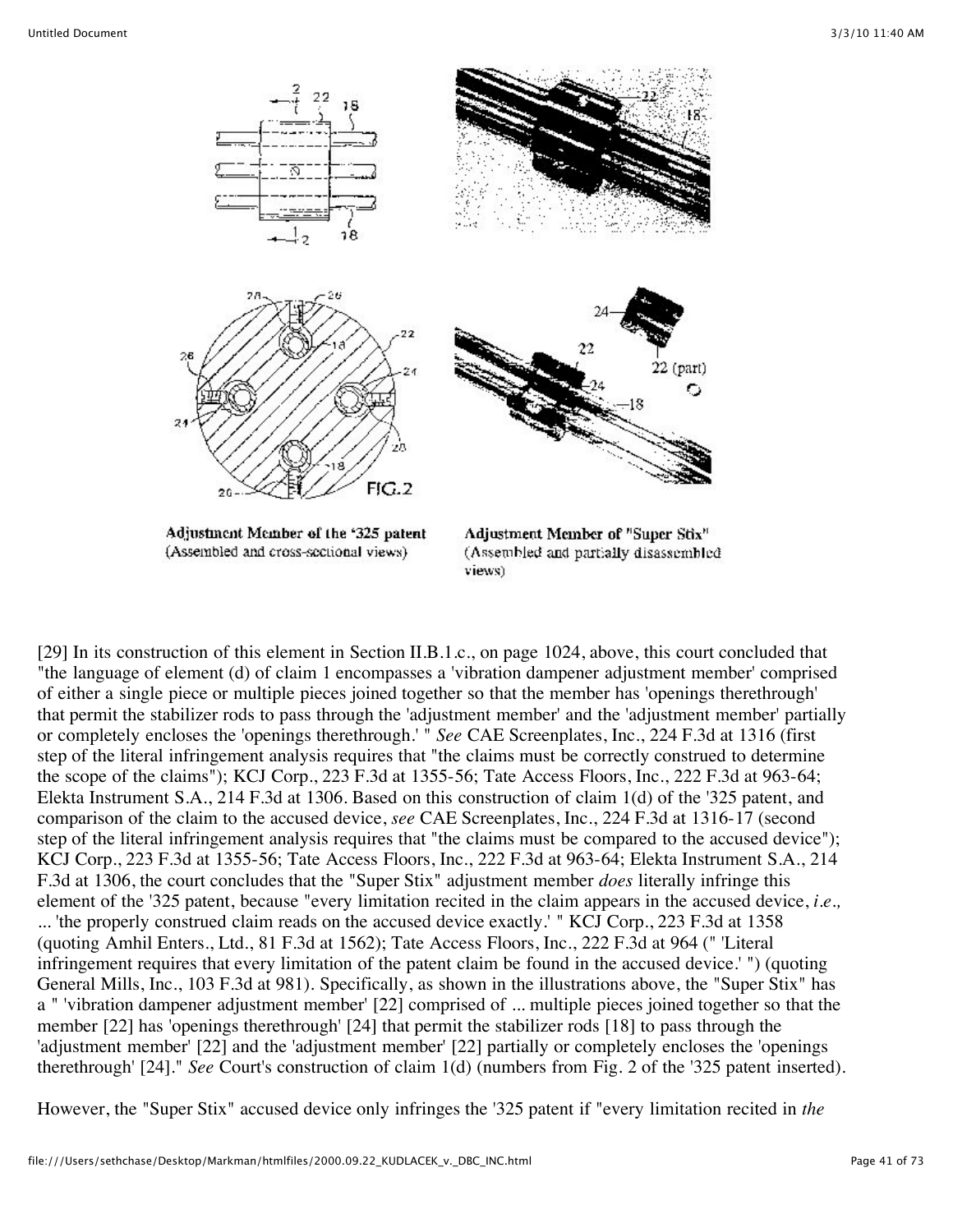*claim* "-not merely a single element of a claim-"appears in the accused device." KCJ Corp., 223 F.3d at 1358 (quoting Amhil Enters., Ltd., 81 F.3d at 1562); Tate Access Floors, Inc., 222 F.3d at 964 (" 'Literal infringement requires that every limitation of the patent claim be found in the accused device.' ") (quoting General Mills, Inc., 103 F.3d at 981). Thus, Specialty may still prevail on its motion for summary judgment of non-infringement of the '325 patent if it can show that its "Super Stix" does not, as a matter of law, infringe element (e) of claim **1** of the patent-in-suit, either literally or equivalently.

[30] *iii. Literal infringement of claim 1(e).* As the court concluded above, claim **1**(e) is a means-plusfunction element. The determination of literal infringement of this means-plus-function element therefore involves somewhat different considerations than did literal infringement of claim **1**(d):

Literal infringement of a claim with a means-plus-function clause requires that the accused device perform a function identical to that identified in the means clause. *See* Micro Chem., Inc. v. Great Plains Chem. Co., 103 F.3d 1538, 1547, 41 USPQ2d 1238, 1245-46 (Fed.Cir.1997)[, *cert. denied,* 521 U.S. 1122, 117 S.Ct. 2516, 138 L.Ed.2d 1018 (1997) ]. If it performs the identical function, an accused device literally infringes a claim element under s. 112 para. 6 only if it is insubstantially different from the corresponding structure in the patent specification. *See* Chiuminatta Concrete Concepts, Inc. v. Cardinal Indus. Inc., 145 F.3d 1303, 1309, 46 USPQ2d 1752, 1756 (Fed.Cir.1998). The "insubstantial difference" analysis requires a determination of "whether the 'way' the accused structure performs the claimed function, and the 'result' of that performance, are substantially different from the 'way' the claimed function is performed by the 'corresponding structure ... described in the specification,' or its 'result.' " Odetics, Inc. v. Storage Tech. Corp., 185 F.3d 1259, 1267, 51 USPQ2d 1225, 1229-30 (Fed.Cir.1999) (quoting 35 U.S.C. s. 112 para. 6).

Ishida Co., Ltd., 221 F.3d at 1316-17; IMS Tech., Inc., 206 F.3d at 1430 ("For literal infringement of a s. 112, para. 6 limitation, the second step of an infringement analysis begins with determining whether the accused device or method performs an identical function to the one recited in the claim. If the identical function is performed, the next step is to determine whether the accused device uses the same structure, materials, or acts found in the specification, or their equivalents.") (citation omitted).

In *IMS Technology, Inc.,* the Federal Circuit Court of Appeals explained in some detail the relationship between this tripartite test for literal infringement of a s. 112, para. 6, element with the test for infringement under the doctrine of equivalents:

This court has on several occasions compared statutory equivalence under s. 112, para. 6 and the judicial doctrine of equivalents. *See, e.g.,* Odetics, Inc. v. Storage Technology Corp., 185 F.3d 1259, 1267, 51 USPQ2d 1225, 1229-30 (Fed.Cir.1999); *Al-* Site Corp. v. VSI Int'l, Inc., 174 F.3d 1308, 1319-21, 50 USPQ2d 1161, 1167-68 (Fed.Cir.1999); Chiuminatta Concrete Concepts, Inc. v. Cardinal Indus., Inc., 145 F.3d 1303, 1310, 46 USPQ2d 1752, 1757-58 (Fed.Cir.1998); Cybor Corp. v. FAS Technologies, 138 F.3d 1448, 1467, 46 USPQ2d 1169, 1184 (Fed.Cir.1998) ( *en banc* ) (Mayer, C.J., concurring); Alpex Computer Corp. v. Nintendo Co., 102 F.3d 1214, 1222, 40 USPQ2d 1667, 1673-74 (Fed.Cir.1996)[, *cert. denied,* 521 U.S. 1104, 117 S.Ct. 2480, 138 L.Ed.2d 989 (1997) ]; Valmont Indus., Inc. v. Reinke Mfg. Co., 983 F.2d 1039, 1042-44, 25 USPQ2d 1451, 1453-55 (Fed.Cir.1993). While acknowledging that there are differences between s. 112, para. 6 and the doctrine of equivalents, *this court on several occasions has indicated that the tests for equivalence under s. 112, para. 6 and the doctrine of equivalents are "closely related," involving "similar analyses of insubstantiality of the differences."* Chiuminatta, 145 F.3d at 1310, 46 USPQ2d at 1757-58; *see also* Warner-Jenkinson Co. v. Hilton Davis Chem. Co., 520 U.S. 17, 28, 117 S.Ct. 1040, 137 L.Ed.2d 146, 41 USPQ2d 1865, 1870 (1997) (stating that application of s. 112, para. 6 "is an application of the doctrine of equivalents in a restrictive role...."); Valmont, 983 F.2d at 1043, 25 USPQ2d at 1455 ("The word 'equivalent' in section 112 invokes the familiar concept of an insubstantial change which adds nothing of significance."). Thus, a reduced version of the well-known tripartite test for the doctrine of equivalents has been applied in the s. 112, para. 6 context to determine if the differences are insubstantial,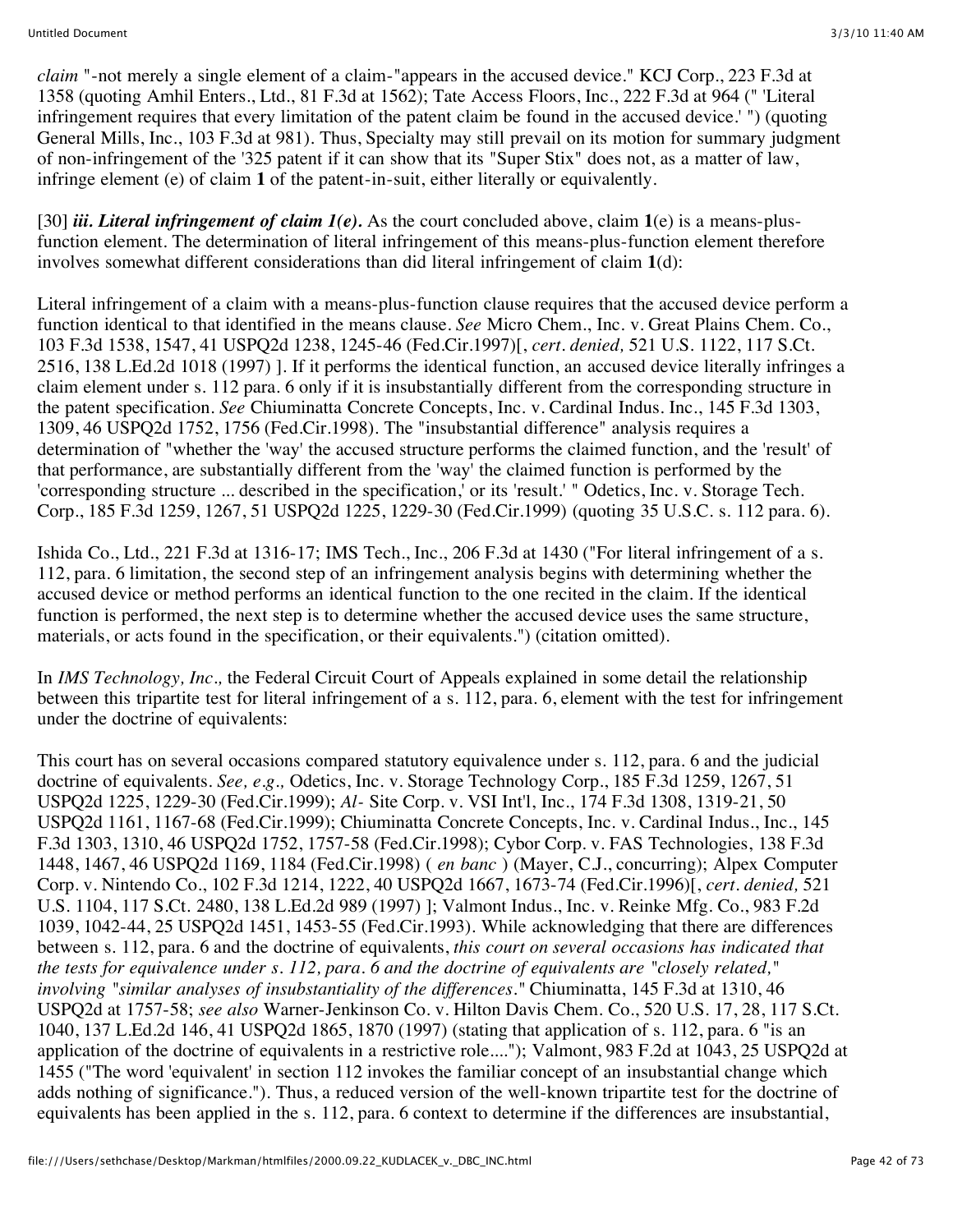i.e., after determining that the accused device performs the identical function, as required by statute, whether it performs the function in substantially the same way to achieve substantially the same result. *See* Odetics, 185 F.3d at 1267, 51 USPQ2d at 1229-30; *see also* Dawn Equipment Co. v. Kentucky Farms Inc., 140 F.3d 1009, 1019-20, 46 USPQ2d 1109, 1116 (Fed.Cir.1998) (Plager, J., additional views) (suggesting use of the tripartite test "to resolve the question of insubstantial changes" under s. 112, para. 6). Evidence of known interchangeability between structure in the accused device and the disclosed structure has also been considered an important factor. *See Al-* Site, 174 F.3d at 1316, 50 USPQ2d at 1165; Chiuminatta, 145 F.3d at 1309, 46 USPQ2d at 1757 (citing Graver Tank & Mfg. Co. v. Linde Air Products Co., 339 U.S. 605, 609, 70 S.Ct. 854, 94 L.Ed. 1097, 85 USPQ 328, 331 (1950)).

*In light of the similarity of the tests for equivalence under s. 112, para. 6 and the doctrine of equivalents, the context of the invention should be considered when performing a s. 112, para. 6 equivalence analysis just as it is in a doctrine of equivalents determination. See Texas Instruments, Inc. v. U.S. ITC, 805 F.2d* 1558, 1563, 231 USPQ 833, 835 (Fed.Cir.1986) ("It has long been recognized that the range of permissible equivalents depends upon the extent and nature of the invention ...."); *cf.* Warner-Jenkinson, 520 U.S. at 40, 117 S.Ct. 1040, 137 L.Ed.2d 146, 41 USPQ2d at 1875 (noting that in a doctrine of equivalents determination, "[a]n analysis of the role played by each element in the context of the specific patent claim will thus inform the inquiry as to whether a substitute element matches the function, way, and result of the claimed element, or whether the substitute element plays a role substantially different from the claimed element"). *As a result, two structures that are equivalent in one environment may not be equivalent in another. More particularly, when in a claimed "means" limitation the disclosed physical structure is of little or no importance to the claimed invention, there may be a broader range of equivalent structures than if the physical characteristics of the structure are critical in performing the claimed function in the context of the claimed invention. Thus, a rigid comparison of physical structures in a vacuum may be inappropriate in a particular case. Indeed, the statute requires two structures to be equivalent, but it does not require them to be "structurally equivalent," i.e., it does not mandate an equivalency comparisonthat necessarily focuses heavily or exclusively on physical structure.*

In some cases, an analysis of insubstantial differences in the context of the invention results in a finding of equivalence under s. 112, para. 6 even though two structures arguably would not be considered equivalent structures in other contexts, e.g., if performing functions other than the claimed function. *See* Odetics, 185 F.3d at 1269-71, 51 USPQ2d at 1231-32 (reinstating jury verdict of infringement when there was evidence that a "bin array" with a cam and cam follower mechanism performed a rotary function in the same way as a "rotary means" with a gear mechanism by receiving force); *Al-* Site, 174 F.3d at 1315-17, 50 USPQ2d at 1164-65 (affirming jury verdict of infringement based on expert testimony of known interchangeability of glue and rivet as a "fastening means" on hanger tag for glasses). *But see* Odetics, 185 F.3d at 1277-79, 51 USPQ2d at 1237-38 (Lourie, J., dissenting) (criticizing majority for focusing exclusively on function and not on structure). *In other cases, in which the specific physical features of the structure corresponding to the "means" limitation may have more relevance to the claimed invention, a finding of noninfringement results. See* Chiuminatta, 145 F.3d at 1309-10, 46 USPQ2d at 1757 (finding wheels and skid plate not equivalent for supporting surface of concrete, particularly since there was no allegation that one skilled in the art recognized the interchangeability of structures for performing claimed function).

IMS Tech., Inc., 206 F.3d at 1435-36 (emphasis added). Because s. 112, para. 6, "requires two structures to be equivalent, but does not require them to be 'structurally equivalent,' " the court in *IMS Technology, Inc.,* also explained the difference between "equivalent structure" and "structural equivalents":

The difference between "equivalent structures" and "structural equivalents" can be demonstrated with a simple example borrowed from the late Judge Rich. A claim includes part A, part B, and "means for securing parts A and B together in a fixed relationship." The written description discloses that parts A and B are made of wood and are secured together by nails. For purposes of the invention, it does not matter how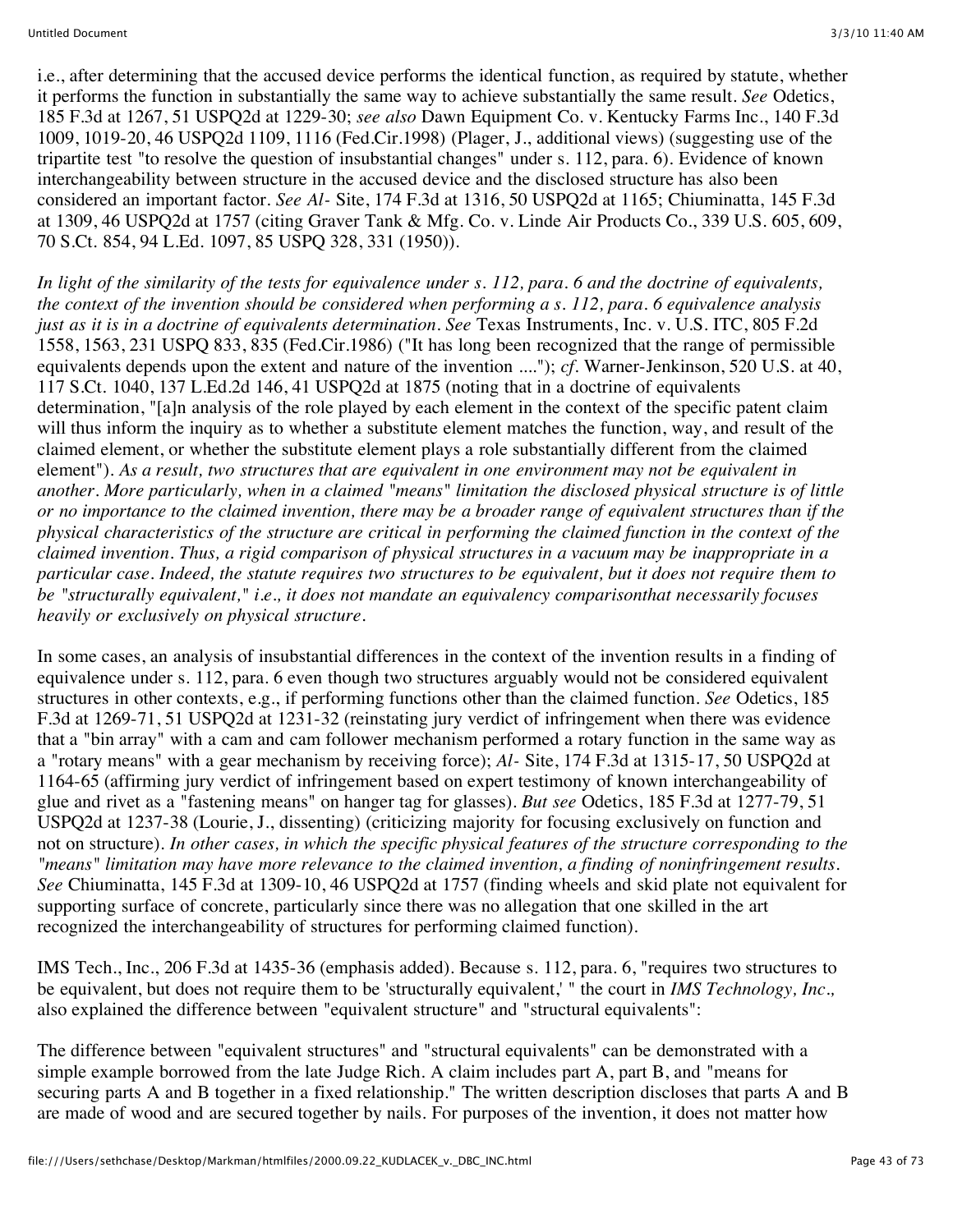parts A and B are secured; nails are not a critical part of the invention. A screw is not a nail, but for purposes of s. 112, para. 6, it is equivalent structure in the context of the invention, though it is not the "structural equivalent" of a nail.

IMS Tech., Inc., 206 F.3d at 1436 n. 3.

These principles led the court in *IMS Technology* to conclude that, "[i]n light of the evidence presented by IMS regarding insubstantiality of the differences between a floppy disk drive and a tape cassette transport *in the context of the claimed invention* ... there are genuine issues of material fact regarding literal infringement under s. 112, para. 6" of two claims of the patent-in-suit, even though "there are admittedly physical differences" between "a floppy disk drive and a tape cassette transport," because "[t]his does not appear to be a case in which any physical characteristics of the interface means, such as the specific format of recorded data and the mechanism for accessing data, are important to the invention." *Id.* at 1437. Also, "because of the similarities in analysis of equivalence under s. 112, para. 6 and the doctrine of equivalents, there also remain genuine factual issues regarding infringement ... under the doctrine of equivalents." *Id.*

Somewhat more concisely, the Federal Circuit Court of Appeals explained in *Kemco Sales, Inc.,* that

[a] key feature that distinguishes "equivalents" under section 112, paragraph 6 and "equivalents" under the doctrine of equivalents is that section 112, paragraph 6 equivalents must perform the identical function of the disclosed structure, *see* Odetics, 185 F.3d at 1267, 51 USPQ2d at 1229; Pennwalt [Corp. v. Durand-Wayland, Inc.], 833 F.2d [931,] 934, 4 USPQ2d [1737,] 1739 [ (Fed.Cir.1987) ( *en banc* ) ], while equivalents under the doctrine of equivalents need only perform substantially similar functions, *see Al-* Site Corp. v. VSI Int'l, Inc., 174 F.3d 1308, 1320-21, 50 USPQ2d 1161, 1168 (Fed.Cir.1999).

Because the "way" and "result" prongs are the same under both the section 112, paragraph 6 and doctrine of equivalents tests, a structure failing the section 112, paragraph 6 test under either or both prongs must fail the doctrine of equivalents test for the same reason(s). That was the case in *Chiuminatta,* in which the "way" was determined to be substantially different under a section 112, paragraph 6 analysis. *See* Chiuminatta, 145 F.3d at 1309, 46 USPQ2d at 1757. Accordingly, we concluded that the accused structure did not infringe under the doctrine of equivalents for precisely the same reason. *See* id. at 1311, 145 F.3d 1303, 46 USPQ2d at 1758.

Kemco Sales, Inc., 208 F.3d at 1364. Therefore, once the court in *Kemco Sales, Inc.,* had concluded, in its s. 112, para. 6 literal infringement analysis, that the accused device performed the identical function, but did so in a substantially *different* way, it also concluded that there could be no infringement of the means-plusfunction element under the doctrine of equivalents for the same reason. *Id.* at 1365.

Again, element (e) of claim **1** of the '325 patent claims an element of the invention as follows:

**1**. An archery bow stabilizer, comprising:

\* \* \* \* \* \*

e) resilient securing means on the vibration dampener adjustment member extending into each of said openings and resiliently engaging and securing said adjustment member to said stabilizer rods intermediate the inner and outer ends of said rods.

Plaintiff's Complaint, Exhibit 1 (the '325 patent). Specialty contends that the "Super Stix"lacks any "resilient securing means" that is "on the adjustment member" or that "extend[s] into each of said openings" for the stabilizer rods, as required by claim **1**(e). Specialty argues that the securing screws on the "Super Stix" are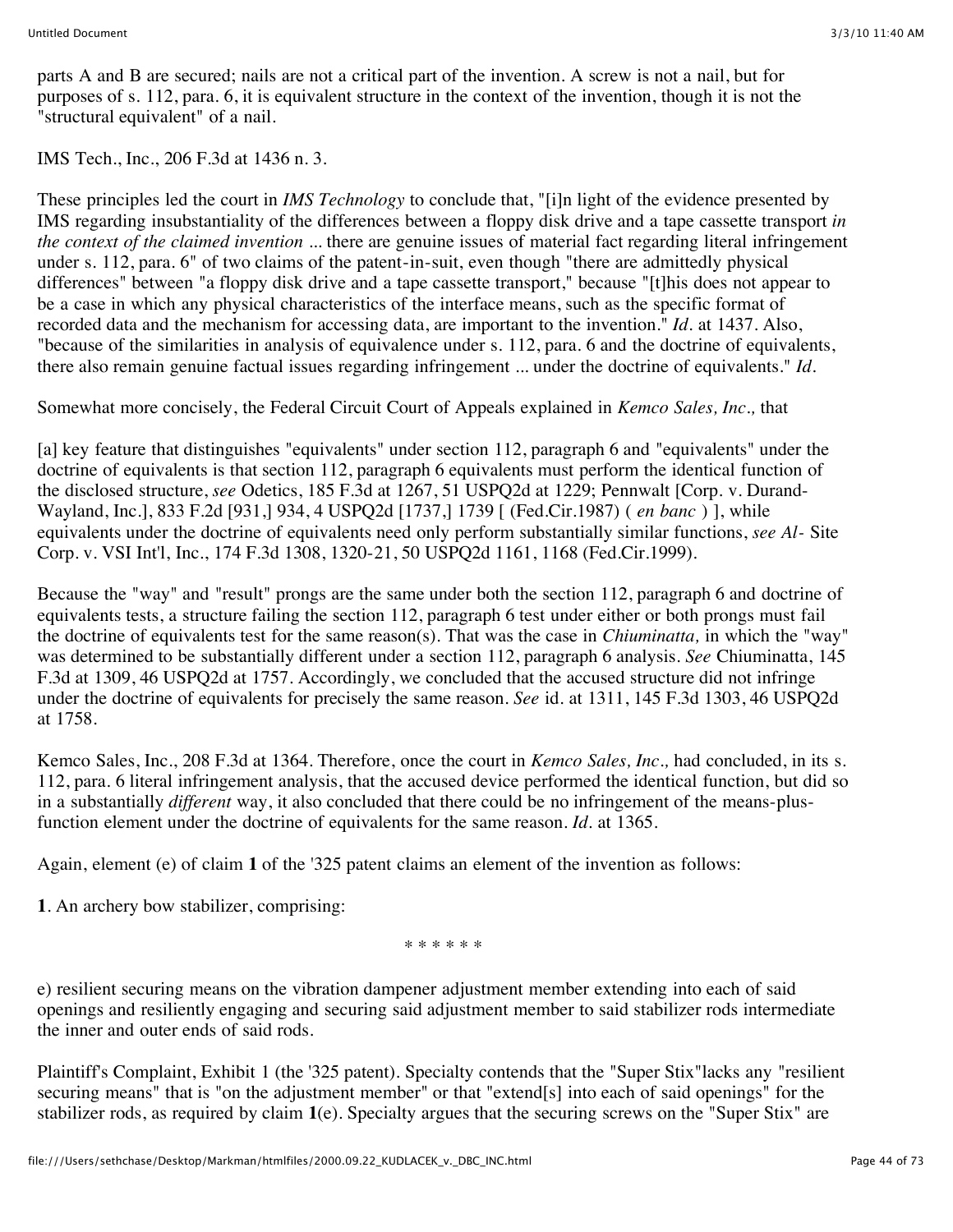not resilient or tipped with resilient material, and indeed, do not extend into the openings for the stabilizer rods and do not engage or intersect such rods. Instead, Specialty argues that the "Super Stix" uses rigid screws that travel through the outside edges of the pieces of the adjustment member, pulling the four pieces of the adjustment member together in a clamping action around the stabilizer rods. Kudlacek, however, argues that the "Super Stix" has equivalent structures within the meaning of 35 U.S.C. s. 112, para. 6 for element (e) of claim **1**. Kudlacek contends that the function of resiliently engaging and securing the stabilizer rods is performed by the O-rings on the "Super Stix," which are "resilient pads" that "extend into each opening" for the stabilizer rods, and the resilient pads secure the stabilizer rods when screws are tightened. Thus, Kudlacek contends that the "Super Stix" performs the identical function in substantially the same way with substantially the same result.

This court has also "construe[d] [claim **1**(e) of the '325 patent], thereby determining what the claimed function is and what structures disclosed in the written description correspond to the 'means' for performing that function." Kemco Sales, Inc., 208 F.3d at 1360; Envirco Corp., 209 F.3d at 1365; IMS Tech., Inc., 206 F.3d at 1430. Specifically, the court concluded above, in Section II.B.1.d.ii., on page 1029, that the "function" of the means-plus-function element in claim **1**(e) of the '325 patent is "resiliently engaging and securing" the adjustment member to the stabilizer rods, but does not include "extending into each opening." The parties agree that the "Super Stix" accused device performs the identical function of "engaging and securing" the adjustment member to the stabilizer rods. Thus, the accused device satisfies the first requirement for literal infringement of a means-plus-function elementunder s. 112, para. 6. *See* Ishida Co., Ltd. 221 F.3d at 1316 ("Literal infringement of a claim with a means-plus-function clause requires that the accused device perform a function identical to that identified in the means clause."). Therefore, the court will pass on to the "insubstantial difference" analysis concerning "whether the 'way' the accused structure performs the claimed function, and the 'result' of that performance, are substantially different from the 'way' the claimed function is performed by the 'corresponding structure ... described in the specification,' or its 'result.' " *Id.* (quoting Odetics, Inc., 185 F.3d at 1267); IMS Tech., Inc., 206 F.3d at 1430.

In Section II.B.1.d.ii., on page 1031, the court concluded that the structure that performs the function described in the means-plus-function element of claim **1**(e) of the '325 patent is shown in Figure 2 below (side-by-side with the pertinent portion of the accused device) and is described in the specification as consisting of "[a] set screw **26** ... mounted in each tuning member **22** in registry with each through bore **24**, and a resilient pad **28** ... mounted on the inner end of each set screw." *See* The '325 Patent, "Description of the Preferred Embodiment" at Col. 2, *ll.* 18-21; *see also* Ishida Co., Ltd., 221 F.3d at 1316 ("The district court properly identified 'the corresponding structure[s]' for each embodiment as required by s. 112 para. 6 by repeating in words the structures that the patentee had himself already defined in words and pictures.") (quoting the court below).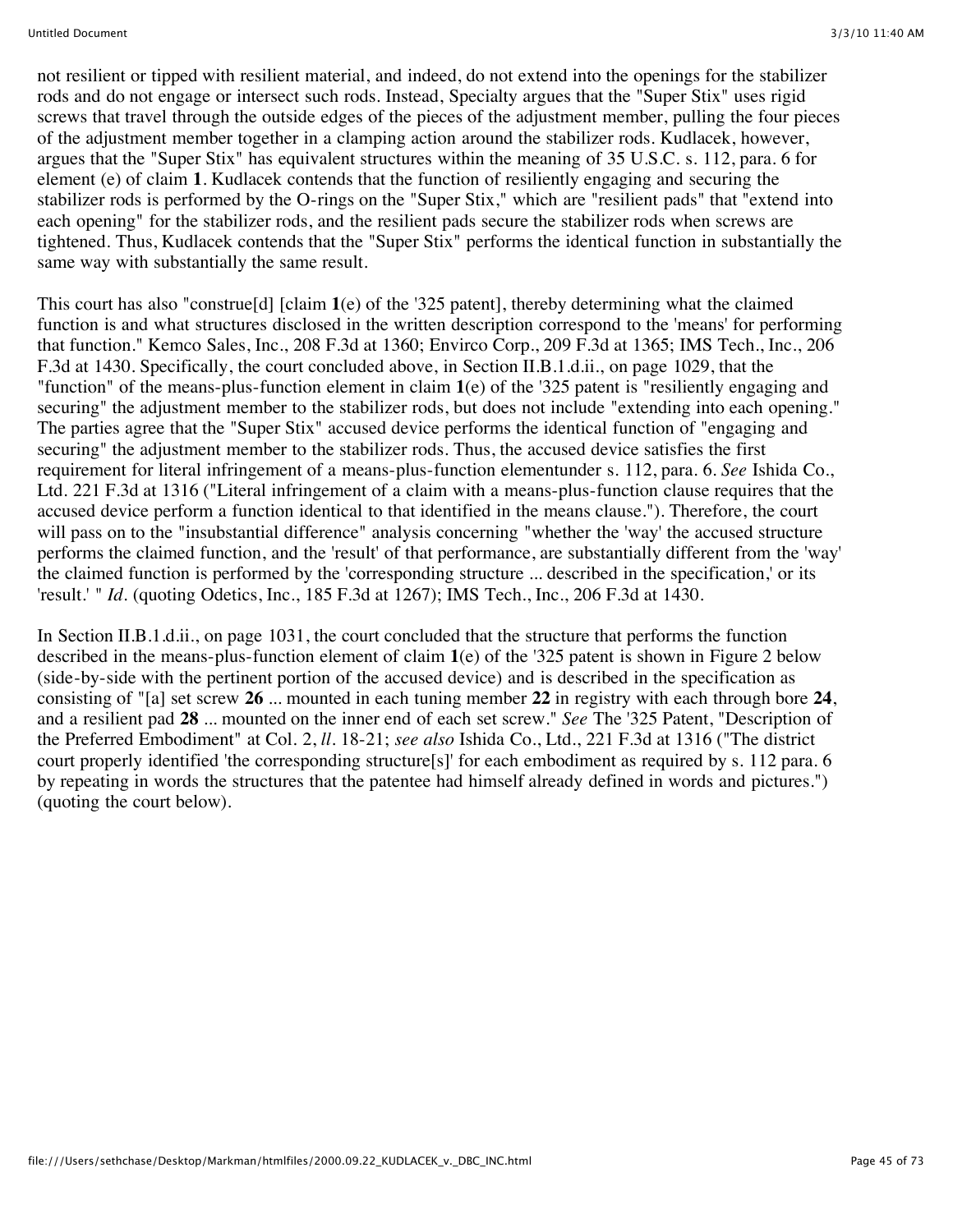

[31] Specialty contends that its accused device lacks equivalents of the pertinent structure, and thus performs the identical function in a substantially *different* way. Whether Specialty prevails on this argument depends in large part upon "the context of the invention." *See* IMS Tech., Inc., 206 F.3d at 1435. Indeed, in the case of claim **1**(e) of the '325 patent, the court concludes that "the specific physical features of the structure corresponding to the 'means' limitation [do] have more relevance to the claimed invention"; indeed, "the physical characteristics of the structure are critical in performing the claimed function in the context of the claimed invention." *Cf.* id. at 1436. Here, it is clear that "[t]his [ *is* ] a case in which [the] physical characteristics of the [resilient securing means] *are* important to the invention." *Compare* id. at 1437 (finding "[t]his does not appear to be a case in which any physical characteristics of the interface means, such as the specific format of recorded data and the mechanism for accessing data, are important to the invention."). The specification of the pertinent structure in the '325 patent specifies certain componentsincluding set screws and resilient pads-and the orientation of those components to each other and to the adjustment member-"[a] set screw **26** [is] mounted in each tuning member **22** in registry with each through bore **24**" and a "resilient pad" is "mounted on the inner end of each set screw." Indeed, the importance of this orientation of components in the pertinent structure is reflected in the language of claim **1**(e) itself, which claims "resilient securing means on the vibration dampener adjustment member extending into each of said openings." The '325 Patent, claim **1**(e).

Nevertheless, Kudlacek has attempted to assert the equivalence of certain structures in the accused device, as indicated by the component numbers shown in parentheses, above, in the illustration of the "Super Stix" adjustment member. Although Kudlacek identifies the O-rings of the accused device (28) as equivalents of the resilient pads **28** in the '325 patent, it is readily apparent that the O-rings are neither "on the vibration dampener adjustment member extending into each of said openings," *compare* The '325 Patent, claim 1(e), nor "mounted on the inner end of [any] set screw," *see* The '325 Patent, "Description of the Preferred Embodiment" at Col. 2, *ll.* 18-21; rather, the O-rings (28) are both "on" and "mounted on" the stabilizer rods. The set screws of the accused device (26) also are not "mounted in each tuning member **22** in registry with each through bore **24**," but instead pass through the outer edges of the pieces of the adjustment member without ever contacting the "through bores" or the "resilient pads," in this case the O-rings (28), and the Oring "resilient pads" are *not* "mounted on the inner end of each set screw." *See* The '325 Patent, "Description of the Preferred Embodiment" at Col. 2, *ll.* 18-21. Although it must be admitted that both devices secure the adjustment member to the stabilizer rods by tightening screws, as Kudlack contends, the tightening of the screws performs this securing function in an entirely different way in the two devices, because of the orientation of the components: In the accused device, the adjustment member is "clamped" around the Orings on the stabilizer rods by tightening screws around the perimeter of the adjustment member, which is different from screwing individual pads against individual rods with individual set screws through the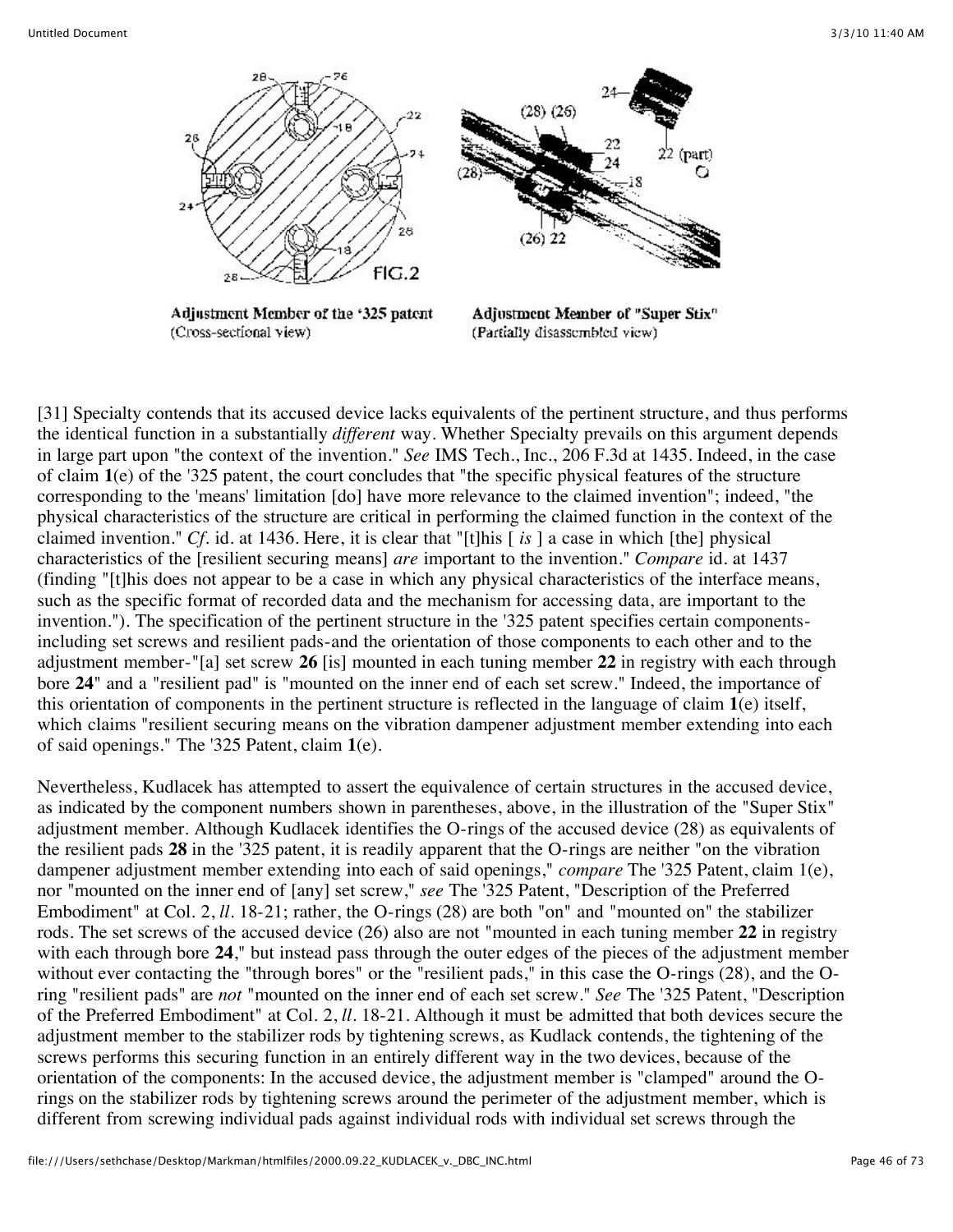adjustment member and into the individual "openings therethrough" through which the stabilizer rods pass.

In short, *in the context of the claimed invention,* the "resilient securing means" of the accused device is *not* an equivalent structure of the structure disclosed in the specification of the '325 patent and, although it performs the identical function, it does so in a substantially *different* "way." *See* IMS Tech., Inc., 206 F.3d at 1435-36 & n. 3; Kemco Sales, Inc., 208 F.3d at 1364; *see also* Ishida Co., Inc., 221 F.3d at 1316. Moreover, the court concludes that no reasonable jury could conclude that the structures are equivalent in the context of the language of claim 1(e) and the pertinent structure of this means-plus-function element as described in the specification, and hence "no reasonable jury could find [literal] infringement." Ishida Co., Ltd., 221 F.3d at 1315; IMS Tech., Inc., 206 F.3d at 1429.

However, before the court can grant Specialty's motion for summary judgment determination of noninfringement, the court must also consider whether there are genuine issues of material fact as to whether the "Super Stix" infringes the '325 patent under the doctrine of equivalents.

# *b. Infringement under the doctrine of equivalents*

[32] [33] *i. The infringement analysis under the doctrine of equivalents.* "A device which does not infringe a patent claim literally may still infringe the claim under the doctrine of equivalents if each and every limitation of the claim is literally or equivalently present." CAE Screenplates, Inc., 224 F.3d at 1318- 19; KCJ Corp., 223 F.3d at 1358; Tate Access Floors, Inc., 222 F.3d at 963-64; Zodiac Pool Care, Inc., 206 F.3d at 1415. "A claim limitation is 'equivalently present' in an accused device if there are only 'insubstantial differences' between the limitation and corresponding aspects of the device." CAE Screenplates, Inc., 224 F.3d at 1319 (quoting Hilton Davis Chem. Co. v. Warner-Jenkinson Co., 62 F.3d 1512, 1517-18 (Fed.Cir.1995), *rev'd on other grounds,* 520 U.S. 17, 117 S.Ct. 1040, 137 L.Ed.2d 146 (1997)); KCJ Corp., 223 F.3d at 1358; Zodiac Pool Care, Inc., 206 F.3d at 1415. Thus, the doctrine of equivalents " 'prevents an accused infringer from avoiding infringement by changing only minor or insubstantial details of a claimed invention while retaining their essential functionality.' " Zodiac Pool Care, Inc., 206 F.3d at 1416 (quoting Sage Prods., Inc. v. Devon Indus., Inc., 126 F.3d 1420, 1424 (Fed.Cir.1997)). The classic tripartite test of infringement under the doctrine of equivalents is to determine "whether the substitute element matches the function, way, and result of the claimed element, or whether the substitute element plays a role substantially different from the claimed element." Warner-Jenkinson Co., 520 U.S. at 40, 117 S.Ct. 1040; *see* id. at 17, 117 S.Ct. 1040 (noting that the test for literal infringement of a s. 112, para. 6 means-plus-function element "is an application of the doctrine of equivalents in a restrictive role...."); *see also* IMS Tech., Inc., 206 F.3d at 1435-36 (comparing this test with the test for literal infringement of a means-plus-function element); Kemco Sales, Inc., 208 F.3d at 1364 (pointing out that this test differs from the test for literal infringement of means-plus-function in that the "function" must be only substantially similar, not identical, but the "way" and "result" elements are the same in the two tests, requiring only substantial similarity). In *Warner-Jenkinson Company,* the Court held that the doctrine of equivalents must be applied as an objective inquiry on an element-by-element basis. Id. at 28-29, 117 S.Ct. 1040.

[34] One limitation on the scope of infringement under the doctrine of equivalents, however, is that "the range of equivalents cannot be divorced from the scope of the claims." Vehicular Techs. Corp., 212 F.3d at 1382; Zodiac Pool Care, Inc., 206 F.3d at 1416. Where " 'th[e] issued patent contains clear structural limitations, the public has a right to rely on those limits in conducting its business activities. This court will not effectively remove such a limitation under a doctrine designed to prevent "fraud on the patent." ' " Zodiac Pool Care, Inc., 206 F.3d at 1416 (quoting Sage Prods., Inc., 126 F.3d at 1425-26).

Some examples demonstrate this principle that a court cannot ignore claim language expressly requiring a certain structure. In *Vehicular Technologies Corporation,* the court noted the following: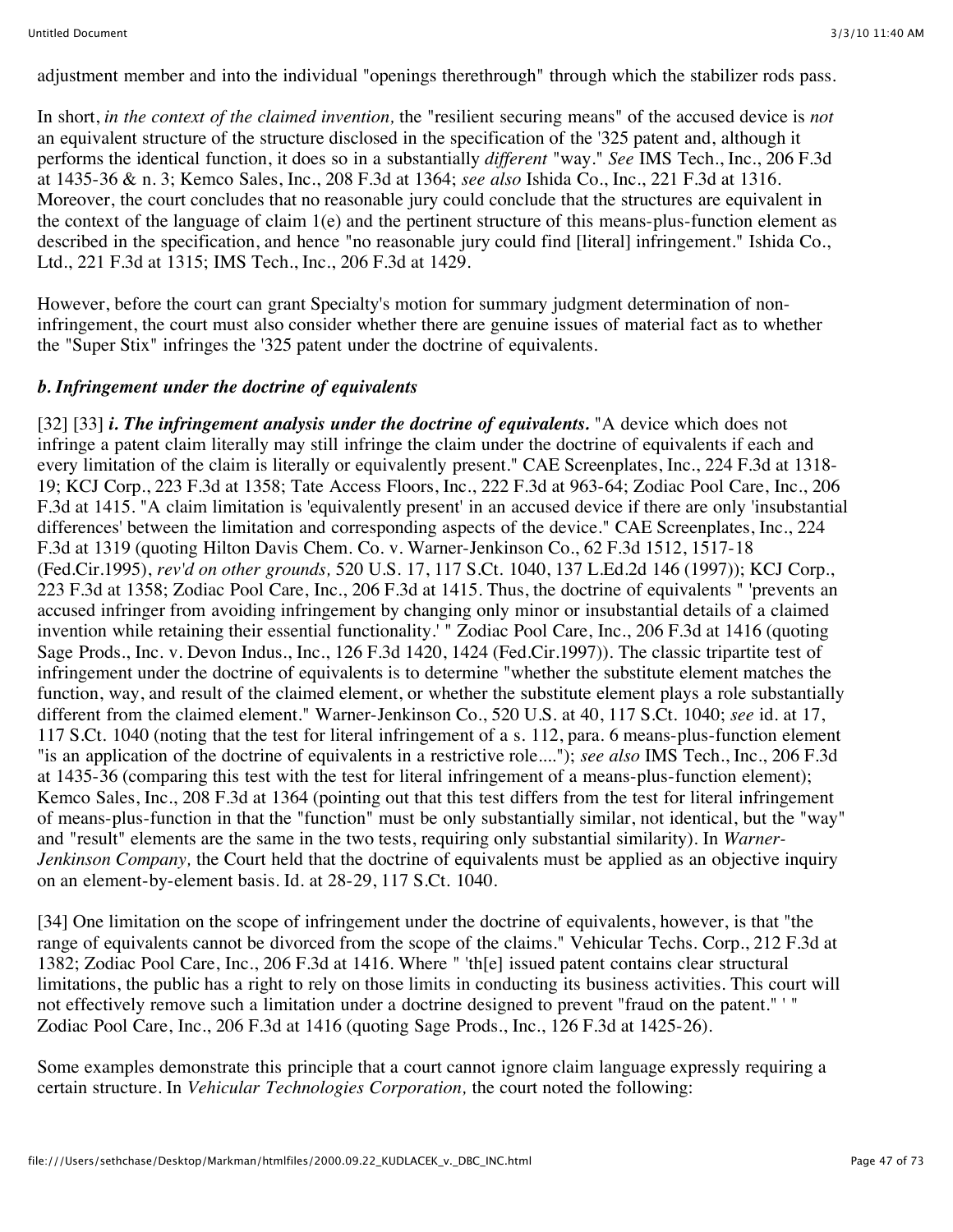The claim language expressly requires two springs. Moreover the patent drafter underscored this limitation with the introductory phrase "consisting of." The phrase "consisting of" is a term of art in patent law signifying restriction and exclusion, while, in contrast, the term "comprising" indicates an open-ended construction. *See* Parmelee Pharm. Co. v. Zink, 285 F.2d 465, 469, 128 USPQ 271, 275 (8th Cir.1961); John Landis, *Mechanics of Patent Claim Drafting* 11-13 (1974). In simple terms, a drafter uses the phrase "consisting of" to mean "I claim what follows and nothing else." A drafter uses the term "comprising" to mean "I claim at least what follows and potentially more." In this case, the drafter limited the claim to two concentric springs and nothing else.

As this court noted in Vehicular, [the prior decision at 141 F.3d 1084 (Fed.Cir.1998) ], the drafter's choice of the phrase "consisting of" does not foreclose infringement under the doctrine of equivalents. This court clarified in *Vehicular* that "the claims specifically require that an infringing device consist of two springs (either literally or equivalently)." Vehicular, 141 F.3d at 1092. Nonetheless the term "consisting of" emphasizes the claim's specific limitation to a concentric spring structure. To determine whether the springplug assembly infringes the two-spring limitation under the doctrine of equivalents, a jury would consider evidence of insubstantial differences. To put that evidence in context, the jury would consult the claim language with its claimed feature of two concentric springs. No reasonable jury could find infringement by equivalents in these accused devices when the claim requires "two concentric springs" or a structure insubstantially different from that. Thus, for all the reasons stated above, this court agrees with the trial court's award of summary judgment.

Vehicular Techs. Corp., 212 F.3d at 1382-83.

Similarly, in *Zodiac Pool Care, Inc.,* the court's analysis of the importance of structure, as defined by the claims of the patent-in-suit, to the doctrine-of-equivalents analysis consisted of the following:

Zodiac argues that weight arms of the accused devices, even if not literally infringing, infringe under the [doctrine of equivalents] because they accomplish substantially the same function, in substantially the same way, to achieve substantially the same result. However, like the patent at issue in *Sage Products,* the '382 patent contains "clear structural limitations," including a limitation that the stop be located "substantially inward" of the peripheral edge of the disc. Given the proper construction of this limitation, a verdict of infringement under the [doctrine of equivalents] would reduce the claims to nothing more than "functional abstracts, devoid of meaningful structural limitations on which the public could rely." Sage Products, 126 F.3d at 1424, 44 USPQ2d at 1107 (citing Conopco, Inc. v. May Dept. Stores Co., 46 F.3d 1556, 1562, 32 USPQ2d 1225, 1228 (Fed.Cir.1994)).

No less than the defendants in *Sage Products,* Hoffinger and others in the pool cleaner industry have a right to rely on these limitations in planning their activities. As we were reminded in Warner-Jenkinson Co., 520 U.S. at 29, 117 S.Ct. 1040, "[i]t is important to ensure that the application of the doctrine, even as to an individual element, is not allowed such broad play as to effectively eliminate that element in its entirety." In sum, we agree with the district court that no reasonable jury could find that a stop which extends to the peripheral edge of a disk is equivalent to one that is "substantially inward" of the very same disk. To use the words of our decision in Ethicon Endo-Surgery [v. United States Surgical Corp.], 149 F.3d [1309,] 1319, 47 USPQ2d [1272,] 1278 [ (Fed.Cir.1998) ], we agree that the two stops are "not even close." Thus, Hoffinger was entitled to JMOL, and the district court's grant must be affirmed.

Zodiac Pool Care, Inc., 206 F.3d at 1416.

[35] There is yet another limit on the application of infringement by equivalents, a limit arising from "prosecution history estoppel." *See, e. g., CAE Screenplates, Inc., 224 F.3d at 1318-19; KCJ Corp., 223 F.3d* at 1356 ("[P]rosecution history 'limits the interpretation of claims so as to exclude any interpretation that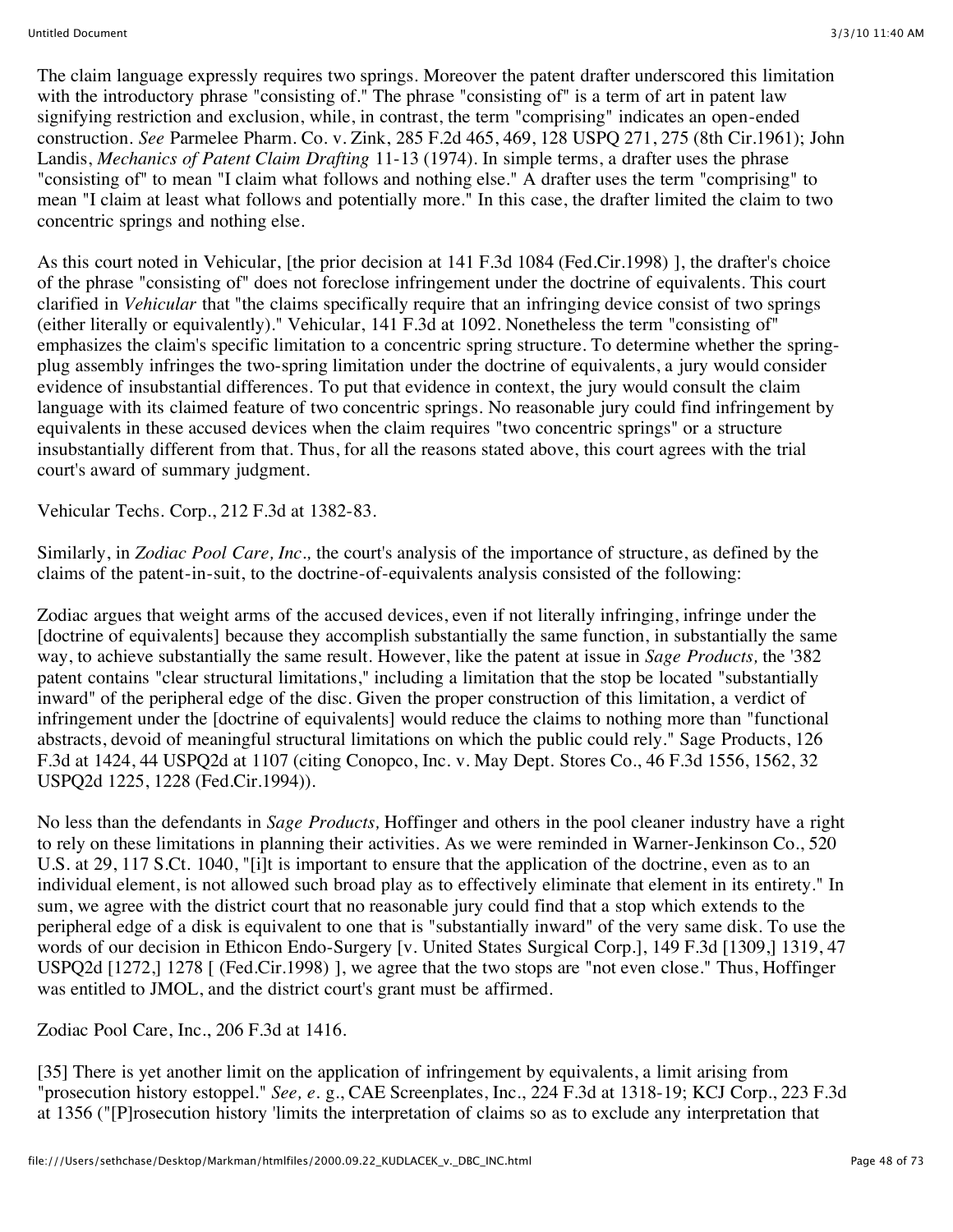may have been disclaimed or disavowed during prosecution in order to obtain claim allowance.' ") (quoting Standard Oil Co., 774 F.2d at 452); Elekta Instrument S.A., 214 F.3d at 1308 ("Claims that have been narrowed in order to obtain issuance over prior art cannot later be interpreted to cover that which was previously disclaimed during prosecution.").

This doctrine provides that a patent owner can be estopped from relying upon the doctrine of equivalents when the patent applicant relinquishes coverage of subject matter during the prosecution of the patent, either by amendment or argument. *See* Pharmacia & Upjohn Co. v. Mylan Pharms., Inc., 170 F.3d 1373, 1376-77, 50 USPQ2d 1033, 1036 (Fed.Cir.1999). It is the totality of the prosecution history which defines and establishes the metes and bounds of the patent grant. *See* Elkay Mfg. Co. v. Ebco Mfg. Co., 192 F.3d 973, 979, 52 USPQ2d 1109, 1113 (Fed.Cir.1999). The purpose of prosecution history estoppel is to protect the notice function of claims, "measured from the vantage point of what a competitor was reasonably entitled to conclude." Hoganas [v. Dresser Indus., Inc.], 9 F.3d [948,] 952, 28 USPQ2d [1936,] 1939 (Fed.Cir.1993); *see also* Charles Greiner & Co. v. Mari-Med Mfg., Inc., 962 F.2d 1031, 1036, 22 USPQ2d 1526, 1529-30 (Fed.Cir.1992). Whether or not prosecution history estoppel precludes a particular action for infringement by equivalents is a question of law, which we review de novo on appeal. *See* Hoganas, 9 F.3d at 952, 28 USPQ2d at 1939.

CAE Screenplates, Inc., 224 F.3d at 1319; KCJ Corp., 223 F.3d at 1358. In other words, "prosecution history estoppel prevents the application of the doctrine of equivalents as a tool to recapture subject matter surrendered during prosecution." KCJ Corp., 223 F.3d at 1356; Hilgraeve Corp. v. McAfee Assocs., Inc., 224 F.3d 1349, 1355 (Fed.Cir.2000). Estoppel "may preclude recapturing any part of that subject matter, even if it is equivalent to the matter expressly claimed." Hilgraeve Corp., 224 F.3d at 1355.

[36] [37] More specifically, "Prosecution history estoppel can occur as a result of (i) amendments made to overcome patentability rejections or (ii) arguments made during prosecution that show 'a clear and unmistakable surrender of subject matter.' " Bayer AG, 212 F.3d at 1251 (quoting Sextant Avionique, S.A. v. Analog Devices, Inc., 172 F.3d 817, 828 & 828 n. 3 (Fed.Cir.1999)). As the Federal Circuit Court of Appeals recently explained,

"Unmistakable assertions made by the applicant to the ... PTO ... in support of patentability, whether or not required to secure allowance of the claim, ... may operate to preclude the patentee from asserting equivalency...." Texas Instruments Inc. v. United States Int'l Trade Comm'n, 988 F.2d 1165, 1174, 26 USPQ2d 1018, 1025 (Fed.Cir.1993); *see also* Litton Sys., Inc. v. Honeywell, Inc., 140 F.3d 1449, 1462, 46 USPQ2d 1321, 1327 (Fed.Cir.1998); Coleco Indus., Inc. v. United States Int'l Trade Comm'n, 65 C.C.P.A. 105, 573 F.2d 1247, 1256-57, 197 USPQ 472, 479-80 (1978). In determining whether there has been a clear and unmistakable surrender of subject matter, the prosecution history must be examined as a whole. *See* Pharmacia & Upjohn Co. v. Mylan Pharms., Inc., 170 F.3d 1373, 1376, 50 USPQ2d 1033, 1036 (Fed.Cir.1999). An objective standard is applied when looking at the prosecution history, the proper inquiry being "whether a competitor would reasonably believe that the applicant had surrendered the relevant subject matter." Cybor [Corp. v. FAS Techs., Inc.], 138 F.3d [1448,] 1457, 46 USPQ2d [1169,] 1175 [ (Fed.Cir.1998) ( *en banc* ) ] (citing Insituform Techs., Inc. v. Cat Contracting, Inc., 99 F.3d 1098, 1107-08, 40 USPQ2d 1602, 1608 (Fed.Cir.1996)).

Bayer AG, 212 F.3d at 1252; *see also* id. at 1253-54 (discussing cases in which "clear and unmistakable surrender" was shown). However, not every amendment gives rise to estoppel; where an amendment or argument is *not* directed to distinguishing the claim or claims of the patent-in-suit from cited references, and thus was *not* made for reasons of patentability, no estoppel arises. *See* Fiskars, Inc. v. Hunt Mfg. Co., 221 F.3d 1318, 1322 (Fed.Cir.2000) (citing Warner-Jenkinson Co., 520 U.S. at 33, 117 S.Ct. 1040).

*ii. Equivalents infringement of claim 1(d).* Kudlacek contends that, even if the "Super Stix" does not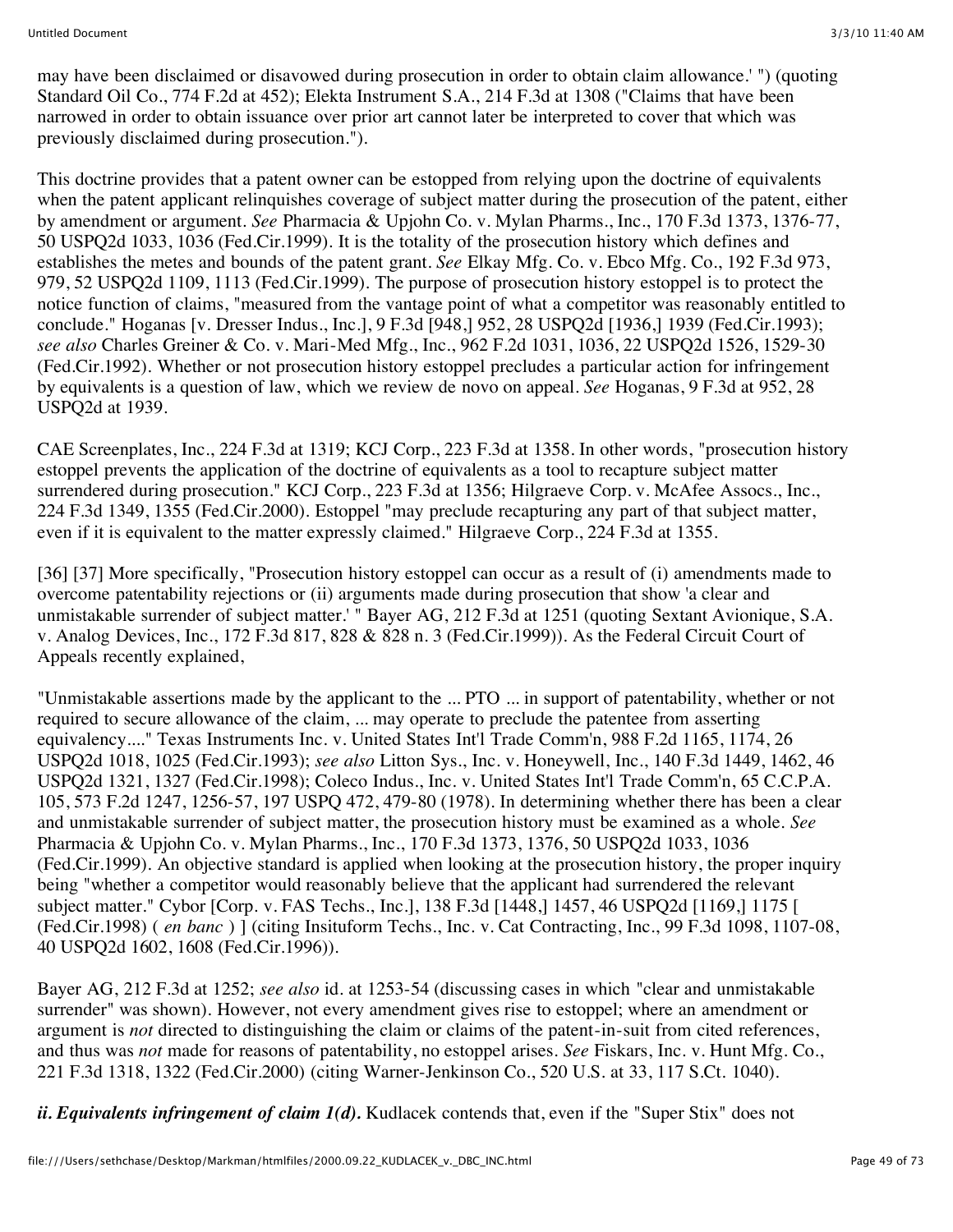literally infringe claim **1**(d) of the '325 patent, the "Super Stix" includes an equivalent of claim 1(d) under the doctrine of equivalents, because the function of the "openings" referred to in the element is to freely receive the rods, and the openings in the "Super Stix" adjustment member also perform this function, both devices perform the function in the same way by providing openings matching the stabilizer rods in number and circumferential spacing, but slightly larger in diameter, with the result that the rods do indeed freely pass through both kinds of adjustment members.

The court concluded above that the "Super Stix" *does* literally infringe claim **1**(d). In the alternative, the court concludes that the "Super Stix" infringes claim **1**(d) under the doctrine of equivalents, because "there are only 'insubstantial differences' between the limitation and the corresponding aspects of the [accused] device." CAE Screenplates, Inc., 224 F.3d at 1319 (quoting Hilton Davis Chem., 62 F.3d at 1517-18); KCJ Corp., 223 F.3d at 1358; Zodiac Pool Care, Inc., 206 F.3d at 1415. In other words, the accused adjustment member performs substantially the same function as element (e) of claim **1** of the '325 patent in substantially the same way with substantially the same result. Warner-Jenkinson Co., 520 U.S. at 40, 117 S.Ct. 1040.

Although Specialty points out that its adjustment member is composed of several pieces, not one piece, the court finds that this difference constitutes " 'changing only minor or insubstantial details of the claimed invention while retaining their essential functionality,' " *see* Zodiac Pool Care, Inc., 206 F.3d at 1416 (quoting Sage Prods., Inc., 126 F.3d at 1424), because the "essential functionality" of this claim element is to provide openings in the adjustment member through which the stabilizer rods can freely pass, and a multi-piece structure serves this "essential functionality" as well as a single-piece structure. Indeed, if a copyist could escape infringement simply by cutting a component into multiple pieces, then screwing them back together, both the doctrine of equivalents and the value of patents which the doctrine serves to protect would be substantially undermined. *See, e.g.,* Zodiac Pool Care, Inc., 206 F.3d at 1416 (the doctrine of equivalents is " 'designed to prevent "fraud on the patent" ' ") (quoting Sage Prods., Inc., 126 F.3d at 1425- 26). Similarly, the fact that the enclosure of the openings in the accused adjustment member leaves "gaps" constitutes only an "insubstantial difference," because it has no effect on the essential functionality of this element of the '325 patent. Moreover, this element uses claim language signaling an intent to claim "at least what follows and potentially more," because the claim is defined as "comprising" an adjustment member as defined. *See* Vehicular Techs. Corp., 212 F.3d at 1382-83. There are no "clear structural limitations" in the language of claim **1**(d) of the '325 patent that would suggest to others in the industry that Kudlacek was claiming only an adjustment member consisting of a single piece that completely encloses each "opening therethrough." *See* Zodiac Pool Care, Inc., 206 F.3d at 1416. Thus, the "Super Stix" accused device does infringe claim **1**(d) of the '325 patent under the doctrine of equivalents.

Nevertheless, the court must also consider whether Specialty can prevail on its motion for summary judgment of non-infringement by showing that it does not infringe claim **1**(e) of the '325 patent, just as it has shown that it does not literally infringe that means-plus-function element.

*iii. Equivalents infringement of claim 1(e).* As to infringement of claim **1**(e) under the "doctrine of equivalents," although Specialty concedes that its "Super Stix" performs the same function as the invention in the '325 patent, reduction of vibration of an archery bow and improvement in the accuracy of arrows shot from the bow, Specialty contends that the "Super Stix" performs this function in an entirely different way from that defined in the '325 patent. Instead of set screws with resilient tips on the adjustment member that engage and secure the stabilizer rods, Specialty points out that the "Super Stix" uses eight rubber O-rings on the stabilizer rods themselves that reduce vibration when they are "clamped" by a multi-piece adjustment member drawn together by screws that do not directly intersect or engage the stabilizer rods. Specialty also argues that prosecution history estoppel prevents Kudlacek from drawing the "Super Stix" back within the scope of equivalents of the '325 patent, because the '325 patent was allowed only because it involved resilient securing means on the adjustment member extending into each opening to secure the adjustment member to each stabilizer rod.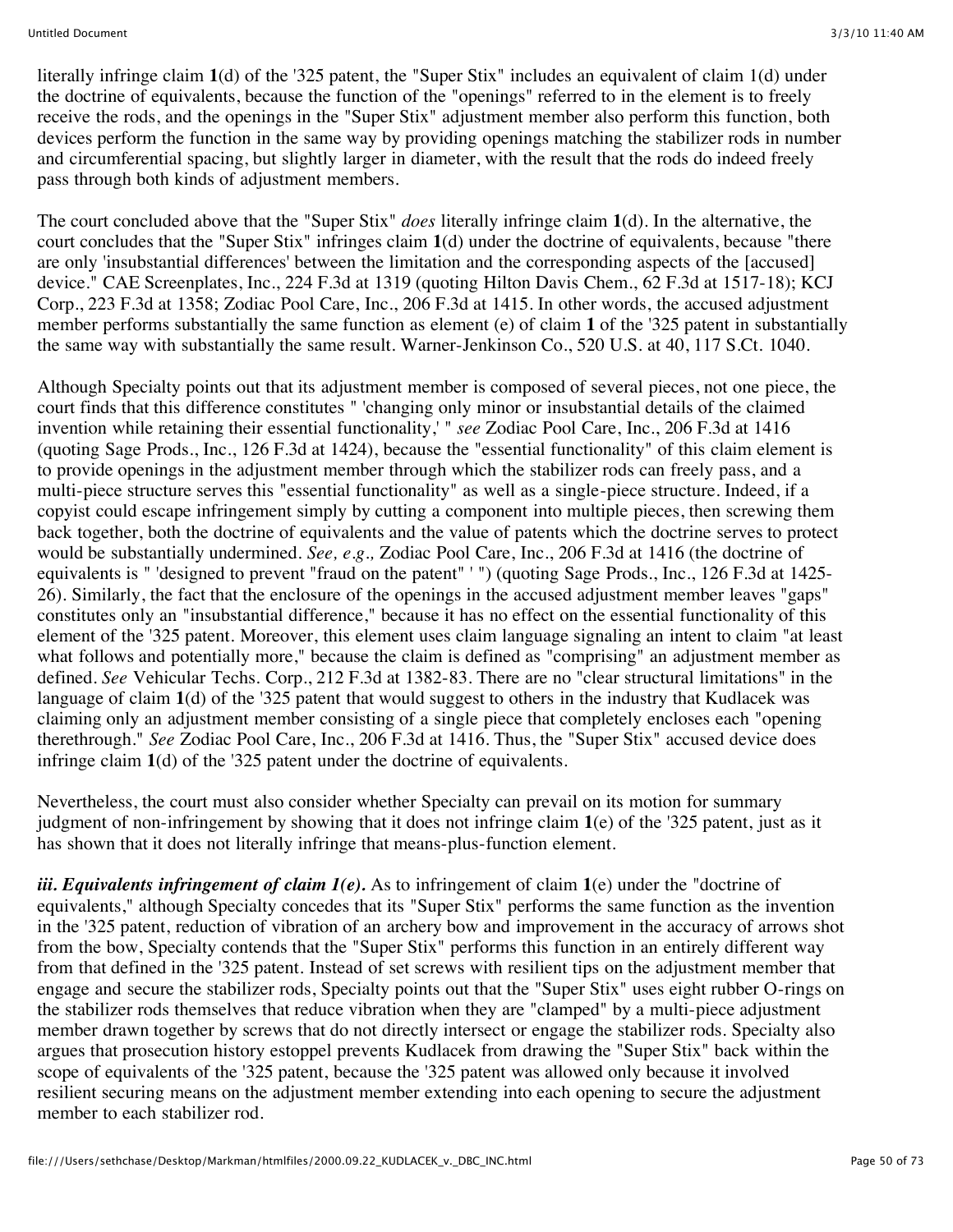Kudlacek contends that prosecution history estoppel only applies if the patentee gives up something to obtain allowance of the claim, but, in the case of claim **1** of the '325 patent, the examiner's reason for allowing the claim over Bickel had been stated in the original version of claim **1**(e). Thus, the examiner did not exclude anything from the range of equivalents by acknowledging the patentability of the invention over Bickel and Kudlacek gave up nothing to obtain the patent. Kudlacek also contends that the "Super Stix" includes an equivalent of claim **1**(e), because the function of the O-rings in the "Super Stix" is the same as that of the "resilient securing means" of claim **1**(e) of the '325 patent-resiliently engaging and securing the adjustment member to the stabilizer rods-and that function is accomplished in substantially the same way-by tightening screws to put pressure on "resilient pads," which in the case of the "Super Stix" are the O-rings, that extend into each opening-with substantially the same result-that the adjustment member on the "Super Stix" does not move.

Again, as the court concluded above, claim **1**(e) is a means-plus-function element. Infringement of a meansplus-function claim under the doctrine of equivalents is also subject to somewhat different considerations. As mentioned above, there is a close relationship between the "literal infringement" test for a s. 112, para. 6 element and the test for doctrine-of-equivalents infringement of such a claim, because both involve a tripartite test of function-way-result, although in the case of literal infringement, the functions must be "identical," not merely substantially similar. *See* Kemco Sales, Inc., 208 F.3d at 1364.

[38] Another distinction is that, when a means-plus-function claim limitation is at issue, there is a "preexisting technology" limitation:

In *Chiuminatta,* we reversed the district court's grant of summary judgment of literal infringement of the asserted means-plus-function claim because the accused wheel structure was not equivalent to the skid plate disclosed in the written description for performing the claimed function. *See* Chiuminatta, 145 F.3d at 1310, 46 USPQ2d at 1757. We further held that, because the accused wheel structure was known at the time the patent issued, our determination of non-equivalence under 35 U.S.C. s. 112 precluded a contrary finding under the doctrine of equivalents. *See id.* at 1310-11, 145 F.3d 1303, 46 USPQ2d at 1757-58. Our rationale for the latter holding was that, given the close relationship between equivalence under 35 U.S.C. s. 112, para. 6 and that under the doctrine of equivalents, litigating the question of infringement under the doctrine of equivalents for pre-existing technology after holding that such technology did not literally infringe as an "equivalent" under s. 112, para. 6 would give the patentee "two bites at the apple." *Id.* at 1311, 145 F.3d 1303, 46 USPQ2d at 1758.

Kraft Foods, Inc. v. International Trading Co., 203 F.3d 1362, 1372 (Fed.Cir.2000). However,

[t]he doctrine of equivalents might come into play to determine infringement of a means-plus-function claim element if the accused device features technology that has arisen since the time of patent issuance. *See Al-* Site Corp. v. VSI Int'l, Inc., 174 F.3d 1308, 1320, 50 USPQ2d 1161, 1168 (Fed.Cir.1999). In that instance, the insubstantial difference analysis once again determines infringement, and again requires comparison of the structure corresponding to the function-the literal meaning of the claim element-with the accused structure. *See id.*

Ishida Co., Ltd., 221 F.3d at 1316. Nevertheless, as the Federal Circuit Court of Appeals noted in *Kemco Sales, Inc.,* if the court determines, in its s. 112, para. 6 literal infringement analysis, that the accused device performs the identical function in a substantially *different* way, or with a substantially *different* result, it must also conclude that there is no infringement of the means-plus-function element under the doctrine of equivalents for the same reason or reasons. Kemco Sales, Inc., 208 F.3d at 1365.

Because the doctrine of equivalents must be applied on an element-by-element basis, *see* Warner-Jenkinson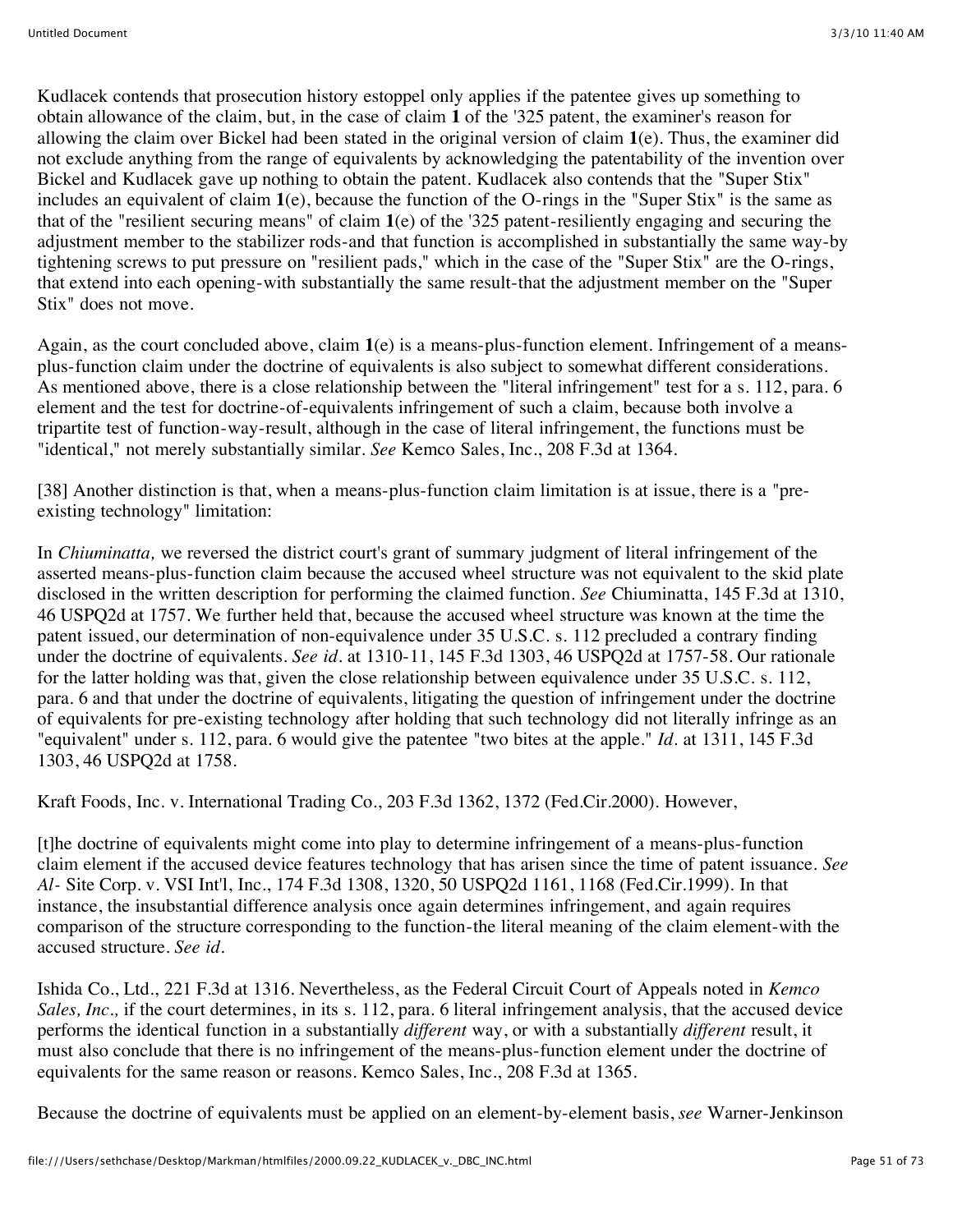Co., Inc., 520 U.S. at 28-29, 117 S.Ct. 1040, the court concludes, first, that the "function" in question is the function of claim **1**(e), which this court has construed to be "resiliently engaging and securing" the adjustment member to the stabilizer rods. *See* Section II.B.1.d.ii., on page 1029. The court concluded above, in its analysis of literal infringement of claim **1**(e), that the "Super Stix" resilient securing means performs the identical function, not simply a substantially similar one. Therefore, the question once again is whether the accused device performs this function in substantially the same way with substantially the same result. Warner-Jenkinson Co., Inc., 520 U.S. at 40, 117 S.Ct. 1040.

No party contends that the "Super Stix" uses only pre-existing technology, such that a determination of nonequivalence under 35 U.S.C. s. 112, para. 6, for purposes of literal infringement, precludes a contrary finding under the doctrine of equivalents. *See* Kraft Foods, Inc., 203 F.3d at 1372. Therefore, the doctrine of equivalents "come[s] into play" as to equivalence of technology that has arisen since the time the '325 patent was issued. *See* Ishida Co., Ltd., 221 F.3d at 1316-17. However, the court's determination, in its literal infringement analysis of this means-plus-function element, that the "Super Stix" performs the function of "engaging and securing" in a substantially *different* way also requires a conclusion that there is no infringement of this element under the doctrine of equivalents for the same reason. *See* Kemco Sales, Inc., 208 F.3d at 1365.

Thus, no reasonable jury could conclude that the "Super Stix" accused device infringes *all* of the elements of claim **1** of the '325 patent, either literally or equivalently, and Specialty is entitled to summary judgment of non-infringement of the '325 patent. *See* CAE Screenplates, Inc., 224 F.3d at 1319 ("Even though infringement by equivalents is an issue of fact ordinarily preserved for the jury, '[w]here the evidence is such that no reasonable jury could determine two elements to be equivalent, district courts are obliged to grant partial or complete summary judgment.' ") (quoting Warner-Jenkinson Co., Inc., 520 U.S. at 39 n. 8, 117 S.Ct. 1040); Vehicular Techs. Corp., 212 F.3d at 1381 ("Infringement under the doctrine of equivalents requires an intensely factual inquiry. And, this court is well aware of the difficulty of granting summary judgment motions on issues requiring delicate balancing of many factual components. Ultimately this court may sustain summary judgment of non-infringement under the doctrine of equivalents, where that doctrine is legally applicable, only if it discerns no genuine issue of material fact and that no reasonable jury could find equivalence.") (citations omitted).

# *C. Kudlacek's Motion For Summary Judgment*

For his part, Kudlacek has moved for summary judgment on Specialty's second counterclaim and third-party claim, which alleges that Kudlacek sells an "Adjustable Control Peep" for an archery bow that infringes at least claim **1** of United States Patent No. 5,137,007 (the '007 patent), a patent for an "Archery Shooting Control System" that is owned by third-party plaintiffs Shoemake and Morehead, but exclusively licensed to Specialty and for which Specialty holds the first right to sue infringers. The court's analysis of this motion for summary judgment of non-infringement, like its analysis of Specialty's motion for summary judgment of non-infringement of the '325 patent, begins with a determination of the proper construction of the pertinent claim or claims of the '007 patent. *See* CAE Screenplates, Inc., 224 F.3d at 1315 (the first step in analysis of a claim of infringement or non-infringement is to construe the claims of the patent as a matter of law); KCJ Corp., 223 F.3d at 1355-56 (same); Tate Access Floors, Inc., 222 F.3d at 963-64 (same); Elekta Instrument S.A., 214 F.3d at 1306 (same).

# *1. Construction of claim 1 of* the '007 patent

As to construction of the pertinent claim or claims of the '007 patent, Specialty has clarified that it is asserting that Kudlacek's peep sight infringes claims **1**, **2**, and **5** of the '007 patent. However, in his motion for summary judgment of non-infringement of the '007 patent, Kudlacek notes that claims **2** and **5** are dependent on claim **1**. Thus, if he demonstrates that his accused device does not infringe claim **1** as a matter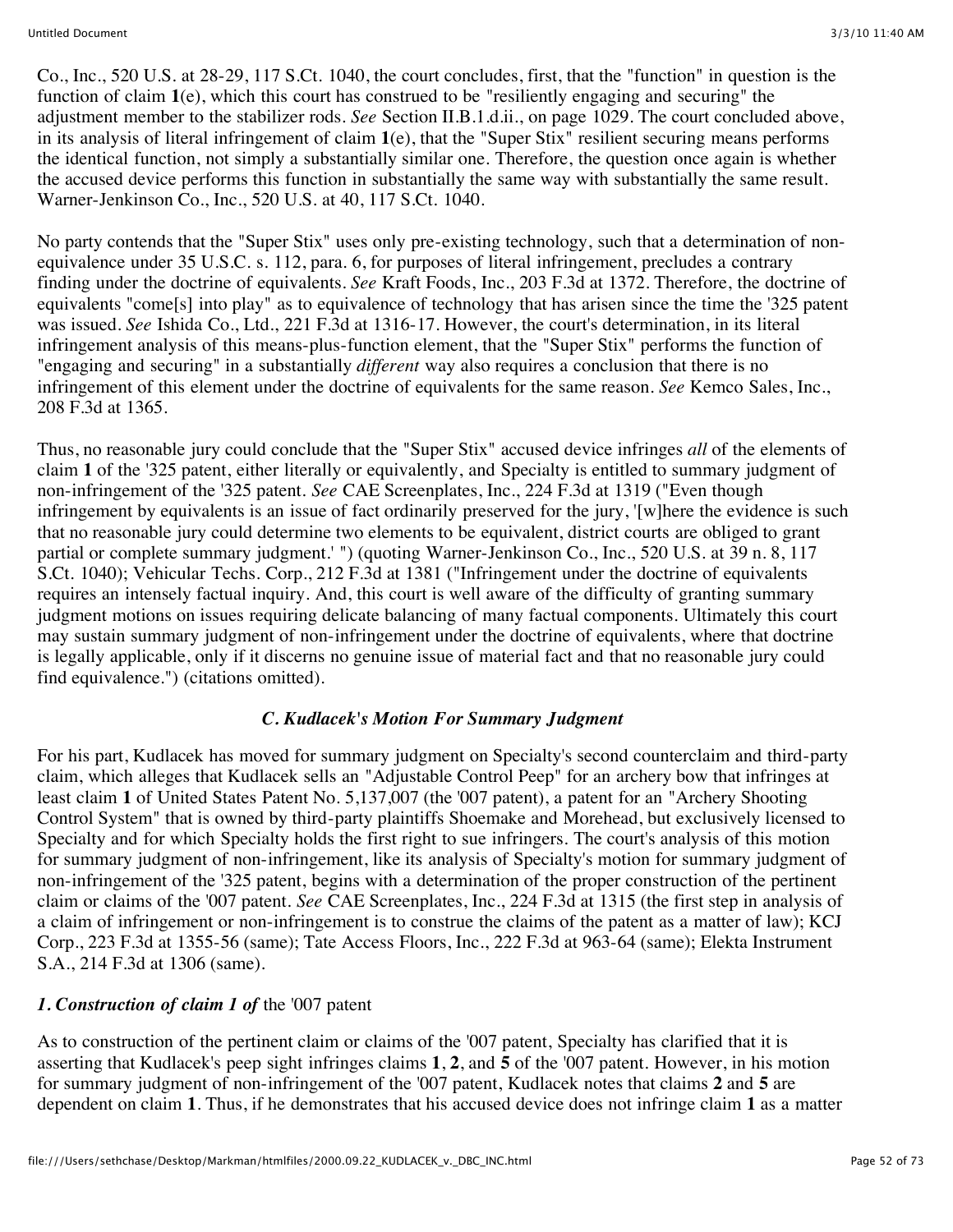of law, and he contends that it does not, his device necessarily does not infringe claims **2** and **5**, either. The court agrees that, in the circumstances presented, the court must only construe claim **1** of the patent.

Kudlacek contends that claim **1** of the '007 patent should be read narrowly to protect only the peep sight as literally defined by the terms of claim **1**. This is so, he argues, because of the application of prosecution history estoppel: Kudlacek points out that claim **1** originally did not include language requiring a "threaded" base or "threaded" and "interchangeable" inserts and that the examiner rejected claim **1** in light of the Shores '786 patent until the specific language requiring these limitations was included in the claim. Kudlacek contends that claim **1** therefore cannot be construed to encompass the structure and design of his accused peep sight, which has no "threads," and only a single ball sight that "snaps into" a spherical opening in its base member.

In response, Specialty argues that the base member of Kudlacek's peep sight has "one large thread," comprised of the two outer ridges of the spherical opening in the base member, which secure the sight insert in place. In other words, Specialty contends that the outer ridges of the base member of Kudlacek's peep sight are identical to one section of the multiple threads utilized in the preferred embodiment of the '007 patent. Specialty also argues that the "threaded" language added to application claim 1 was not necessary to patentability, because the focus of the amendment including that language was on the "interchangeability" of the inserts. Furthermore, Specialty argues that the Shores '786 patent reference that the amendment was intended to overcome already showed a threaded opening and threaded inserts, so that the addition of "threading" would not have made the invention disclosed in the '007 patent patentable over the Shores '786 patent reference. In other words, Specialty contends that the "threading" addition is a voluntary amendment that does not give rise to estoppel.

# *a. Language of the claim*

Because the court has detailed above the rules of construction for patent claims, in Section II.B.1.a., beginning on page 1021, the court will proceed directly to construction of the pertinent claim of the '007 patent in light of those rules. Again, for purposes of Kudlacek's motion for summary judgment of noninfringement, the court need only construe claim **1** of the '007 patent. Still more specifically, Kudlacek contends that his accused device lacks the underlined elements in claim **1**, as quoted below:

#### We claim:

**1**. A shooting control system for permitting sighting of bows and arrows along a sighting path where the bow has a bowstring equipped with a bowstring serving at the arrow noking point on the bowstring, said control system comprising:

a bowstring sight adapted to be installed in the strands of a bowstring for use with front sight pins on the bow, said bowstring sight including:

a base adapted to the [sic] mounted in the strands of a bowstring at a pescribed [sic] sighting location lengthwise of the bowstring, said base defining a pair of mounting recesses therein adapted to receive the strands of the bowstring therein a mount of said body at the prescribed sighting location and *an internally threaded opening* therethrough aligned with the sighting path when the bowstring is drawn for shooting, said threaded opening having a first prescribed diameter so that the user can sight through said threaded hole in low light conditions; and

*a plurality of externally threaded interchangeable sight inserts* interchangeably and selectively mountable to a prescribed sight position in and substantially filling said threaded opening in said base, each of said sight inserts defining a sight opening therethrough arranged for the user to sight through said sight opening using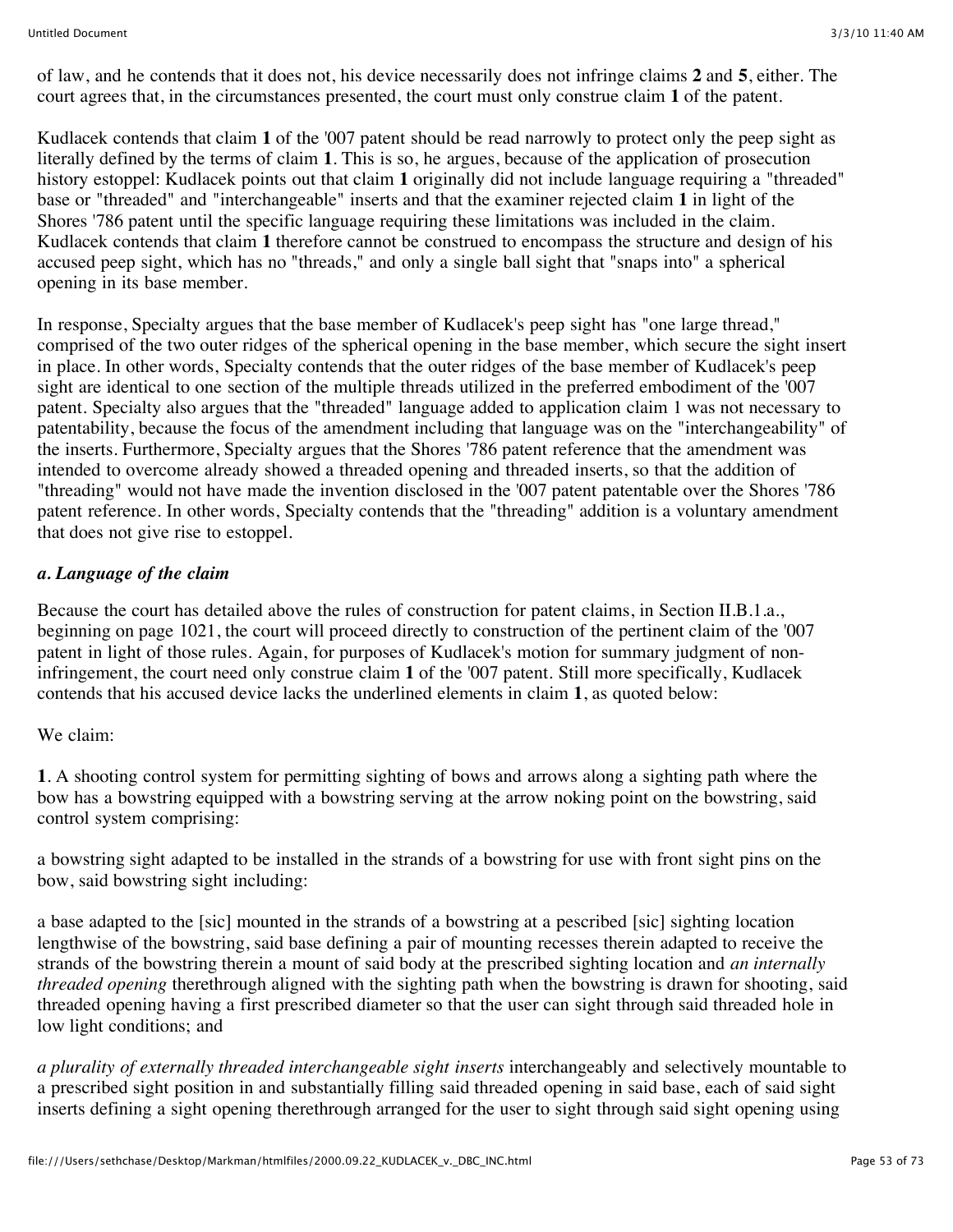the front sight pins on the bow to aim an arrow being shot in the bow when said insert is in said prescribed sight position, said sight opening in each of said inserts being a different fixed diameter from that of the threaded opening through said body and from that of each of te [sic] other of said inserts so that the user can selectively interchange said inserts in said body to incrementally change the diameter of said sight opening being used to sight the bow and can selectively remove said insert from said body and use said threaded opening through said base to sight the bow.

Plaintiff's Statement of Undisputed Facts in Support of Plaintiff's Motion for Summary Judgment of Non-Infringement, Exhibit B (the '007 patent) (underlining added). Among the illustrations in the patent are the following:





Fig. 3: Base member and one "interchangeable" insert. Figs. 5 & 5A: Additional "interchangeable" inserts with sight holes of different diameters.

# *b. Prosecution history and the Shores* '786 patent

As mentioned above, "[p]rosecution history ... may assist claim interpretation." KCJ Corp., 223 F.3d at 1356. "Indeed, prosecution history 'limits the interpretation of claims so as to exclude any interpretation that may have been disclaimed or disavowed during prosecution in order to obtain claim allowance.' " *Id.* (quoting Standard Oil Co., 774 F.2d at 452); Hockerson-Halberstadt, Inc., 222 F.3d at 955-56. Kudlacek contends that the prosecution history of the '007 patent has such a limitingeffect here on the proper construction of claim **1**. Therefore, the court turns to the prosecution history as it relates to this claim.

*i. Application claim 1.* Claim 1 of the original application for the '007 patent claimed only the following:

1. A shooting control system for bows and arrows comprising a bowstring sight adapted to be installed in the strands of a bowstring for use with front sight pins on the bow, said bowstring sight including

A base adapted to be mounted in the strands of a bowstring at a prescribed sighting location along the bowstring; and

at least one sight insert selectively mountable in a prescribed sight position on said base, said sight insert defining a sight opening therethrough arranged for the user to sight through said sight opening using the front sight pins on the bow to aim an arrow being shot in the bow.

Plaintiff's Statement of Undisputed Facts, Exhibit C (prosecution history file of the '007 patent) at 23. However, the examiner rejected this claim in light of the Shores '786 patent. *See* Plaintiff's Statement of Undisputed Facts, Exhibit C (prosecution history file of the '007 patent) at 39-40.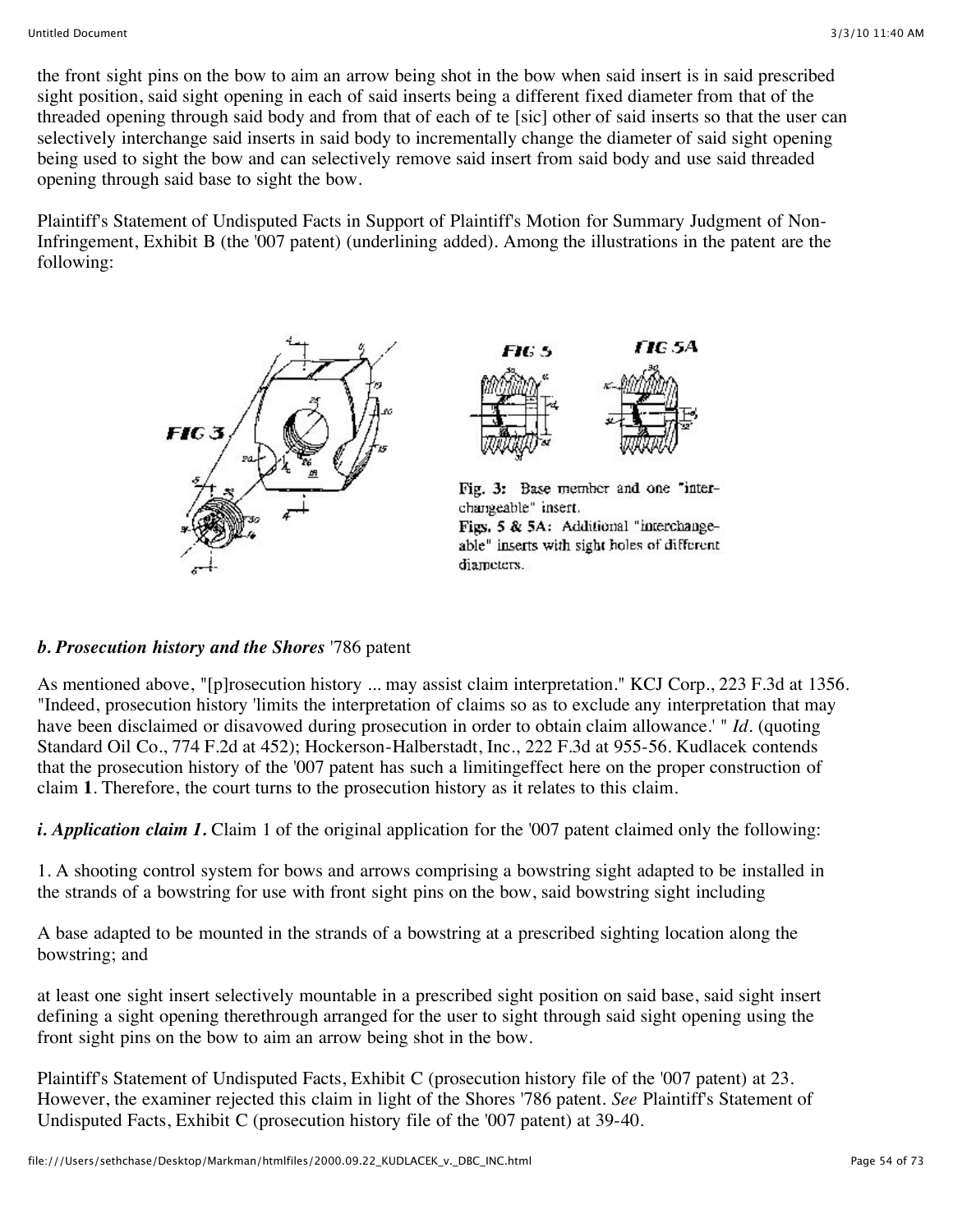*ii. The Shores* '786 patent*.* The Shores '786 patent, which figures so prominently in the prosecution history of the '007 patent, includes the following Figures illustrating the invention:

**\*1057**



Declaration of Donald I. Chipman, Exhibit C (the Shores '786 patent) at 2. FN10

FN10. What is specifically claimed in the '786 patent, as it relates to attempts to overcome this prior art in the prosecution history of the '007 patent, is found in claims **1** through **8**: What is claimed as new is as follows: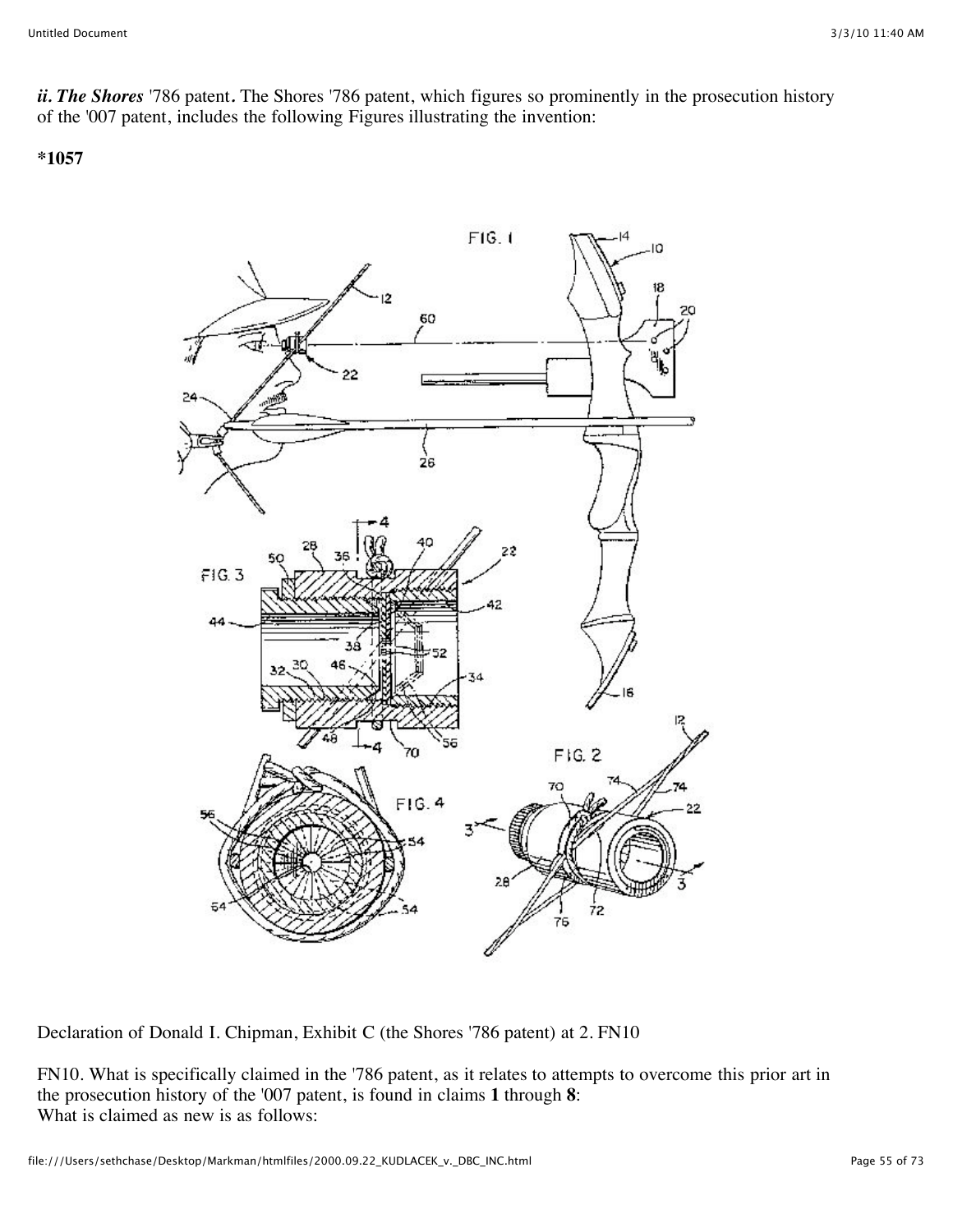1. An adjustable peep sight for a projectile launching device, said sight including a housing defining an elongated passage extending therethrough, a pair of thin flexibly resilient and stiff material annular discs mounted from said housing in and transverse to said passage, each of said discs defining a central, generally circular opening formed therethrough and having a plurality of circumferentially spaced, generally radial slits formed therein defining generally radial, inwardly tapering fingers extending inward from the outer marginal portion of the corresponding disc to the central opening therein, said discs being mounted within said passage with said central openings axially registered and the width of said discs at least substantially axially abutted and the slits of one of said discs circumferentially spaced between the slits of the other disc, and wedge means mounted from said housing and adjustably shiftable along said passage, said wedge means including an annular abutment portion disposed in said passage on the side of one of said discs remote from the other disc and facing and abuttingly engageable with the fingers of said one disc intermediate the opposite ends of the last-mentioned fingers to variably deflect the fingers of said one disc, and thus also the fingers of the other disc, along said passage, responsive to shifting of said wedge means in the direction in which said annular abutment portion faces, said housing including mounting means adapating [sic] said housing to be mounted from a suitable portion of said device.

2. The peep sight of claim 1 wherein said housing is generally cylindrical and said passage extends centrally therethrough, one end of said passage including a counterbore, said discs being seated in said counterbore and removably retained therein by a retaining sleeve removably secured in said counterbore outwardly of said discs.

3. The peep sight of claim **2** wherein said counterbore is threaded and said retaining sleeve is removably threaded in said counterbore.

4. The peep sight of claim **2** wherein the other end of said passage is threaded and said wedge means comprises a sleeve member adjustably threaded in said other end of said passage and said annular abutment portion comprises the end of said sleeve member opposing said one disc.

5. The peep sight of claim **4** wherein the said sleeve member is externally bevelled.

6. The peep sight of claim **4** wherein said sleeve member projects outwardly of the end of said cylindrical housing corresponding to said other end of said passage, and a lock nut threaded on said sleeve member and abuttingly engageable with said housing end.

7. The peep sight of claim **6** wherein said end of said sleeve member is externally bevelled.

8. The peep sight of claim **7** wherein said counterbore is threaded and said retaining sleeve is removably threaded in said counterbore.

The '786 Patent, claims **1-8**.

*iii. Rejection and amendment.* The examiner rejected claim 1 of the '007 patent as originally drafted in light of the Shores '786 patent, stating the following:

Shores, Sr. discloses a peep sight for an archery bow, comprising a base 28 *a plurality of sight inserts* 38, 40, 42, and 44. The insert 44 is selectively mountable in a prescribed position on the base 28 and defines a sight opening for the user to align with a front sight pin when aiming an arrow. The sight includes a releasable locking means 50 for locking the *threaded insert* 44 against rotation within the *threaded base opening* 30. The above described device of Shores, Sr. provides all of the structure recited in [application] claims 1, 2 and 4.

As to claim 3, *the inserts* 38, 40, 42 and 40 in the device of Shores Sr. *each have different sized openings and have the capability to be used selectively* under different field conditions to vary the size of the sighting aperture.

*See* Plaintiff's Statement of Undisputed Facts, Exhibit C (prosecution history file of the '007 patent) at 39-40 ("Examiner's Action" of September 16, 1991) (emphasis added).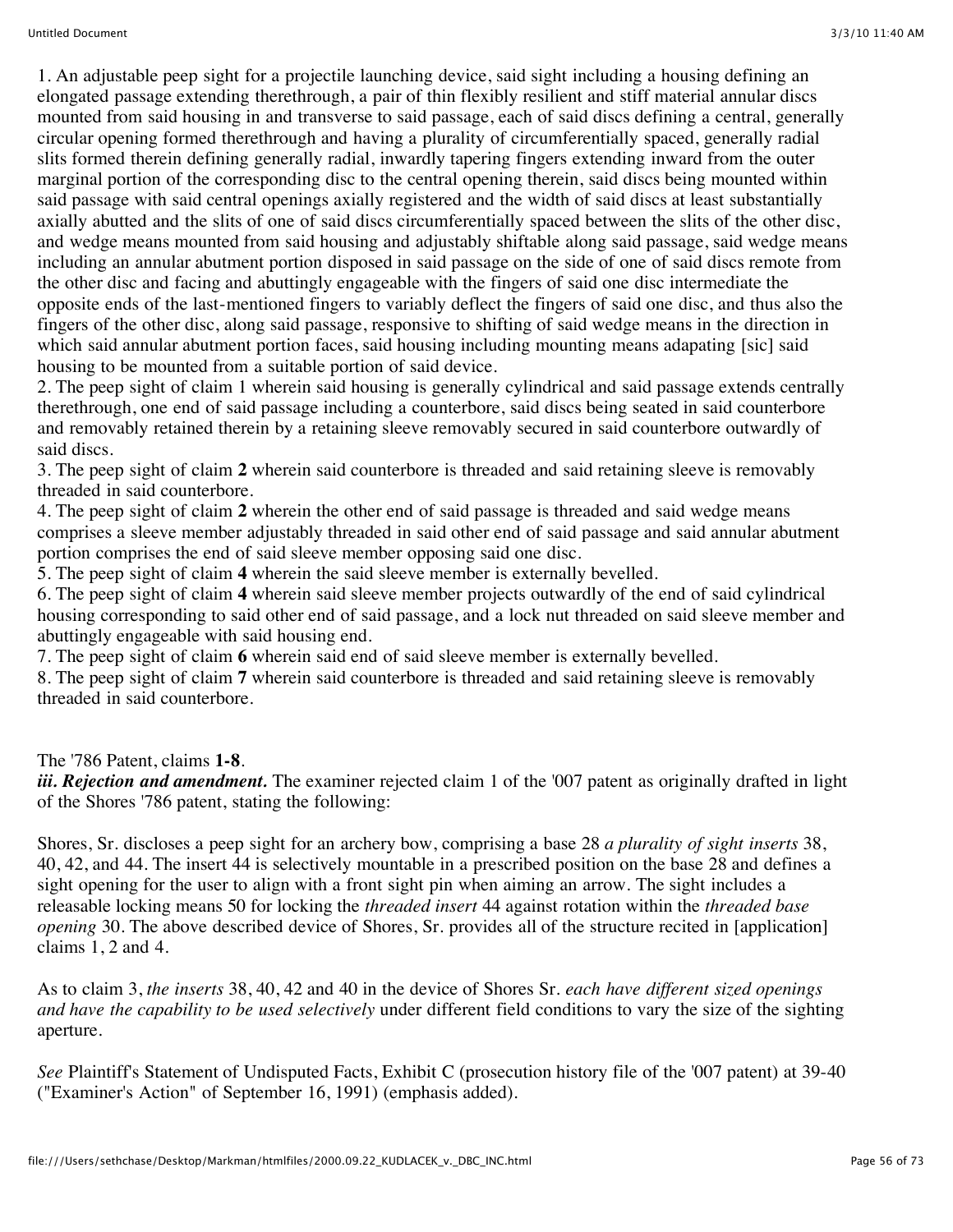In response to this rejection of application claims 1 through 4, the applicants for the '007 patent filed an amendment on December 16, 1991, amending claim 1, in pertinent part, to include a limitation that the base member have " *an internally threaded opening therethrough aligned with the sighting path when the bowstring is drawn for shooting, said threaded opening having a first prescribed diameter so that the user can sight through said threaded hole in low light conditions* " and a limitation for " *a plurality of externally threaded interchangeable* sight inserts *interchangeably and* selectively mountable [in] *to* a prescribed sight position...." Id. at 47 (underlining showing additions, brackets showing deletions). In support of the patentability of application claims 1 through 4, as amended, the applicants asserted the following:

The Examiner rejected Claims 1-4 under 35 U.S.C. s. 102(b) as being anticipated by *Shores, Sr.* Claim 1 has been amended to specify that the inserts are interchangeable with the threaded opening through the base serving to as [sic] one sighting opening and with each of the inserts having a different size opening so that the size opening being used is determined by selecting the particular insert or the base member with the desired size opening and using it. This [is] quite unlike *Shores, Sr.* where the pieces must be screwed together to get the right size opening and the user must guess at the actual size opening that has been adjusted in that sight. While it is true that each of the members 38, 40, 42 and 44 each have a different size opening therethrough but [sic] it is respectfully pointed out that only the openings in members 38 and 40 serve to establish the variable sight opening. Thus, *Shores, Sr.* teaches just the opposite of the claimed structure, that is, the use of one set of members in the sight rather tha[n] interchangeable separate members and the use of a variable size sight opening rather than different fixed size sight openings in the different inserts. Therefore, it is submitted that Claim 1 is clearly patentable over the prior art.

Id. at 51. This prosecution history establishes that both the "threading" and the "interchangeability" limitations, which Kudlacek contends are absent from his device, were offered in an amendment seeking to obtain patentability over the Shores '786 patent. After this amendment, the examiner issued a Notice of Allowability for the '007 patent application on March 6, 1992, allowing amended claim 1. Id. at 56. Therefore, the critical question is, whether (and which parts) of the amendments were directed to distinguishing claim **1** of the '007 patent from the Shores '786 patent? *See* Fiskars, Inc., 221 F.3d at 1322 (citing Warner-Jenkinson Co., 520 U.S. at 33, 117 S.Ct. 1040, for the proposition that, where an argument or amendment is *not* directed to distinguishing the claim or claims of the patent-in-suit from cited references, and thus was not made for reasons of patentability, no estoppel arises).

*iv. The scope of prosecution history estoppel.* The '786 patent says nothing whatever about "a plurality of externally threaded interchangeable sight inserts," each of which "defin[es] a [different] sight opening." *Compare* The '007 Patent, claim **1**, *with* The Shores '786 Patent, claims **1-8** ( *supra,* n. 10). Rather, the '786 patent relies on a single threaded insert, or "wedge means" (44 & 46) that varies the size of the sighting window when it is "adjustably shift[ed] along" the passage in the central cylinder (28), thereby deflecting the "fingers" (54) of the internal "discs" (38 & 40) a greater or lesser amount. *See* The '786 Patent, claim **1**; *see also* The Shores '786 Patent, Fig. 3, supra at 1057. However, the examiner for the '007 patent described both the "discs" (**38** and **40** in the figures to the Shores '786 patent) and the "wedge means" (**44** in the figures to the Shores '786 patent), as well as the "retaining sleeve removably secured in said counterbore outwardly of said discs" (**42** in the figures to the Shores '786 patent), *see* The Shores '786 Patent, claim **2** (defining the "retaining sleeve" limitation), as constituting "a plurality of sight inserts." *See* Prosecution History File of The '007 Patent at 39-40 ("Examiner's Action" of September 16, 1991). The examiner for the '007 patent also described these "inserts" in the Shores '786 patent as "each hav[ing] different sized openings and hav[ing] the capability to be used selectively." Id. at 40. The examiner also noted that both the "insert 44" and the "base opening 30" were "threaded." *See* id. at 39.

Kudlacek points out that neither of the "disc" inserts, **38** and **40** in the figures to the Shores '786 patent, is "threaded." Nevertheless, in light of the examiner's reading of the Shores '786 patent as anticipatory prior art that included "threaded inserts" and a "threaded base opening," it is difficult to imagine that the addition of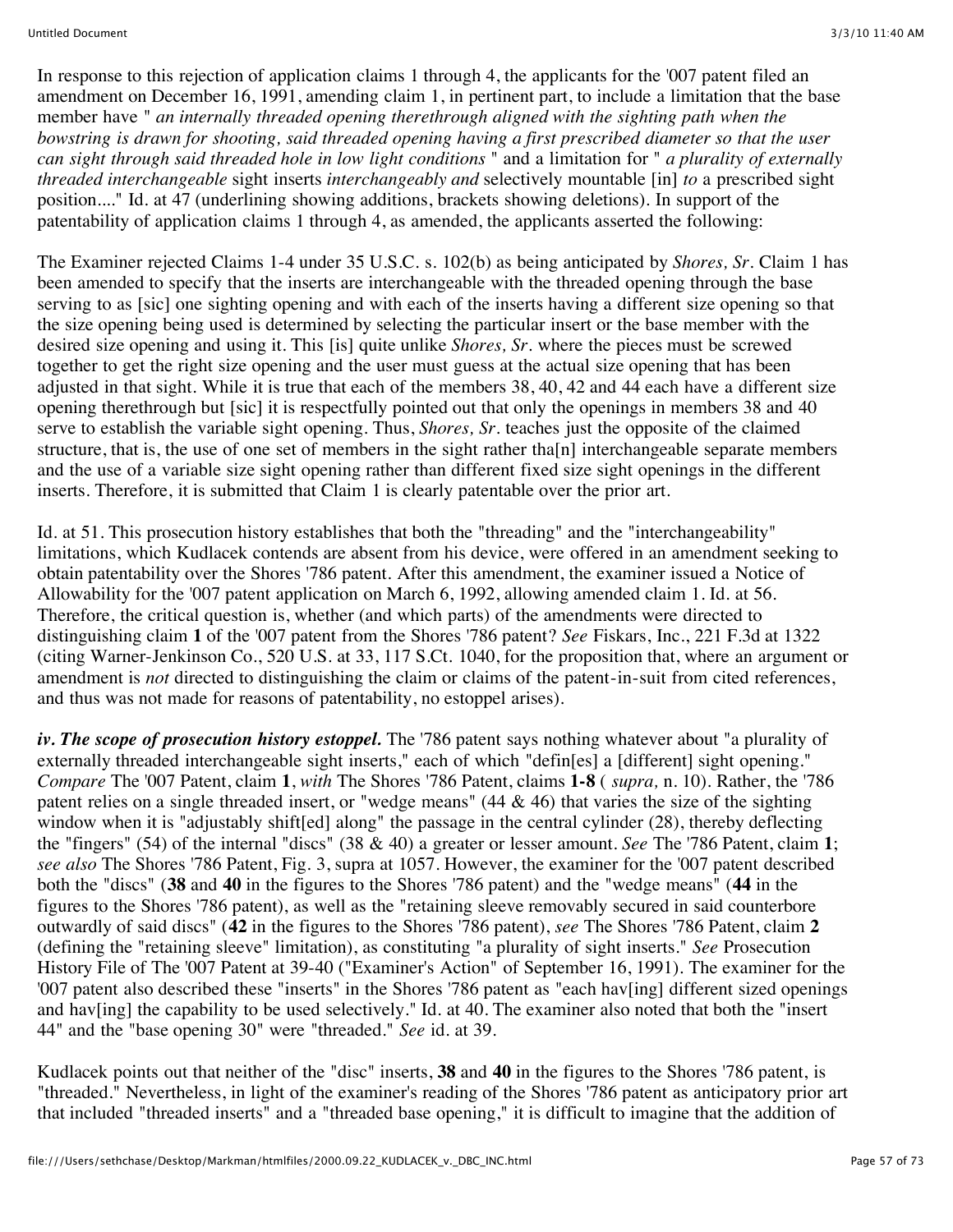"threading" to the inserts or base member, in an amendment to application claim 1 of the '007 patent, was intended to overcome patentability objections based on the examiner's reading of the Shores '786 patent. *See, e.g.,* Fiskars, Inc., 221 F.3d at 1322 (not every amendment gives rise to estoppel; amendments not directed to patentability do not give rise to estoppel).

[39] Indeed, in their argument in support of the patentability of amended application claim 1, the applicants did not argue that the addition of the "threading" language was what made the amended claim patentable over the Shores '786 patent. The applicants' arguments for the patentability of the amended claim mention only in passing "threading" of the inserts and base member of their device, just as they mention only in passing that the parts of the device in the Shores '786 patent are "screwed together." *See* Prosecution History Of The '007 Patent at 51. In contrast, as Specialty argues, the applicants expressly argued that the "interchangeable" feature established the patentability of amended application claim 1. *See* id. The applicants expressly argued that "[c]laim 1 has been amended *to specify that the inserts are interchangeable* with the threaded opening through the base," so that different size sight openings could be used under different conditions. *See* id. (emphasis added). The applicants explained that "[t]his [is] quite unlike *Shores, Sr.* where the pieces must be screwed together to get the right size opening and the user must guess at the actual size opening that has been adjusted in that sight," because " *Shores, Sr.* teaches just the opposite of the claimed structure, that is, the use of one set of members in the sight rather tha[n] *interchangeable separate members* and the use of a variable size sight opening rather than different fixed size sight openings in the different inserts." Id. (emphasis added). The applicants acknowledge that, "[w]hile it is true that each of the members 38, 40, 42 and 44 [of the Shores '786 patent] each have a different size opening therethrough ... it is respectfully pointed out that only the openings in members 38 and 40 serve to establish the variable sight opening." Id. The court concludes, in light of the examiner's grounds for rejection of the original claim and the applicants' arguments for patentability of the amended claim, that only the "interchangeability" amendment, not the "threading" amendment was directed to distinguishing the claim or claims of the patentin-suit from the Shores '786 patent reference, and thus only the "interchangeability" amendment gives rise to any prosecution history estoppel as to claim **1**. *See* Fiskars, Inc., 221 F.3d at 1324.

This does not mean, however, that the "threading" language in the '007 patent is irrelevant to the construction of claim **1**. Rather, "[t]he central focus of the infringement analysis remains on the claim language," albeit claim language "as illuminated by the written description and the prosecution history." *See* KCJ Corp., 223 F.3d at 1355; Tate Access Floors, Inc., 222 F.3d at 964-65; Hockerson-Halberstadt, Inc., 222 F.3d at 954-55; Optical Disc Corp., 208 F.3d at 1334. Indeed, " '[t]he claim language ... defines the bounds of claim scope.' " Schering Corp., 222 F.3d at 1353 (quoting York Prods., Inc., 99 F.3d at 1572). Here, the limitations of claim **1** of the '007 patent expressly and unambiguously claim "threaded" inserts and a "threaded" base member. *See* The '007 Patent, claim **1**. To ignore this "threading" language would be to read an express limitation out of the patent.FN11 Thus, such "threading" is *literally* required by the patent language, although the prosecution history does not exclude non-threaded "equivalents" under the doctrine of equivalents. Moreover, the court notes that this identical "threading" of the hole in the base member and the exterior of the inserts is also indicated in the specification of the preferred embodiment in the '007 patent. *See, e.g.,* The '007 Patent, "Detailed Description Of Illustrative Embodiments," at Col. 3, *ll.* 10-11 (the hole in the base member is "threaded with threads for use in mounting the inserts"), *ll.* 17-18 ("The insert **16** is externally threaded with threads **30** complementary to the hole threads **26**"). Thus, to the extent that the specification of the preferred embodiment of the invention in the patent "illuminates" claim language, *See* KCJ Corp., 223 F.3d at 1355-56; Tate Access Floors, Inc., 222 F.3d at 964-65; Hockerson-Halberstadt, Inc., 222 F.3d at 954-55; Optical Disc Corp., 208 F.3d at 1334, the specification here confirms that the patented device literally requires "threading" of the hole in the base member and the exterior of the inserts.

FN11. This express statement of a particular structure in the claim itself in the '007 patent should be contrasted with the lack of any such specification of the number of parts that make up the "adjustment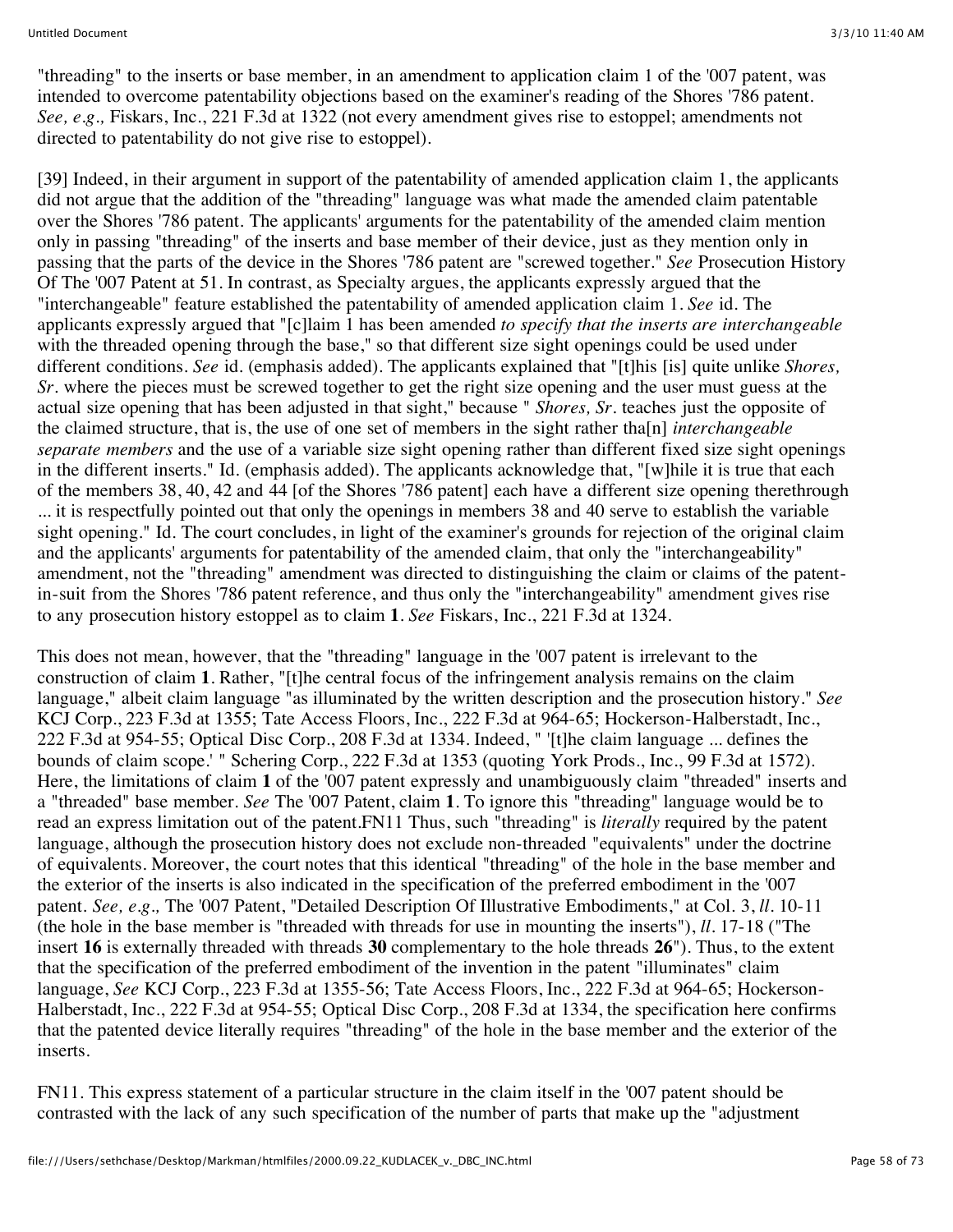member" as defined in claim **1**(d) of the '325 patent. As to claim **1**(d) of the '325 patent, the court refused, above, to "read into" the patent a requirement that the claimed "adjustment member" had to be a single piece, even though the preferred embodiment indicated more narrowly that the "adjustment member" was a single piece, because it is improper to read narrower language from a description or specification into broader claim language. *See* KCJ Corp., 223 F.3d at 1356. As to the '007 patent, the court declines to "read out" of the patent a "threading" requirement specified in the claim language. The court notes that the specification of the preferred embodiment and the "threading" limitation in claim **1** of the '007 patent describe identical structures, rather than a preferred embodiment that is narrower than claim language. *See, e.g.,* The '007 Patent, "Detailed Description Of Illustrative Embodiments," at Col. 3, *ll.* 10-11 (the hole in the base member is "threaded with threads for use in mounting the inserts"), *ll.* 17-18 ("The insert **16** is externally threaded with threads **30** complementary to the hole threads **26**").

*v. The resulting construction.* In short, as to construction of the challenged portions of claim **1** of the '007 patent in light of prosecution history estoppel, the court concludes that the claim must be construed as *literally* requiring a base member with "an internally threaded opening therethrough" and "a plurality of externally threaded interchangeable sight inserts interchangeably and selectively mountable to a prescribed sight position in and substantially filling said threaded opening in said base, each of said sight inserts defining a sight opening therethrough." The '007 Patent, claim **1**. Only equivalents of the "interchangeability" element are limited by the prosecution history of the patent; there is no such limit on the "threading" elements.

#### *c. Construction of "threaded"*

[40] The court's construction of the claim is not finished, however, because the meaning of "threaded" must be construed, in light of Kudlacek's contention that his accused device has no threads and Specialty's contention that Kudlacek's base member has "one large thread." Even though the parties dispute the applicability of "threaded" to Kudlacek's peep sight, they do not dispute that "threaded" must be given its "ordinary meaning" in the '007 patent, nor do they dispute what that "ordinary meaning" is. Therefore, the court must briefly consider the "ordinary meaning" of "threaded" as it relates to the internally threaded hole in the base member and the externally threaded sight inserts claimed in claim **1** of the '007 patent.

As the parties apparently agree, there is no novel definition of "threaded" expressly stated in the '007 patent. Thus, the court must rely on the "ordinary meaning rule" to determine the proper construction of this term. *See,* supra, p. 37 *ff.* The pertinent dictionary definition, for present purposes, of "thread," as a noun, is "a projecting helical rib (as in a fitting or on a pipe) by which parts can be screwed together: SCREW THREAD," while the pertinent definition of "thread," as a verb, is "to form a screw thread on or in." MERRIAM WEBSTER'S COLLEGIATE DICTIONARY (10th ed., 1995). The dictionary definitions proffered by the parties are comparable. Specialty, for example, proffers the definition of "thread" as a "helical or spiral ridge," citing AMERICAN HERITAGE DICTIONARY (2d ed.), and Kudlacek embraces that definition. "Helical" in turn means "of, relating to, or having the form of a helix; *broadly:* SPIRAL"; where "helix" is defined as "something spiral in form," such as "a coil formed by winding wire around a uniform tube," or "a curve traced on a cylinder or cone by the rotation of a point crossing its right sections at a constant oblique angle; *broadly:* SPIRAL"; and where "spiral" itself, as a noun, is defined as "the path of a point in a plane moving around a central point while continuously receding from or approaching it," and as "a three-dimensional curve (as a helix) with one or more turns about an axis."

The court concludes that Specialty has ignored the "helical" or "spiral" meaning of "thread" and the meaning of the term that indicates that complementarily "threaded" parts must "screw" together by asserting that the patent term encompasses parallel ridges that form complete circles or segments of a complete circle. However, the court concludes that "threaded," "threads," and "threading" in the '007 patent, according to the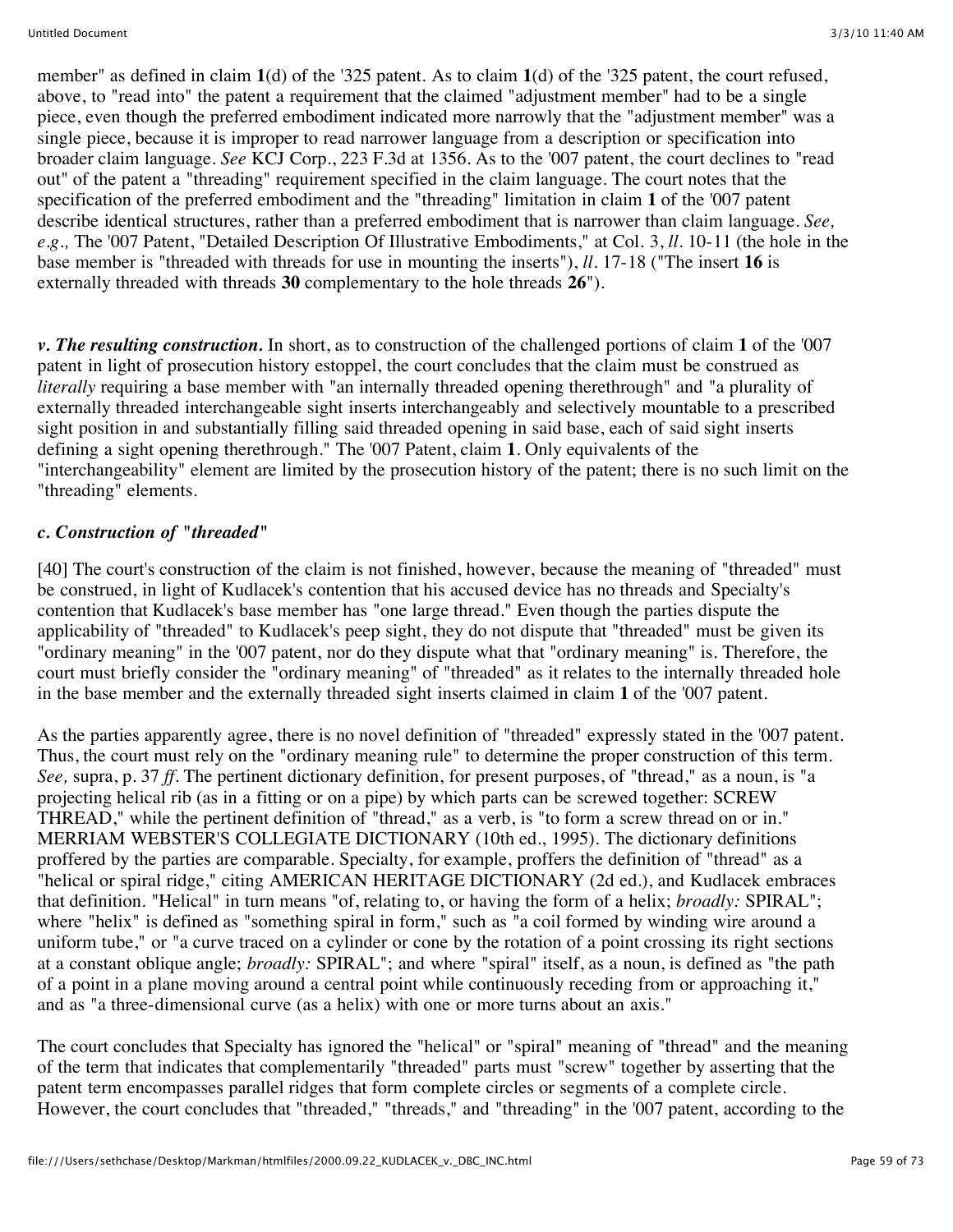ordinary meaning of the terms, require that the "threaded" parts have a continuous helical or spiral ridge or groove, around the inside of the hole in the base member ( *i.e.,* internally), or around the outside of each sight insert ( *i.e.,* externally), completing one or more turns around the central axis of the part, like the threading of a nut or bolt, respectively, and parts with complementary threads must be able to "screw" together.

#### *2. Non-infringement of* the '007 patent

With construction of the disputed terms of claim **1** of the '007 patent completed, the court turns to the second step in the analysis, which is comparison of the claims, as properly construed, to the accused device. *See* CAE Screenplates, Inc., 224 F.3d at 1315; KCJ Corp., 223 F.3d at 1355-56; Tate Access Floors, Inc., 222 F.3d at 963-64; Elekta Instrument S.A., 214 F.3d at 1306. The court will consider literal, doctrine-ofequivalents, "direct," and "contributory" infringement in turn.

#### *a. Literal infringement*

[41] Kudlacek argues that he is entitled to summary judgment of non-infringement of the '007 patent, in part, because the base member and insert for his accused device are not "threaded" and the device does not use "a plurality of interchangeable inserts," and so, as a matter of law, his device does not literally infringe claim **1** of the '007 patent. Kudlacek points out that his peep sight is only sold with a single ball insert, although complete peep sights with different size sight openings can be purchased, in keeping with the prior art. In response, Specialty argues that Kudlacek's peep sight base member has "one large thread," comprised of the two outer ridges, which secure the sight insert in place. The court does not find that Specialty has ever argued that Kudlacek's sight insert is "threaded."

The patented device, as illustrated in Figures 3 and 6 of the '007 patent, and Kudlacek's accused device, as illustrated in Figures 2 and 4 of his never-filed patent application, are shown below, side by side, with the patented device on the left and the accused device on the right:

**\*1063**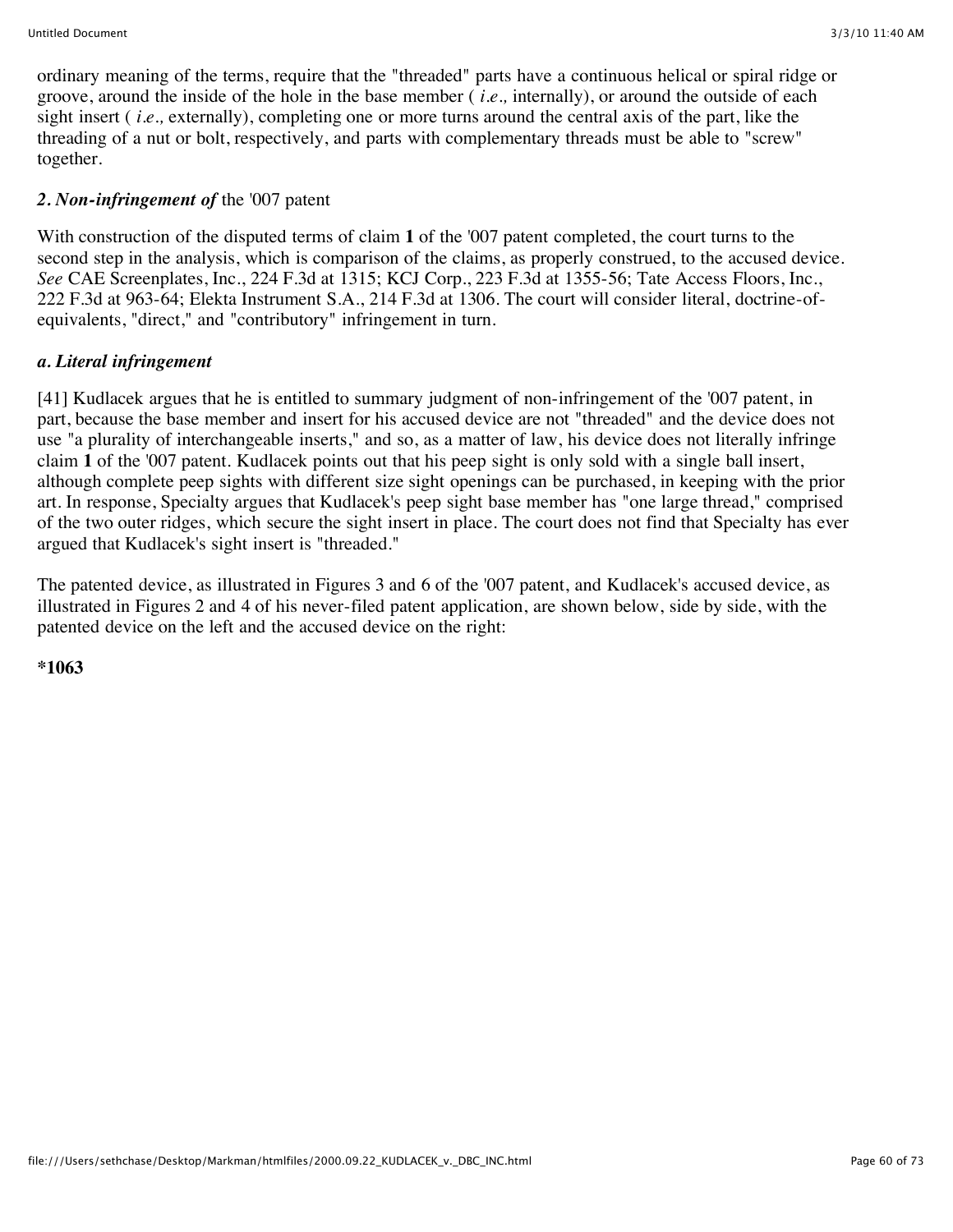

Figs. 3 & 6 of the '007 patent (back and cross-sectional views)

Figs. 2 & 4 of the Kudlacek peep sight (back and cross-sectional views)

*i. Literal infringement of the "threading" limitation.* Claim **1** of the '007 patent requires, *inter alia,* "a base ... defining ... *an internally threaded opening* " and " *a plurality of externally threaded interchangeable sight inserts* interchangeably and selectively mountable to a prescribed sight position in and substantially filling *said threaded opening in said base.*" The '007 Patent, claim **1** (emphasis added). As the court has construed the "threading" limitation of claim **1** of the '007 patent, there is no *internal* threading on the opening in the *base member* of Kudlacek's peep sight, that is, the Kudlacek base member lacks the internal threads identified in the '007 patent illustrations as **26**, because the base member lacks a continuous helical or spiral ridge or groove, around the inside of the hole in the base member, completing one or more turns around the central axis of the part, like the threading of a nut. Such a limitation is literally absent, where the Kudlacek base member has an opening that is a segment of a sphere and the ridges at the edges of the opening are therefore necessarily circular or segments of a circle (because of a "notch" or "slot" on one of the ridges). Similarly, the court's construction of the "threading" limitation in claim **1** of the '007 patent establishes that Kudlacek's accused peep sight does not, as a matter of law, literally infringe claim **1** of the '007 patent. There is no *external* threading on Kudlacek's *ball insert,* that is, the Kudlacek ball insert lacks the external threads identified in the '007 patent illustrations as **30**. As the court's construction pertains to a threaded insert, the limitation requires a continuous helical or spiral ridge or groove around the outside of the insert, completing one or more turns around the central axis of the part, like the threading of a bolt. Such a limitation is literally absent from the Kudlacek device, where the accused insert is spherical. Moreover, in the Kudlacek accused device, the parts that are complementary do not literally "screw" together, with complementary threading, but "snap" together.

At oral arguments, Specialty disputed the first and third of these conclusions, contending that there is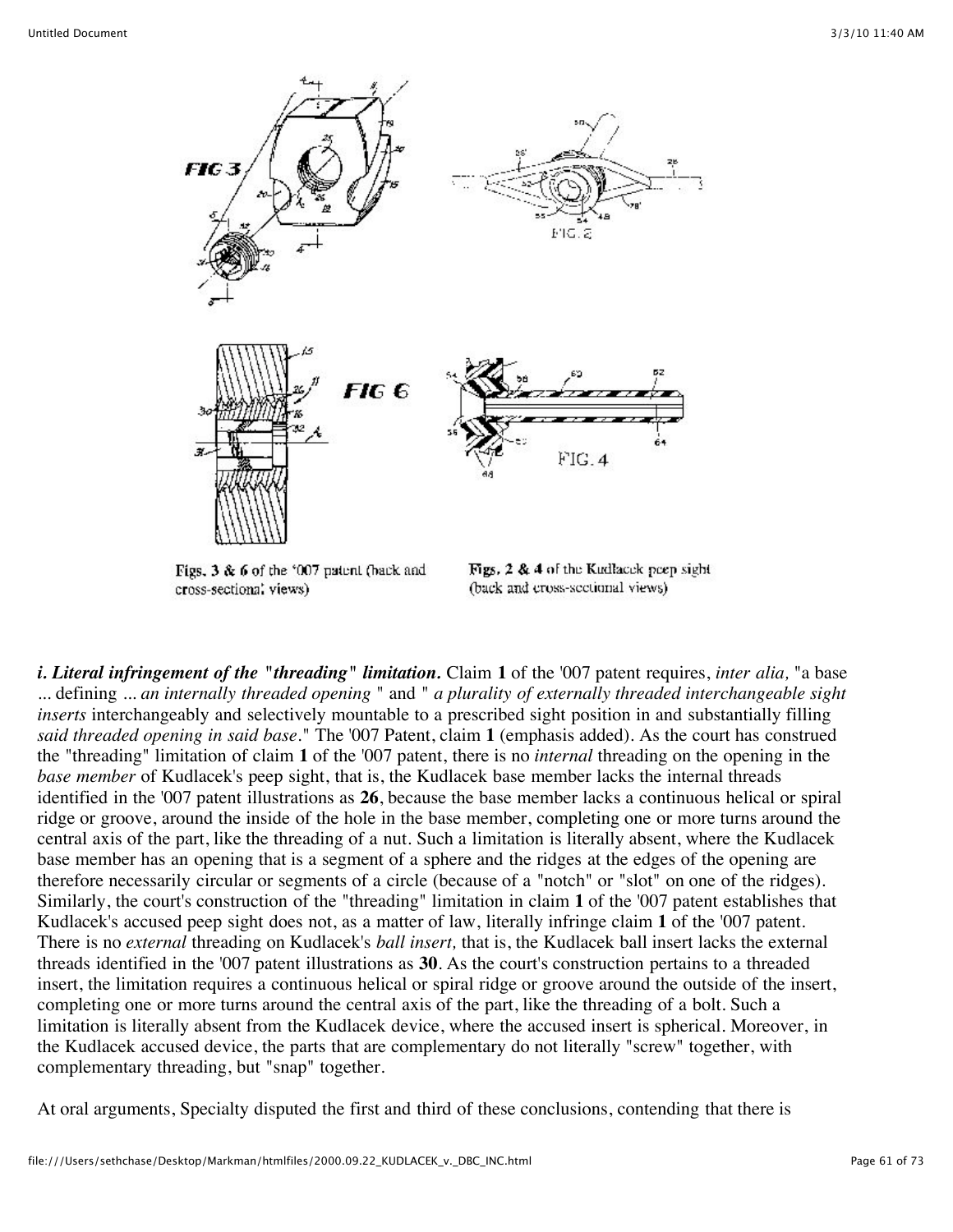*internal* threading on the base member, because the "notch" or "slot" (**52** in Figure 2 of the Kudlacek peep sight) in the front "ridge" of the base member and extending into the opening (**50** in Figure 4 of the Kudlacek peep sight) in the base member made the ridge a "thread" when the ridge was "deformed" out of its circular shape into a "helical" shape to permit the sight ball to be "screwed" into the base member. The never-filed patent application for the Kudlacek device does state, in its specification, that "[t]he base member preferably is made of Delrin, polycarbonate, or other synthetic resin that, in cooperation with the longitudinal slot 52 that extends inwardly from the outer surface to the central opening 50, renders the base member sufficiently resilient to receive in its central opening ... a peep ball 54," and also describes the "snap fitting" as being achieved "by *deforming* either or both the base member 48 and ball 54." Plaintiff's Statement Of Undisputed Facts (in support of plaintiff's motion for summary judgment of non-infringement of the '007 patent), Exhibit E (Kudlacek Peep Sight Patent Application), "Description of the Preferred Embodiment" at 5-6 (emphasis added). Similarly, claim 2 of the never-filed patent application defines an "archery bow peep sight ... wherein the base member and ball member are made of resilient synthetic resin, whereby the ball member is installed in the spherical bore." Id., "Claims" at 10. However, the specification and claim 2 also state that the base member receives the peep ball "by a snap fit." The actual Kudlacek peep sight also in evidence in the record, as Plaintiff's Exhibit SJH-1, appears to conform to this language of the specification and claim in the never-filed patent application in all respects. It is readily apparent that, even when the ridge on the base member is "deformed" to permit the peep ball to be inserted, the deformation is not "helical," nor is it possible to "screw" the peep ball into the opening. Rather, the construction of the peep sight and base member is such that the ball insert necessarily "snaps" straight into the spherical opening, with the aid of a temporary inward deformation of the "ridge" at the "slot."

Thus, as a matter of law, there is no literal infringement of the "threading" limitation, where that limitation is absent from the accused device.

*ii. Literal infringement of the "interchangeability" limitation.* The '007 patent claims " *a plurality* of externally threaded *interchangeable* sight inserts *interchangeably* and selectively mountable to a prescribed sight position in and substantially filling said threaded opening in said base." The '007 Patent, claim **1** (emphasis added). The court's analysis of literal infringement of this "interchangeability" limitation need only be quite brief. Kudlacek's peep sight does not literally require or suggest more than one sight insert, nor, as sold, does Kudlacek's peep sight ever include more than one sight insert with a base member. Kudlacek's peep sight therefore does not literally infringe the "interchangeability" limitation, which is premised on "a plurality" of "interchangeable" inserts, where the Kudlacek peep sight only has one sight insert. Indeed, the court cannot find that Specialty has ever argued that the Kudlacek peep sight *literally* infringes this limitation of claim **1** of the '007 patent.

Thus, Kudlacek's accused peep sight does not literally infringe claim **1** of the '007 patent, because certain claim limitations are absent from the accused device. Bayer AG, 212 F.3d at 1247 ("If any claim limitation is absent from the accused device, there is no literal infringement as a matter of law."); Zodiac Pool Care, Inc., 206 F.3d at 1415. No reasonable jury could find such limitations are literally present in the Kudlacek device, so that Kudlacek is entitled to summary judgment to the extent that his accused device does not literally infringe the '007 patent. Ishida Co., Ltd., 221 F.3d at 1316-17; IMS Tech., Inc., 206 F.3d at 1429.

# *b. Equivalents infringement*

[42] The court therefore turns to the question of whether the Kudlacek peep sight infringes the '007 patent under the doctrine of equivalents. *See* CAE Screenplates, Inc., 224 F.3d at 1318-19 ("A device which does not infringe a patent claim literally may still infringe the claim under the doctrine of equivalents...."); KCJ Corp., 223 F.3d at 1358 (same); Tate Access Floors, Inc., 222 F.3d at 963-64 (same); Zodiac Pool Care, Inc., 206 F.3d at 1415 (same). Although Kudlacek argues primarily that prosecution history estoppel limits equivalents of the "threaded" structure of the '007 patent to the literal language of the patent-a contention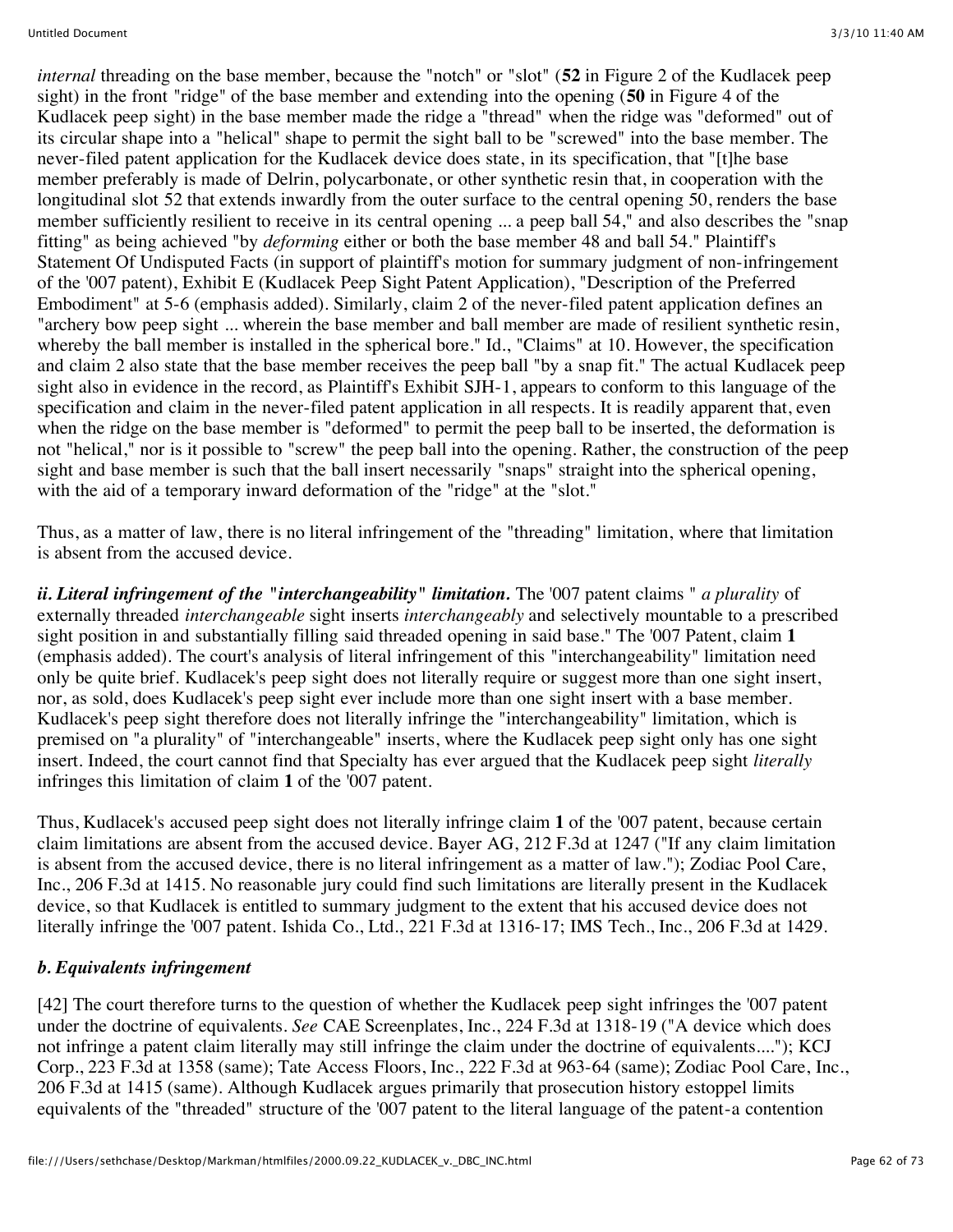the court rejected above, in Section II.C.1.b.v. at page 1061, in its construction of claim **1** of the patent-Kudlacek also argues that his ball-and-socket, "snap fit" structure is not an equivalent of the "threaded" structures required by the '007 patent, because his device does not work in substantially the same way. Furthermore, Kudlacek argues that his peep sight is only sold with a single ball insert, and, although complete peep sights with different size sight openings can be purchased, the ball inserts are not designed to be interchangeable. He argues further that Specialty has presented no evidence of any occasions on which ball inserts were sold separately or a "plurality" of "interchangeable" ball inserts was sold with a single base member for his peep sight. Therefore, he contends that there is no equivalent in his accused device of the "interchangeable inserts" limitation in the '007 patent.

Specialty argues that Kudlacek's peep sight performs the same function as the embodiment of the '007 patent, because it allows different size sight inserts to be randomly interchanged to account for varying or changing field conditions, and the only difference in the "way" the devices function is that Kudlacek's device has only one large thread on the base member. Specialty argues that equivalents of the "threading" limitations are not foreclosed by prosecution history estoppel.

To establish infringement under the doctrine of equivalents, Specialty must establish that each and every limitation of claim **1** of the '007 patent is literally or equivalently present. *See* CAE Screenplates, Inc., 224 F.3d at 1318-19. The court concluded above that no reasonable jury could find that either of the disputed limitations is *literally* present. Thus, if the court finds that no reasonable jury could find that an equivalent of *one* of the disputed limitations is present in the accused device, Specialty's "equivalents" infringement claim also fails.

*i. Equivalents of the "threading" limitation.* Although the court concluded above that prosecution history estoppel does not limit the range of equivalents of the "threading" limitations, the court nevertheless concludes that no reasonable jury could find that any equivalent of the "threading" limitation is present in the accused device. The Kudlacek peep sight simply does not satisfy the classic tripartite function-wayresult test of infringement under the doctrine of equivalents. Warner-Jenkinson Co., 520 U.S. at 40, 117 S.Ct. 1040 (to determine whether there is infringement by equivalents, the test is "whether the substitute element matches the function, way, and result of the claimed element, or whether the substitute element plays a role substantially different from the claimed element."). Again, this test must be applied as an objective inquiry on an element-by-element basis. Id. at 28-29, 117 S.Ct. 1040

The "function" of the "threading" limitations is clear from the language of claim **1** of the '007 patent: The threading is to allow interchanging of sight inserts with different size sight openings to suit varying field conditions. *See* The '007 Patent, claim **1** (the peep sight includes "a plurality of externally threaded interchangeable sight inserts interchangeably and selectively mountable to a prescribed sight position in and substantially filling said threaded opening in said base, each of said sight inserts defining a sight opening therethrough ... *so that the user can selectively interchange said inserts* in said body to incrementally change the diameter of said sight opening being used to sight the bow and can selectively remove said insert from said body and use said threaded opening through said base to sight the bow.") (emphasis added); *see* id., "Summary of the Invention" ("[P]roblems and disadvantages associated with the prior art are overcome by the invention disclosed herein by providing the peep sight with interchangeable inserts, each with a different size sight hole through it *so that different field conditions can be covered without having to change the entire sight.*"). The "function" of the sight insert in the Kudlacek peep sight, at least as asserted by Kudlacek in his never-filed patent application, is not to facilitate interchanging of inserts with different size sight openings to adjust to varying field conditions, but to permit the single size sight opening of the single insert to be aligned properly with the line of sight of the shooter based on variations in draw length of the bow string. *See* Kudlacek Peep Sight Patent Application, "Summary of the Invention" at 2, *ll.* 6-9 ("It is the principal objective of this invention to provide an archery bowstring peep sight that overcomes the aforementioned disadvantages and limitations of prior bowstring peep sights," which are identified in the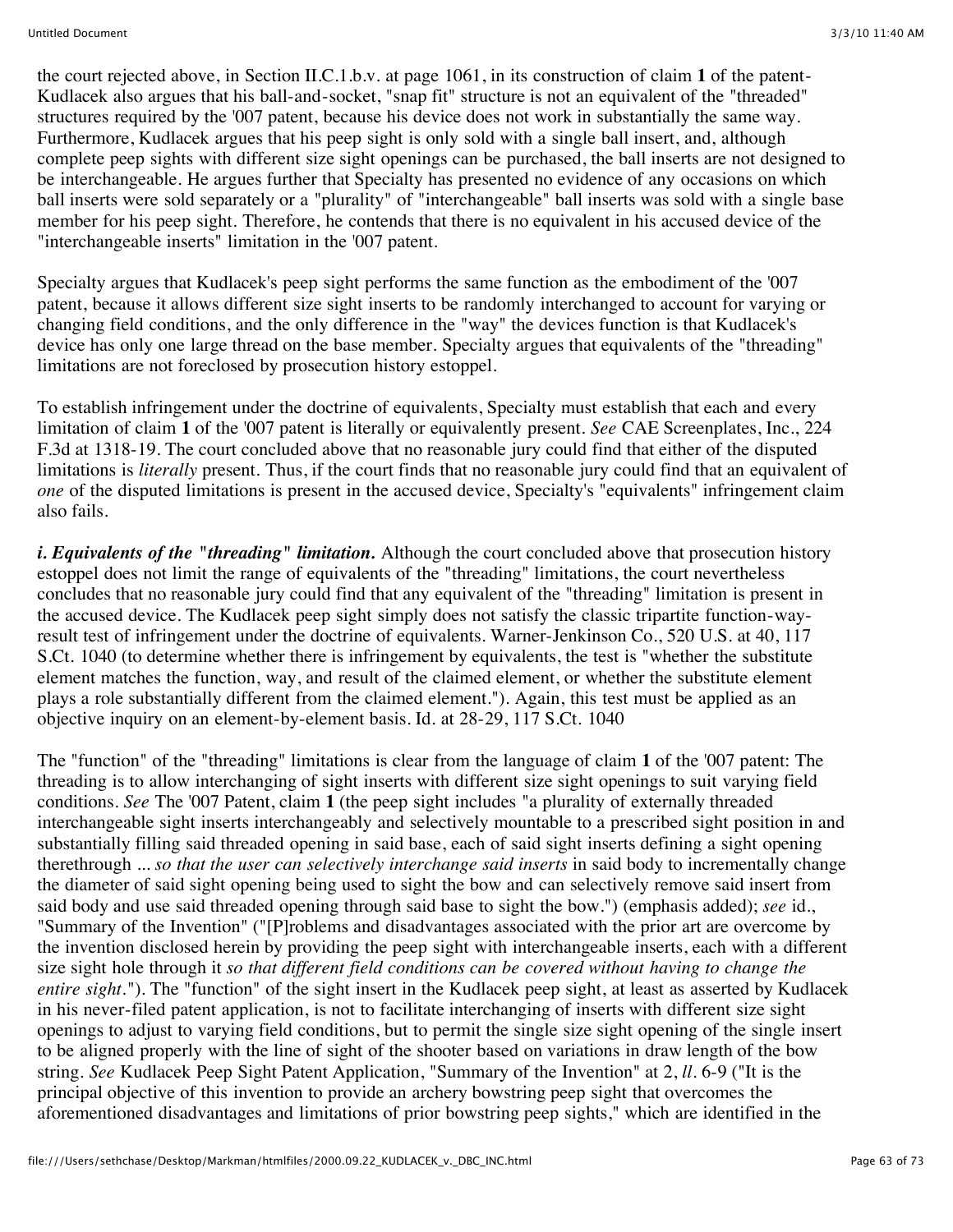"Background to the Invention," at 1, *ll.* 14-20, as the fact that prior art peep sights "are fixed at an angle of 45 ~to accommodate the average draw length of 29 inches on a 45 inch bow," but "[a]s the length is varied between 35 and 41 inches, the fixed angle of the peep admits less light. Also, as the rotation of the bowstring is varied as little as  $1-2 \sim$  the light gathering quality decreases by  $20-25\%$ ."). Thus, there are genuine issues of material fact as to whether the two devices perform substantially the same function. *See* Warner-Jenkinson, 520 U.S. at 40, 117 S.Ct. 1040 (there is no infringement under the doctrine of equivalents if "the substitute element plays a role substantially different from the claimed element.").

However, even if the court assumes that the "snap fit" structure of the Kudlacek peep sight performs the same function as the "threaded" structures of the '007 patent by allowing sight inserts with different size sight openings to be interchanged, as a matter of law, the Kudlacek "snap fit" structure performs this function in a substantially *different* way from the "threaded"-one might say "screw fit"-structure defined by the '007 patent. This case is one in which "the range of equivalents cannot be divorced from the scope of the claims." Vehicular Techs. Corp., 212 F.3d at 1382; Zodiac Pool Care, Inc., 206 F.3d at 1416. Here, " 'th[e] issued patent contains clear structural limitations,' " including the "threading" limitations, and therefore " 'the public has a right to rely on those limits in conducting its business activities.' " Zodiac Pool Care, Inc., 206 F.3d at 1416 (quoting Sage Prods., Inc., 126 F.3d at 1425-26, and adding further that " '[t]his court will not effectively remove such a limitation under a doctrine designed to prevent "fraud on the patent." ' "). As noted above, with regard to literal infringement, there are no "threaded" inserts or openings in the base member in the accused device. Even though the claim language states that the patented device is one "comprising" rather than "consisting of" certain structures, and thus does not impose a "nothing else" limitation, *see* Vehicular Techs. Corp., 212 F.3d at 1382, a jury would have to consider whether a "snap fit" structure is insubstantially different from a "screw fit" one, and to do so, the jury would consult the claim language with its repeated specifications of "threading." *See* id. at 1383. In doing so, no reasonable jury could find infringement by equivalents in the accused device, when the claim language requires a "threaded" opening in the base member and "threaded" inserts, or a structure only *insubstantially* different from that, and the accused device has no "threaded" structures at all. *Id.* Again, the claim at issue here contains "clear structural limitations," including "threading," and, given the proper construction of this limitation, as defined above by this court, "a verdict of infringement under the [doctrine of equivalents] would reduce the claims to nothing more than 'functional abstracts, devoid of meaningful structural limitations on which the public could rely.' " Zodiac Pool Care, Inc., 206 F.3d at 1416 (quoting Sage Prods., Inc., 126 F.3d at 1424). In this case, the court concludes that a reasonable jury could reach no other conclusion than a verdict that the two devices are " 'not even close.' " *Id.* (quoting Ethicon Endo-Surgery, 149 F.3d at 1319). Thus, as a matter of law, Kudlacek's accused device lacks either literally or equivalently one of the limitations of the '007 patent, and therefore does not infringe the patent as a matter of law. CAE Screenplates, Inc., 224 F.3d at 1318-19.

*ii. Equivalents of the "interchangeability" limitation.* Nor does Kudlacek's accused device satisfy the test for infringement of the "interchangeability" limitation under the doctrine of equivalents. Again, assuming the "function" of this limitation is to allow the device to be adjusted to meet varying field conditions, the accused device performs this "function" in a substantially different "way." The accused device quite simply lacks any equivalent of "a plurality" of sight inserts, where it is comprised of only a single insert. Moreover, to the extent that the accused device, like the patented one, performs the "function" of permitting adjustment for varying light conditions, *see* Kudlacek Peep Sight Patent Application, "Summary of the Invention" at 2, *ll.* 6-9 (stating the objective of the invention as overcoming disadvantages of prior art peep sights, including, as stated in the "Background to the Invention," at 1, *ll.* 18-20, the fact that "as the rotation of the bowstring is varied as little as 1-2 (deg.), the light gathering quality decreases by 20-25%."), Kudlacek's peep sight does not perform this function by providing for "a plurality" of inserts with different sight openings, but by allowing the single sight opening in the single sight insert to be realigned with the shooter's line of sight, by looking through the hole in the adjustment tool (**60** in the figures illustrating the Kudlacek peep sight, above), and using the tool to rotate ( *i.e.,* "universally" adjust) the ball into the optimal alignment. *See id.,* "Description of the Preferred Embodiment" at 8, *ll.* 3-11.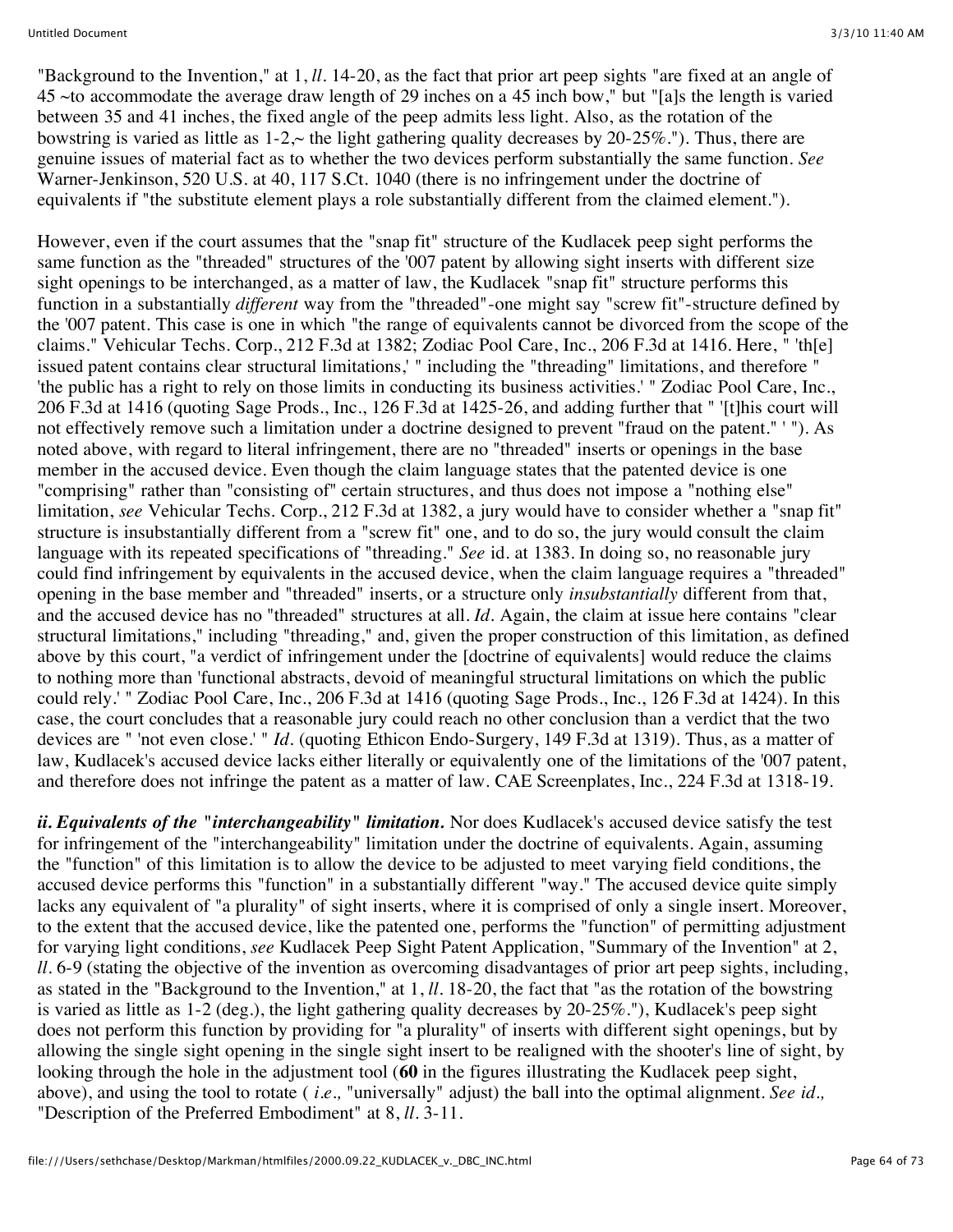Thus, the accused device once again, as a matter of law, performs or may perform substantially the same function, but does so in a substantially *different* way. *See* Warner-Jenkinson Co., 520 U.S. at 40, 117 S.Ct. 1040 (equivalents infringement exists only if "the substitute element matches the function, way, and result of the claimed element"). Even though the claim language states that the patented device is one "comprising" rather than "consisting of" certain structures, and thus does not impose a "nothing else" limitation, *see* Vehicular Techs. Corp., 212 F.3d at 1382, a jury would have to consider whether Kudlacek's single adjustable ball structure is insubstantially different from a structure employing "a plurality" of inserts, and to do so, the jury would consult the claim language with its specification of "a plurality" of inserts. *See* id. at 1383. In doing so, no reasonable jury could find infringement by equivalents in the accused device, when the claim language requires "a plurality" of inserts or a structure only *insubstantially* different from that, and the accused device has only a single adjustable sight insert. *Id.* Again, the claim at issue here contains "clear structural limitations," including "a plurality" of inserts, and, given the proper construction of this limitation, as defined above by this court, "a verdict of infringement under the [doctrine of equivalents] would reduce the claims to nothing more than 'functional abstracts, devoid of meaningful structural limitations on which the public could rely.' " Zodiac Pool Care, Inc., 206 F.3d at 1416 (quoting Sage Prods., Inc., 126 F.3d at 1424). In this case, the court once again concludes that a reasonable jury could reach no other conclusion than a verdict that the two devices are " 'not even close.' " *Id.* (quoting Ethicon Endo-Surgery, 149 F.3d at 1319). Thus, as a matter of law, Kudlacek's accused device lacks either literally or equivalently another limitation of the '007 patent, and therefore does not infringe the patent under the doctrine of equivalents as a matter of law. CAE Screenplates, Inc., 224 F.3d at 1318-19.

# *c. "Direct" infringement*

As its penultimate argument for the viability of its infringement claims, Specialty argues that Kudlacek's peep sight "directly" infringes the '007 patent, even though it is sold only with a single ball insert, and even if it is capable of a non-infringing use, because Kudlacek's device is *capable* of infringing use by "interchangeably" inserting various ball inserts, with different size sight openings, from other peep sights made and sold by Kudlacek. The only authority Specialty cites for this proposition is Interspiro USA, Inc. v. Figgie Int'l, Inc., 815 F.Supp. 1488 (D.Del.1993), *aff'd,* 18 F.3d 927 (Fed.Cir.1994). In *Interspiro,* the court did, as Specialty contends, state that "it is of no moment that in certain modes of operation ... the [accused device] may not operate in a way that would infringe the ... patent. It matters only that the accused device operate in an infringing way at some time." Interspiro USA, Inc., 815 F.Supp. at 1512. However, in *Interspiro*, the court had already found that the accused device satisfied the limitations of the patent claims, either literally or equivalently:

In sum, Figgie's redesign effort consisted of moving the detent from one side of the movable member or diaphragm to the other. This is not an invention beyond the scope of the '145 patent-the detent still moves the diaphragm, maintains it in place, and maintains the inlet valve in a closed position. The patent does not require that the detent move and maintain the movable member by physically pushing it; it only requires that the detent move the movable member in a given direction against a biasing spring, and at some point maintain it in position. Figgie certainly had every right to design around the '145 patent, but it did not do so.

Interspiro USA, Inc., 815 F.Supp. at 1512 (citations omitted). Similarly, in other cases in which the court found capability to infringe is sufficient to establish "direct" infringement, even if the device is also capable of non-infringing use, the court had already determined that the accused device satisfied the limitations of the patent-in-suit, either literally or equivalently. For example, in Zygo Corp. v. Wyko Corp., 79 F.3d 1563 (Fed.Cir.1996), the court explained,

Zygo argues that under the precedent of Intel Corp. v. United States Int'l Trade Comm'n, 946 F.2d 821, 832, 20 USPQ2d 1161, 1171 (Fed.Cir.1991), a device which is CAPABLE of infringing use does not escape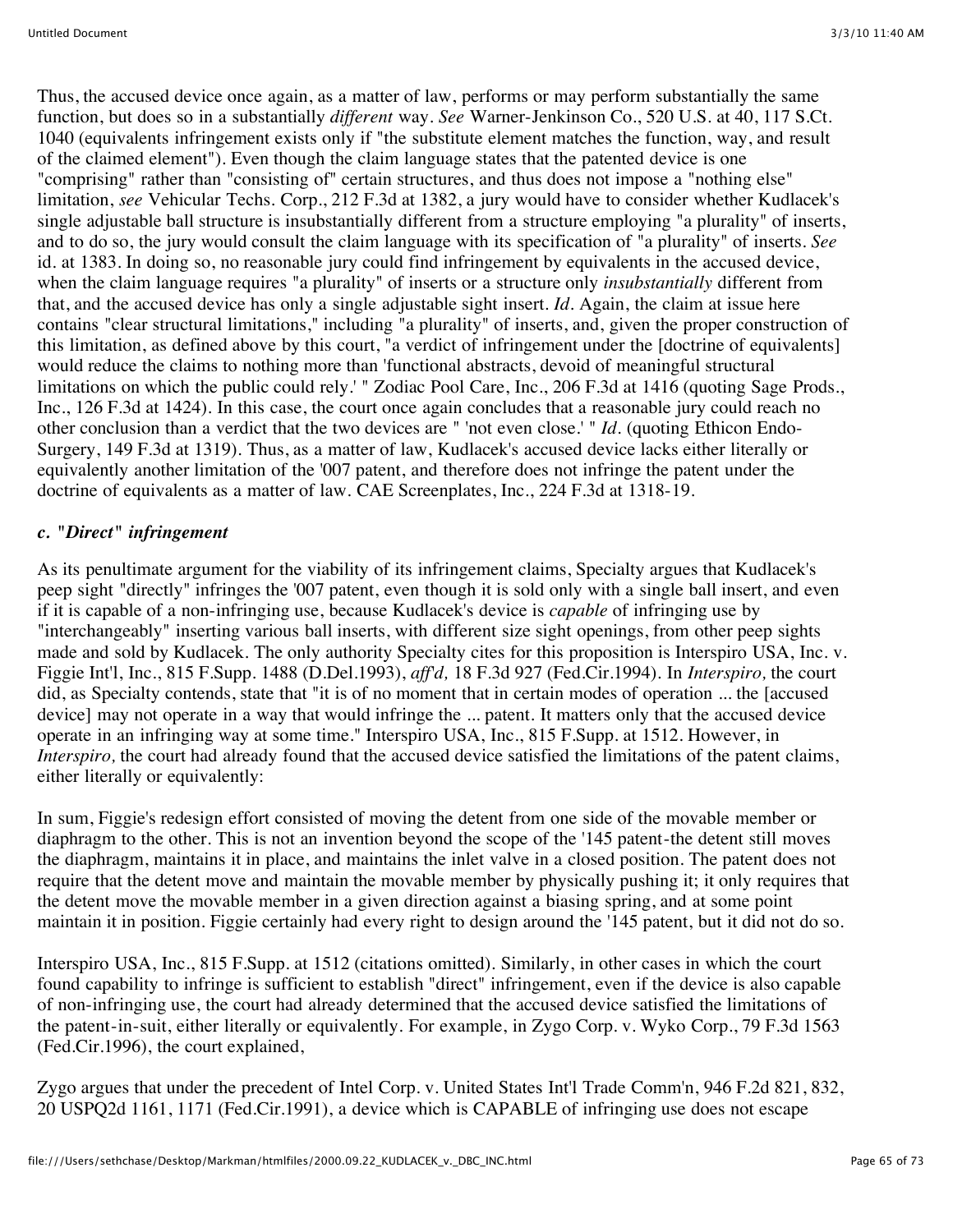infringement although not actually used in an infringing manner. However, Zygo overreads *Intel.* By its literal terms, the claim involved in *Intel* only required "capability" ( *i.e.,* "PROGRAMMABLE selection means"). The substitute means in the accused device in *Intel* literally met the claim language.

Zygo Corp., 79 F.3d at 1570. However, in *Zygo,* the appellate court found that the allegedly infringing capability could only be seen if the accused device was misadjusted. *Id.* at 1569-70. The appellate court also found that the accused device did not satisfy the limitations of the patent:

In any event, the alignment aid in the [accused device] is the prism, not an alignment reticle, *i.e.,* one placed on the center of alignment. The reticle in the [accused device] is not positioned as an "alignment reticle," does not function as one, and is present in the device for an entirely different purpose. Further, using spots through and around the prism is a distinctly different "way" of achieving alignment from imaging spots directly from the diffuse screen to a monitor for alignment on the displayed reticle. Because the [accused device] operates on different optical principles, the same "way" prong of the tripartite test has not been satisfied.

#### Zygo Corp., 79 F.3d at 1570.

Similarly, in High Tech Med. Instrumentation, Inc. v. New Image Indus., Inc., 49 F.3d 1551 (Fed.Cir.1995), the district court had found a "likelihood of infringement," because it found that, but for certain set screws in a camera mounting, the camera was otherwise coupled to the body member of a dental endoscope in such a manner that it was "capable of being rotated," and hence, capable of infringing the patent-in-suit. High Tech Med. Instrumentation, Inc., 49 F.3d at 1555. However, the Federal Circuit Court of Appeals found that, in the accused device, "as designed, sold, and intended for use, the camera is rigidly coupled to its housing [and] [t]he original and intended operating configuration of the device must be altered-by loosening the set screws-in order for the camera to rotate." *Id.* The appellate court rejected the district court's finding of a "likelihood of infringement," stating that "a device does not infringe simply because it is possible to alter it in a way that would satisfy all the limitations of a patent claim." *Id.* (citing Hap Corp. v. Heyman Mfg. Co., 311 F.2d 839, 843 (1st Cir.1962), *cert. denied,* 373 U.S. 903, 83 S.Ct. 1290, 10 L.Ed.2d 198 (1963), which states that "[t]he question is not what [a device] might have been made to do, but what it was intended to do and did do.... [T]hat a device could have been made to do something else does not of itself establish infringement.").

[43] [44] Here, Kudlacek's accused device lacks not only the "interchangeability" limitation Specialty contends it could be altered to meet, but the "threaded" limitation. Thus, the present case is distinguishable from Intel Corp., 946 F.2d at 832, in which the accused device literally infringed the patent claims, even though it was used in a non-infringing way, and Interspiro USA, Inc., 815 F.Supp. at 1512, in which the accused device literally or equivalently infringed all of the limitations of the patent, even though it was "operated" in an infringing way only some of the time. This case is instead controlled by Zygo Corp., 79 F.3d at 1570, in which the accused device did not literally infringe the patent and the allegedly infringing capability was only obtainable by misadjusting the accused device, and therefore no infringement was found, and High Tech Med. Instrumentation, Inc., 49 F.3d at 1555, in which the accused device did not infringe the patent unless it was altered in a way it was not designed or intended to be altered, and no infringement was found. Even supposing the Kudlacek peep sight is "capable" of being altered to infringe the '007 patent, that is, it is or can be used by interchanging inserts, it still would not infringe the '007 patent, because it would still lack the "threading" limitation. *See* Zygo Corp., 79 F.3d at 1570. Moreover, even if only the "interchangeability" limitation were lacking, "a device does not infringe simply because it is possible to alter it in a way that would satisfy all the limitations of a patent claim." *See* High Tech Med. Instrumentation, Inc., 49 F.3d at 1555.

Kudlacek is also entitled to summary judgment on Specialty's infringement claim to the extent that claim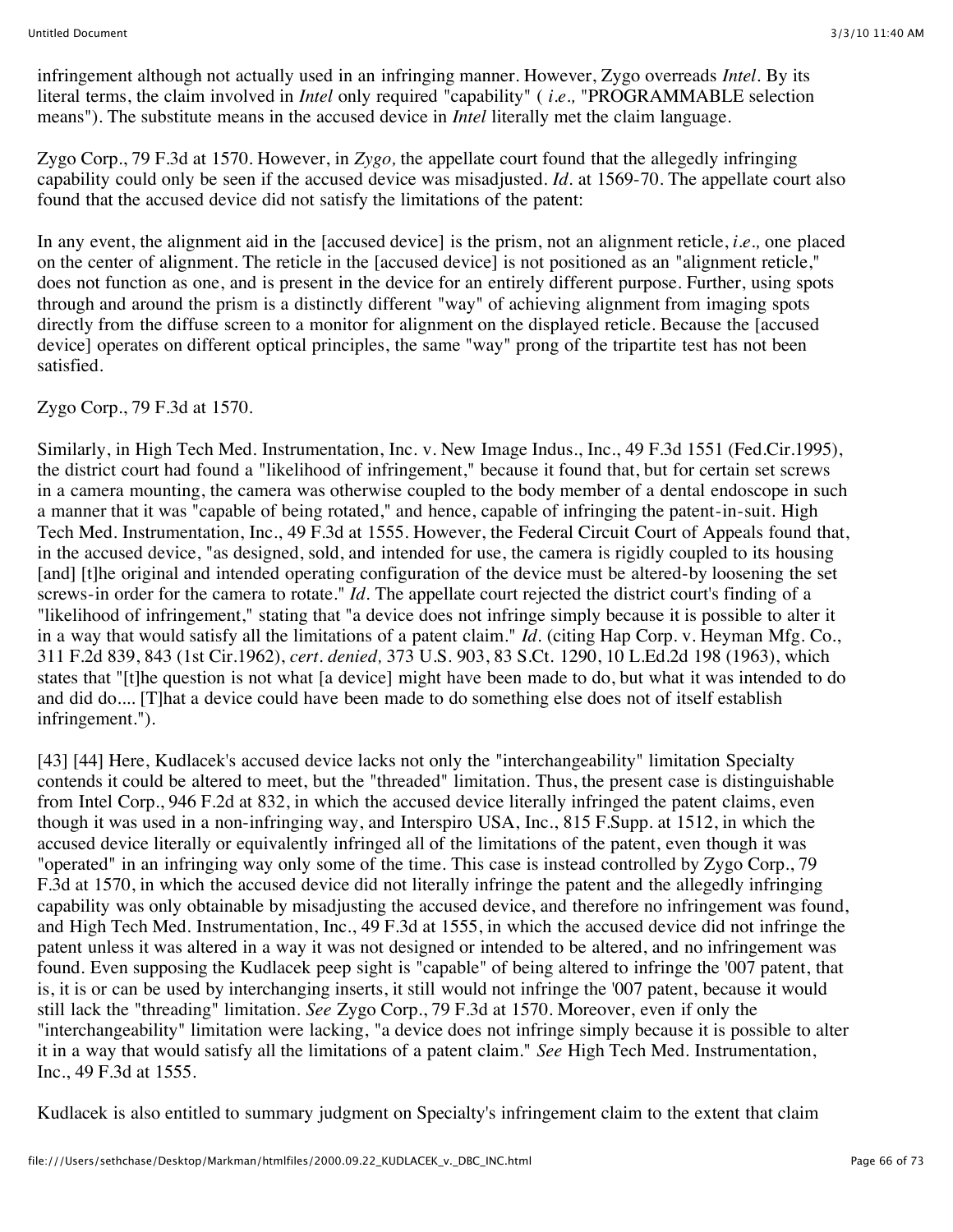asserts "direct" infringement based on "capability" of infringement.

#### *d. Contributory infringement*

As its final argument for the viability of its infringement claim, Specialty argues that, even if Kudlacek's peep sight does not directly infringe the '007 patent, Kudlacek's peep sight *contributorily* infringes the '007 patent. Specialty argues that it is "well known in the industry" that Kudlacek's peep sights are sold with the knowledge that the ball inserts are interchangeable, and the low price of complete peep sights of different sizes, less than \$10, readily permits purchase of several peep sights to acquire "interchangeable" sights to be used with one base member. Specialty argues further that Kudlacek's device has little or no use unless used by interchanging the inserts in a manner covered by the '007 patent, which provides circumstantial evidence of direct infringement by others, as required for a contributory infringement claim, even in the absence of evidence of a particular direct infringer. In reply to Specialty's contributory infringement arguments, Kudlacek points out that Specialty has not identified *any* direct infringer and that his accused device is suitable for a non-infringing use, so that there can be no contributory infringement. Kudlacek also argues that the utility of his peep sight, with only a single ball insert, is plainly in evidence, for example, from his explanation of the utility of the device in his application for a patent for the device. In response to Kudlacek's argument that Specialty had not identified any direct infringer, Specialty asserted at oral arguments that identification of infringers would be the subject of further discovery, but Specialty did not move to stay Kudlacek's motion for summary judgment under Rule 56(f) of the Federal Rules of Civil Procedure to conduct such discovery.

*i. The statutory basis for the claim.* The statute providing a cause of action for contributory infringement upon which Specialty relies is 35 U.S.C. s. 271(c). That statute provides as follows:

(c) Whoever offers to sell or sells within the United States or imports into the United States a component of a patented machine, manufacture, combination or composition, or a material or apparatus for use in practicing a patented process, constituting a material part of the invention, knowing the same to be especially made or especially adapted for use in an infringement of such patent, and not a staple article or commodity of commerce suitable for substantial noninfringing use, shall be liable as a contributory infringer.

35 U.S.C. s. 271(c). As the Federal Circuit Court of Appeals has explained,

The most common pre-1952 contributory infringement cases dealt with the situation where a seller would sell a component which was not itself technically covered by the claims of a product or process patent but which had no other use except with the claimed product or process.... The legislative history of the Patent Act of 1952 indicates that no substantive change in the scope of what constituted "contributory infringement" was intended by the enactment of s. 271. However, the single concept of "contributory infringement" was divided between s. 271(b) and 271(c) into "active inducement" (a type of direct infringement) and "contributory infringement," respectively. Section 271(c) codified the prohibition against the common type of contributory infringement referred to above, and made clear that only proof of a defendant's *knowledge,* not *intent,* that his activity cause infringement was necessary to establish contributory infringement.

Hewlett-Packard Co. v. Bausch & Lomb, Inc., 909 F.2d 1464, 1469 (Fed.Cir.1990) (citations omitted; emphasis in the original); *accord* Aro Mfg. Co. v. Convertible Top Replacement Co., 377 U.S. 476, 485 n. 6, 84 S.Ct. 1526, 12 L.Ed.2d 457 (1964) ( *Aro II* ) ("The section was designed to 'codify in statutory form principles of contributory infringement' which had been 'part of our law for about 80 years.' ") (quoting H.R. REP. NO.1923 on H.R. 7794, 82d Cong., 2d Sess., at 9).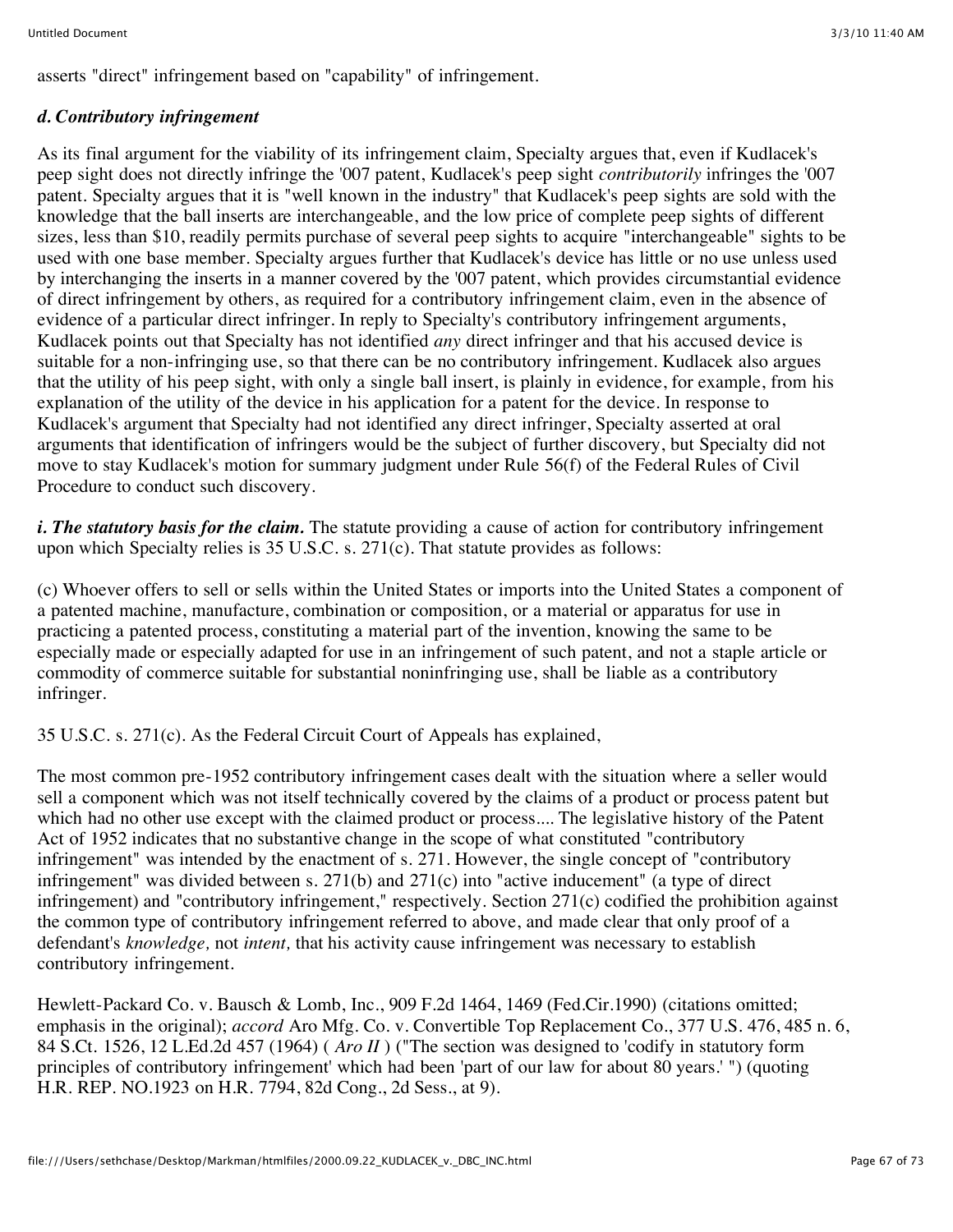[45] *ii. Requirements of the claim.* Certain requirements for a contributory infringement claim are apparent from the language of the statute itself: (1) the allegedinfringer must "offer  $\epsilon$  to sell or selft  $\epsilon$ ... a component of" either (a) "a patented machine, manufacture, combination or composition," or (b) "a material or apparatus for use in practicing a patented process,"; (2) the component must "constitut[e] a material part of the invention"; (3) the seller must "know the [component] to be especially made or especially adapted for use in an infringement of such patent"; and (4) the component is "not a staple article or commodity of commerce suitable for substantial noninfringing use." 35 U.S.C. s. 271(c); *see also* Aro II, 377 U.S. at 488, 84 S.Ct. 1526 (Section 271(c) "require[s] a showing that the alleged contributory infringer knew that the combination for which his component was especially designed was both patented and infringing."); Fina Research, S.A. v. Baroid, Ltd., 141 F.3d 1479, 1481-82 (Fed.Cir.1998) (suit may not be brought under 35 U.S.C. s. 271(c) if the product or device on which contributory infringement is based is "a staple article or commodity of commerce suitable for substantial noninfringing use"); Serrano v. Telular Corp., 111 F.3d 1578, 1584 (Fed.Cir.1997) (the accused device was not a staple article of commerce, thus meeting one requirement for contributory infringement); Trell v. Marlee Electronics Corp., 912 F.2d 1443, 1447 (Fed.Cir.1990) ("Section 271(c) 'require[s] a showing that the alleged contributory infringer knew that the combination for which his component was especially designed was both patented and infringing.' ") (quoting *Aro II* ); C.R. Bard, Inc. v. Advanced Cardiovascular Sys., Inc., 911 F.2d 670, 674 (Fed.Cir.1990) (a component is "not a staple article of commerce" if it " 'has no use except through practice of the patented method,' " whereas "substantial non-infringing uses" establish that something is "a staple article of commerce") (quoting Dawson Chem. Co. v. Rohm & Haas Co., 448 U.S. 176, 199, 100 S.Ct. 2601, 65 L.Ed.2d 696 (1980)).

[46] Other requirements are implicit in the statute. Thus, "[i]t is settled that if there is no *direct* infringement of a patent there can be no *contributory* infringement." *See* Aro Mfg. Co. v. Convertible Top Replacement Co., 365 U.S. 336, 341, 81 S.Ct. 599, 5 L.Ed.2d 592 (1961) ( *Aro I* ) (emphasis in the original); Serrano, 111 F.3d at 1583 ("There can be no contributory infringement [under 35 U.S.C. s. 271(c) ] without direct infringement."); Kendall Co. v. Progressive Med. Tech., Inc., 85 F.3d 1570, 1573 & 1576 (Fed.Cir.1996) (quoting *Aro I,* and also concluding that "[s]ince Kendall's customers were not direct infringers, Progressive could not have been liable as a contributory infringer."); FMC Corp. v. Up-Right, Inc., 21 F.3d 1073, 1076 (Fed.Cir.1994) (quoting *Aro I* ). Similarly, "[a]lthough it was not clear on the face of the statute, subsequent case law held that s. 271(c) required not only knowledge that the component was especially made or adapted for a particular use but also knowledge of the patent which proscribed that use." Hewlett-Packard Co., 909 F.2d at 1469 (citing Aro II, 377 U.S. at 488, 84 S.Ct. 1526).

[47] [48] *iii. Contributory infringement here.* In a contributory infringement case, the accused device does not contain all of the limitations of a claim of the patent-in-suit, but the accused device in combination with another device does contain all the limitations of the patented claim. *See, e.g.,* Serrano, 111 F.3d at 1584 (the accused device, a Motorola-configured MiniDial device, did not contain all of the limitations of claim **1** of the patent in suit, but "the accused device in combination with the Microtac Transceiver does contain all the limitations of the asserted claim"). The parties' arguments concerning contributory infringement are apparently premised on the assumption that, but for the fact that the Kudlacek device comes with only one sight insert, and thus fails to satisfy the "interchangeability" limitation of the '007 patent, Specialty could prove infringement of the '007 patent. In other words, the parties' arguments are premised on the assumption that, if Kudlacek sold his accused peep sight with more than one of the available ball sights, each having a different sight opening, his peep sight would infringe the '007 patent. However, the court concludes, for essentially the same reasons the Kudlacek peep sight does not, as a matter of law, literally or equivalently infringe the '007 patent, Kudlacek is also entitled to summary judgment on the ground that he does not "contributorily infringe" the '007 patent.

First, as the court concluded above, neither the base unit, a single ball sight insert, or a base unit sold with a single ball sight insert, infringes the "threaded" limitation of the '007 patent, either literally or equivalently.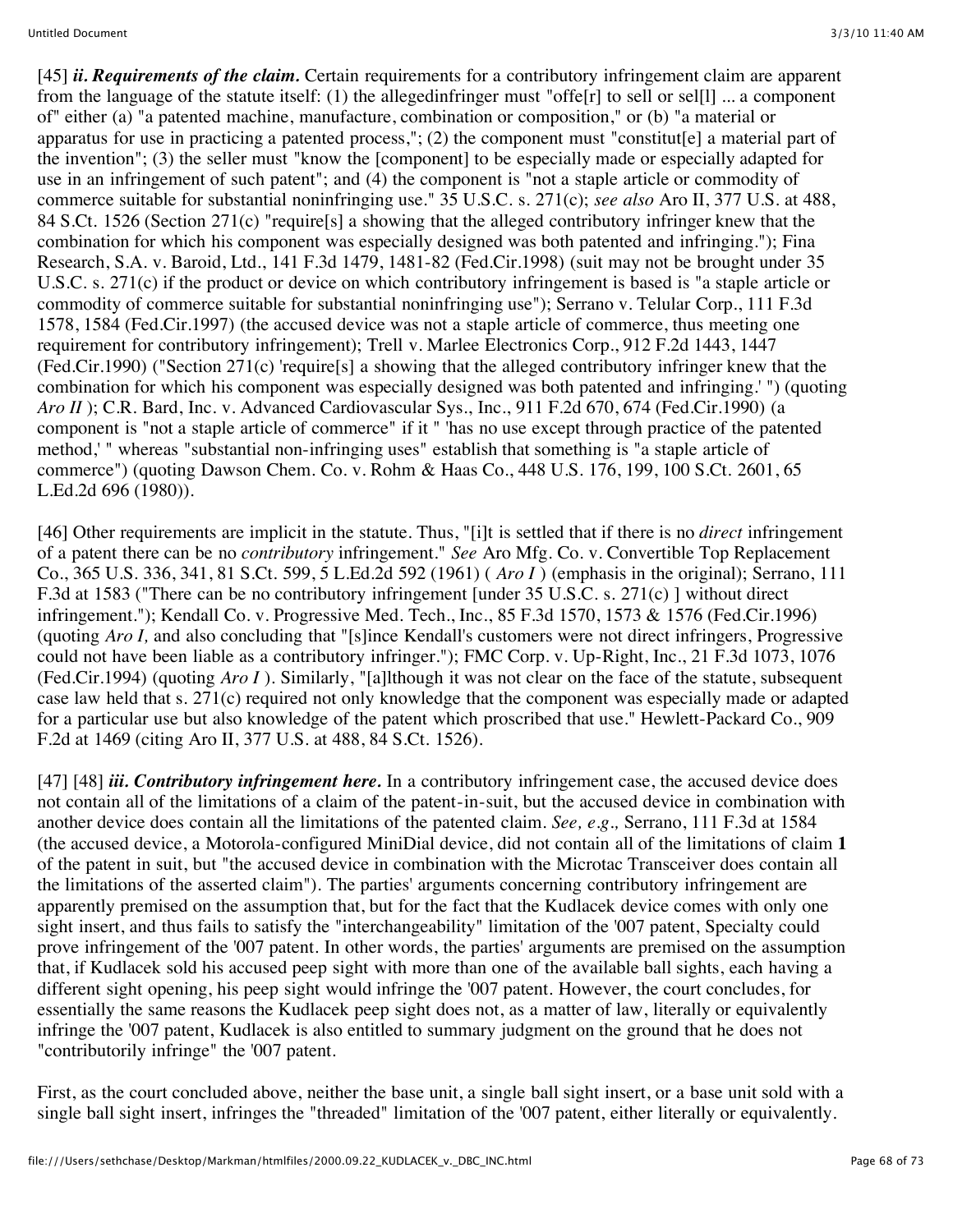Thus, no combination of these components, not even a combination including more than one ball sight insert, each with different sight openings, would contain all the limitations of the patented claim, because the combination would still lack the "threaded" limitation. *See* Serrano, 111 F.3d at 1584 (the combination of the accused device with other components must contain all of the elements of the patented claim). Moreover, as a matter of law, because no component satisfies the "threading" limitation, no component of Kudlacek's peep sight, as sold, can be combined with the components of Specialty's patented peep sight to arrive at a patented combination, *i.e.,* no component of Kudlacek's peep sight is a "replacement part" for any component of Specialty's patented device. *See id.* (the accused device was a Motorola-configured device that could be combined with other Motorola components to satisfy all of the limitations of the patented claim); *see also* Hewlett-Packard Co., 909 F.2d at 1469 (s. 271(c) was intended to codify "contributory infringement" as dealing with "the situation where a seller would sell a component which was not itself technically covered by the claims of a product or process patent but which had no other use except with the claimed product or process").

In statutory terms, Specialty cannot, as a matter of law, show that Kudlacek "offers to sell or sells ... a component of a patented machine, manufacture, combination or composition ... constituting a material part of the invention," 35 U.S.C. s. 271(c), because Specialty cannot show that Kudlacek offers to sell or sells a component that is *any* part of the patented invention where no component has the "threads" each must have. By obtaining the '007 patent, Specialty has not obtained a patent on the *process* for using interchangeable inserts in archery peep sights to vary the size of the sight opening, only a *patented machine* or *combination* that achieves this end. *Cf.* id. (also identifying as contributory infringement sales or offers to sell "a material or apparatus for use in practicing a patented process").

Thus, no reasonable jury could find that Kudlacek contributorily infringes the '007 patent by selling or offering to sell his peep sight or components thereof. *See* Ishida Co., Ltd., 221 F.3d at 1315-16; IMS Tech., Inc., 206 F.3d at 1429 (summary judgment is only appropriate if, after resolving reasonable inferences in favor of the patentee, "no reasonable jury could find infringement"). Kudlacek is entitled to summary judgment on Specialty's counterclaim and third-party claim alleging infringement of the '007 patent. FN12

FN12. Consequently, the court need not reach the parties' arguments concerning whether the accused device here is or is not "a staple article of commerce," the companion question of whether the accused device has any utility apart from use as a component of an infringing device, and whether there is or isn't any "direct infringer," in the form of someone using the Kudlacek peep sight by interchanging ball inserts with different size sight openings, and whether such a direct infringer is required or can be inferred from the purported lack of utility of the accused device.

# *D. Final Or Partial Judgment?*

[49] The court has concluded that there are genuine issues of material fact as to the validity or invalidity of the '325 patent, barring summary judgment of non-infringement of that patent in favor of Specialty. However, the court has also concluded that, as a matter of law, Specialtydoes not infringe the '325 patent and that Kudlacek does not infringe the '007 patent. Thus, the question is whether the court, having fully resolved the claims of patent infringement, should nonetheless continue to entertain proceedings to address Specialty's counterclaim that the '325 patent is invalid, or should instead dismiss this action in its entirety, for example, on the grounds that Specialty's challenge to the validity of the '325 patent is now "moot" in the face of this court's determination of non-infringement.

# *1. Guidance from the Federal Circuit Court of Appeals*

The Federal Circuit Court of Appeals recently held that its decision in Multiform Desiccants, Inc. v.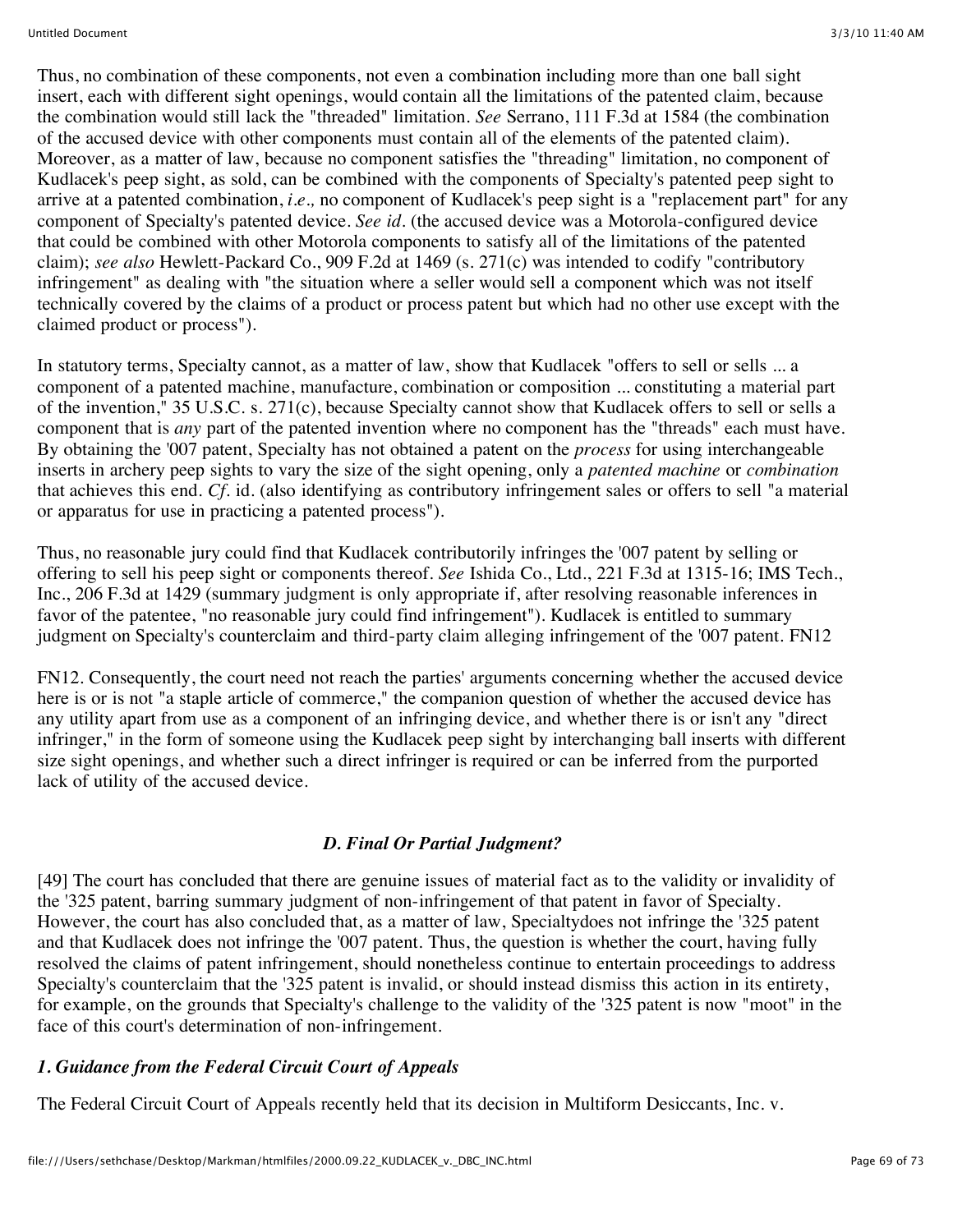Medzam Ltd., 133 F.3d 1473, 1481 (Fed.Cir.1998), "permits a district court to resolve the issue of invalidity, even if the issue was raised only as an affirmative defense and even if the court finds that the patent was not infringed." Hill-Rom Co., Inc. v. Kinetic Concepts, Inc., 209 F.3d 1337, 1344 (Fed.Cir.2000). However, the court noted that there was no need to vacate the district court's ruling that the patent was not invalid or to address the validity issue on appeal, because the invalidity issue was raised only as an affirmative defense to the infringement claim, not in a counterclaim; the district court did not include any reference to the validity of the patent in its judgment; the district court's determination on the validity issue was not necessary to its judgment; and the district court's determination on the validity issue would consequently have no collateral estoppel effect. *See id.* Similarly, in *Multiform Desiccants,* the defendant raised invalidity of the patent only as an affirmative defense to a claim of infringement. *See* Multiform Desiccants, Inc., 133 F.3d at 1481. The appellate court noted that the district court had found no infringement and then declined to reach the question of invalidity. *Id.* The appellate court rejected the defendant's contention that the appellate court should require further proceedings on the invalidity issue, concluding that "as this litigation has evolved, Medzam has no justiciable interest in validity. The case is over." *Id.* In the present case, however, Specialty asserted the invalidity of the '325 patent in a counterclaim for declaratory judgment, not merely in an affirmative defense to Kudlacek's infringement claim.

# *2. The Supreme Court's decision in Cardinal Chemical*

This court finds more guidance on the question presented here in the Supreme Court's decision in Cardinal Chem. Co. v. Morton Int'l, Inc., 508 U.S. 83, 113 S.Ct. 1967, 124 L.Ed.2d 1 (1993). In *Cardinal Chemical,* the Court observed that, "[u]nder its current practice, the Federal Circuit uniformly declares that the issue of patent validity is 'moot' if it affirms the District Court's finding of noninfringement and if, as in the usual case, the dispute between the parties does not extend beyond the patentee's particular claim of infringement." Cardinal Chem. Co., 508 U.S. at 95, 113 S.Ct. 1967. The Court therefore considered whether, "in the absence of an ongoing dispute between the parties over infringement, an adjudication of invalidity would be moot," recognizing that "the issue before us ... concern[s] the jurisdiction of an intermediate appellate court-not the jurisdiction of either a trial court or this Court." *Id.* Nevertheless, the Court also provided useful guidance to this district court on the question of whether "the case is over" when this court has found non-infringement of a patent that is also the subject of a defendant's counterclaim asserting invalidity of the patent-in-suit.

In *Cardinal Chemical,* the Court observed that "[i]n the trial court, of course, a party seeking a declaratory judgment has the burden of establishing the existence of an actual case or controversy." *Id.* The Court added,

In patent litigation, a party may satisfy that burden, and seek a declaratory judgment, even if the patentee has not filed an infringement action.... Merely the desire to avoid the threat of a "scarecrow" patent ... may therefore be sufficient to establish jurisdiction under the Declaratory Judgment Act. If, in addition to that desire, a party has actually been charged with infringement of the patent, there is, *necessarily,* a case or controversy adequate to support jurisdiction of a complaint, or a counterclaim, under the Act. In this case, therefore, it is perfectly clear that the District Court had jurisdiction to entertain Cardinal's counterclaim for a declaratory judgment of invalidity.

Id. at 95-96, 113 S.Ct. 1967 (emphasis in the original). Similarly, this court concludes that "it is perfectly clear" that this court *had* jurisdiction to entertain Specialty's counterclaim for declaratory judgment of invalidity of the '325 patent, where that counterclaim necessarily rested on a jurisdictional basis independent of Kudlacek's infringement claim. The question is whether this court *continues* to have such jurisdiction in the face of its determination that Specialty does not, as a matter of law, infringe the '325 patent.

Further examination of the decision in *Cardinal Chemical* provides further insight: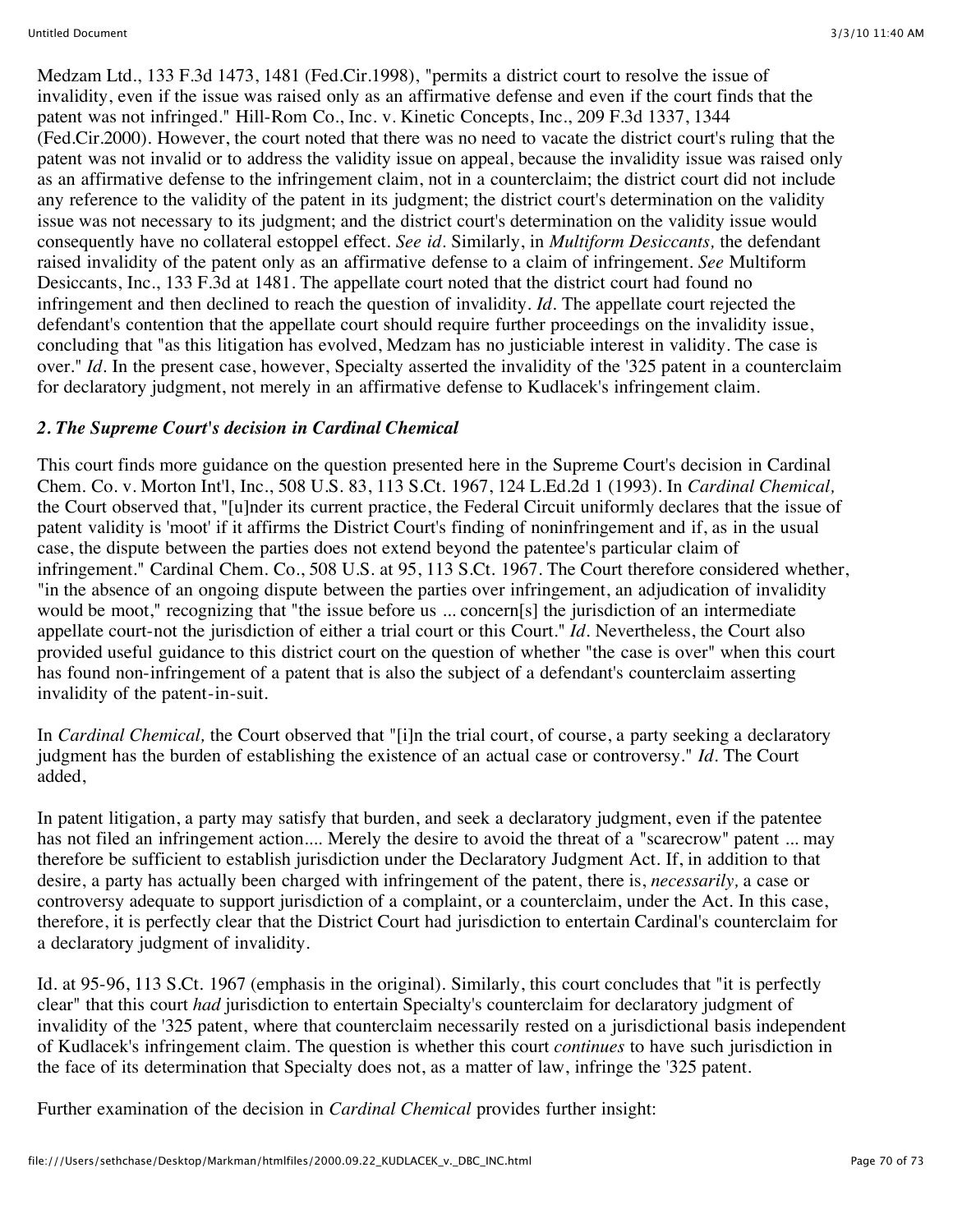[W]hile the initial burden of establishing the trial court's jurisdiction rests on the party invoking that jurisdiction, once that burden has been met courts are entitled to presume, absent further information, that jurisdiction continues. If a party to an appeal suggests that the controversy has, since the rendering of judgment below, become moot, that party bears the burden of coming forward with the subsequent events that have produced that alleged result.... If, before the [appellate] court had decided the case, either party had advised it of a material change in circumstances that entirely terminated the party's controversy, it would have been proper either to dismiss the appeal or to vacate the entire judgment of the District Court. In fact, however, there was no such change in this case. The Federal Circuit's decision to rely on one of two possible alternative grounds (noninfringement rather than invalidity) did not strip it of *power* to decide the second question, particularly when its decree was subject to review by this Court. Even if it may be good practice to decide no more than is necessary to determine an appeal, it is clear that the Federal Circuit had jurisdiction to review the declaratory judgment of invalidity. The case did not become moot when that court affirmed the finding of noninfringement.

#### Id. at 98, 113 S.Ct. 1967.

The Supreme Court explained further that the most important interest weighing in favor of considering invalidity, even when non-infringement has been determined, is the litigant's interest in preserving a declaratory judgment of invalidity, because "[a] company once charged with infringement must remain concerned about the risk of similar charges if it develops and markets similar products in the future." Id. at 99-100, 113 S.Ct. 1967. Thus, "[g]iven that the burden of demonstrating that changed circumstances provide a basis for vacating the judgment of patent invalidity rests on the party that seeks such action, there is no reason why a successful litigant should have any duty to disclose its future plans to justify the retention of the value of the judgment [of invalidity] that it has obtained." Id. at 100, 113 S.Ct. 1967. The Court also recognized the strong public interest in determinations of the validity or invalidity of patents. *See* id. at 100- 01, 113 S.Ct. 1967. In the case before the Court in *Cardinal Chemical,* the Court noted that continued appellate jurisdiction over the invalidity issue was warranted, despite a determination of non-infringement of the patents-in-suit, because the two patents at issue had been the subject of three separate lawsuits, and both parties had urged the Federal Circuit Court of Appeals to resolve their ongoing dispute over the issue of validity. Id. at 102-03, 113 S.Ct. 1967. In such circumstances, the Court concluded that it would be an abuse of discretion for the appellate court not to decide the invalidity question in the case then before the Court. Id. at 103, 113 S.Ct. 1967.

# *3. The import of Cardinal Chemical for this case*

Although the *Cardinal Chemical* decision was couched primarily in terms of continuing *appellate* jurisdiction, the inferences for the continuing jurisdiction of this court are clear: This court had independent jurisdiction over Specialty's counterclaim asserting the invalidity of the '325 patent, *see* id. at 96, 113 S.Ct. 1967, and this court "is entitled to presume, absent further information, that jurisdiction continues." Id. at 98, 113 S.Ct. 1967. Specialty's invalidity counterclaim was not necessarily "mooted" by this court's determination of non-infringement. *Id*. Just as "the burden of demonstrating that changed circumstances provide a basis for vacating the judgment of patent invalidity rests on the party that seeks such action," id. at 100, 113 S.Ct. 1967, the burden of demonstrating that "changed circumstances" have eliminated the jurisdictional basis for Specialty's counterclaim asserting invalidity rests with Kudlacek. The present record does not demonstrate whether the parties have been involved in an ongoing dispute over infringement and invalidity of the patents that would justify continued jurisdiction over the invalidity issue, even in the absence of a viable charge of infringement. *Cf.* id. at 102-03, 113 S.Ct. 1967. Therefore, the court will continue to entertain Specialty's counterclaim asserting invalidity of the '325 patent until such time as Kudlacek demonstrates that the claim is indeed entirely "mooted" by the "changed circumstances" of this court's determination of non-infringement or Specialty itself moves to dismiss its counterclaim. Thus, the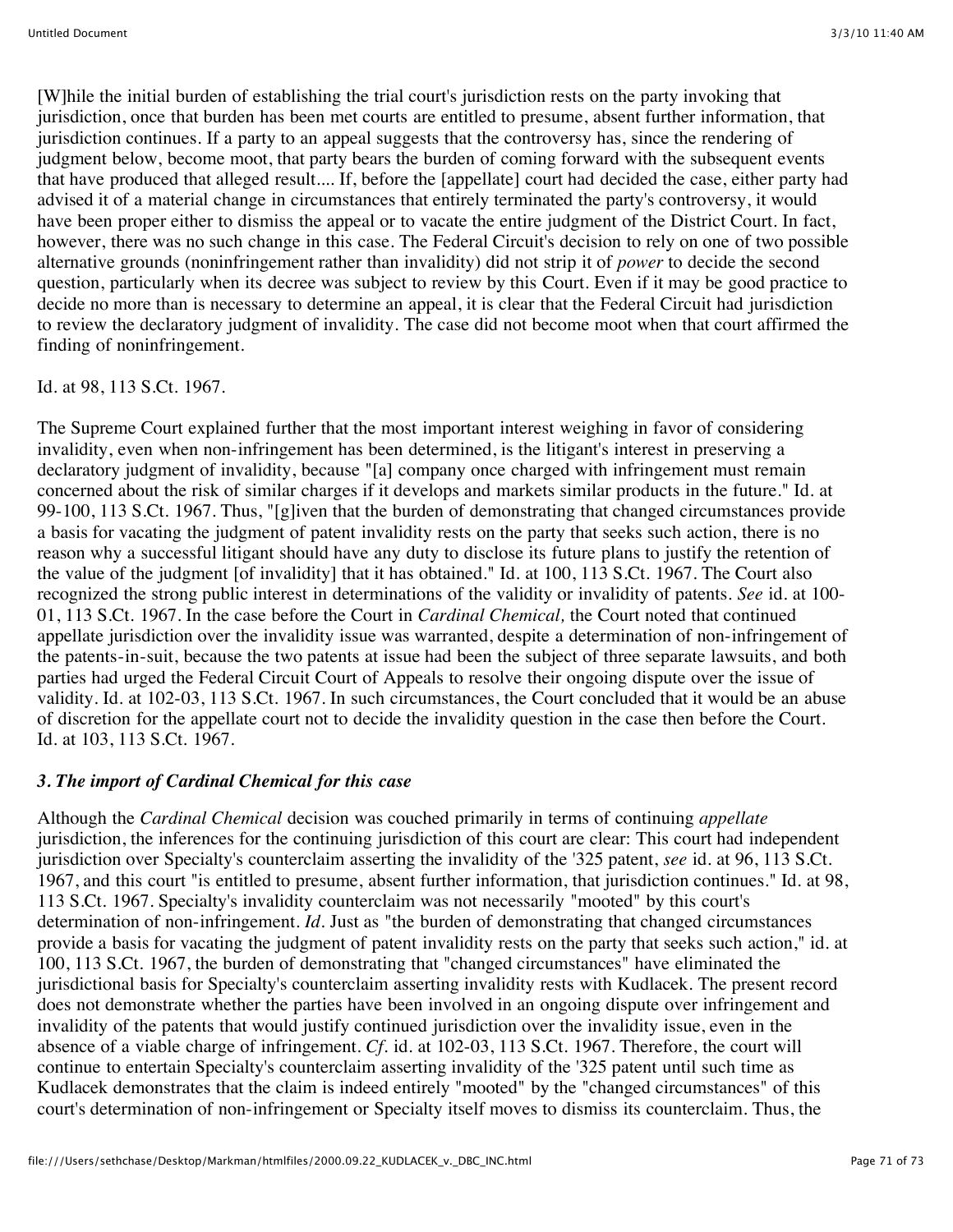summary judgments of non-infringement of the patents-in-suit is only "partial," and does not dispose of this case in its entirety.

# *III. CONCLUSION*

Although perhaps not as long or grueling as Odysseus's journey home, nor as gratifying as his victory in the archery contest, the court has at last reached the end of its analysis of the parties' various motions for summary judgment in this patent infringement case involving patents for archery equipment. The court's conclusions should be briefly recapitulated here.

The court concludes, first, that there are genuine issues of material fact as to whether any fully anticipatory sales of Kudlacek's invention of a bow stabilizer, as embodied in the '325 patent, occurred prior to the "critical date" of March 27, 1995. A jury question-essentially a credibility question-arises from the conflict between Specialty's evidence of sales that purportedly occurred before the "critical date" and that purportedly involved Kudlacek's own devices including all of the limitations of the '325 patent, on the one hand, and Kudlacek's own evidence that he did not even "discover" his invention until June of 1995 or incorporate it into any device until July of 1995, on the other. Thus, there are genuine issues of material fact as to whether any of the sales of Kudlacek's own devices prior to the "critical date" could have involved a fully anticipatory device, or if they did involve a fully anticipatory device, whether those sales could have occurred before the "critical date" as Specialty alleges. Moreover, there are genuine issues of material fact as to whether the "Bickel Flitemate" sales involved a device that was fully anticipatory of Kudlacek's patented invention, even where it is conceded that the sales occurred before the "critical date." Thus, Specialty's motion for summary judgment determination of the invalidity of the '325 patent under the "on-sale bar" in 35 U.S.C. s. 102(b) must be denied.

However, the court concludes that there are no genuine issues of material fact precluding summary judgment in favor of Specialty on its motion for summary judgment determination of non-infringement of the '325 patent for a bow stabilizer. Although the court concludes that Specialty's accused device does infringe claim **1**(d) of the '325 patent-the "adjustment member" limitation-both literally and by equivalents, the court concludes that Specialty's accused device does not, as a matter of law, infringe claim 1(e) of the '325 patentthe means-plus-function element within the meaning of 35 U.S.C. s. 112, para. 6, for a "resilient securing means"-either literally or by equivalents. Specialty's accused "Super Stix" bow stabilizer performs the identical function of "engaging and securing" the adjustment member to the stabilizer rods, but it does so in a substantially *different* way. That conclusion precludes a finding of infringement of a means-plus-function element, either literally or by equivalents. Therefore, Specialty is entitled to summary judgment of noninfringement of the '325 patent.

Similarly, the court concludes that Kudlacek is entitled to summary judgment in his favor on his motion for summary judgment determination of non-infringement of the "Shoemake/Morehead" '007 patent. Kudlacek's accused device does not, as a matter of law, infringe either the "threading" or "plurality of interchangeable inserts" limitations in the '007 patent, either literally or by equivalents, where it entirely lacks these limitations, and even if it performs substantially the same "function" of these limitations, it performs them in substantially different ways. Nor does Kudlacek's accused device "directly" infringe the '007 patent, as a matter of law, where it lacks the "threading" and "plurality of interchangeable inserts" limitations, either literally or by equivalents, even if it could be altered to meet the "interchangeability" limitation. Similarly, there is no "contributory infringement" within the meaning of 35 U.S.C. s. 271(c), as a matter of law, where no combination of the components of the Kudlacek accused device would contain all the limitations of the patented claim, and no component of Kudlacek's peep sight, as sold, can be combined with the components of Specialty's patented peep sight to arrive at a patented combination. Therefore, Kudlacek is also entitled to summary judgment of non-infringement on the patent infringement counterclaim and third-party claim asserted by Specialty.